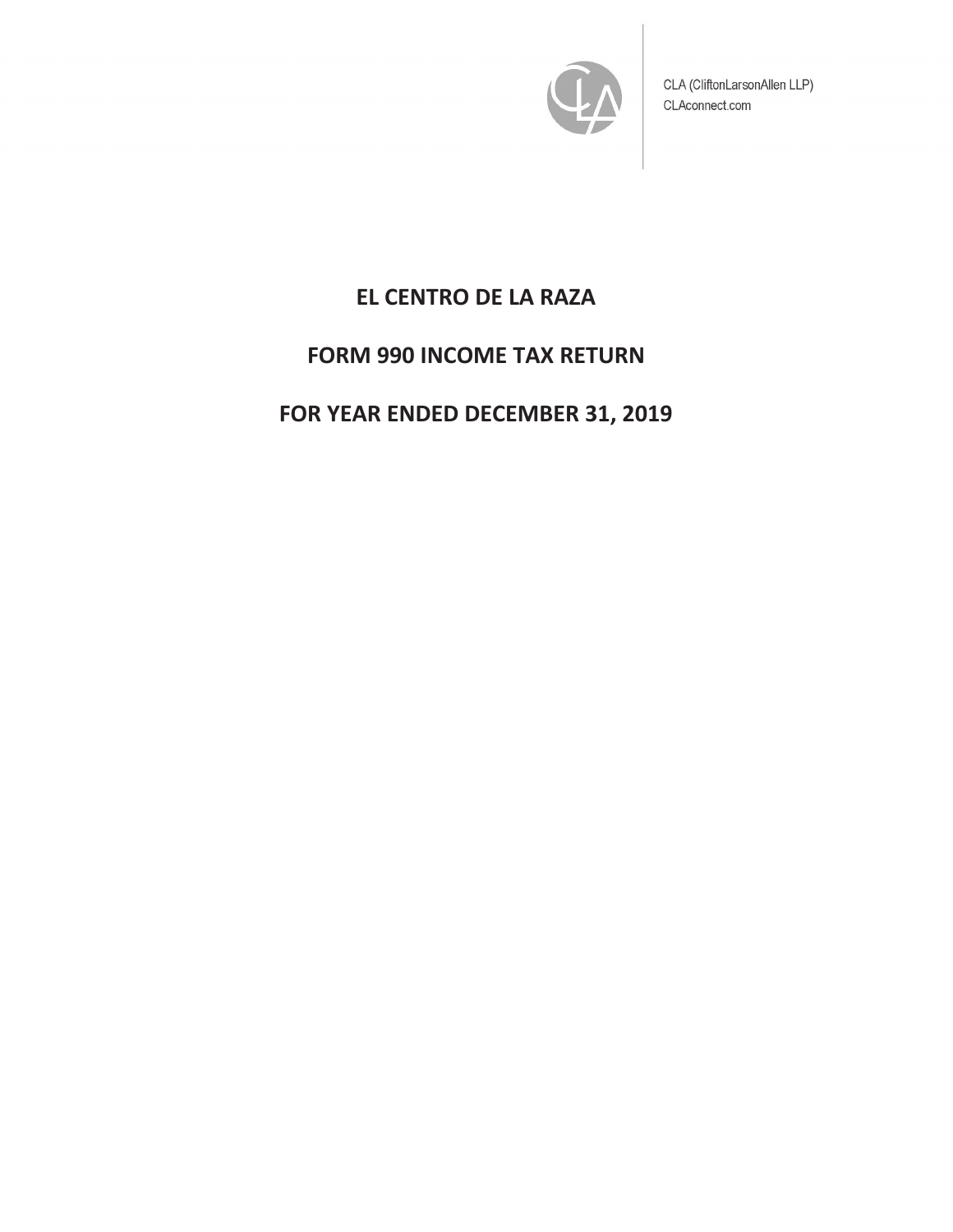

CLA (CliftonLarsonAllen LLP) CLAconnect.com

El Centro de la Raza 2524 16th Avenue South Seattle, WA 98144-5104 Attention: Sharon Hu

Dear Sharon

Enclosed are the organization's 2019 Exempt Organization returns and 2020 estimated tax payments information. The paper filed return(s) should be signed, dated, and mailed, as indicated.

Specific filing instructions are as follows.

FORM 990 RETURN:

This return has qualified for electronic filing. After you have reviewed the return for completeness and accuracy, please sign, date and return Form 8879-EO to our office. We will transmit the return electronically to the IRS and no further action is required. Please return Form 8879-EO to us as soon as possible, but no later than by November 16, 2020 the filing deadline.

FORM 990-T RETURN:

Form 990-T has a balance due of \$10,406.

Payments should be made using the Electronic Federal Tax Payment System (EFTPS). Taxpayers can make deposits online at www.eftps.gov or by calling EFTPS Customer Service at 1-800-555-4477. For deposits made by EFTPS to be on time, the organization must initiate the transaction during business hours at least 1 business day before the date the deposit is due. The deposits must be made by the 15th day of the month in which the return is due. If you are using ACH Credit or Same-Day Fedwire methods, please check with the appropriate financial institution for the deadline to ensure timely transmission of funds.

The 990-T return includes a penalty for underpayment of estimated tax from Form 2220 of \$392.

Please sign and mail on or before November 16, 2020.

Mail to:

Department of the Treasury Internal Revenue Service Center Ogden, UT 84201-0027

ESTIMATED TAX PAYMENTS FOR FORM 990-T:

For your reference we have listed all estimated tax payments and their original due dates below.

 Installment No. 1 by 07/15/20 ....... \$2,510 Installment No. 2 by 07/15/20 ....... \$2,510 Installment No. 3 by 09/15/20 ....... \$2,510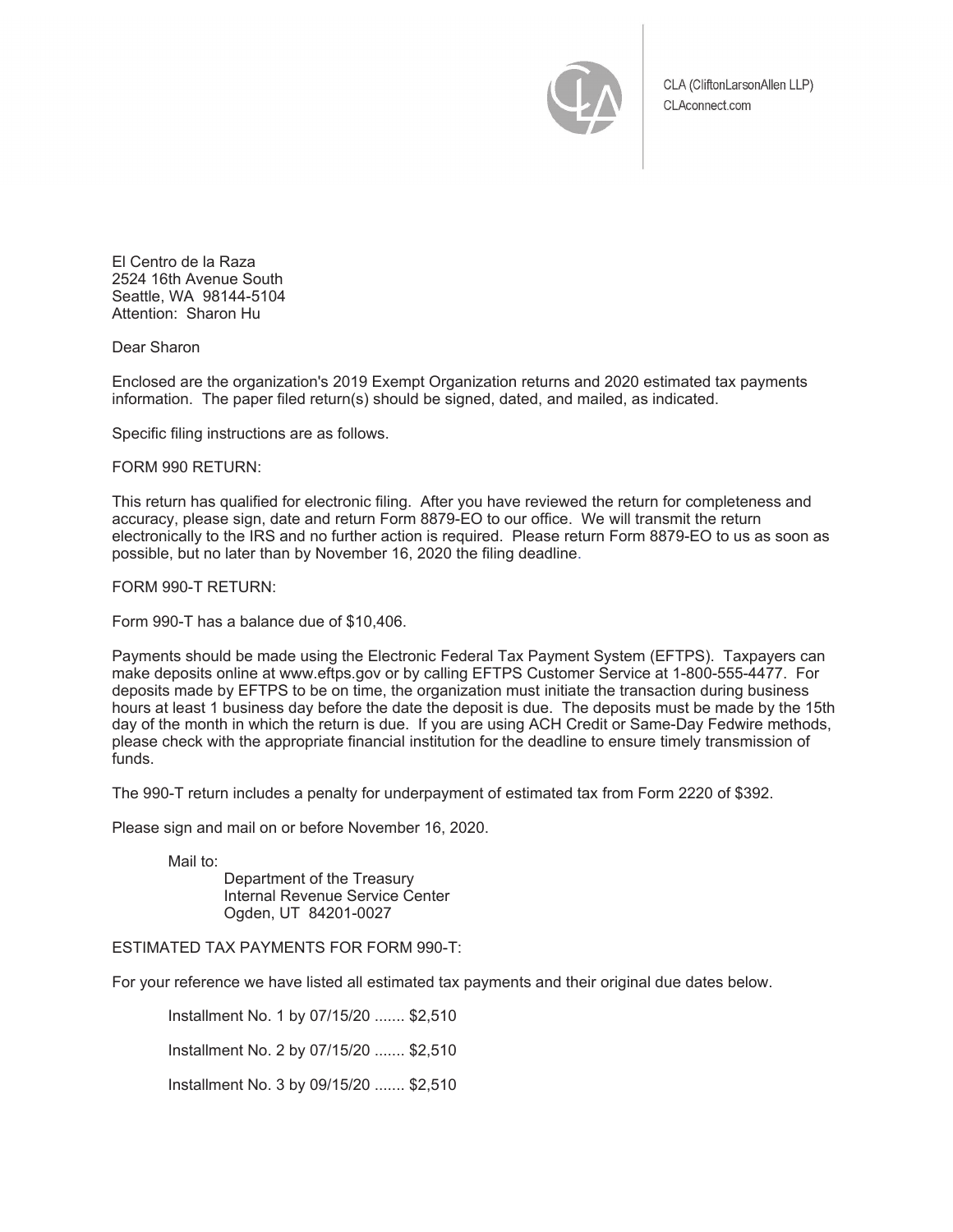Installment No. 4 by 12/15/20 ....... \$2,510

Payments should be made using the Electronic Federal Tax Payment System (EFTPS). Taxpayers can make deposits online at www.eftps.gov or by calling EFTPS Customer Service at 1-800-555-4477. For deposits made by EFTPS to be on time, the organization must initiate the transaction during business hours at least 1 business day before the date the deposit is due. The deposits must be made by the 15th day of the month in which the return is due. If you are using ACH Credit or Same-Day Fedwire methods, please check with the appropriate financial institution for the deadline to ensure timely transmission of funds.

In addition, tax-exempt organizations must make available for public inspection a copy of their annual returns for the preceding three years and exemption application, if applicable. An organization generally must furnish filings to anyone who requests them in person or in writing. An exempt organization may meet this requirement by posting all the documents on its website or at another organizations site as part of a database of similar materials. Specific requirements must be met to meet this exception.

When mailing is necessary, we recommend that you use certified mail with postmarked receipts for proof of timely filing.

Be sure to review the returns prior to signing as you have final responsibility for all information included in the returns. If there is anything on the return you do not understand, we would be glad to answer your questions.

Copies of each return are provided for your permanent records. Based on IRS guidance, we generally recommend that you keep supporting documentation for a minimum of seven years; and that you keep copies of the tax returns, and records that support basis for items in the tax return, indefinitely.

We value our relationship with you and thank you for your trust and confidence in allowing us to serve you. If you have any questions regarding the returns or other services that we can assist you with, please do not hesitate to contact us. Some of our best clients come through referrals from existing clients. If you know of anyone who could benefit from our assistance, we would be pleased to speak to him or her.

Sincerely,

CliftonLarsonAllen LLP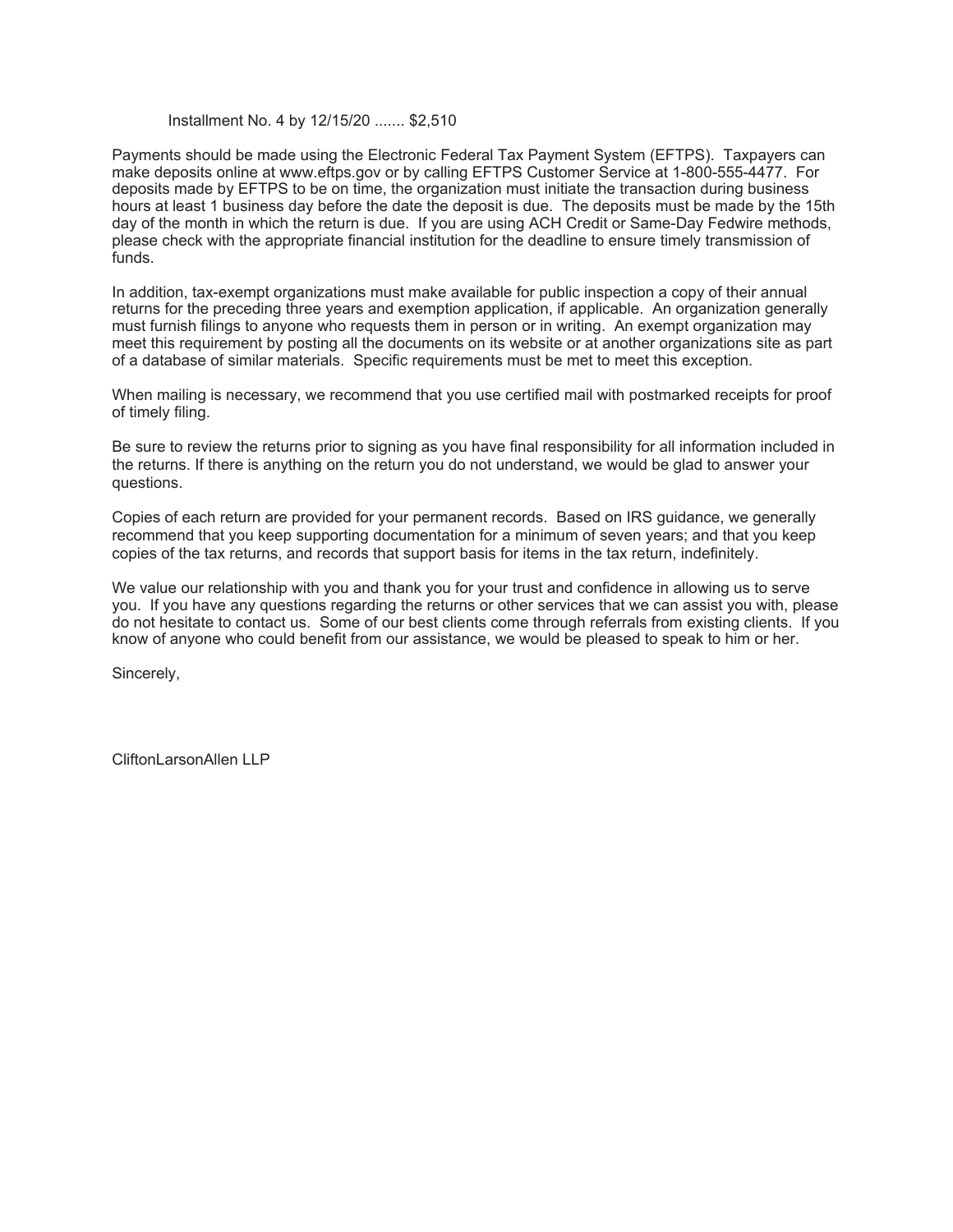|      | 8879-EO |  |  |
|------|---------|--|--|
| Form |         |  |  |

### **IRS e‐file Signature Authorization for an Exempt Organization**

**| Do not send to the IRS. Keep for your records. | Go to www.irs.gov/Form8879EO for the latest information.**

For calendar year 2019, or fiscal year beginning and the set of the set of the set of the set of the set of the set of the set of the set of the set of the set of the set of the set of the set of the set of the set of the

Department of the Treasury Internal Revenue Service

Name of exempt organization

**2019**

**Employer identification number**

| EL CENTRO DE LA RAZA |  |  |
|----------------------|--|--|
|                      |  |  |

91-0899927

| Name and title of officer                                                                                                                                                                                                                                                                               |
|---------------------------------------------------------------------------------------------------------------------------------------------------------------------------------------------------------------------------------------------------------------------------------------------------------|
| ROXANA AMARAL                                                                                                                                                                                                                                                                                           |
| PRESIDENT                                                                                                                                                                                                                                                                                               |
| Part I<br>Type of Return and Return Information<br>(Whole Dollars Only)                                                                                                                                                                                                                                 |
| Check the box for the return for which you are using this Form 8879-EO and enter the applicable amount, if any, from the return. If you check the box<br>on line 12 22 42 or 52 helow and the amount on that line for the return being filed with this form was blank then leave line 1b 2b 3b 4b or 5b |

1a, 2a, 3a, 4a, or 5a, below, and the amount on that line for the return being filed with this form was blank, then leave line 1b, 2b, 3b, 4b, or 5b, whichever is applicable, blank (do not enter -0-). But, if you entered -0- on the return, then enter -0- on the applicable line below. **Do not** complete more on line 1a, 2a, 3a, 4a, or 5a, below, and the amount on that line for the return being filed with this form was blank, then leave line 1b, 2b, 3b, 4b, or than one line in Part I.

| <b>1a</b> Form 990 check here $\triangleright$ $\boxed{\text{X}}$<br><b>b</b> Total revenue, if any (Form 990, Part VIII, column (A), line 12) <i></i> | 1 <sub>b</sub> | $11,620,940$ . |
|--------------------------------------------------------------------------------------------------------------------------------------------------------|----------------|----------------|
| 2a Form 990-EZ check here $\blacktriangleright$<br><b>b</b> Total revenue, if any (Form 990-EZ, line 9) <i>manageranan</i> manageran                   | 2b             |                |
| 3a Form 1120-POL check here                                                                                                                            | 3b             |                |
| 4a Form 990-PF check here $\blacktriangleright$<br><b>b</b> Tax based on investment income (Form 990-PF, Part VI, line 5) 4b                           |                |                |
| 5a Form 8868 check here $\blacktriangleright$<br><b>b</b> Balance Due (Form 8868, line 3c) <b>Constanting Balance Due</b> (Form 8868, line 3c)         | 5b             |                |
|                                                                                                                                                        |                |                |

#### **Part II Declaration and Signature Authorization of Officer**

(a) an acknowledgement of receipt or reason for rejection of the transmission, (b) the reason for any delay in processing the return or refund, and (c) Under penalties of perjury, I declare that I am an officer of the above organization and that I have examined a copy of the organization's 2019 electronic return and accompanying schedules and statements and to the best of my knowledge and belief, they are true, correct, and complete. I further declare that the amount in Part I above is the amount shown on the copy of the organization's electronic return. I consent to allow my intermediate service provider, transmitter, or electronic return originator (ERO) to send the organization's return to the IRS and to receive from the IRS the date of any refund. If applicable, I authorize the U.S. Treasury and its designated Financial Agent to initiate an electronic funds withdrawal (direct debit) entry to the financial institution account indicated in the tax preparation software for payment of the organization's federal taxes owed on this return, and the financial institution to debit the entry to this account. To revoke a payment, I must contact the U.S. Treasury Financial Agent at 1‐888‐353‐4537 no later than 2 business days prior to the payment (settlement) date. I also authorize the financial institutions involved in the processing of the electronic payment of taxes to receive confidential information necessary to answer inquiries and resolve issues related to the payment. I have selected a personal identification number (PIN) as my signature for the organization's electronic return and, if applicable, the organization's consent to electronic funds withdrawal.

#### **Officer's PIN: check one box only**

| lauthorize CLIFTONLARSONALLEN LLP                                                                                                                                                                                                                                                                                                                                                | 12345<br>to enter my PIN                          |
|----------------------------------------------------------------------------------------------------------------------------------------------------------------------------------------------------------------------------------------------------------------------------------------------------------------------------------------------------------------------------------|---------------------------------------------------|
| ERO firm name                                                                                                                                                                                                                                                                                                                                                                    | Enter five numbers, but<br>do not enter all zeros |
| as my signature on the organization's tax year 2019 electronically filed return. If I have indicated within this return that a copy of the return<br>is being filed with a state agency(ies) regulating charities as part of the IRS Fed/State program, I also authorize the aforementioned ERO to<br>enter my PIN on the return's disclosure consent screen.                    |                                                   |
| As an officer of the organization, I will enter my PIN as my signature on the organization's tax year 2019 electronically filed return. If I have<br>indicated within this return that a copy of the return is being filed with a state agency(ies) regulating charities as part of the IRS Fed/State<br>program, I will enter my PIN on the return's disclosure consent screen. |                                                   |
| Officer's signature $\blacktriangleright$                                                                                                                                                                                                                                                                                                                                        | Date $\triangleright$                             |
| <b>Certification and Authentication</b><br>Part III                                                                                                                                                                                                                                                                                                                              |                                                   |
| <b>ERO's EFIN/PIN.</b> Enter your six-digit electronic filing identification                                                                                                                                                                                                                                                                                                     |                                                   |
| number (EFIN) followed by your five-digit self-selected PIN.                                                                                                                                                                                                                                                                                                                     | 91690012345<br>Do not enter all zeros             |
| I certify that the above numeric entry is my PIN, which is my signature on the 2019 electronically filed return for the organization indicated above. I<br>confirm that I am submitting this return in accordance with the requirements of Pub. 4163, Modernized e-File (MeF) Information for Authorized IRS<br>e-file Providers for Business Returns.                           |                                                   |
| ERO's signature > ALLEN GILBERT, CPA                                                                                                                                                                                                                                                                                                                                             | Date $\blacktriangleright$ 11/12/20               |
| <b>ERO Must Retain This Form - See Instructions</b><br>Do Not Submit This Form to the IRS Unless Requested To Do So                                                                                                                                                                                                                                                              |                                                   |
| LHA For Paperwork Reduction Act Notice, see instructions.                                                                                                                                                                                                                                                                                                                        | Form 8879-EO<br>(2019)                            |
| 923051 10-03-19                                                                                                                                                                                                                                                                                                                                                                  |                                                   |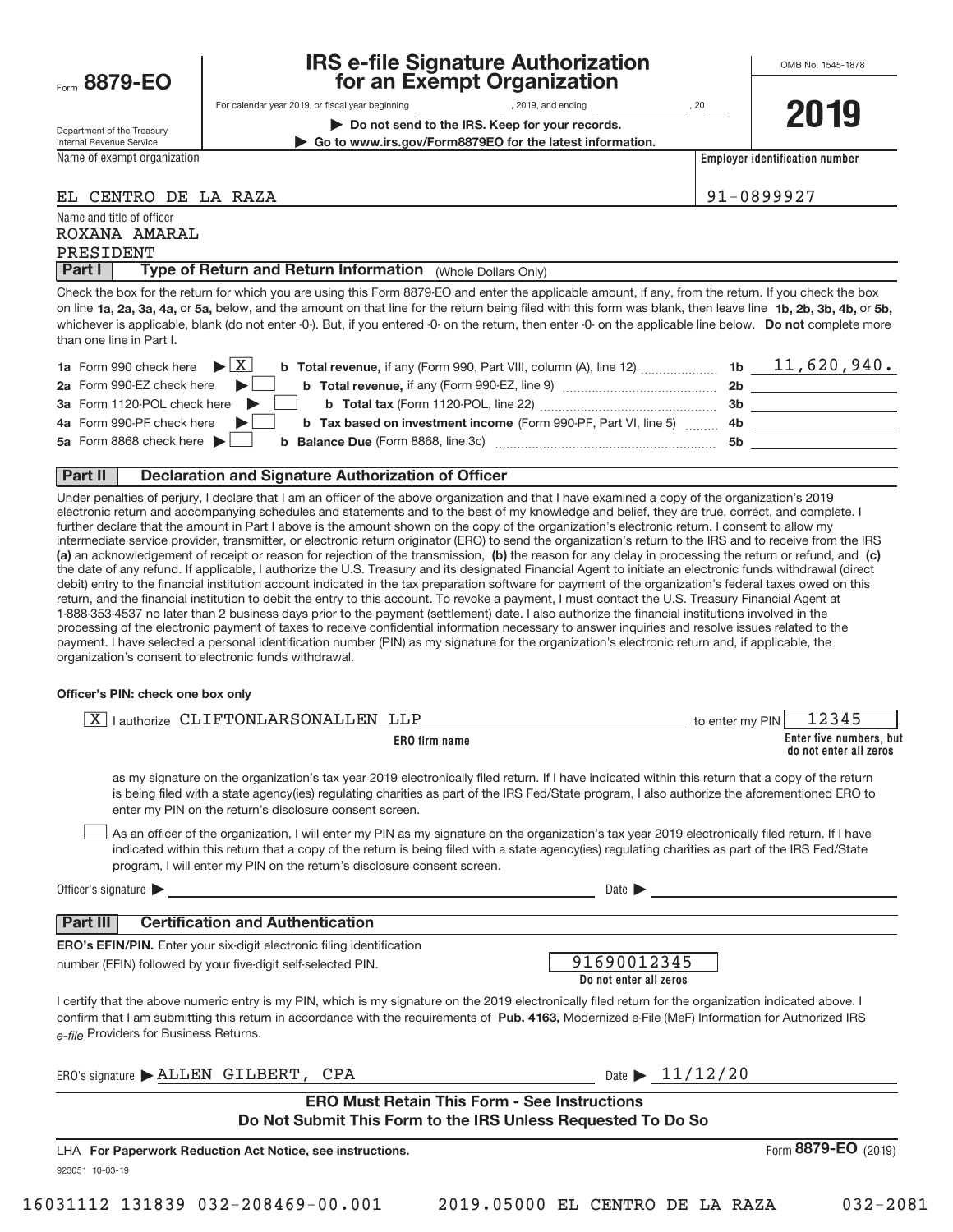

# **Return of Organization Exempt From Income Tax**

**Under section 501(c), 527, or 4947(a)(1) of the Internal Revenue Code (except private foundations) | Do not enter social security numbers on this form as it may be made public.** <br> **• Go to www.irs.gov/Form990 for instructions and the latest information.** Inspection

**| Go to www.irs.gov/Form990 for instructions and the latest information. Inspection**



|                         |                             | A For the 2019 calendar year, or tax year beginning                                                                                         | and ending |                                                     |                                                           |  |  |
|-------------------------|-----------------------------|---------------------------------------------------------------------------------------------------------------------------------------------|------------|-----------------------------------------------------|-----------------------------------------------------------|--|--|
| В                       | Check if<br>applicable:     | <b>C</b> Name of organization                                                                                                               |            | D Employer identification number                    |                                                           |  |  |
|                         | Address<br>change           | EL CENTRO DE LA RAZA                                                                                                                        |            |                                                     |                                                           |  |  |
|                         | Name<br>change              | Doing business as                                                                                                                           |            | 91-0899927                                          |                                                           |  |  |
|                         | Initial<br>return           | Number and street (or P.O. box if mail is not delivered to street address)                                                                  | Room/suite | E Telephone number                                  |                                                           |  |  |
|                         | Final<br>return/            | 2524 16TH AVENUE SOUTH                                                                                                                      |            | $(206)329 - 9442$                                   |                                                           |  |  |
|                         | termin-<br>ated             | City or town, state or province, country, and ZIP or foreign postal code                                                                    |            | G Gross receipts \$                                 | 12,333,744.                                               |  |  |
|                         | Amended<br>return           | 98144-5104<br>SEATTLE, WA                                                                                                                   |            | $H(a)$ is this a group return                       |                                                           |  |  |
|                         | Applica-<br>tion<br>pending | F Name and address of principal officer: ESTELA ORTEGA                                                                                      |            | for subordinates?                                   | $\sqrt{}$ Yes $\sqrt{X}$ No                               |  |  |
|                         |                             | SAME AS C ABOVE                                                                                                                             |            | $H(b)$ Are all subordinates included? $\Box$ Yes    | <b>No</b>                                                 |  |  |
|                         |                             | Tax-exempt status: $\boxed{\mathbf{X}}$ 501(c)(3)<br>$\sqrt{\frac{1}{1}}$ (insert no.)<br>$501(c)$ (<br>$4947(a)(1)$ or                     | 527        |                                                     | If "No," attach a list. (see instructions)                |  |  |
|                         |                             | J Website: WWW.ELCENTRODELARAZA.ORG<br>Other $\blacktriangleright$<br>Trust<br>Association                                                  |            | $H(c)$ Group exemption number $\blacktriangleright$ |                                                           |  |  |
|                         | Part I                      | K Form of organization: X Corporation<br><b>Summary</b>                                                                                     |            |                                                     | L Year of formation: $1972$ M State of legal domicile: WA |  |  |
|                         | 1                           | Briefly describe the organization's mission or most significant activities: SERVICES TO ENABLE LATINO &                                     |            |                                                     |                                                           |  |  |
|                         |                             | OTHER LOW-INCOME PERSONS TO DEVELOP SELF-SUFFICIENCY                                                                                        |            |                                                     |                                                           |  |  |
| Governance              | $\mathbf{2}$                | Check this box $\blacktriangleright$ $\Box$ if the organization discontinued its operations or disposed of more than 25% of its net assets. |            |                                                     |                                                           |  |  |
|                         | 3                           | Number of voting members of the governing body (Part VI, line 1a)                                                                           |            | 3                                                   | 15                                                        |  |  |
|                         | 4                           |                                                                                                                                             |            | $\overline{\mathbf{4}}$                             | 15                                                        |  |  |
|                         | 5                           |                                                                                                                                             |            | 5                                                   | 216                                                       |  |  |
|                         | 6                           |                                                                                                                                             |            | 6                                                   | 979                                                       |  |  |
| <b>Activities &amp;</b> |                             |                                                                                                                                             |            | 7a                                                  | 238,019.                                                  |  |  |
|                         |                             |                                                                                                                                             |            | 7b                                                  | 47,686.                                                   |  |  |
|                         |                             |                                                                                                                                             |            | <b>Prior Year</b>                                   | <b>Current Year</b>                                       |  |  |
|                         | 8                           | Contributions and grants (Part VIII, line 1h)                                                                                               |            | 5,901,682.                                          | 8,226,670.                                                |  |  |
| Revenue                 | 9                           | Program service revenue (Part VIII, line 2g)                                                                                                |            | 2,854,310.                                          | 3,025,016.                                                |  |  |
|                         | 10                          |                                                                                                                                             |            | 203, 202.                                           | 203,658.                                                  |  |  |
|                         | 11                          | Other revenue (Part VIII, column (A), lines 5, 6d, 8c, 9c, 10c, and 11e)                                                                    |            | $-156, 513.$                                        | 165,596.                                                  |  |  |
|                         | $12 \overline{ }$           | Total revenue - add lines 8 through 11 (must equal Part VIII, column (A), line 12)                                                          |            | 8,802,681.                                          | 11,620,940.                                               |  |  |
|                         | 13                          | Grants and similar amounts paid (Part IX, column (A), lines 1-3)                                                                            |            | 769,896.                                            | 694,689.                                                  |  |  |
|                         | 14                          | Benefits paid to or for members (Part IX, column (A), line 4)                                                                               |            | 0.<br>5,929,775.                                    | 0.<br>6,786,726.                                          |  |  |
|                         | 15                          | Salaries, other compensation, employee benefits (Part IX, column (A), lines 5-10)                                                           |            | 0.                                                  | 0.                                                        |  |  |
| Expenses                |                             |                                                                                                                                             |            |                                                     |                                                           |  |  |
|                         |                             | $\blacktriangleright$ 486,577.<br><b>b</b> Total fundraising expenses (Part IX, column (D), line 25)                                        |            | 1,685,072.                                          | 2,220,931.                                                |  |  |
|                         |                             |                                                                                                                                             |            | 8,384,743.                                          | 9,702,346.                                                |  |  |
|                         | 18<br>19                    |                                                                                                                                             |            | 417,938.                                            | 1,918,594.                                                |  |  |
| គង្គ                    |                             |                                                                                                                                             |            | <b>Beginning of Current Year</b>                    | <b>End of Year</b>                                        |  |  |
|                         | 20                          | Total assets (Part X, line 16)                                                                                                              |            | $\overline{21,963,352}$ .                           | 24,032,829.                                               |  |  |
| Assets<br>1 Balanc      |                             | 21 Total liabilities (Part X, line 26)                                                                                                      |            | 6,293,321.                                          | 6,426,743.                                                |  |  |
|                         | 22                          |                                                                                                                                             |            | 15,670,031.                                         | 17,606,086.                                               |  |  |
|                         | Part II                     | Signature Block                                                                                                                             |            |                                                     |                                                           |  |  |

Under penalties of perjury, I declare that I have examined this return, including accompanying schedules and statements, and to the best of my knowledge and belief, it is true, correct, and complete. Declaration of preparer (other than officer) is based on all information of which preparer has any knowledge.

| Sign     | Signature of officer                                                                                                  | Date                                     |  |  |  |  |  |  |
|----------|-----------------------------------------------------------------------------------------------------------------------|------------------------------------------|--|--|--|--|--|--|
| Here     | ROXANA AMARAL,<br>PRESIDENT                                                                                           |                                          |  |  |  |  |  |  |
|          | Type or print name and title                                                                                          |                                          |  |  |  |  |  |  |
|          | Print/Type preparer's name<br>Preparer's signature                                                                    | Date<br><b>PTIN</b><br>Check             |  |  |  |  |  |  |
| Paid     | ALLEN GILBERT,<br>ALLEN GILBERT, CPA<br>CPA                                                                           | P01380103<br> 11/12/20 <br>self-emploved |  |  |  |  |  |  |
| Preparer | Firm's name CLIFTONLARSONALLEN<br>LLP                                                                                 | Firm's EIN $\geq 41 - 0746749$           |  |  |  |  |  |  |
| Use Only | Firm's address 10700 NORTHUP WAY, SUITE 200                                                                           |                                          |  |  |  |  |  |  |
|          | BELLEVUE, WA 98004                                                                                                    | Phone no. $425 - 250 - 6100$             |  |  |  |  |  |  |
|          | $\mathbf{X}$<br><b>No</b><br>Yes<br>May the IRS discuss this return with the preparer shown above? (see instructions) |                                          |  |  |  |  |  |  |
|          | Form 990 (2019)<br>LHA For Paperwork Reduction Act Notice, see the separate instructions.<br>932001 01-20-20          |                                          |  |  |  |  |  |  |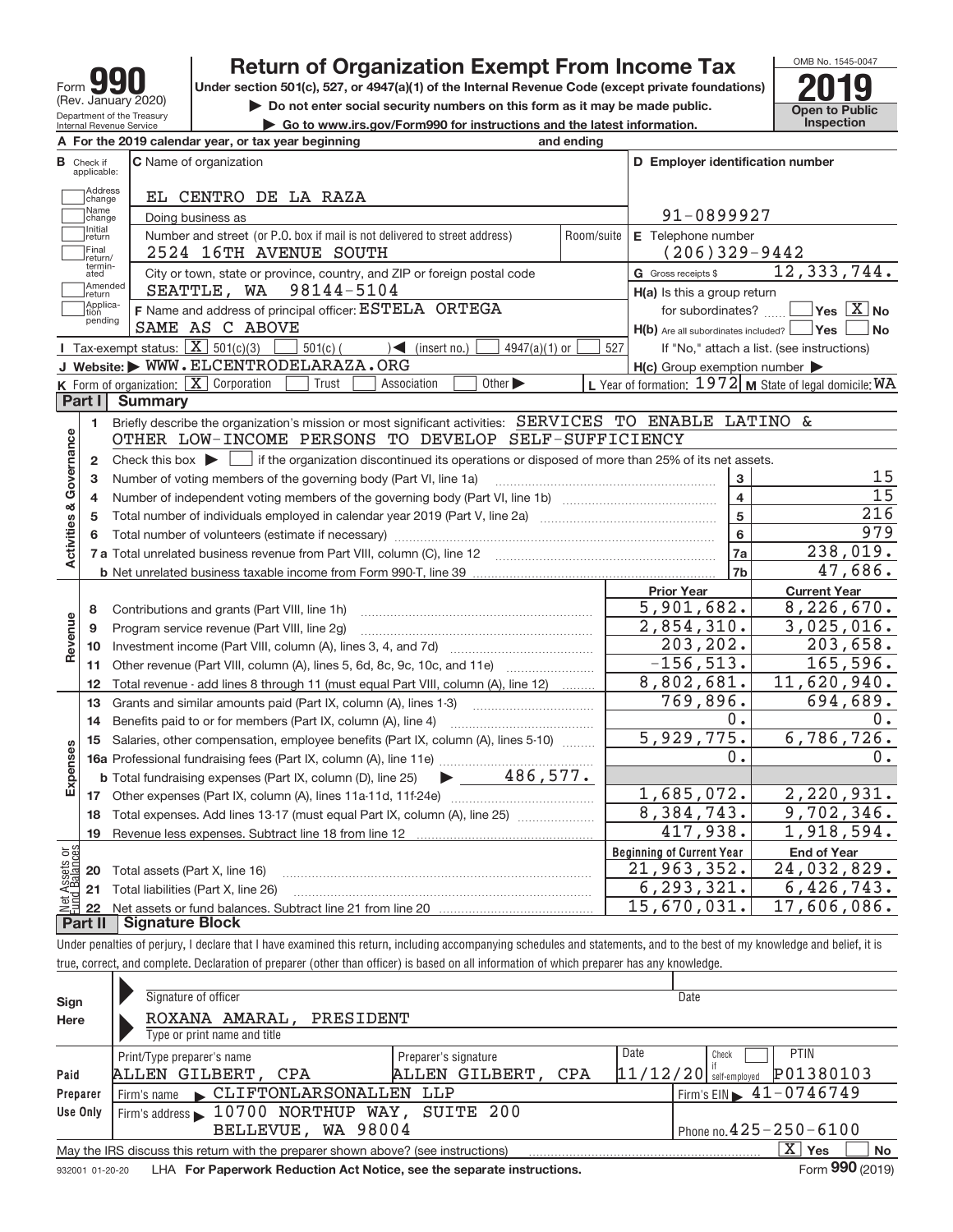| Briefly describe the organization's mission:<br>AS AN ORGANIZATION GROUNDED IN THE LATINO COMMUNITY, OUR MISSION IS TO<br>BUILD UNITY ACROSS ALL RACIAL AND ECONOMIC SECTORS, TO ORGANIZE,<br>EMPOWER, AND DEFEND OUR MOST VULNERABLE AND MARGINALIZED POPULATIONS<br>AND TO BRING JUSTICE, DIGNITY, EQUALITY, AND FREEDOM TO ALL THE<br>Did the organization undertake any significant program services during the year which were not listed on the<br>$\mathbf{2}$<br>prior Form 990 or 990-EZ?<br>If "Yes," describe these new services on Schedule O.<br>If "Yes," describe these changes on Schedule O.<br>Describe the organization's program service accomplishments for each of its three largest program services, as measured by expenses.<br>Section 501(c)(3) and 501(c)(4) organizations are required to report the amount of grants and allocations to others, the total expenses, and<br>revenue, if any, for each program service reported.<br>3,847,551. including grants of \$<br>$0 \cdot$ ) (Revenue \$<br>(Expenses \$<br>(Code:<br>INVESTING IN OUR CHILDREN AND THEIR FUTURE, EL<br>CHILD & YOUTH PROGRAMS:<br>CENTRO DE LA RAZA PROVIDES AN ARRAY OF BILINGUAL, MULTICULTURAL CHILD<br>AND YOUTH SERVICES TO THE LOCAL COMMUNITY.<br>THESE PROGRAMS ARE FREE<br>WITH THE EXCEPTION OF THE CHILD DEVELOPMENT CENTER AND AFTER SCHOOL<br>PROGRAM, WHICH ARE FEE-BASED BUT ALSO PROVIDE SUBSIDIES FOR LOW-INCOME<br>FAMILIES.<br>THROUGH THESE SERVICES:<br>-INFANTS AND YOUNG CHILDREN MEET DEVELOPMENT MILESTONES.<br>-YOUNG CHILDREN ARE PREPARED TO ENTER KINDERGARTEN.<br>-STUDENTS DEVELOP AND STRENGTHEN SKILLS AND/OR HABITS THAT<br>SUPPORT ACADEMIC SUCCESS.<br>$2,146,944.$ including grants of \$<br>$694, 689.$ (Revenue \$<br>0.<br>(Expenses \$<br>4b<br>(Code:<br>HUMAN & EMERGENCY SERVICES: SEEKING TO ADDRESS IMMEDIATE ASPECTS OF<br>HUMAN SUFFERING SUCH AS HUNGER, HEALTHCARE AND HOMELESSNESS, OUR<br>FRANCES MARTINEZ COMMUNITY SERVICE CENTER PROVIDES DIVERSE, BILINGUAL<br>HUMAN SERVICES AND EMERGENCY SERVICES.<br>THROUGH THESE SERVICES:<br>-PEOPLE MEET THEIR BASIC FOOD NEEDS.<br>-PEOPLE TRANSITIONING OUT OF HOMELESSNESS SECURE PERMANENT<br>HOUSING.<br>-OLDER ADULTS MAINTAIN THE HIGHEST POSSIBLE QUALITY OF<br>LIFE.<br>-FAMILIES AND INDIVIDUALS ARE ABLE TO ACCESS BASIC HEALTH<br>$337$ , $221$ $\cdot$ including grants of \$<br>$0 \cdot$ ) (Revenue \$<br>$\overline{4c}$ (Code: ) (Expenses \$<br>EDUCATION & SKILL BUILDING PROGRAMS: EL CENTRO DE LA RAZA PROMOTES<br>SELF-SUFFICIENCY AND EMPOWERMENT THROUGH FREE BILINGUAL EDUCATION AND<br>SKILL BUILDING INITIATIVES.<br>THROUGH THESE SERVICES:<br>-PEOPLE ACQUIRE JOB SEARCH SKILLS, GAIN EMPLOYMENT AND RETAIN<br>JOBS/INCREASE BENEFITS.<br>-LOW AND MODERATE-INCOME FAMILIES ARE ABLE TO PURCHASE A<br>HOME.<br>-AT-RISK YOUTH INCREASE COMPUTER SKILLS<br>-FAMILIES AND INDIVIDUALS INCREASE KNOWLEDGE OF TAXES AND TAX<br>CREDITS.<br>4d Other program services (Describe on Schedule O.)<br>129, 166.<br>$1,609,474$ . including grants of \$<br>$0 \cdot$ ) (Revenue \$<br>(Expenses \$<br>7,941,190.<br>4e Total program service expenses<br>SEE SCHEDULE O FOR CONTINUATION(S)<br>932002 01-20-20 |             | Page 2<br><b>Part III   Statement of Program Service Accomplishments</b> |
|------------------------------------------------------------------------------------------------------------------------------------------------------------------------------------------------------------------------------------------------------------------------------------------------------------------------------------------------------------------------------------------------------------------------------------------------------------------------------------------------------------------------------------------------------------------------------------------------------------------------------------------------------------------------------------------------------------------------------------------------------------------------------------------------------------------------------------------------------------------------------------------------------------------------------------------------------------------------------------------------------------------------------------------------------------------------------------------------------------------------------------------------------------------------------------------------------------------------------------------------------------------------------------------------------------------------------------------------------------------------------------------------------------------------------------------------------------------------------------------------------------------------------------------------------------------------------------------------------------------------------------------------------------------------------------------------------------------------------------------------------------------------------------------------------------------------------------------------------------------------------------------------------------------------------------------------------------------------------------------------------------------------------------------------------------------------------------------------------------------------------------------------------------------------------------------------------------------------------------------------------------------------------------------------------------------------------------------------------------------------------------------------------------------------------------------------------------------------------------------------------------------------------------------------------------------------------------------------------------------------------------------------------------------------------------------------------------------------------------------------------------------------------------------------------------------------------------------------------------------------------------------------------------------------------------------------------------------------------------------------------------------------------------------------------------------------------------------------------------------------------------------------------------------------------------------------------------------------------------------|-------------|--------------------------------------------------------------------------|
|                                                                                                                                                                                                                                                                                                                                                                                                                                                                                                                                                                                                                                                                                                                                                                                                                                                                                                                                                                                                                                                                                                                                                                                                                                                                                                                                                                                                                                                                                                                                                                                                                                                                                                                                                                                                                                                                                                                                                                                                                                                                                                                                                                                                                                                                                                                                                                                                                                                                                                                                                                                                                                                                                                                                                                                                                                                                                                                                                                                                                                                                                                                                                                                                                                          |             | $\overline{X}$                                                           |
|                                                                                                                                                                                                                                                                                                                                                                                                                                                                                                                                                                                                                                                                                                                                                                                                                                                                                                                                                                                                                                                                                                                                                                                                                                                                                                                                                                                                                                                                                                                                                                                                                                                                                                                                                                                                                                                                                                                                                                                                                                                                                                                                                                                                                                                                                                                                                                                                                                                                                                                                                                                                                                                                                                                                                                                                                                                                                                                                                                                                                                                                                                                                                                                                                                          | $\mathbf 1$ |                                                                          |
|                                                                                                                                                                                                                                                                                                                                                                                                                                                                                                                                                                                                                                                                                                                                                                                                                                                                                                                                                                                                                                                                                                                                                                                                                                                                                                                                                                                                                                                                                                                                                                                                                                                                                                                                                                                                                                                                                                                                                                                                                                                                                                                                                                                                                                                                                                                                                                                                                                                                                                                                                                                                                                                                                                                                                                                                                                                                                                                                                                                                                                                                                                                                                                                                                                          |             |                                                                          |
|                                                                                                                                                                                                                                                                                                                                                                                                                                                                                                                                                                                                                                                                                                                                                                                                                                                                                                                                                                                                                                                                                                                                                                                                                                                                                                                                                                                                                                                                                                                                                                                                                                                                                                                                                                                                                                                                                                                                                                                                                                                                                                                                                                                                                                                                                                                                                                                                                                                                                                                                                                                                                                                                                                                                                                                                                                                                                                                                                                                                                                                                                                                                                                                                                                          |             |                                                                          |
|                                                                                                                                                                                                                                                                                                                                                                                                                                                                                                                                                                                                                                                                                                                                                                                                                                                                                                                                                                                                                                                                                                                                                                                                                                                                                                                                                                                                                                                                                                                                                                                                                                                                                                                                                                                                                                                                                                                                                                                                                                                                                                                                                                                                                                                                                                                                                                                                                                                                                                                                                                                                                                                                                                                                                                                                                                                                                                                                                                                                                                                                                                                                                                                                                                          |             | Yes $X$ No                                                               |
|                                                                                                                                                                                                                                                                                                                                                                                                                                                                                                                                                                                                                                                                                                                                                                                                                                                                                                                                                                                                                                                                                                                                                                                                                                                                                                                                                                                                                                                                                                                                                                                                                                                                                                                                                                                                                                                                                                                                                                                                                                                                                                                                                                                                                                                                                                                                                                                                                                                                                                                                                                                                                                                                                                                                                                                                                                                                                                                                                                                                                                                                                                                                                                                                                                          | 3           | $\overline{\ }$ Yes $\overline{\phantom{X}}$ No                          |
|                                                                                                                                                                                                                                                                                                                                                                                                                                                                                                                                                                                                                                                                                                                                                                                                                                                                                                                                                                                                                                                                                                                                                                                                                                                                                                                                                                                                                                                                                                                                                                                                                                                                                                                                                                                                                                                                                                                                                                                                                                                                                                                                                                                                                                                                                                                                                                                                                                                                                                                                                                                                                                                                                                                                                                                                                                                                                                                                                                                                                                                                                                                                                                                                                                          | 4           |                                                                          |
|                                                                                                                                                                                                                                                                                                                                                                                                                                                                                                                                                                                                                                                                                                                                                                                                                                                                                                                                                                                                                                                                                                                                                                                                                                                                                                                                                                                                                                                                                                                                                                                                                                                                                                                                                                                                                                                                                                                                                                                                                                                                                                                                                                                                                                                                                                                                                                                                                                                                                                                                                                                                                                                                                                                                                                                                                                                                                                                                                                                                                                                                                                                                                                                                                                          | 4a          | 3,003,434.                                                               |
|                                                                                                                                                                                                                                                                                                                                                                                                                                                                                                                                                                                                                                                                                                                                                                                                                                                                                                                                                                                                                                                                                                                                                                                                                                                                                                                                                                                                                                                                                                                                                                                                                                                                                                                                                                                                                                                                                                                                                                                                                                                                                                                                                                                                                                                                                                                                                                                                                                                                                                                                                                                                                                                                                                                                                                                                                                                                                                                                                                                                                                                                                                                                                                                                                                          |             |                                                                          |
|                                                                                                                                                                                                                                                                                                                                                                                                                                                                                                                                                                                                                                                                                                                                                                                                                                                                                                                                                                                                                                                                                                                                                                                                                                                                                                                                                                                                                                                                                                                                                                                                                                                                                                                                                                                                                                                                                                                                                                                                                                                                                                                                                                                                                                                                                                                                                                                                                                                                                                                                                                                                                                                                                                                                                                                                                                                                                                                                                                                                                                                                                                                                                                                                                                          |             |                                                                          |
|                                                                                                                                                                                                                                                                                                                                                                                                                                                                                                                                                                                                                                                                                                                                                                                                                                                                                                                                                                                                                                                                                                                                                                                                                                                                                                                                                                                                                                                                                                                                                                                                                                                                                                                                                                                                                                                                                                                                                                                                                                                                                                                                                                                                                                                                                                                                                                                                                                                                                                                                                                                                                                                                                                                                                                                                                                                                                                                                                                                                                                                                                                                                                                                                                                          |             |                                                                          |
|                                                                                                                                                                                                                                                                                                                                                                                                                                                                                                                                                                                                                                                                                                                                                                                                                                                                                                                                                                                                                                                                                                                                                                                                                                                                                                                                                                                                                                                                                                                                                                                                                                                                                                                                                                                                                                                                                                                                                                                                                                                                                                                                                                                                                                                                                                                                                                                                                                                                                                                                                                                                                                                                                                                                                                                                                                                                                                                                                                                                                                                                                                                                                                                                                                          |             |                                                                          |
|                                                                                                                                                                                                                                                                                                                                                                                                                                                                                                                                                                                                                                                                                                                                                                                                                                                                                                                                                                                                                                                                                                                                                                                                                                                                                                                                                                                                                                                                                                                                                                                                                                                                                                                                                                                                                                                                                                                                                                                                                                                                                                                                                                                                                                                                                                                                                                                                                                                                                                                                                                                                                                                                                                                                                                                                                                                                                                                                                                                                                                                                                                                                                                                                                                          |             |                                                                          |
|                                                                                                                                                                                                                                                                                                                                                                                                                                                                                                                                                                                                                                                                                                                                                                                                                                                                                                                                                                                                                                                                                                                                                                                                                                                                                                                                                                                                                                                                                                                                                                                                                                                                                                                                                                                                                                                                                                                                                                                                                                                                                                                                                                                                                                                                                                                                                                                                                                                                                                                                                                                                                                                                                                                                                                                                                                                                                                                                                                                                                                                                                                                                                                                                                                          |             |                                                                          |
|                                                                                                                                                                                                                                                                                                                                                                                                                                                                                                                                                                                                                                                                                                                                                                                                                                                                                                                                                                                                                                                                                                                                                                                                                                                                                                                                                                                                                                                                                                                                                                                                                                                                                                                                                                                                                                                                                                                                                                                                                                                                                                                                                                                                                                                                                                                                                                                                                                                                                                                                                                                                                                                                                                                                                                                                                                                                                                                                                                                                                                                                                                                                                                                                                                          |             |                                                                          |
|                                                                                                                                                                                                                                                                                                                                                                                                                                                                                                                                                                                                                                                                                                                                                                                                                                                                                                                                                                                                                                                                                                                                                                                                                                                                                                                                                                                                                                                                                                                                                                                                                                                                                                                                                                                                                                                                                                                                                                                                                                                                                                                                                                                                                                                                                                                                                                                                                                                                                                                                                                                                                                                                                                                                                                                                                                                                                                                                                                                                                                                                                                                                                                                                                                          |             |                                                                          |
|                                                                                                                                                                                                                                                                                                                                                                                                                                                                                                                                                                                                                                                                                                                                                                                                                                                                                                                                                                                                                                                                                                                                                                                                                                                                                                                                                                                                                                                                                                                                                                                                                                                                                                                                                                                                                                                                                                                                                                                                                                                                                                                                                                                                                                                                                                                                                                                                                                                                                                                                                                                                                                                                                                                                                                                                                                                                                                                                                                                                                                                                                                                                                                                                                                          |             |                                                                          |
|                                                                                                                                                                                                                                                                                                                                                                                                                                                                                                                                                                                                                                                                                                                                                                                                                                                                                                                                                                                                                                                                                                                                                                                                                                                                                                                                                                                                                                                                                                                                                                                                                                                                                                                                                                                                                                                                                                                                                                                                                                                                                                                                                                                                                                                                                                                                                                                                                                                                                                                                                                                                                                                                                                                                                                                                                                                                                                                                                                                                                                                                                                                                                                                                                                          |             | 0.                                                                       |
|                                                                                                                                                                                                                                                                                                                                                                                                                                                                                                                                                                                                                                                                                                                                                                                                                                                                                                                                                                                                                                                                                                                                                                                                                                                                                                                                                                                                                                                                                                                                                                                                                                                                                                                                                                                                                                                                                                                                                                                                                                                                                                                                                                                                                                                                                                                                                                                                                                                                                                                                                                                                                                                                                                                                                                                                                                                                                                                                                                                                                                                                                                                                                                                                                                          |             |                                                                          |
|                                                                                                                                                                                                                                                                                                                                                                                                                                                                                                                                                                                                                                                                                                                                                                                                                                                                                                                                                                                                                                                                                                                                                                                                                                                                                                                                                                                                                                                                                                                                                                                                                                                                                                                                                                                                                                                                                                                                                                                                                                                                                                                                                                                                                                                                                                                                                                                                                                                                                                                                                                                                                                                                                                                                                                                                                                                                                                                                                                                                                                                                                                                                                                                                                                          |             |                                                                          |
|                                                                                                                                                                                                                                                                                                                                                                                                                                                                                                                                                                                                                                                                                                                                                                                                                                                                                                                                                                                                                                                                                                                                                                                                                                                                                                                                                                                                                                                                                                                                                                                                                                                                                                                                                                                                                                                                                                                                                                                                                                                                                                                                                                                                                                                                                                                                                                                                                                                                                                                                                                                                                                                                                                                                                                                                                                                                                                                                                                                                                                                                                                                                                                                                                                          |             |                                                                          |
|                                                                                                                                                                                                                                                                                                                                                                                                                                                                                                                                                                                                                                                                                                                                                                                                                                                                                                                                                                                                                                                                                                                                                                                                                                                                                                                                                                                                                                                                                                                                                                                                                                                                                                                                                                                                                                                                                                                                                                                                                                                                                                                                                                                                                                                                                                                                                                                                                                                                                                                                                                                                                                                                                                                                                                                                                                                                                                                                                                                                                                                                                                                                                                                                                                          |             |                                                                          |
|                                                                                                                                                                                                                                                                                                                                                                                                                                                                                                                                                                                                                                                                                                                                                                                                                                                                                                                                                                                                                                                                                                                                                                                                                                                                                                                                                                                                                                                                                                                                                                                                                                                                                                                                                                                                                                                                                                                                                                                                                                                                                                                                                                                                                                                                                                                                                                                                                                                                                                                                                                                                                                                                                                                                                                                                                                                                                                                                                                                                                                                                                                                                                                                                                                          |             |                                                                          |
|                                                                                                                                                                                                                                                                                                                                                                                                                                                                                                                                                                                                                                                                                                                                                                                                                                                                                                                                                                                                                                                                                                                                                                                                                                                                                                                                                                                                                                                                                                                                                                                                                                                                                                                                                                                                                                                                                                                                                                                                                                                                                                                                                                                                                                                                                                                                                                                                                                                                                                                                                                                                                                                                                                                                                                                                                                                                                                                                                                                                                                                                                                                                                                                                                                          |             |                                                                          |
|                                                                                                                                                                                                                                                                                                                                                                                                                                                                                                                                                                                                                                                                                                                                                                                                                                                                                                                                                                                                                                                                                                                                                                                                                                                                                                                                                                                                                                                                                                                                                                                                                                                                                                                                                                                                                                                                                                                                                                                                                                                                                                                                                                                                                                                                                                                                                                                                                                                                                                                                                                                                                                                                                                                                                                                                                                                                                                                                                                                                                                                                                                                                                                                                                                          |             |                                                                          |
|                                                                                                                                                                                                                                                                                                                                                                                                                                                                                                                                                                                                                                                                                                                                                                                                                                                                                                                                                                                                                                                                                                                                                                                                                                                                                                                                                                                                                                                                                                                                                                                                                                                                                                                                                                                                                                                                                                                                                                                                                                                                                                                                                                                                                                                                                                                                                                                                                                                                                                                                                                                                                                                                                                                                                                                                                                                                                                                                                                                                                                                                                                                                                                                                                                          |             |                                                                          |
|                                                                                                                                                                                                                                                                                                                                                                                                                                                                                                                                                                                                                                                                                                                                                                                                                                                                                                                                                                                                                                                                                                                                                                                                                                                                                                                                                                                                                                                                                                                                                                                                                                                                                                                                                                                                                                                                                                                                                                                                                                                                                                                                                                                                                                                                                                                                                                                                                                                                                                                                                                                                                                                                                                                                                                                                                                                                                                                                                                                                                                                                                                                                                                                                                                          |             | Form 990 (2019)                                                          |
| 16031112 131839 032-208469-00.001                                                                                                                                                                                                                                                                                                                                                                                                                                                                                                                                                                                                                                                                                                                                                                                                                                                                                                                                                                                                                                                                                                                                                                                                                                                                                                                                                                                                                                                                                                                                                                                                                                                                                                                                                                                                                                                                                                                                                                                                                                                                                                                                                                                                                                                                                                                                                                                                                                                                                                                                                                                                                                                                                                                                                                                                                                                                                                                                                                                                                                                                                                                                                                                                        |             | 2                                                                        |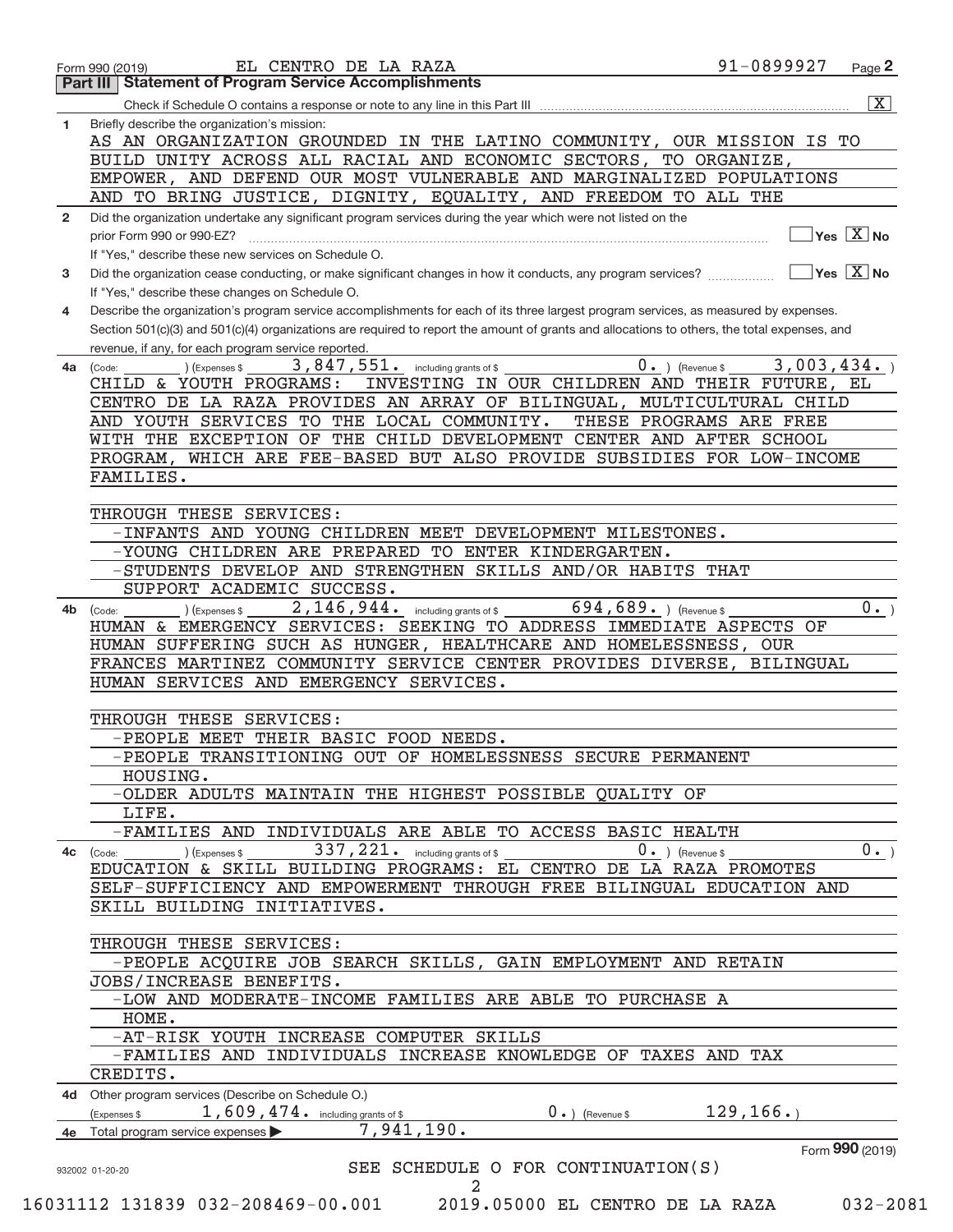| Form 990 (2019) |  |  |
|-----------------|--|--|

Form 990 (2019) Page **Part IV Checklist of Required Schedules** EL CENTRO DE LA RAZA 91‐0899927

|     |                                                                                                                                       |                 | Yes | No.             |
|-----|---------------------------------------------------------------------------------------------------------------------------------------|-----------------|-----|-----------------|
| 1   | Is the organization described in section 501(c)(3) or 4947(a)(1) (other than a private foundation)?                                   |                 |     |                 |
|     |                                                                                                                                       | 1               | х   |                 |
| 2   |                                                                                                                                       | $\overline{2}$  | X   |                 |
| 3   | Did the organization engage in direct or indirect political campaign activities on behalf of or in opposition to candidates for       |                 |     |                 |
|     |                                                                                                                                       | 3               |     | X.              |
| 4   | Section 501(c)(3) organizations. Did the organization engage in lobbying activities, or have a section 501(h) election in effect      |                 |     |                 |
|     |                                                                                                                                       | 4               | х   |                 |
| 5   | Is the organization a section 501(c)(4), 501(c)(5), or 501(c)(6) organization that receives membership dues, assessments, or          |                 |     |                 |
|     |                                                                                                                                       | 5               |     | x               |
| 6   | Did the organization maintain any donor advised funds or any similar funds or accounts for which donors have the right to             |                 |     |                 |
|     | provide advice on the distribution or investment of amounts in such funds or accounts? If "Yes," complete Schedule D, Part I          | 6               |     | х               |
| 7   | Did the organization receive or hold a conservation easement, including easements to preserve open space,                             |                 |     |                 |
|     |                                                                                                                                       | $\overline{7}$  |     | х               |
| 8   | Did the organization maintain collections of works of art, historical treasures, or other similar assets? If "Yes," complete          |                 |     |                 |
|     |                                                                                                                                       | 8               | х   |                 |
| 9   | Did the organization report an amount in Part X, line 21, for escrow or custodial account liability, serve as a custodian for         |                 |     |                 |
|     | amounts not listed in Part X; or provide credit counseling, debt management, credit repair, or debt negotiation services?             |                 |     |                 |
|     |                                                                                                                                       | 9               |     | x               |
|     |                                                                                                                                       |                 |     |                 |
| 10  | Did the organization, directly or through a related organization, hold assets in donor-restricted endowments                          |                 |     | x               |
|     |                                                                                                                                       | 10              |     |                 |
| 11  | If the organization's answer to any of the following questions is "Yes," then complete Schedule D, Parts VI, VII, VIII, IX, or X      |                 |     |                 |
|     | as applicable.                                                                                                                        |                 |     |                 |
|     | a Did the organization report an amount for land, buildings, and equipment in Part X, line 10? If "Yes." complete Schedule D.         |                 |     |                 |
|     |                                                                                                                                       | 11a             | х   |                 |
|     | <b>b</b> Did the organization report an amount for investments - other securities in Part X, line 12, that is 5% or more of its total |                 |     |                 |
|     |                                                                                                                                       | 11 <sub>b</sub> |     | х               |
|     | c Did the organization report an amount for investments - program related in Part X, line 13, that is 5% or more of its total         |                 |     |                 |
|     |                                                                                                                                       | 11c             |     | х               |
|     | d Did the organization report an amount for other assets in Part X, line 15, that is 5% or more of its total assets reported in       |                 |     |                 |
|     |                                                                                                                                       | 11d             | х   |                 |
|     | e Did the organization report an amount for other liabilities in Part X, line 25? If "Yes," complete Schedule D, Part X               | 11e             | х   |                 |
|     | f Did the organization's separate or consolidated financial statements for the tax year include a footnote that addresses             |                 |     |                 |
|     | the organization's liability for uncertain tax positions under FIN 48 (ASC 740)? If "Yes," complete Schedule D, Part X                | 11f             | х   |                 |
|     | 12a Did the organization obtain separate, independent audited financial statements for the tax year? If "Yes," complete               |                 |     |                 |
|     |                                                                                                                                       | 12a             |     | x               |
|     | <b>b</b> Was the organization included in consolidated, independent audited financial statements for the tax year?                    |                 |     |                 |
|     | If "Yes," and if the organization answered "No" to line 12a, then completing Schedule D, Parts XI and XII is optional                 | 12 <sub>b</sub> | X   |                 |
| 13  | Is the organization a school described in section $170(b)(1)(A)(ii)?$ If "Yes," complete Schedule E                                   | 13              |     | X               |
| 14a | Did the organization maintain an office, employees, or agents outside of the United States?                                           | 14a             |     | х               |
| b   | Did the organization have aggregate revenues or expenses of more than \$10,000 from grantmaking, fundraising, business,               |                 |     |                 |
|     | investment, and program service activities outside the United States, or aggregate foreign investments valued at \$100,000            |                 |     |                 |
|     |                                                                                                                                       | 14b             |     | X.              |
| 15  | Did the organization report on Part IX, column (A), line 3, more than \$5,000 of grants or other assistance to or for any             |                 |     |                 |
|     |                                                                                                                                       | 15              |     | x               |
| 16  | Did the organization report on Part IX, column (A), line 3, more than \$5,000 of aggregate grants or other assistance to              |                 |     |                 |
|     |                                                                                                                                       | 16              |     | x               |
| 17  | Did the organization report a total of more than \$15,000 of expenses for professional fundraising services on Part IX,               |                 |     |                 |
|     |                                                                                                                                       | 17              |     | X.              |
| 18  | Did the organization report more than \$15,000 total of fundraising event gross income and contributions on Part VIII, lines          |                 |     |                 |
|     |                                                                                                                                       | 18              | Х   |                 |
| 19  | Did the organization report more than \$15,000 of gross income from gaming activities on Part VIII, line 9a? If "Yes."                |                 |     |                 |
|     |                                                                                                                                       | 19              |     | x               |
| 20a |                                                                                                                                       | 20a             |     | X.              |
| b   | If "Yes" to line 20a, did the organization attach a copy of its audited financial statements to this return?                          | 20b             |     |                 |
| 21  | Did the organization report more than \$5,000 of grants or other assistance to any domestic organization or                           |                 |     |                 |
|     |                                                                                                                                       | 21              |     | x               |
|     | 932003 01-20-20                                                                                                                       |                 |     | Form 990 (2019) |

3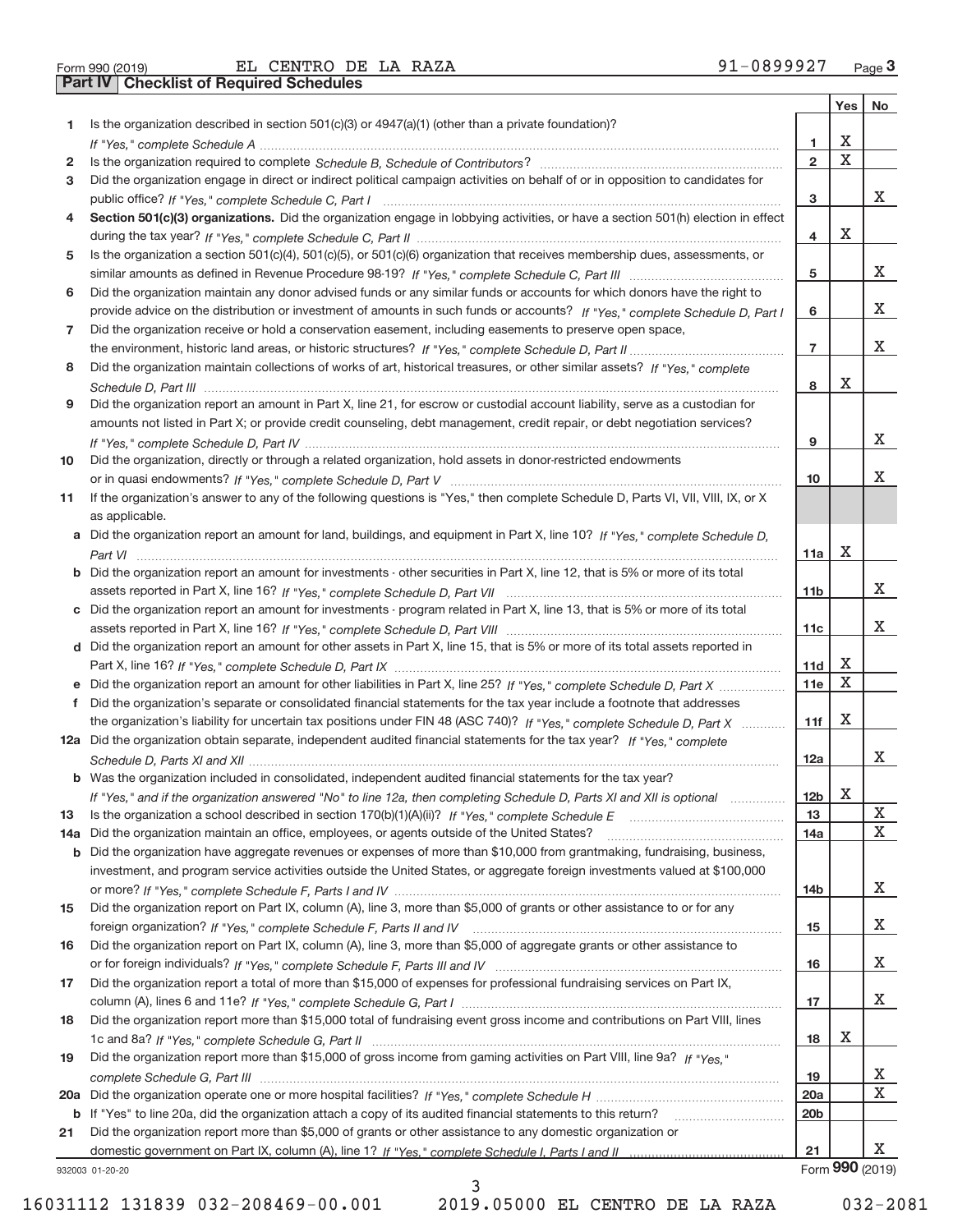| Form 990 (2019) |  |
|-----------------|--|

**Part IV Checklist of Required Schedules**

Form 990 (2019) Page EL CENTRO DE LA RAZA 91‐0899927

*(continued)*

┱

|               |                                                                                                                              |                 | Yes | No              |
|---------------|------------------------------------------------------------------------------------------------------------------------------|-----------------|-----|-----------------|
| 22            | Did the organization report more than \$5,000 of grants or other assistance to or for domestic individuals on                |                 |     |                 |
|               |                                                                                                                              | 22              | X   |                 |
| 23            | Did the organization answer "Yes" to Part VII, Section A, line 3, 4, or 5 about compensation of the organization's current   |                 |     |                 |
|               | and former officers, directors, trustees, key employees, and highest compensated employees? If "Yes," complete               |                 |     |                 |
|               |                                                                                                                              | 23              |     | x               |
|               | 24a Did the organization have a tax-exempt bond issue with an outstanding principal amount of more than \$100,000 as of the  |                 |     |                 |
|               | last day of the year, that was issued after December 31, 2002? If "Yes," answer lines 24b through 24d and complete           |                 |     |                 |
|               |                                                                                                                              | 24a             |     | х               |
|               |                                                                                                                              | 24 <sub>b</sub> |     |                 |
|               | c Did the organization maintain an escrow account other than a refunding escrow at any time during the year to defease       |                 |     |                 |
|               |                                                                                                                              | 24 <sub>c</sub> |     |                 |
|               |                                                                                                                              | 24d             |     |                 |
|               | 25a Section 501(c)(3), 501(c)(4), and 501(c)(29) organizations. Did the organization engage in an excess benefit             |                 |     |                 |
|               |                                                                                                                              | 25a             |     | x               |
|               | b Is the organization aware that it engaged in an excess benefit transaction with a disqualified person in a prior year, and |                 |     |                 |
|               | that the transaction has not been reported on any of the organization's prior Forms 990 or 990-EZ? If "Yes," complete        |                 |     |                 |
|               | Schedule L, Part I                                                                                                           | 25 <sub>b</sub> |     | x               |
| 26            | Did the organization report any amount on Part X, line 5 or 22, for receivables from or payables to any current              |                 |     |                 |
|               | or former officer, director, trustee, key employee, creator or founder, substantial contributor, or 35%                      |                 |     |                 |
|               |                                                                                                                              | 26              |     | х               |
| 27            | Did the organization provide a grant or other assistance to any current or former officer, director, trustee, key employee,  |                 |     |                 |
|               | creator or founder, substantial contributor or employee thereof, a grant selection committee member, or to a 35% controlled  |                 |     |                 |
|               | entity (including an employee thereof) or family member of any of these persons? If "Yes," complete Schedule L, Part III     | 27              |     | Χ               |
| 28            | Was the organization a party to a business transaction with one of the following parties (see Schedule L, Part IV            |                 |     |                 |
|               | instructions, for applicable filing thresholds, conditions, and exceptions):                                                 |                 |     |                 |
|               | a A current or former officer, director, trustee, key employee, creator or founder, or substantial contributor? If           |                 |     |                 |
|               |                                                                                                                              | 28a             |     | х               |
|               |                                                                                                                              | 28 <sub>b</sub> |     | $\mathbf X$     |
|               | c A 35% controlled entity of one or more individuals and/or organizations described in lines 28a or 28b? If                  |                 |     |                 |
|               |                                                                                                                              | 28 <sub>c</sub> |     | х               |
| 29            |                                                                                                                              | 29              | Χ   |                 |
| 30            | Did the organization receive contributions of art, historical treasures, or other similar assets, or qualified conservation  |                 |     |                 |
|               |                                                                                                                              | 30              |     | х               |
| 31            | Did the organization liquidate, terminate, or dissolve and cease operations? If "Yes," complete Schedule N, Part I           | 31              |     | $\mathbf X$     |
| 32            | Did the organization sell, exchange, dispose of, or transfer more than 25% of its net assets? If "Yes," complete             |                 |     |                 |
|               | Schedule N, Part II                                                                                                          | 32              |     | X               |
| 33            | Did the organization own 100% of an entity disregarded as separate from the organization under Regulations                   |                 |     |                 |
|               |                                                                                                                              | 33              | X   |                 |
| 34            | Was the organization related to any tax-exempt or taxable entity? If "Yes," complete Schedule R, Part II, III, or IV, and    |                 |     |                 |
|               |                                                                                                                              | 34              | X   |                 |
|               | 35a Did the organization have a controlled entity within the meaning of section 512(b)(13)?                                  | 35a             | X   |                 |
|               | b If "Yes" to line 35a, did the organization receive any payment from or engage in any transaction with a controlled entity  |                 |     |                 |
|               |                                                                                                                              | 35 <sub>b</sub> |     | x               |
| 36            | Section 501(c)(3) organizations. Did the organization make any transfers to an exempt non-charitable related organization?   |                 |     |                 |
|               |                                                                                                                              | 36              |     | x               |
| 37            | Did the organization conduct more than 5% of its activities through an entity that is not a related organization             |                 |     |                 |
|               |                                                                                                                              | 37              |     | х               |
| 38            | Did the organization complete Schedule O and provide explanations in Schedule O for Part VI, lines 11b and 19?               |                 |     |                 |
|               | Note: All Form 990 filers are required to complete Schedule O                                                                | 38              | Х   |                 |
| <b>Part V</b> | <b>Statements Regarding Other IRS Filings and Tax Compliance</b>                                                             |                 |     |                 |
|               | Check if Schedule O contains a response or note to any line in this Part V                                                   |                 |     |                 |
|               |                                                                                                                              |                 | Yes | No              |
|               | 39<br>1a                                                                                                                     |                 |     |                 |
|               | 0<br><b>b</b> Enter the number of Forms W-2G included in line 1a. Enter -0- if not applicable<br>1b                          |                 |     |                 |
|               | c Did the organization comply with backup withholding rules for reportable payments to vendors and reportable gaming         |                 |     |                 |
|               | (gambling) winnings to prize winners?                                                                                        | 1c              | X   |                 |
|               | 932004 01-20-20                                                                                                              |                 |     | Form 990 (2019) |
|               | 4                                                                                                                            |                 |     |                 |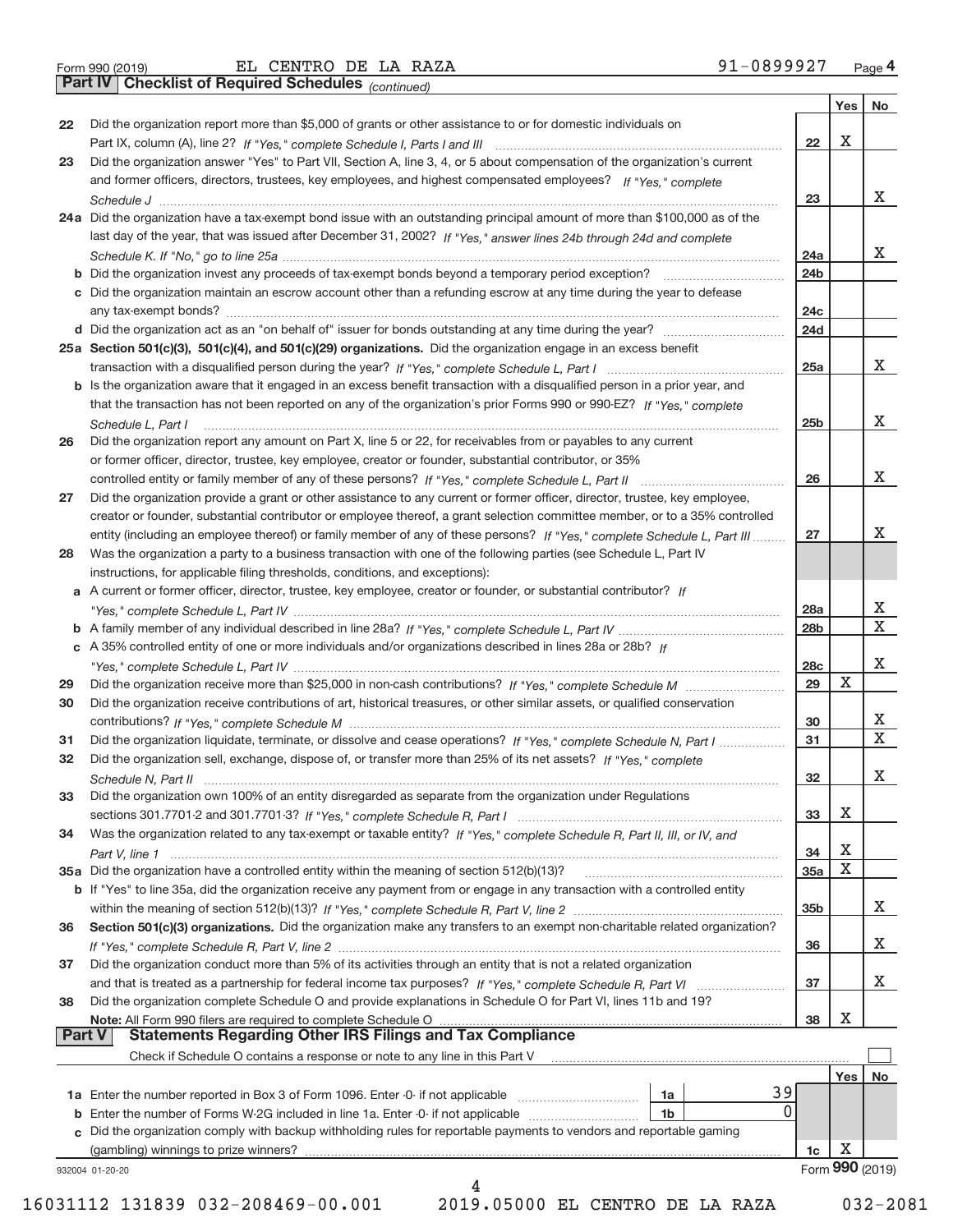|               | 91-0899927<br>EL CENTRO DE LA RAZA<br>Form 990 (2019)                                                                                                                                       |                |                 | $Page$ <sup>5</sup> |
|---------------|---------------------------------------------------------------------------------------------------------------------------------------------------------------------------------------------|----------------|-----------------|---------------------|
| <b>Part V</b> | Statements Regarding Other IRS Filings and Tax Compliance (continued)                                                                                                                       |                |                 |                     |
|               |                                                                                                                                                                                             |                | Yes             | No                  |
|               | 2a Enter the number of employees reported on Form W-3, Transmittal of Wage and Tax Statements,                                                                                              |                |                 |                     |
|               | 216<br>filed for the calendar year ending with or within the year covered by this return [111] [11] filed for the calendar year ending with or within the year covered by this return<br>2a |                |                 |                     |
|               |                                                                                                                                                                                             | 2 <sub>b</sub> | х               |                     |
|               |                                                                                                                                                                                             |                |                 |                     |
|               | 3a Did the organization have unrelated business gross income of \$1,000 or more during the year?                                                                                            | 3a             | X               |                     |
|               |                                                                                                                                                                                             | 3 <sub>b</sub> | Х               |                     |
|               | 4a At any time during the calendar year, did the organization have an interest in, or a signature or other authority over, a                                                                |                |                 |                     |
|               | financial account in a foreign country (such as a bank account, securities account, or other financial account)?                                                                            | 4a             |                 | х                   |
|               | <b>b</b> If "Yes," enter the name of the foreign country $\blacktriangleright$                                                                                                              |                |                 |                     |
|               | See instructions for filing requirements for FinCEN Form 114, Report of Foreign Bank and Financial Accounts (FBAR).                                                                         |                |                 |                     |
|               | 5a Was the organization a party to a prohibited tax shelter transaction at any time during the tax year?                                                                                    | 5a             |                 | х                   |
|               |                                                                                                                                                                                             | 5 <sub>b</sub> |                 | x                   |
|               |                                                                                                                                                                                             | 5 <sub>c</sub> |                 |                     |
|               | 6a Does the organization have annual gross receipts that are normally greater than \$100,000, and did the organization solicit                                                              |                |                 |                     |
|               | any contributions that were not tax deductible as charitable contributions?                                                                                                                 | 6a             |                 | х                   |
|               | b If "Yes," did the organization include with every solicitation an express statement that such contributions or gifts                                                                      |                |                 |                     |
|               | were not tax deductible?                                                                                                                                                                    | 6b             |                 |                     |
| 7             | Organizations that may receive deductible contributions under section 170(c).                                                                                                               |                | х               |                     |
| а             | Did the organization receive a payment in excess of \$75 made partly as a contribution and partly for goods and services provided to the payor?                                             | 7a<br>7b       | Х               |                     |
|               | <b>b</b> If "Yes," did the organization notify the donor of the value of the goods or services provided?                                                                                    |                |                 |                     |
|               | c Did the organization sell, exchange, or otherwise dispose of tangible personal property for which it was required                                                                         | 7c             |                 | х                   |
|               | 7d                                                                                                                                                                                          |                |                 |                     |
|               | e Did the organization receive any funds, directly or indirectly, to pay premiums on a personal benefit contract?                                                                           | 7e             |                 | х                   |
| f             | Did the organization, during the year, pay premiums, directly or indirectly, on a personal benefit contract?                                                                                | 7f             |                 | х                   |
| g             | If the organization received a contribution of qualified intellectual property, did the organization file Form 8899 as required?                                                            | 7g             |                 |                     |
|               | h If the organization received a contribution of cars, boats, airplanes, or other vehicles, did the organization file a Form 1098-C?                                                        | 7h             |                 |                     |
| 8             | Sponsoring organizations maintaining donor advised funds. Did a donor advised fund maintained by the                                                                                        |                |                 |                     |
|               | sponsoring organization have excess business holdings at any time during the year?                                                                                                          | 8              |                 |                     |
| 9             | Sponsoring organizations maintaining donor advised funds.                                                                                                                                   |                |                 |                     |
| a             | Did the sponsoring organization make any taxable distributions under section 4966?                                                                                                          | <b>9a</b>      |                 |                     |
|               |                                                                                                                                                                                             | 9b             |                 |                     |
| 10            | Section 501(c)(7) organizations. Enter:                                                                                                                                                     |                |                 |                     |
|               | 10a                                                                                                                                                                                         |                |                 |                     |
| b             | Gross receipts, included on Form 990, Part VIII, line 12, for public use of club facilities<br>10b                                                                                          |                |                 |                     |
| 11            | Section 501(c)(12) organizations. Enter:                                                                                                                                                    |                |                 |                     |
|               | 11a                                                                                                                                                                                         |                |                 |                     |
|               | b Gross income from other sources (Do not net amounts due or paid to other sources against                                                                                                  |                |                 |                     |
|               | amounts due or received from them.)<br>11b                                                                                                                                                  |                |                 |                     |
|               | 12a Section 4947(a)(1) non-exempt charitable trusts. Is the organization filing Form 990 in lieu of Form 1041?                                                                              | 12a            |                 |                     |
|               | <b>b</b> If "Yes," enter the amount of tax-exempt interest received or accrued during the year<br>12 <sub>b</sub>                                                                           |                |                 |                     |
| 13            | Section 501(c)(29) qualified nonprofit health insurance issuers.                                                                                                                            |                |                 |                     |
|               |                                                                                                                                                                                             | 13а            |                 |                     |
|               | Note: See the instructions for additional information the organization must report on Schedule O.                                                                                           |                |                 |                     |
|               | <b>b</b> Enter the amount of reserves the organization is required to maintain by the states in which the<br>13 <sub>b</sub>                                                                |                |                 |                     |
|               | 13с                                                                                                                                                                                         |                |                 |                     |
| 14а           | Did the organization receive any payments for indoor tanning services during the tax year?                                                                                                  | 14a            |                 | х                   |
|               |                                                                                                                                                                                             | 14b            |                 |                     |
| 15            | Is the organization subject to the section 4960 tax on payment(s) of more than \$1,000,000 in remuneration or                                                                               |                |                 |                     |
|               |                                                                                                                                                                                             | 15             |                 | х                   |
|               | If "Yes," see instructions and file Form 4720, Schedule N.                                                                                                                                  |                |                 |                     |
| 16            | Is the organization an educational institution subject to the section 4968 excise tax on net investment income?<br>.                                                                        | 16             |                 | х                   |
|               | If "Yes," complete Form 4720, Schedule O.                                                                                                                                                   |                |                 |                     |
|               |                                                                                                                                                                                             |                | Form 990 (2019) |                     |

932005 01‐20‐20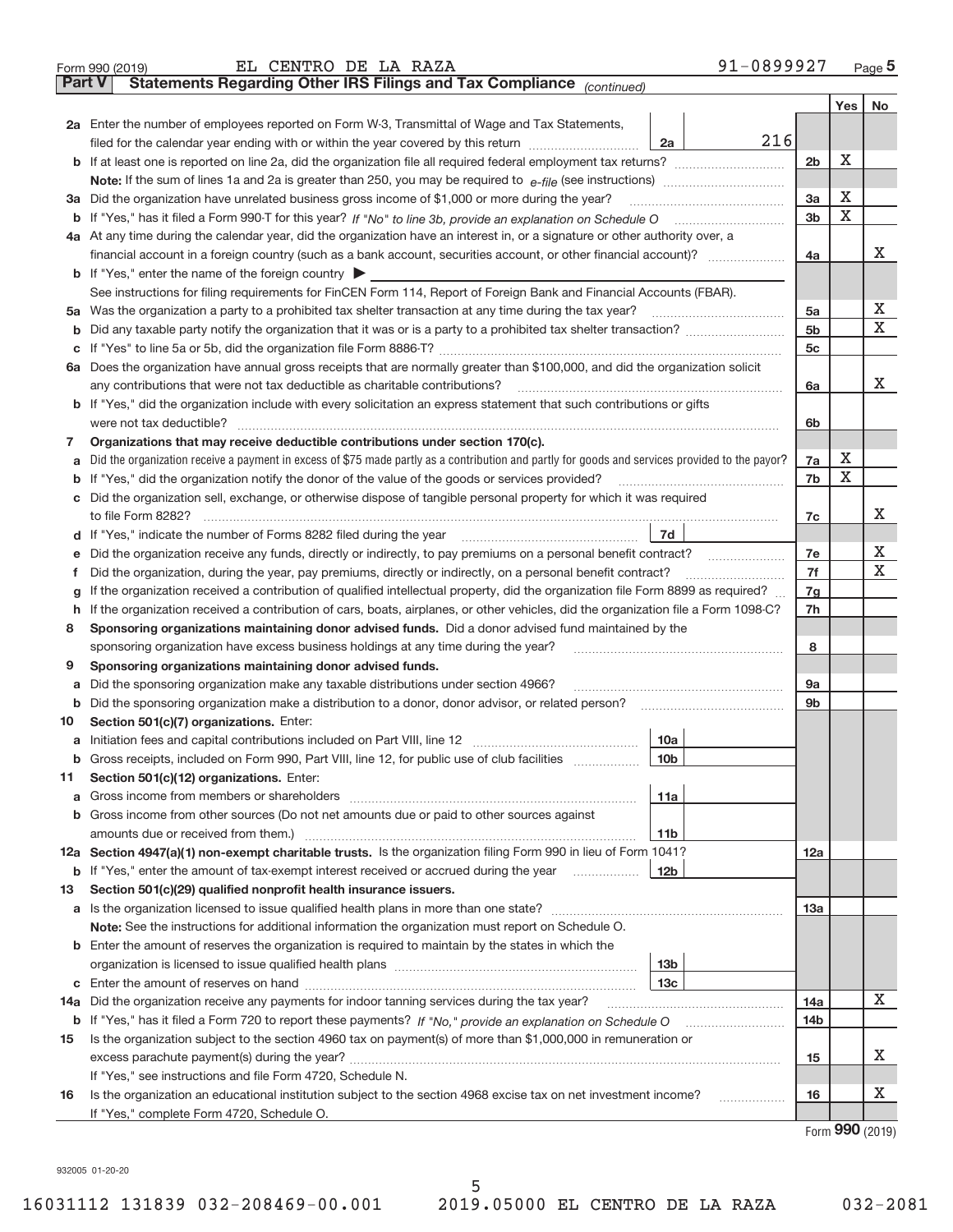|  | Form 990 (2019) |  |
|--|-----------------|--|
|  |                 |  |

| Form 990 (2019) | EL CENTRO DE LA RAZA | --0899927<br>Page |
|-----------------|----------------------|-------------------|
|-----------------|----------------------|-------------------|

|                                                                                                                  | <b>Part VI</b> Governance, Management, and Disclosure For each "Yes" response to lines 2 through 7b below, and for a "No" respons |  |
|------------------------------------------------------------------------------------------------------------------|-----------------------------------------------------------------------------------------------------------------------------------|--|
| to line 8a, 8b, or 10b below, describe the circumstances, processes, or changes on Schedule O. See instructions. |                                                                                                                                   |  |

|                 | <b>1a</b> Enter the number of voting members of the governing body at the end of the tax year <i>manumum</i>                                                                                                                   | 1a | 15 |                 | Yes             | No                      |
|-----------------|--------------------------------------------------------------------------------------------------------------------------------------------------------------------------------------------------------------------------------|----|----|-----------------|-----------------|-------------------------|
|                 | If there are material differences in voting rights among members of the governing body, or if the governing                                                                                                                    |    |    |                 |                 |                         |
|                 | body delegated broad authority to an executive committee or similar committee, explain on Schedule O.                                                                                                                          |    |    |                 |                 |                         |
| b               | Enter the number of voting members included on line 1a, above, who are independent                                                                                                                                             | 1b | 15 |                 |                 |                         |
| 2               | Did any officer, director, trustee, or key employee have a family relationship or a business relationship with any other                                                                                                       |    |    |                 |                 |                         |
|                 | officer, director, trustee, or key employee?                                                                                                                                                                                   |    |    | $\overline{2}$  |                 | X                       |
|                 | Did the organization delegate control over management duties customarily performed by or under the direct supervision                                                                                                          |    |    |                 |                 |                         |
| з               |                                                                                                                                                                                                                                |    |    | 3               |                 | X                       |
| 4               | Did the organization make any significant changes to its governing documents since the prior Form 990 was filed?                                                                                                               |    |    | 4               |                 | $\overline{\textbf{x}}$ |
|                 |                                                                                                                                                                                                                                |    |    | 5               |                 | $\overline{\mathbf{x}}$ |
| 5               | Did the organization have members or stockholders?                                                                                                                                                                             |    |    | 6               |                 | $\mathbf X$             |
| 6               | Did the organization have members, stockholders, or other persons who had the power to elect or appoint one or                                                                                                                 |    |    |                 |                 |                         |
| 7a              |                                                                                                                                                                                                                                |    |    |                 | X               |                         |
|                 |                                                                                                                                                                                                                                |    |    | 7a              |                 |                         |
|                 | <b>b</b> Are any governance decisions of the organization reserved to (or subject to approval by) members, stockholders, or                                                                                                    |    |    |                 |                 | X                       |
|                 | persons other than the governing body?                                                                                                                                                                                         |    |    | 7b              |                 |                         |
| 8               | Did the organization contemporaneously document the meetings held or written actions undertaken during the year by the following:                                                                                              |    |    |                 |                 |                         |
| a               |                                                                                                                                                                                                                                |    |    | 8а              | X               |                         |
|                 | Each committee with authority to act on behalf of the governing body? [11] manufacture manufacture with authority to act on behalf of the governing body? [11] manufacture with authority of the state with an interval and th |    |    | 8b              | X               |                         |
| 9               | Is there any officer, director, trustee, or key employee listed in Part VII, Section A, who cannot be reached at the                                                                                                           |    |    |                 |                 |                         |
|                 |                                                                                                                                                                                                                                |    |    | 9               |                 | X                       |
|                 | Section B. Policies <sub>(This</sub> Section B requests information about policies not required by the Internal Revenue Code.)                                                                                                 |    |    |                 |                 |                         |
|                 |                                                                                                                                                                                                                                |    |    |                 | Yes             | No                      |
|                 |                                                                                                                                                                                                                                |    |    | 10a             |                 | X                       |
|                 | <b>b</b> If "Yes," did the organization have written policies and procedures governing the activities of such chapters, affiliates,                                                                                            |    |    |                 |                 |                         |
|                 |                                                                                                                                                                                                                                |    |    | 10 <sub>b</sub> |                 |                         |
|                 | 11a Has the organization provided a complete copy of this Form 990 to all members of its governing body before filing the form?                                                                                                |    |    | 11a             | X               |                         |
|                 | <b>b</b> Describe in Schedule O the process, if any, used by the organization to review this Form 990.                                                                                                                         |    |    |                 |                 |                         |
|                 |                                                                                                                                                                                                                                |    |    | 12a             | X               |                         |
| b               |                                                                                                                                                                                                                                |    |    | 12 <sub>b</sub> | X               |                         |
|                 | c Did the organization regularly and consistently monitor and enforce compliance with the policy? If "Yes," describe                                                                                                           |    |    |                 |                 |                         |
|                 | in Schedule O how this was done measured and the control of the control of the state of the control of the control of the control of the control of the control of the control of the control of the control of the control of |    |    | 12c             | X               |                         |
| 13              |                                                                                                                                                                                                                                |    |    | 13              | $\mathbf X$     |                         |
| 14              |                                                                                                                                                                                                                                |    |    | 14              | X               |                         |
| 15              | Did the process for determining compensation of the following persons include a review and approval by independent                                                                                                             |    |    |                 |                 |                         |
|                 | persons, comparability data, and contemporaneous substantiation of the deliberation and decision?                                                                                                                              |    |    |                 |                 |                         |
|                 |                                                                                                                                                                                                                                |    |    | 15a             | х               |                         |
|                 |                                                                                                                                                                                                                                |    |    | 15 <sub>b</sub> | X               |                         |
|                 | If "Yes" to line 15a or 15b, describe the process in Schedule O (see instructions).                                                                                                                                            |    |    |                 |                 |                         |
|                 | 16a Did the organization invest in, contribute assets to, or participate in a joint venture or similar arrangement with a                                                                                                      |    |    |                 |                 |                         |
|                 | taxable entity during the year?                                                                                                                                                                                                |    |    | 16a             |                 | X                       |
|                 | b If "Yes," did the organization follow a written policy or procedure requiring the organization to evaluate its participation                                                                                                 |    |    |                 |                 |                         |
|                 | in joint venture arrangements under applicable federal tax law, and take steps to safeguard the organization's                                                                                                                 |    |    |                 |                 |                         |
|                 |                                                                                                                                                                                                                                |    |    | 16b             |                 |                         |
|                 | <b>Section C. Disclosure</b>                                                                                                                                                                                                   |    |    |                 |                 |                         |
| 17              | List the states with which a copy of this Form 990 is required to be filed $\blacktriangleright\text{WA}$                                                                                                                      |    |    |                 |                 |                         |
| 18              | Section 6104 requires an organization to make its Forms 1023 (1024 or 1024-A, if applicable), 990, and 990-T (Section 501(c)(3)s only) available                                                                               |    |    |                 |                 |                         |
|                 | for public inspection. Indicate how you made these available. Check all that apply.                                                                                                                                            |    |    |                 |                 |                         |
|                 | $X$ Upon request<br>$\mid$ $\rm X \mid$ Own website<br>Another's website<br>Other (explain on Schedule O)                                                                                                                      |    |    |                 |                 |                         |
| 19              | Describe on Schedule O whether (and if so, how) the organization made its governing documents, conflict of interest policy, and financial                                                                                      |    |    |                 |                 |                         |
|                 | statements available to the public during the tax year.                                                                                                                                                                        |    |    |                 |                 |                         |
| 20              | State the name, address, and telephone number of the person who possesses the organization's books and records                                                                                                                 |    |    |                 |                 |                         |
|                 | SHARON HU - (206)329-9442                                                                                                                                                                                                      |    |    |                 |                 |                         |
|                 | 98144-5104<br>2524 16TH AVENUE SOUTH, SEATTLE,<br>WA                                                                                                                                                                           |    |    |                 |                 |                         |
| 932006 01-20-20 |                                                                                                                                                                                                                                |    |    |                 | Form 990 (2019) |                         |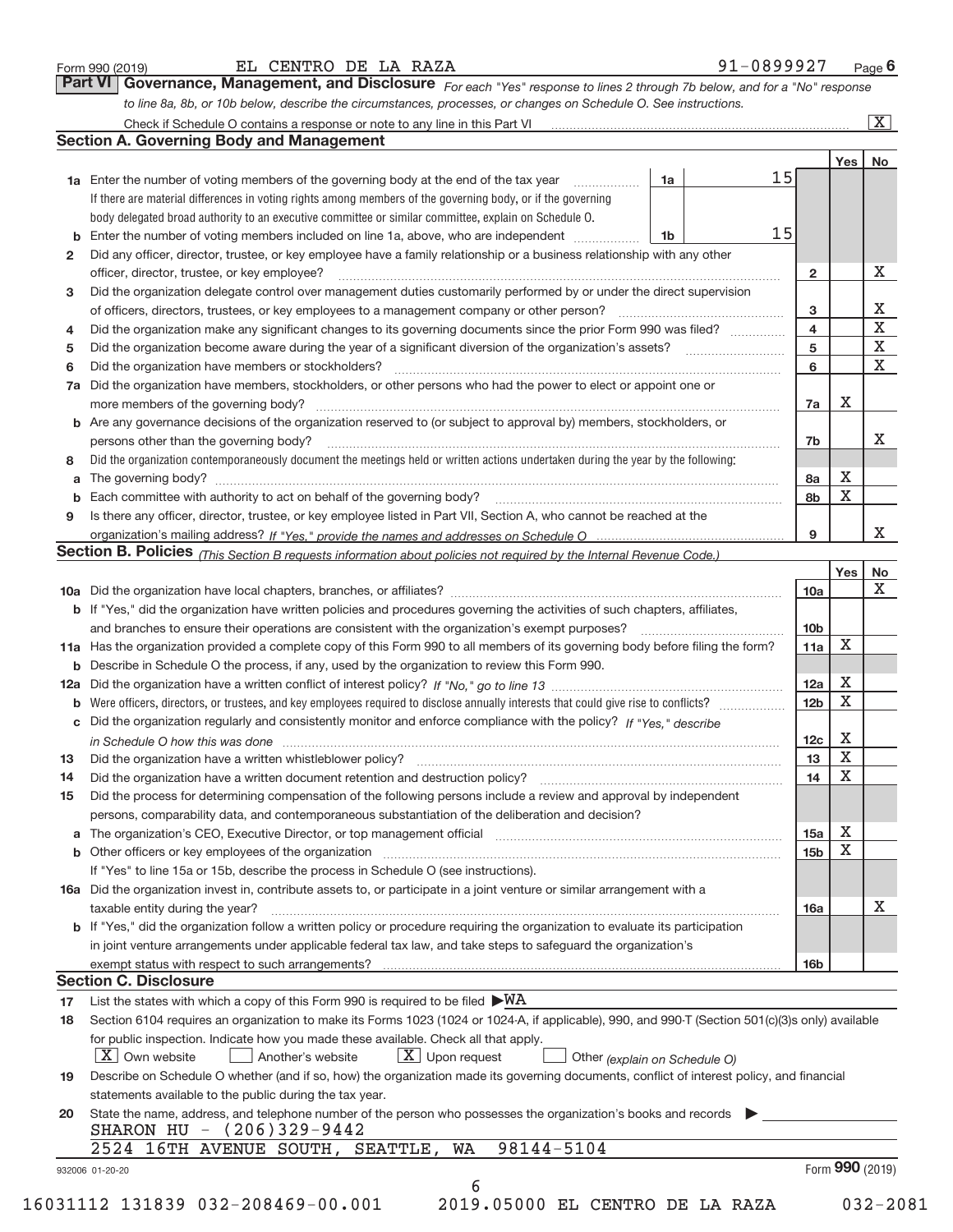$\boxed{\phantom{1}}$ 

| Part VII Compensation of Officers, Directors, Trustees, Key Employees, Highest Compensated |
|--------------------------------------------------------------------------------------------|
| <b>Employees, and Independent Contractors</b>                                              |

Check if Schedule O contains a response or note to any line in this Part VII

**Section A. Officers, Directors, Trustees, Key Employees, and Highest Compensated Employees**

**1a**  Complete this table for all persons required to be listed. Report compensation for the calendar year ending with or within the organization's tax year. **•** List all of the organization's current officers, directors, trustees (whether individuals or organizations), regardless of amount of compensation.

Enter -0- in columns (D), (E), and (F) if no compensation was paid.

**•** List all of the organization's current key employees, if any. See instructions for definition of "key employee."

● List the organization's five current highest compensated employees (other than an officer, director, trustee, or key employee) who received report‐ able compensation (Box 5 of Form W‐2 and/or Box 7 of Form 1099‐MISC) of more than \$100,000 from the organization and any related organizations.

 $\bullet$  List all of the organization's former officers, key employees, and highest compensated employees who received more than \$100,000 of reportable compensation from the organization and any related organizations.

**•** List all of the organization's former directors or trustees that received, in the capacity as a former director or trustee of the organization, more than \$10,000 of reportable compensation from the organization and any related organizations.

See instructions for the order in which to list the persons above.

Check this box if neither the organization nor any related organization compensated any current officer, director, or trustee.  $\Box$ 

| (A)                                 | (B)                    |                                         |                                                                  | (C)                   |              |                                  |           | (D)                 | (E)                              | (F)                      |
|-------------------------------------|------------------------|-----------------------------------------|------------------------------------------------------------------|-----------------------|--------------|----------------------------------|-----------|---------------------|----------------------------------|--------------------------|
| Name and title                      | Average                | Position<br>(do not check more than one |                                                                  |                       |              |                                  |           | Reportable          | Reportable                       | Estimated                |
|                                     | hours per              |                                         | box, unless person is both an<br>officer and a director/trustee) |                       | compensation | compensation                     | amount of |                     |                                  |                          |
|                                     | week                   |                                         |                                                                  |                       |              |                                  |           | from                | from related                     | other                    |
|                                     | (list any<br>hours for |                                         |                                                                  |                       |              |                                  |           | the<br>organization | organizations<br>(W-2/1099-MISC) | compensation<br>from the |
|                                     | related                |                                         |                                                                  |                       |              |                                  |           | (W-2/1099-MISC)     |                                  | organization             |
|                                     | organizations          |                                         |                                                                  |                       |              |                                  |           |                     |                                  | and related              |
|                                     | below                  | ndividual trustee or director           | Institutional trustee                                            |                       | Key employee |                                  |           |                     |                                  | organizations            |
|                                     | line)                  |                                         |                                                                  | Officer               |              | Highest compensated<br> employee | Former    |                     |                                  |                          |
| ESTELA ORTEGA<br>(1)                | 40.00                  |                                         |                                                                  |                       |              |                                  |           |                     |                                  |                          |
| EXECUTIVE DIRECTOR                  |                        |                                         |                                                                  | X                     |              |                                  |           | 123, 427.           | $0$ .                            | 14,584.                  |
| (2)<br>XUAN HU                      | 40.00                  |                                         |                                                                  |                       |              |                                  |           |                     |                                  |                          |
| CONTROLLER                          |                        |                                         |                                                                  | $\mathbf X$           |              |                                  |           | 82,553.             | 0.                               | 11,921.                  |
| ROXANA AMARAL<br>(3)                | 2.00                   |                                         |                                                                  |                       |              |                                  |           |                     |                                  |                          |
| <b>BOARD PRESIDENT</b>              |                        | X                                       |                                                                  | X                     |              |                                  |           | 0.                  | 0.                               | 0.                       |
| EMMA CATAGUE<br>(4)                 | 2.00                   |                                         |                                                                  |                       |              |                                  |           |                     |                                  |                          |
| VICE PRESIDENT                      |                        | X                                       |                                                                  | X                     |              |                                  |           | 0.                  | 0.                               | $0_{.}$                  |
| (5)<br>PABLO MENDOZA                | 2.00                   |                                         |                                                                  |                       |              |                                  |           |                     |                                  |                          |
| TRESURER                            |                        | X                                       |                                                                  | X                     |              |                                  |           | 0.                  | 0.                               | $0$ .                    |
| VICTORIA KILL<br>(6)                | 2.00                   |                                         |                                                                  |                       |              |                                  |           |                     |                                  |                          |
| <b>SECRETARY</b>                    |                        | $\overline{\mathbf{X}}$                 |                                                                  | X                     |              |                                  |           | 0.                  | 0.                               | $0 \cdot$                |
| NORMA TAYLOR<br>(7)                 | 2.00                   |                                         |                                                                  |                       |              |                                  |           |                     |                                  |                          |
| PARLIAMENTARIAN                     |                        | X                                       |                                                                  | $\overline{\text{X}}$ |              |                                  |           | 0.                  | 0.                               | $0_{.}$                  |
| RAMON SOLIZ<br>(8)                  | 1.00                   |                                         |                                                                  |                       |              |                                  |           |                     |                                  |                          |
| MEMBER AT LARGE                     |                        | X                                       |                                                                  |                       |              |                                  |           | 0.                  | 0.                               | $0_{.}$                  |
| MARTHA JIMENEZ<br>(9)               | 1.00                   |                                         |                                                                  |                       |              |                                  |           |                     |                                  |                          |
| MEMBER AT LARGE                     |                        | X                                       |                                                                  |                       |              |                                  |           | 0.                  | 0.                               | 0.                       |
| (10) GIL ADAME                      | 1.00                   |                                         |                                                                  |                       |              |                                  |           |                     |                                  |                          |
| MEMBER AT LARGE                     |                        | X                                       |                                                                  |                       |              |                                  |           | 0.                  | 0.                               | $0 \cdot$                |
| (11) MILVIA PACHECO                 | 1.00                   |                                         |                                                                  |                       |              |                                  |           |                     |                                  |                          |
| MEMBER AT LARGE                     |                        | X                                       |                                                                  |                       |              |                                  |           | 0.                  | 0.                               | $0$ .                    |
| (12) JUAN COTTO                     | 1.00                   |                                         |                                                                  |                       |              |                                  |           |                     |                                  |                          |
| MEMBER AT LARGE                     |                        | X                                       |                                                                  |                       |              |                                  |           | 0.                  | 0.                               | $0_{.}$                  |
| (13) ELENA MONTALVO                 | 1.00                   |                                         |                                                                  |                       |              |                                  |           |                     |                                  |                          |
| MEMBER AT LARGE                     |                        | X                                       |                                                                  |                       |              |                                  |           | 0.                  | 0.                               | $0$ .                    |
| (14) ALEJANDRO NARVAEZ              | 1.00                   |                                         |                                                                  |                       |              |                                  |           |                     |                                  |                          |
| MEMBER AT LARGE                     |                        | X                                       |                                                                  |                       |              |                                  |           | 0.                  | 0.                               | 0.                       |
| (15) CIELO MARTINEZ                 | 1.00                   |                                         |                                                                  |                       |              |                                  |           |                     |                                  |                          |
| MEMBER AT LARGE                     |                        | X                                       |                                                                  |                       |              |                                  |           | 0.                  | 0.                               | $0_{.}$                  |
| (16) REV. DR. ROBERT L. JEFFREY, SR | 1.00                   |                                         |                                                                  |                       |              |                                  |           |                     |                                  |                          |
| MEMBER AT LARGE                     |                        | X                                       |                                                                  |                       |              |                                  |           | 0.                  | 0.                               | $\mathbf 0$ .            |
| (17) MAYRO JUAN OROZCO              | 1.00                   |                                         |                                                                  |                       |              |                                  |           |                     |                                  |                          |
| MEMBER AT LARGE                     |                        | X                                       |                                                                  |                       |              |                                  |           | 0.                  | 0.                               | 0.                       |
| 932007 01-20-20                     |                        |                                         |                                                                  |                       |              |                                  |           |                     |                                  | Form 990 (2019)          |

932007 01‐20‐20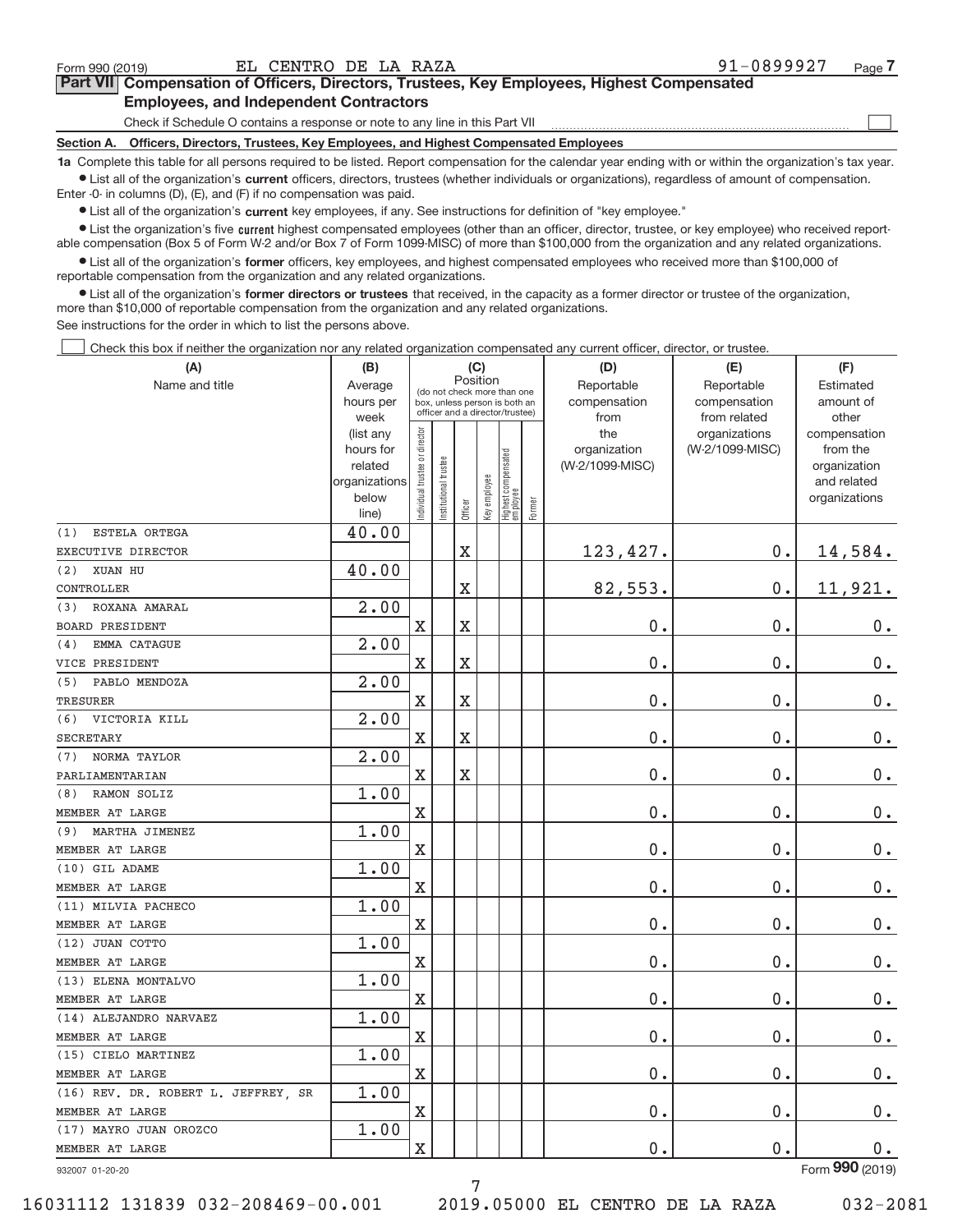|   | EL CENTRO DE LA RAZA<br>Form 990 (2019)                                                                                                                                                                                                                         |                                                                      |                               |                       |          |              |                                                                                                 |        |                                           | 91-0899927                                        |             |                     | Page 8                                                                   |
|---|-----------------------------------------------------------------------------------------------------------------------------------------------------------------------------------------------------------------------------------------------------------------|----------------------------------------------------------------------|-------------------------------|-----------------------|----------|--------------|-------------------------------------------------------------------------------------------------|--------|-------------------------------------------|---------------------------------------------------|-------------|---------------------|--------------------------------------------------------------------------|
|   | <b>Part VII</b><br>Section A. Officers, Directors, Trustees, Key Employees, and Highest Compensated Employees (continued)                                                                                                                                       |                                                                      |                               |                       |          |              |                                                                                                 |        |                                           |                                                   |             |                     |                                                                          |
|   | (A)<br>Name and title                                                                                                                                                                                                                                           | (B)<br>Average<br>hours per<br>week                                  |                               |                       | Position | (C)          | (do not check more than one<br>box, unless person is both an<br>officer and a director/trustee) |        | (D)<br>Reportable<br>compensation<br>from | (E)<br>Reportable<br>compensation<br>from related |             |                     | (F)<br>Estimated<br>amount of<br>other                                   |
|   |                                                                                                                                                                                                                                                                 | (list any<br>hours for<br>related<br>organizations<br>below<br>line) | ndividual trustee or director | Institutional trustee | Officer  | Key employee | Highest compensated<br> employee                                                                | Former | the<br>organization<br>(W-2/1099-MISC)    | organizations<br>(W-2/1099-MISC)                  |             |                     | compensation<br>from the<br>organization<br>and related<br>organizations |
|   |                                                                                                                                                                                                                                                                 |                                                                      |                               |                       |          |              |                                                                                                 |        |                                           |                                                   |             |                     |                                                                          |
|   |                                                                                                                                                                                                                                                                 |                                                                      |                               |                       |          |              |                                                                                                 |        |                                           |                                                   |             |                     |                                                                          |
|   |                                                                                                                                                                                                                                                                 |                                                                      |                               |                       |          |              |                                                                                                 |        |                                           |                                                   |             |                     |                                                                          |
|   |                                                                                                                                                                                                                                                                 |                                                                      |                               |                       |          |              |                                                                                                 |        |                                           |                                                   |             |                     |                                                                          |
|   |                                                                                                                                                                                                                                                                 |                                                                      |                               |                       |          |              |                                                                                                 |        |                                           |                                                   |             |                     |                                                                          |
|   |                                                                                                                                                                                                                                                                 |                                                                      |                               |                       |          |              |                                                                                                 |        |                                           |                                                   |             |                     |                                                                          |
|   | 1b Subtotal                                                                                                                                                                                                                                                     |                                                                      |                               |                       |          |              |                                                                                                 |        | 205,980.                                  |                                                   | 0.          |                     | 26,505.                                                                  |
|   |                                                                                                                                                                                                                                                                 |                                                                      |                               |                       |          |              |                                                                                                 |        | 0.<br>205,980.                            |                                                   | $0$ .<br>0. |                     | 0.<br>26,505.                                                            |
| 2 | Total number of individuals (including but not limited to those listed above) who received more than \$100,000 of reportable<br>compensation from the organization $\blacktriangleright$                                                                        |                                                                      |                               |                       |          |              |                                                                                                 |        |                                           |                                                   |             |                     | 1<br>Yes<br><b>No</b>                                                    |
| 3 | Did the organization list any former officer, director, trustee, key employee, or highest compensated employee on<br>line 1a? If "Yes," complete Schedule J for such individual matches contained and the 1a? If "Yes," complete Schedule J for such individual |                                                                      |                               |                       |          |              |                                                                                                 |        |                                           |                                                   |             | 3                   | х                                                                        |
|   | For any individual listed on line 1a, is the sum of reportable compensation and other compensation from the organization                                                                                                                                        |                                                                      |                               |                       |          |              |                                                                                                 |        |                                           |                                                   |             | 4                   | х                                                                        |
| 5 | Did any person listed on line 1a receive or accrue compensation from any unrelated organization or individual for services<br><b>Section B. Independent Contractors</b>                                                                                         |                                                                      |                               |                       |          |              |                                                                                                 |        |                                           |                                                   |             | 5                   | х                                                                        |
| 1 | Complete this table for your five highest compensated independent contractors that received more than \$100,000 of compensation from<br>the organization. Report compensation for the calendar year ending with or within the organization's tax year.          |                                                                      |                               |                       |          |              |                                                                                                 |        |                                           |                                                   |             |                     |                                                                          |
|   | (A)<br>Name and business address                                                                                                                                                                                                                                |                                                                      |                               | <b>NONE</b>           |          |              |                                                                                                 |        | (B)<br>Description of services            |                                                   |             | (C)<br>Compensation |                                                                          |
|   |                                                                                                                                                                                                                                                                 |                                                                      |                               |                       |          |              |                                                                                                 |        |                                           |                                                   |             |                     |                                                                          |
|   |                                                                                                                                                                                                                                                                 |                                                                      |                               |                       |          |              |                                                                                                 |        |                                           |                                                   |             |                     |                                                                          |
|   |                                                                                                                                                                                                                                                                 |                                                                      |                               |                       |          |              |                                                                                                 |        |                                           |                                                   |             |                     |                                                                          |
| 2 | Total number of independent contractors (including but not limited to those listed above) who received more than                                                                                                                                                |                                                                      |                               |                       |          |              |                                                                                                 |        |                                           |                                                   |             |                     |                                                                          |
|   | \$100,000 of compensation from the organization                                                                                                                                                                                                                 |                                                                      |                               |                       |          | 0            |                                                                                                 |        |                                           |                                                   |             |                     | Form 990 (2019)                                                          |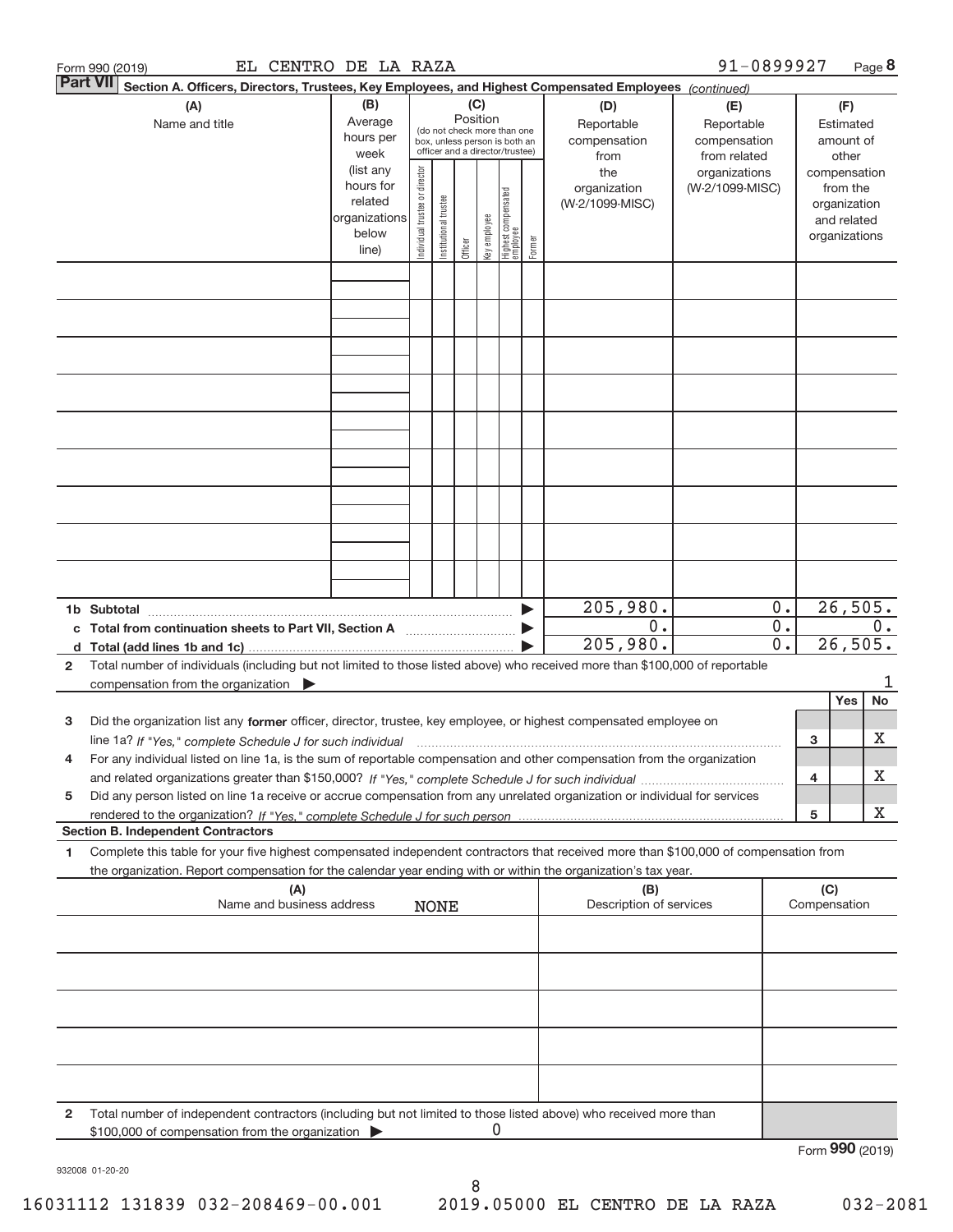|                                                           |                 |                                                | Check if Schedule O contains a response or note to any line in this Part VIII |                          |                |                      |                      |                      |                                              |                                      |                                                                 |
|-----------------------------------------------------------|-----------------|------------------------------------------------|-------------------------------------------------------------------------------|--------------------------|----------------|----------------------|----------------------|----------------------|----------------------------------------------|--------------------------------------|-----------------------------------------------------------------|
|                                                           |                 |                                                |                                                                               |                          |                |                      |                      | (A)<br>Total revenue | (B)<br>Related or exempt<br>function revenue | (C)<br>Unrelated<br>business revenue | (D)<br>Revenue excluded<br>from tax under<br>sections 512 - 514 |
|                                                           |                 |                                                | 1 a Federated campaigns                                                       | .                        | 1a             |                      | 452,723.             |                      |                                              |                                      |                                                                 |
| Contributions, Gifts, Grants<br>and Other Similar Amounts |                 |                                                | <b>b</b> Membership dues                                                      |                          | 1 <sub>b</sub> |                      |                      |                      |                                              |                                      |                                                                 |
|                                                           |                 |                                                | c Fundraising events                                                          |                          | 1 <sub>c</sub> |                      | 360,374.             |                      |                                              |                                      |                                                                 |
|                                                           |                 |                                                | d Related organizations                                                       | $\overline{\phantom{a}}$ | 1 <sub>d</sub> |                      |                      |                      |                                              |                                      |                                                                 |
|                                                           |                 |                                                | e Government grants (contributions)                                           |                          | 1e             |                      | 5, 513, 505.         |                      |                                              |                                      |                                                                 |
|                                                           |                 |                                                | All other contributions, gifts, grants, and                                   |                          |                |                      |                      |                      |                                              |                                      |                                                                 |
|                                                           |                 |                                                | similar amounts not included above                                            |                          | 1f             |                      | 1,900,068.           |                      |                                              |                                      |                                                                 |
|                                                           |                 |                                                | Noncash contributions included in lines 1a-1f                                 |                          | $1g$ \$        |                      | 743,951.             |                      |                                              |                                      |                                                                 |
|                                                           |                 |                                                |                                                                               |                          |                |                      |                      | 8,226,670.           |                                              |                                      |                                                                 |
|                                                           |                 |                                                |                                                                               |                          |                |                      | <b>Business Code</b> |                      |                                              |                                      |                                                                 |
|                                                           | 2 a             |                                                | CHILD CARE TUITION                                                            |                          |                |                      | 611710               | 3,003,434.           | 3,003,434.                                   |                                      |                                                                 |
|                                                           |                 | b                                              | MANAGEMENT FEES                                                               |                          |                |                      | 531310               | 21,582.              | 21,582.                                      |                                      |                                                                 |
| Program Service<br>Revenue                                |                 | с                                              |                                                                               |                          |                |                      |                      |                      |                                              |                                      |                                                                 |
|                                                           |                 | d                                              | the control of the control of the control of the control of the control of    |                          |                |                      |                      |                      |                                              |                                      |                                                                 |
|                                                           |                 | е                                              |                                                                               |                          |                |                      |                      |                      |                                              |                                      |                                                                 |
|                                                           |                 |                                                | All other program service revenue                                             |                          |                |                      |                      |                      |                                              |                                      |                                                                 |
|                                                           |                 |                                                |                                                                               |                          |                |                      | ь                    | 3,025,016.           |                                              |                                      |                                                                 |
|                                                           | з               |                                                | Investment income (including dividends, interest, and                         |                          |                |                      |                      |                      |                                              |                                      |                                                                 |
|                                                           |                 |                                                |                                                                               |                          |                |                      |                      | 203,658.             |                                              |                                      | 203,658.                                                        |
|                                                           | 4               |                                                | Income from investment of tax-exempt bond proceeds                            |                          |                |                      |                      |                      |                                              |                                      |                                                                 |
|                                                           | 5               |                                                |                                                                               |                          |                |                      |                      |                      |                                              |                                      |                                                                 |
|                                                           |                 |                                                |                                                                               |                          | (i) Real       |                      | (ii) Personal        |                      |                                              |                                      |                                                                 |
|                                                           | 6 a             |                                                | Gross rents<br>.                                                              | 6a                       | 661,680.       |                      | 49,634.              |                      |                                              |                                      |                                                                 |
|                                                           |                 | b                                              | Less: rental expenses                                                         | 6 <sub>b</sub>           | 450, 315.      |                      | 0.                   |                      |                                              |                                      |                                                                 |
|                                                           |                 | 211,365.<br>Rental income or (loss)<br>6c<br>С |                                                                               | 49,634.                  |                |                      |                      |                      |                                              |                                      |                                                                 |
|                                                           |                 |                                                | d Net rental income or (loss)                                                 |                          |                |                      |                      | 260,999.             | 22,980.                                      | 238,019.                             |                                                                 |
|                                                           |                 |                                                | 7 a Gross amount from sales of                                                |                          | (i) Securities |                      | (ii) Other           |                      |                                              |                                      |                                                                 |
|                                                           |                 |                                                | assets other than inventory                                                   | 7a                       |                |                      |                      |                      |                                              |                                      |                                                                 |
|                                                           |                 |                                                | <b>b</b> Less: cost or other basis                                            |                          |                |                      |                      |                      |                                              |                                      |                                                                 |
|                                                           |                 |                                                | and sales expenses                                                            | 7b                       |                |                      |                      |                      |                                              |                                      |                                                                 |
|                                                           |                 |                                                | c Gain or (loss)                                                              | 7c                       |                |                      |                      |                      |                                              |                                      |                                                                 |
| <b>Other Revenue</b>                                      |                 |                                                |                                                                               |                          |                |                      |                      |                      |                                              |                                      |                                                                 |
|                                                           |                 |                                                | 8 a Gross income from fundraising events (not                                 |                          |                |                      |                      |                      |                                              |                                      |                                                                 |
|                                                           |                 |                                                |                                                                               |                          |                |                      |                      |                      |                                              |                                      |                                                                 |
|                                                           |                 |                                                | contributions reported on line 1c). See                                       |                          |                |                      |                      |                      |                                              |                                      |                                                                 |
|                                                           |                 |                                                |                                                                               |                          |                | 8a                   | 82,482.<br>262,489.  |                      |                                              |                                      |                                                                 |
|                                                           |                 |                                                |                                                                               |                          |                | 8b                   |                      | $-180,007$ .         |                                              |                                      | $-180,007.$                                                     |
|                                                           |                 |                                                | c Net income or (loss) from fundraising events                                |                          |                |                      |                      |                      |                                              |                                      |                                                                 |
|                                                           |                 |                                                | 9 a Gross income from gaming activities. See                                  |                          |                |                      |                      |                      |                                              |                                      |                                                                 |
|                                                           |                 |                                                | <b>b</b> Less: direct expenses                                                |                          |                | 9a<br>9 <sub>b</sub> |                      |                      |                                              |                                      |                                                                 |
|                                                           |                 |                                                | c Net income or (loss) from gaming activities                                 |                          |                |                      |                      |                      |                                              |                                      |                                                                 |
|                                                           |                 |                                                | 10 a Gross sales of inventory, less returns                                   |                          |                |                      |                      |                      |                                              |                                      |                                                                 |
|                                                           |                 |                                                |                                                                               |                          |                | 10a                  |                      |                      |                                              |                                      |                                                                 |
|                                                           |                 |                                                | <b>b</b> Less: cost of goods sold                                             |                          |                | 10 <sub>b</sub>      |                      |                      |                                              |                                      |                                                                 |
|                                                           |                 |                                                |                                                                               |                          |                |                      |                      |                      |                                              |                                      |                                                                 |
|                                                           |                 |                                                | c Net income or (loss) from sales of inventory                                |                          |                |                      | <b>Business Code</b> |                      |                                              |                                      |                                                                 |
|                                                           |                 |                                                | 11 a MISCELLANEOUS INCOME                                                     |                          |                |                      | 900099               | 84,604.              | 84,604.                                      |                                      |                                                                 |
|                                                           |                 | b                                              |                                                                               |                          |                |                      |                      |                      |                                              |                                      |                                                                 |
| Revenue                                                   |                 |                                                |                                                                               |                          |                |                      |                      |                      |                                              |                                      |                                                                 |
| Miscellaneous                                             |                 | С                                              |                                                                               |                          |                |                      |                      |                      |                                              |                                      |                                                                 |
|                                                           |                 |                                                |                                                                               |                          |                |                      | ▶                    | 84,604.              |                                              |                                      |                                                                 |
|                                                           | 12              |                                                |                                                                               |                          |                |                      |                      | 11,620,940.          | 3,132,600.                                   | 238,019.                             | 23,651.                                                         |
|                                                           | 932009 01-20-20 |                                                |                                                                               |                          |                |                      |                      |                      |                                              |                                      | Form 990 (2019)                                                 |
|                                                           |                 |                                                |                                                                               |                          |                |                      |                      |                      |                                              |                                      |                                                                 |

932009 01‐20‐20

9

16031112 131839 032‐208469‐00.001 2019.05000 EL CENTRO DE LA RAZA 032‐2081

Form 990 (2019) Page EL CENTRO DE LA RAZA **Porm 990 (2019)**<br>**Part VIII** Statement of Revenue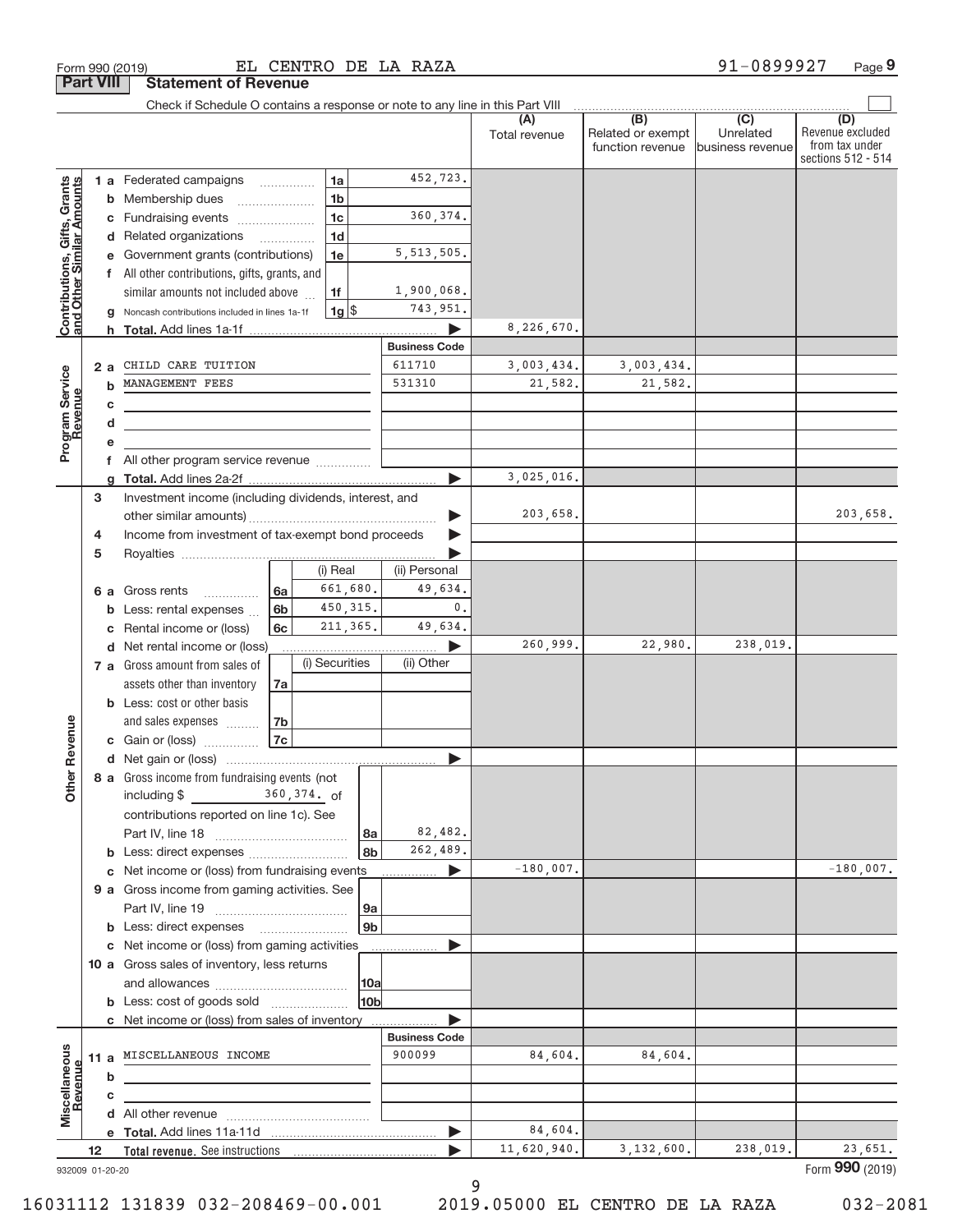|  | Form 990 (2019) |  |
|--|-----------------|--|
|  |                 |  |

Form 990 (2019) EL CENTRO DE LA RAZA 91−0899927 <sub>Page</sub> **Part IX Statement of Functional Expenses**

|                 | Section 501(c)(3) and 501(c)(4) organizations must complete all columns. All other organizations must complete column (A).                                 |                         |                                    |                                           |                                |
|-----------------|------------------------------------------------------------------------------------------------------------------------------------------------------------|-------------------------|------------------------------------|-------------------------------------------|--------------------------------|
|                 | Check if Schedule O contains a response or note to any line in this Part IX                                                                                |                         |                                    |                                           |                                |
|                 | Do not include amounts reported on lines 6b,<br>7b, 8b, 9b, and 10b of Part VIII.                                                                          | (A)<br>Total expenses   | (B)<br>Program service<br>expenses | (C)<br>Management and<br>general expenses | (D)<br>Fundraising<br>expenses |
| 1.              | Grants and other assistance to domestic organizations                                                                                                      |                         |                                    |                                           |                                |
|                 | and domestic governments. See Part IV, line 21                                                                                                             |                         |                                    |                                           |                                |
| $\mathbf{2}$    | Grants and other assistance to domestic                                                                                                                    |                         |                                    |                                           |                                |
|                 | individuals. See Part IV, line 22                                                                                                                          | 694,689.                | 694,689.                           |                                           |                                |
| 3               | Grants and other assistance to foreign                                                                                                                     |                         |                                    |                                           |                                |
|                 | organizations, foreign governments, and foreign                                                                                                            |                         |                                    |                                           |                                |
|                 | individuals. See Part IV, lines 15 and 16                                                                                                                  |                         |                                    |                                           |                                |
| 4               | Benefits paid to or for members                                                                                                                            |                         |                                    |                                           |                                |
| 5               | Compensation of current officers, directors,                                                                                                               |                         |                                    |                                           |                                |
|                 | trustees, and key employees                                                                                                                                | 232,486.                | 110,409.                           | 117,563.                                  | 4,514.                         |
| 6               | Compensation not included above to disqualified                                                                                                            |                         |                                    |                                           |                                |
|                 | persons (as defined under section 4958(f)(1)) and                                                                                                          |                         |                                    |                                           |                                |
|                 | persons described in section 4958(c)(3)(B)                                                                                                                 |                         |                                    |                                           |                                |
| 7               |                                                                                                                                                            | $\overline{5,249,373.}$ | 4,484,564.                         | 524, 348.                                 | 240, 461.                      |
| 8               | Pension plan accruals and contributions (include                                                                                                           |                         |                                    |                                           |                                |
|                 | section 401(k) and 403(b) employer contributions)                                                                                                          | 165,286.                | 144,378.                           | 15,336.                                   | 5,572.                         |
| 9               |                                                                                                                                                            | 610, 496.               | 544, 758.                          | 44,742.                                   | 20,996.                        |
| 10              |                                                                                                                                                            | 529,085.                | 421,679.                           | 84,849.                                   | 22,557.                        |
| 11              | Fees for services (nonemployees):                                                                                                                          |                         |                                    |                                           |                                |
| a               |                                                                                                                                                            | 19,633.                 | 19,633.                            |                                           |                                |
| b               |                                                                                                                                                            | 18,411.                 |                                    | 18,411.                                   |                                |
| c               |                                                                                                                                                            | 35,500.                 |                                    | 35,500.                                   |                                |
| d               |                                                                                                                                                            |                         |                                    |                                           |                                |
| e               | Professional fundraising services. See Part IV, line 17                                                                                                    |                         |                                    |                                           |                                |
| f               | Investment management fees                                                                                                                                 |                         |                                    |                                           |                                |
| g               | Other. (If line 11g amount exceeds 10% of line 25,                                                                                                         |                         |                                    |                                           |                                |
|                 | column (A) amount, list line 11g expenses on Sch O.)                                                                                                       | 147,128.                | 42,306.                            | 36,786.                                   | 68,036.                        |
| 12 <sup>2</sup> |                                                                                                                                                            | 39,176.                 | 27,538.                            | 7,229.                                    | 4,409.                         |
| 13              |                                                                                                                                                            | 938,480.                | 620, 477.                          | 228,452.                                  | 89,551.                        |
| 14              |                                                                                                                                                            |                         |                                    |                                           |                                |
| 15              |                                                                                                                                                            |                         |                                    |                                           |                                |
| 16              |                                                                                                                                                            | 479,926.                | 463,497.                           | 10, 185.                                  | 6, 244.                        |
| 17              |                                                                                                                                                            | 68,595.                 | 62,697.                            | 4,928.                                    | $\overline{970}$ .             |
|                 | Payments of travel or entertainment expenses                                                                                                               |                         |                                    |                                           |                                |
|                 | for any federal, state, or local public officials                                                                                                          |                         |                                    |                                           |                                |
| 19              | Conferences, conventions, and meetings                                                                                                                     |                         |                                    |                                           |                                |
| 20              | Interest                                                                                                                                                   | 1,734.                  |                                    | 1,734.                                    |                                |
| 21              |                                                                                                                                                            |                         |                                    |                                           |                                |
| 22              | Depreciation, depletion, and amortization                                                                                                                  | 209,653.                | 172,570.                           | 22,731.                                   | 14,352.                        |
| 23              | Insurance                                                                                                                                                  | 114,696.                | 23,629.                            | 89, 245.                                  | 1,822.                         |
| 24              | Other expenses. Itemize expenses not covered                                                                                                               |                         |                                    |                                           |                                |
|                 | above (List miscellaneous expenses on line 24e. If<br>line 24e amount exceeds 10% of line 25, column (A)<br>amount, list line 24e expenses on Schedule O.) |                         |                                    |                                           |                                |
| a               | EQUIP RENTAL AND MAINT                                                                                                                                     | 66,280.                 | 54,735.                            | 6, 515.                                   | 5,030.                         |
| $\mathbf b$     | TRAINING AND DEVE                                                                                                                                          | 51, 109.                | 46,361.                            | 3,974.                                    | 774.                           |
| C               | <b>MISCELLANEOUS</b>                                                                                                                                       | 30,610.                 | 7,270.                             | 22,051.                                   | 1,289.                         |
| d               |                                                                                                                                                            |                         |                                    |                                           |                                |
|                 | e All other expenses                                                                                                                                       |                         |                                    |                                           |                                |
| 25              | Total functional expenses. Add lines 1 through 24e                                                                                                         | 9,702,346.              | 7,941,190.                         | 1,274,579.                                | 486,577.                       |
| 26              | Joint costs. Complete this line only if the organization                                                                                                   |                         |                                    |                                           |                                |
|                 | reported in column (B) joint costs from a combined                                                                                                         |                         |                                    |                                           |                                |

932010 01‐20‐20

Check here

16031112 131839 032‐208469‐00.001 2019.05000 EL CENTRO DE LA RAZA 032‐2081

Check here if following SOP 98-2 (ASC 958-720)

educational campaign and fundraising solicitation.

10

 $\frac{1}{1}$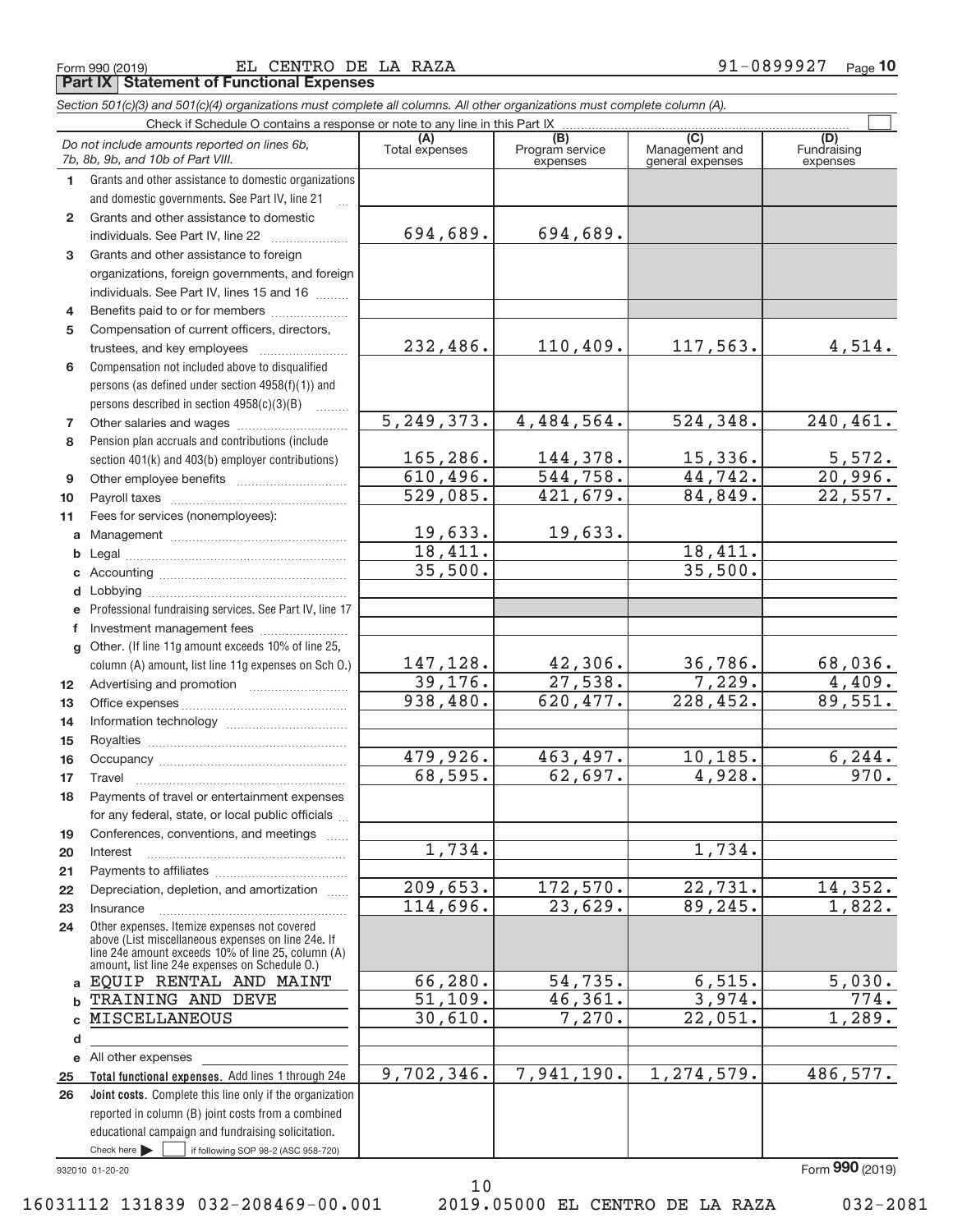|                      |          |                                                                                                                 |            | (A)<br>Beginning of year    |                 | (B)<br>End of year          |
|----------------------|----------|-----------------------------------------------------------------------------------------------------------------|------------|-----------------------------|-----------------|-----------------------------|
|                      | 1.       | Cash - non-interest-bearing                                                                                     |            | 988,882.                    | $\mathbf{1}$    | 1,494,726.                  |
|                      | 2        |                                                                                                                 |            | 3,063,785.                  | $\overline{2}$  |                             |
|                      | з        |                                                                                                                 |            | 917, 348.                   | 3               | 1, 125, 191.                |
|                      | 4        |                                                                                                                 |            | 161,980.                    | $\overline{4}$  | 231,737.                    |
|                      | 5        | Loans and other receivables from any current or former officer, director,                                       |            |                             |                 |                             |
|                      |          | trustee, key employee, creator or founder, substantial contributor, or 35%                                      |            |                             |                 |                             |
|                      |          | controlled entity or family member of any of these persons                                                      |            | 5                           |                 |                             |
|                      | 6        | Loans and other receivables from other disqualified persons (as defined                                         |            |                             |                 |                             |
|                      |          | under section $4958(f)(1)$ , and persons described in section $4958(c)(3)(B)$                                   | 1.1.1.1.1  |                             | 6               |                             |
|                      | 7        |                                                                                                                 |            |                             | $\overline{7}$  | 3,441,411.                  |
| Assets               | 8        |                                                                                                                 |            |                             | 8               |                             |
|                      | 9        | Prepaid expenses and deferred charges [11] matter contracts and the prepaid expenses and deferred charges [11]  |            | 30, 231.                    | 9               | 28, 359.                    |
|                      |          | 10a Land, buildings, and equipment: cost or other                                                               |            |                             |                 |                             |
|                      |          | basis. Complete Part VI of Schedule D    10a   17, 452, 372.                                                    |            |                             |                 |                             |
|                      |          | <u>  10b</u> 10c<br><b>b</b> Less: accumulated depreciation                                                     | 4,721,385. | 11, 316, 815.               | 10 <sub>c</sub> | 12,730,987.                 |
|                      | 11       |                                                                                                                 |            |                             | 11              |                             |
|                      | 12       |                                                                                                                 |            | 12                          |                 |                             |
|                      | 13       |                                                                                                                 | 499,682.   | 13                          | 499,474.        |                             |
|                      | 14       |                                                                                                                 |            | 14                          |                 |                             |
|                      | 15       |                                                                                                                 | 4,984,629. | 15                          | 4,480,944.      |                             |
|                      | 16       |                                                                                                                 |            | $\overline{21}$ , 963, 352. | 16              | 24,032,829.                 |
|                      | 17       |                                                                                                                 |            | 688,156.                    | 17              | 929, 130.                   |
|                      | 18       |                                                                                                                 |            | 18                          |                 |                             |
|                      | 19       | Deferred revenue manual contracts and contracts are all the manual contracts and contracts are contracted and c | 31, 253.   | 19                          | 2,445,736.      |                             |
|                      | 20       |                                                                                                                 |            |                             | 20              |                             |
|                      | 21       | Escrow or custodial account liability. Complete Part IV of Schedule D                                           | .          |                             | 21              |                             |
|                      | 22       | Loans and other payables to any current or former officer, director,                                            |            |                             |                 |                             |
| Liabilities          |          | trustee, key employee, creator or founder, substantial contributor, or 35%                                      |            |                             |                 |                             |
|                      |          | controlled entity or family member of any of these persons                                                      |            |                             | 22              |                             |
|                      | 23       | Secured mortgages and notes payable to unrelated third parties                                                  | .          | 5, 543, 772.                | 23              | 3,020,895.                  |
|                      | 24       | Unsecured notes and loans payable to unrelated third parties                                                    |            |                             | 24              |                             |
|                      | 25       | Other liabilities (including federal income tax, payables to related third                                      |            |                             |                 |                             |
|                      |          | parties, and other liabilities not included on lines 17-24). Complete Part X                                    |            |                             |                 |                             |
|                      |          | of Schedule D                                                                                                   |            | 30,140.<br>6, 293, 321.     | 25              | 30,982.<br>6,426,743.       |
|                      | 26       |                                                                                                                 |            |                             | 26              |                             |
|                      |          | Organizations that follow FASB ASC 958, check here $\blacktriangleright \boxed{X}$                              |            |                             |                 |                             |
|                      |          | and complete lines 27, 28, 32, and 33.                                                                          |            | 15,085,245.                 |                 | 17,044,094.                 |
|                      | 27       | Net assets without donor restrictions                                                                           |            | 584,786.                    | 27              | 561,992.                    |
| <b>Fund Balances</b> | 28       | Organizations that do not follow FASB ASC 958, check here $\blacktriangleright$                                 |            |                             | 28              |                             |
|                      |          |                                                                                                                 |            |                             |                 |                             |
|                      |          | and complete lines 29 through 33.                                                                               |            |                             |                 |                             |
|                      | 29<br>30 | Paid-in or capital surplus, or land, building, or equipment fund                                                |            | 29<br>30                    |                 |                             |
|                      | 31       | Retained earnings, endowment, accumulated income, or other funds                                                |            |                             | 31              |                             |
| Net Assets or        | 32       |                                                                                                                 |            | 15,670,031.                 | 32              | $\overline{17}$ , 606, 086. |
|                      | 33       |                                                                                                                 |            | 21,963,352.                 | 33              | $\overline{24}$ , 032, 829. |
|                      |          |                                                                                                                 |            |                             |                 | Form 990 (2019)             |

Check if Schedule O contains a response or note to any line in this Part X

91-0899927 Page 11

 $\boxed{\phantom{1}}$ 

**Part X Balance Sheet**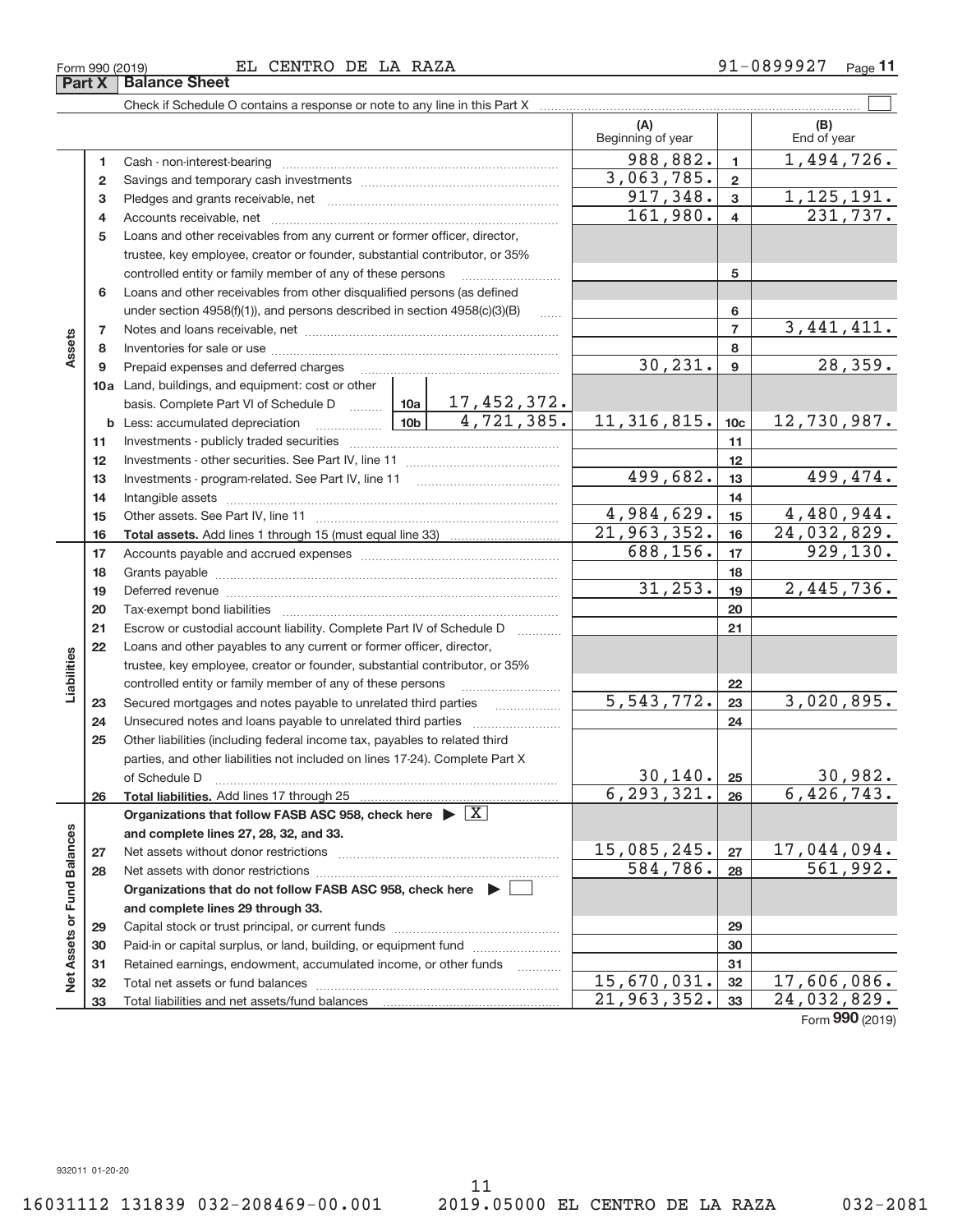|                                 | EL CENTRO DE LA RAZA<br>Form 990 (2019)                                                                                                                                                                                                                                                                                                                                                                                                       |                                                                                 | 91-0899927                                             |          | Page $12$               |  |
|---------------------------------|-----------------------------------------------------------------------------------------------------------------------------------------------------------------------------------------------------------------------------------------------------------------------------------------------------------------------------------------------------------------------------------------------------------------------------------------------|---------------------------------------------------------------------------------|--------------------------------------------------------|----------|-------------------------|--|
|                                 | <b>Part XI   Reconciliation of Net Assets</b>                                                                                                                                                                                                                                                                                                                                                                                                 |                                                                                 |                                                        |          |                         |  |
|                                 |                                                                                                                                                                                                                                                                                                                                                                                                                                               |                                                                                 |                                                        |          |                         |  |
| 1<br>2<br>з<br>4<br>5<br>6<br>7 | Total revenue (must equal Part VIII, column (A), line 12)<br>Total expenses (must equal Part IX, column (A), line 25)<br>Revenue less expenses. Subtract line 2 from line 1<br>Net unrealized gains (losses) on investments                                                                                                                                                                                                                   | 1<br>$\overline{2}$<br>3<br>$\overline{\mathbf{4}}$<br>5<br>6<br>$\overline{7}$ | 11,620,940.<br>9,702,346.<br>1,918,594.<br>15,670,031. |          | 17,461.                 |  |
| 8                               | Prior period adjustments www.communication.communication.communication.com/                                                                                                                                                                                                                                                                                                                                                                   | 8                                                                               |                                                        |          |                         |  |
| 9                               | Other changes in net assets or fund balances (explain on Schedule O)                                                                                                                                                                                                                                                                                                                                                                          | 9                                                                               |                                                        |          | $\overline{0}$ .        |  |
| 10                              | Net assets or fund balances at end of year. Combine lines 3 through 9 (must equal Part X, line 32,                                                                                                                                                                                                                                                                                                                                            | 10                                                                              | 17,606,086.                                            |          |                         |  |
|                                 | Part XII Financial Statements and Reporting                                                                                                                                                                                                                                                                                                                                                                                                   |                                                                                 |                                                        |          |                         |  |
|                                 |                                                                                                                                                                                                                                                                                                                                                                                                                                               |                                                                                 |                                                        |          | $\overline{\mathbf{X}}$ |  |
| 1                               | $ X $ Accrual<br>Accounting method used to prepare the Form 990: <u>June</u> Cash<br>Other<br>If the organization changed its method of accounting from a prior year or checked "Other," explain in Schedule O.<br>2a Were the organization's financial statements compiled or reviewed by an independent accountant?<br>If "Yes," check a box below to indicate whether the financial statements for the year were compiled or reviewed on a |                                                                                 | 2a                                                     | Yes      | <b>No</b><br>X          |  |
|                                 | separate basis, consolidated basis, or both:<br>Separate basis<br>Consolidated basis<br>Both consolidated and separate basis<br><b>b</b> Were the organization's financial statements audited by an independent accountant?                                                                                                                                                                                                                   |                                                                                 |                                                        |          |                         |  |
|                                 | If "Yes," check a box below to indicate whether the financial statements for the year were audited on a separate basis,<br>consolidated basis, or both:<br>$\boxed{\text{X}}$ Consolidated basis<br>Both consolidated and separate basis<br>Separate basis<br>c If "Yes" to line 2a or 2b, does the organization have a committee that assumes responsibility for oversight of the audit,                                                     |                                                                                 |                                                        |          |                         |  |
|                                 |                                                                                                                                                                                                                                                                                                                                                                                                                                               |                                                                                 | 2c                                                     | Χ        |                         |  |
|                                 | If the organization changed either its oversight process or selection process during the tax year, explain on Schedule O.                                                                                                                                                                                                                                                                                                                     |                                                                                 |                                                        |          |                         |  |
|                                 | 3a As a result of a federal award, was the organization required to undergo an audit or audits as set forth in the Single Audit                                                                                                                                                                                                                                                                                                               |                                                                                 |                                                        | х        |                         |  |
|                                 |                                                                                                                                                                                                                                                                                                                                                                                                                                               |                                                                                 | 3a                                                     |          |                         |  |
|                                 | b If "Yes," did the organization undergo the required audit or audits? If the organization did not undergo the required audit<br>or audits, explain why on Schedule O and describe any steps taken to undergo such audits                                                                                                                                                                                                                     |                                                                                 | 3b                                                     | х<br>nnn |                         |  |

Form (2019) **990**

932012 01‐20‐20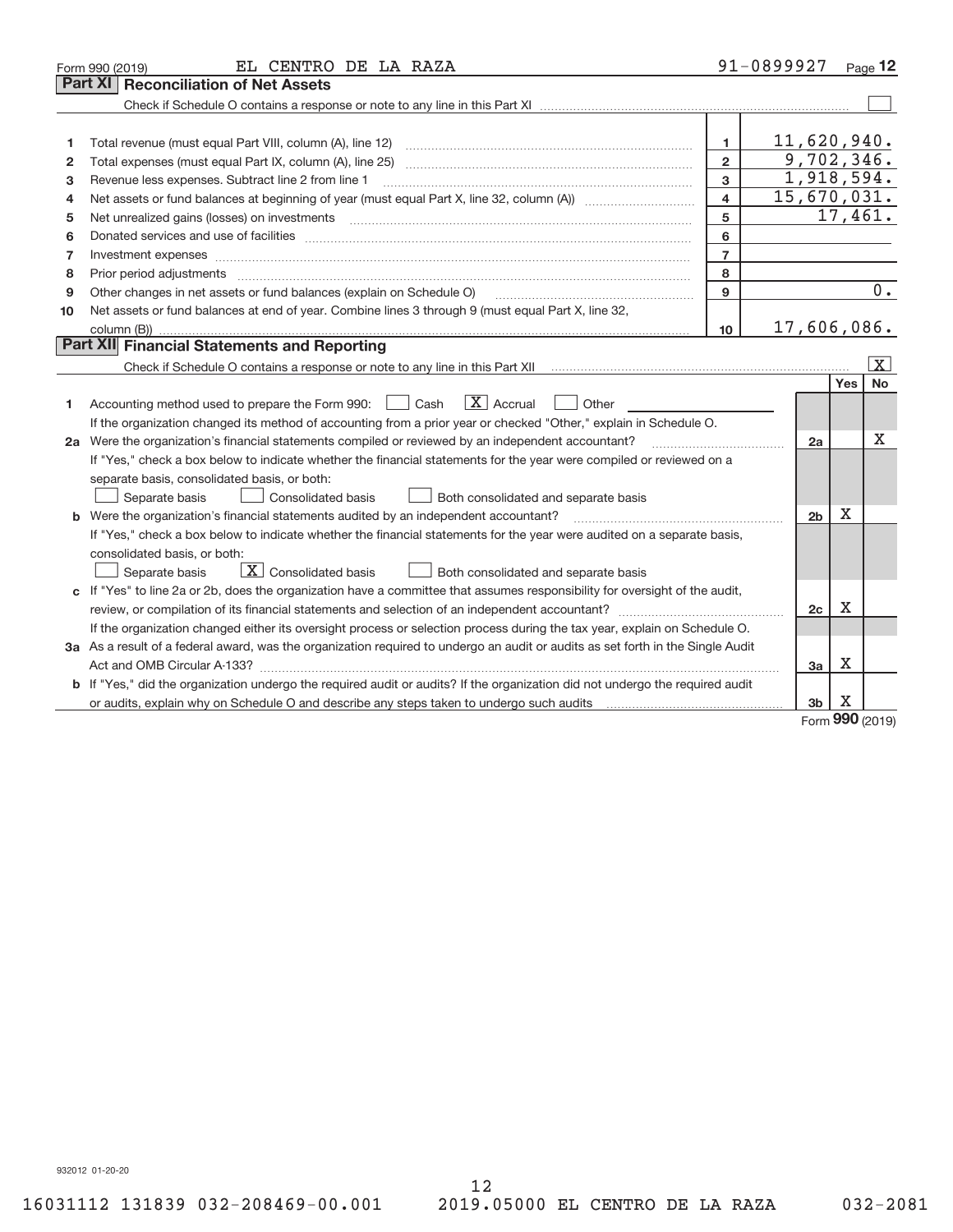|  | <b>SCHEDULE A</b> |  |
|--|-------------------|--|
|  |                   |  |

Department of the Treasury Internal Revenue Service

|  |  |  | (Form 990 or 990-EZ) |  |
|--|--|--|----------------------|--|
|--|--|--|----------------------|--|

## **Public Charity Status and Public Support**

Complete if the organization is a section 501(c)(3) organization or a section **4947(a)(1) nonexempt charitable trust. | Attach to Form 990 or Form 990‐EZ.** 

| ▶ Go to www.irs.gov/Form990 for instructions and the latest information. | $\blacksquare$ |
|--------------------------------------------------------------------------|----------------|
|                                                                          |                |

| OMB No 1545-0047                    |
|-------------------------------------|
| 2069                                |
| <b>Open to Public</b><br>Inspection |

| Name of the organization |  |  |  |
|--------------------------|--|--|--|
|--------------------------|--|--|--|

| Name of the organization<br><b>Employer identification number</b>                                                       |                                                                                                                                               |              |                                                        |                             |                                 |                            |  |                                      |
|-------------------------------------------------------------------------------------------------------------------------|-----------------------------------------------------------------------------------------------------------------------------------------------|--------------|--------------------------------------------------------|-----------------------------|---------------------------------|----------------------------|--|--------------------------------------|
| EL CENTRO DE LA RAZA<br>Reason for Public Charity Status (All organizations must complete this part.) See instructions. |                                                                                                                                               |              |                                                        |                             |                                 |                            |  | 91-0899927                           |
| Part I                                                                                                                  |                                                                                                                                               |              |                                                        |                             |                                 |                            |  |                                      |
|                                                                                                                         | The organization is not a private foundation because it is: (For lines 1 through 12, check only one box.)                                     |              |                                                        |                             |                                 |                            |  |                                      |
| 1                                                                                                                       | A church, convention of churches, or association of churches described in section 170(b)(1)(A)(i).                                            |              |                                                        |                             |                                 |                            |  |                                      |
| 2                                                                                                                       | A school described in section 170(b)(1)(A)(ii). (Attach Schedule E (Form 990 or 990-EZ).)                                                     |              |                                                        |                             |                                 |                            |  |                                      |
| з                                                                                                                       | A hospital or a cooperative hospital service organization described in section 170(b)(1)(A)(iii).                                             |              |                                                        |                             |                                 |                            |  |                                      |
|                                                                                                                         | A medical research organization operated in conjunction with a hospital described in section 170(b)(1)(A)(iii). Enter the hospital's name,    |              |                                                        |                             |                                 |                            |  |                                      |
|                                                                                                                         | city, and state:                                                                                                                              |              |                                                        |                             |                                 |                            |  |                                      |
| 5                                                                                                                       | An organization operated for the benefit of a college or university owned or operated by a governmental unit described in                     |              |                                                        |                             |                                 |                            |  |                                      |
|                                                                                                                         | section 170(b)(1)(A)(iv). (Complete Part II.)                                                                                                 |              |                                                        |                             |                                 |                            |  |                                      |
| 6                                                                                                                       | A federal, state, or local government or governmental unit described in section 170(b)(1)(A)(v).                                              |              |                                                        |                             |                                 |                            |  |                                      |
| $7 \times$                                                                                                              | An organization that normally receives a substantial part of its support from a governmental unit or from the general public described in     |              |                                                        |                             |                                 |                            |  |                                      |
|                                                                                                                         | section 170(b)(1)(A)(vi). (Complete Part II.)                                                                                                 |              |                                                        |                             |                                 |                            |  |                                      |
| 8                                                                                                                       | A community trust described in section 170(b)(1)(A)(vi). (Complete Part II.)                                                                  |              |                                                        |                             |                                 |                            |  |                                      |
| 9                                                                                                                       | An agricultural research organization described in section 170(b)(1)(A)(ix) operated in conjunction with a land-grant college                 |              |                                                        |                             |                                 |                            |  |                                      |
|                                                                                                                         | or university or a non-land-grant college of agriculture (see instructions). Enter the name, city, and state of the college or                |              |                                                        |                             |                                 |                            |  |                                      |
|                                                                                                                         | university:                                                                                                                                   |              |                                                        |                             |                                 |                            |  |                                      |
| 10                                                                                                                      | An organization that normally receives: (1) more than 33 1/3% of its support from contributions, membership fees, and gross receipts from     |              |                                                        |                             |                                 |                            |  |                                      |
|                                                                                                                         | activities related to its exempt functions - subject to certain exceptions, and (2) no more than 33 1/3% of its support from gross investment |              |                                                        |                             |                                 |                            |  |                                      |
|                                                                                                                         |                                                                                                                                               |              |                                                        |                             |                                 |                            |  |                                      |
|                                                                                                                         | income and unrelated business taxable income (less section 511 tax) from businesses acquired by the organization after June 30, 1975.         |              |                                                        |                             |                                 |                            |  |                                      |
|                                                                                                                         | See section 509(a)(2). (Complete Part III.)                                                                                                   |              |                                                        |                             |                                 |                            |  |                                      |
| 11                                                                                                                      | An organization organized and operated exclusively to test for public safety. See section 509(a)(4).                                          |              |                                                        |                             |                                 |                            |  |                                      |
| 12                                                                                                                      | An organization organized and operated exclusively for the benefit of, to perform the functions of, or to carry out the purposes of one or    |              |                                                        |                             |                                 |                            |  |                                      |
|                                                                                                                         | more publicly supported organizations described in section 509(a)(1) or section 509(a)(2). See section 509(a)(3). Check the box in            |              |                                                        |                             |                                 |                            |  |                                      |
|                                                                                                                         | lines 12a through 12d that describes the type of supporting organization and complete lines 12e, 12f, and 12g.                                |              |                                                        |                             |                                 |                            |  |                                      |
| а                                                                                                                       | Type I. A supporting organization operated, supervised, or controlled by its supported organization(s), typically by giving                   |              |                                                        |                             |                                 |                            |  |                                      |
|                                                                                                                         | the supported organization(s) the power to regularly appoint or elect a majority of the directors or trustees of the supporting               |              |                                                        |                             |                                 |                            |  |                                      |
|                                                                                                                         | organization. You must complete Part IV, Sections A and B.                                                                                    |              |                                                        |                             |                                 |                            |  |                                      |
| b                                                                                                                       | Type II. A supporting organization supervised or controlled in connection with its supported organization(s), by having                       |              |                                                        |                             |                                 |                            |  |                                      |
|                                                                                                                         | control or management of the supporting organization vested in the same persons that control or manage the supported                          |              |                                                        |                             |                                 |                            |  |                                      |
|                                                                                                                         | organization(s). You must complete Part IV, Sections A and C.                                                                                 |              |                                                        |                             |                                 |                            |  |                                      |
| с                                                                                                                       | Type III functionally integrated. A supporting organization operated in connection with, and functionally integrated with,                    |              |                                                        |                             |                                 |                            |  |                                      |
|                                                                                                                         | its supported organization(s) (see instructions). You must complete Part IV, Sections A, D, and E.                                            |              |                                                        |                             |                                 |                            |  |                                      |
| d                                                                                                                       | Type III non-functionally integrated. A supporting organization operated in connection with its supported organization(s)                     |              |                                                        |                             |                                 |                            |  |                                      |
|                                                                                                                         | that is not functionally integrated. The organization generally must satisfy a distribution requirement and an attentiveness                  |              |                                                        |                             |                                 |                            |  |                                      |
|                                                                                                                         | requirement (see instructions). You must complete Part IV, Sections A and D, and Part V.                                                      |              |                                                        |                             |                                 |                            |  |                                      |
| е                                                                                                                       | Check this box if the organization received a written determination from the IRS that it is a Type I, Type II, Type III                       |              |                                                        |                             |                                 |                            |  |                                      |
|                                                                                                                         | functionally integrated, or Type III non-functionally integrated supporting organization.                                                     |              |                                                        |                             |                                 |                            |  |                                      |
|                                                                                                                         | f Enter the number of supported organizations                                                                                                 |              |                                                        |                             |                                 |                            |  |                                      |
|                                                                                                                         | g Provide the following information about the supported organization(s).                                                                      |              |                                                        |                             |                                 |                            |  |                                      |
|                                                                                                                         | (i) Name of supported                                                                                                                         | $(ii)$ $EIN$ | (iii) Type of organization<br>(described on lines 1-10 | in your governing document? | (iv) Is the organization listed | (v) Amount of monetary     |  | (vi) Amount of other                 |
|                                                                                                                         | organization                                                                                                                                  |              | above (see instructions))                              | Yes                         | No                              | support (see instructions) |  | support (see instructions)           |
|                                                                                                                         |                                                                                                                                               |              |                                                        |                             |                                 |                            |  |                                      |
|                                                                                                                         |                                                                                                                                               |              |                                                        |                             |                                 |                            |  |                                      |
|                                                                                                                         |                                                                                                                                               |              |                                                        |                             |                                 |                            |  |                                      |
|                                                                                                                         |                                                                                                                                               |              |                                                        |                             |                                 |                            |  |                                      |
|                                                                                                                         |                                                                                                                                               |              |                                                        |                             |                                 |                            |  |                                      |
|                                                                                                                         |                                                                                                                                               |              |                                                        |                             |                                 |                            |  |                                      |
|                                                                                                                         |                                                                                                                                               |              |                                                        |                             |                                 |                            |  |                                      |
|                                                                                                                         |                                                                                                                                               |              |                                                        |                             |                                 |                            |  |                                      |
|                                                                                                                         |                                                                                                                                               |              |                                                        |                             |                                 |                            |  |                                      |
|                                                                                                                         |                                                                                                                                               |              |                                                        |                             |                                 |                            |  |                                      |
| Total                                                                                                                   |                                                                                                                                               |              |                                                        |                             |                                 |                            |  |                                      |
|                                                                                                                         | LHA For Paperwork Reduction Act Notice, see the Instructions for Form 990 or 990-EZ. 932021 09-25-19                                          |              |                                                        |                             |                                 |                            |  | Schedule A (Form 990 or 990-EZ) 2019 |
|                                                                                                                         |                                                                                                                                               |              |                                                        |                             |                                 |                            |  |                                      |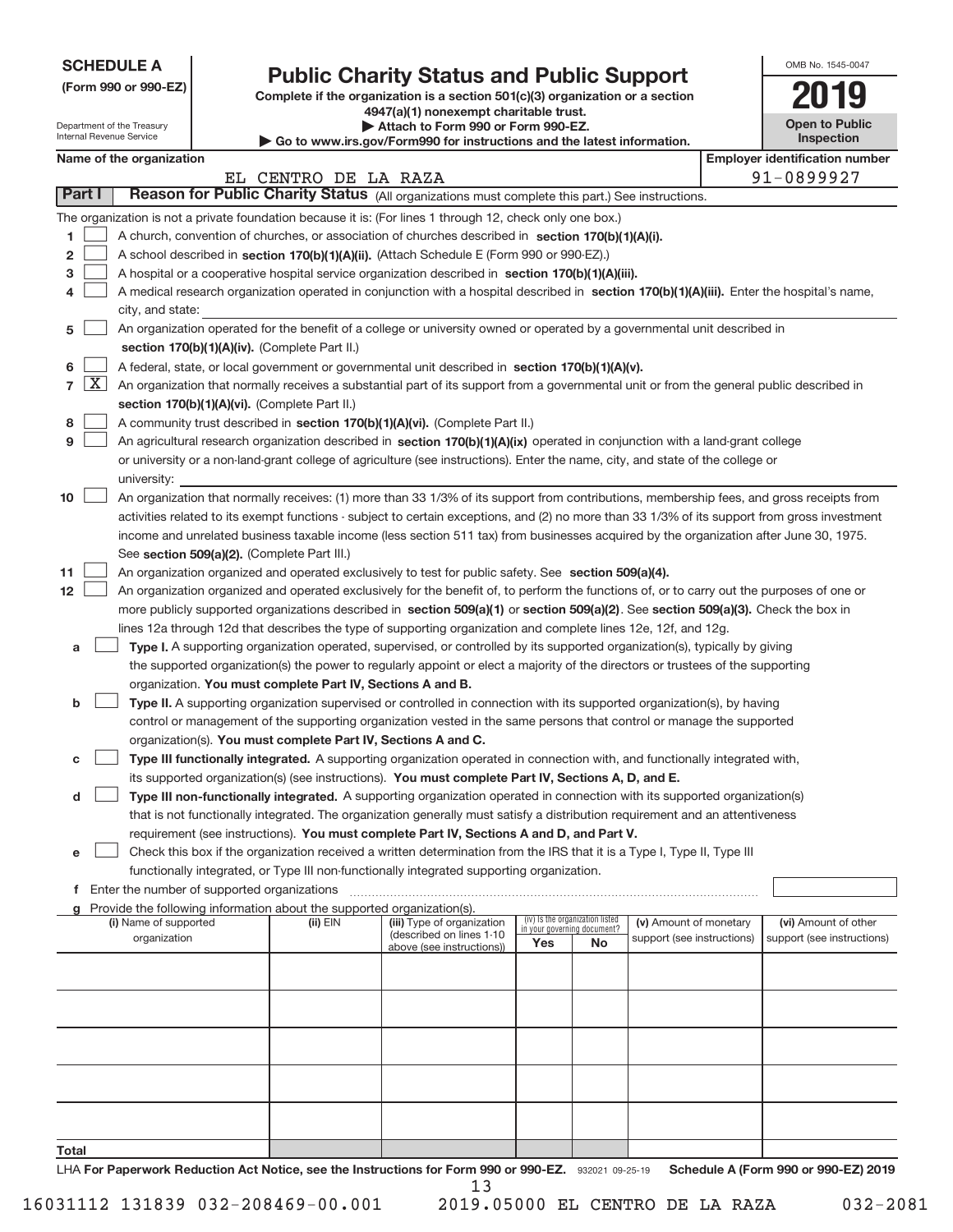#### Schedule A (Form 990 or 990‐EZ) 2019 Page EL CENTRO DE LA RAZA 91‐0899927

(Complete only if you checked the box on line 5, 7, or 8 of Part I or if the organization failed to qualify under Part III. If the organization fails to qualify under the tests listed below, please complete Part III.) **Part II** Support Schedule for Organizations Described in Sections 170(b)(1)(A)(iv) and 170(b)(1)(A)(vi)

6 Public support. Subtract line 5 from line 4. **Calendar year (or fiscal year beginning in)**  | **Calendar year (or fiscal year beginning in) | (a)** 2015 **| (b)** 2016 **| (c)** 2017 **| (d)** 2018 **| (e)** 2019 **| (f) 1** Gifts, grants, contributions, and **2** Tax revenues levied for the organ‐ **3** The value of services or facilities 4 Total. Add lines 1 through 3 ........ **5** The portion of total contributions **(a)** 2015 **| (b)** 2016 **| (c)** 2017 **| (d)** 2018 **| (e)** 2019 **| (f) 7** Amounts from line 4 .................... **8** Gross income from interest, **9** Net income from unrelated business **10** Other income. Do not include gain **11 Total support.**  Add lines 7 through 10 **12** Gross receipts from related activities, etc. (see instructions) ~~~~~~~~~~~~~~~~~~~~~~~ 13 First five years. If the Form 990 is for the organization's first, second, third, fourth, or fifth tax year as a section 501(c)(3) **12 stop here** organization, check this box and | **14 15 14** Public support percentage for 2019 (line 6, column (f) divided by line 11, column (f))  $\ldots$  $\ldots$  $\ldots$  $\ldots$  $\ldots$  $\ldots$ 15 Public support percentage from 2018 Schedule A, Part II, line 14 **manual community** manual community and a 15 | **16 a 33 1/3% support test ‐ 2019.**  If the organization did not check the box on line 13, and line 14 is 33 1/3% or more, check this box and **17 a 10% ‐facts‐and‐circumstances test ‐ 2019.**  If the organization did not check a box on line 13, 16a, or 16b, and line 14 is 10% or more, 18 Private foundation. If the organization did not check a box on line 13, 16a, 16b, 17a, or 17b, check this box and see instructions ......... **b** 33 1/3% support test - 2018. If the organization did not check a box on line 13 or 16a, and line 15 is 33 1/3% or more, check this box **b 10% ‐facts‐and‐circumstances test ‐ 2018.**  If the organization did not check a box on line 13, 16a, 16b, or 17a, and line 15 is 10% or **stop here.**  The organization qualifies as a publicly supported organization ~~~~~~~~~~~~~~~~~~~~~~~~~~~~~~ | **stop here.**  and The organization qualifies as a publicly supported organization ~~~~~~~~~~~~~~~~~~~~~~~~~~~~ | and if the organization meets the "facts-and-circumstances" test, check this box and stop here. Explain in Part VI how the organization more, and if the organization meets the "facts-and-circumstances" test, check this box and stop here. Explain in Part VI how the 2015 **| (b)** 2016 **| (c)** 2017 **| (d)** 2018 **| (e)** 2019 **| (f)** Total membership fees received. (Do not include any "unusual grants.") ization's benefit and either paid to or expended on its behalf ~~~~~~~~ furnished by a governmental unit to the organization without charge by each person (other than a governmental unit or publicly supported organization) included on line 1 that exceeds 2% of the amount shown on line 11, column (f)  $\ldots$   $\ldots$   $\ldots$   $\ldots$   $\ldots$   $\ldots$   $\ldots$   $\ldots$ 2015 **| (b)** 2016 **| (c)** 2017 **| (d)** 2018 **| (e)** 2019 **| (f)** Total dividends, payments received on securities loans, rents, royalties, and income from similar sources activities, whether or not the business is regularly carried on ~ or loss from the sale of capital assets (Explain in Part VI.)  $\ldots$ % meets the "facts‐and‐circumstances" test. The organization qualifies as a publicly supported organization ~~~~~~~~~~~~~~~ | organization meets the "facts-and-circumstances" test. The organization qualifies as a publicly supported organization **Section B. Total Support Section C. Computation of Public Support Percentage**  $\cdot \Box$  $\overline{X}$  $\vdash$  $\vdash$  $\vdash$  $\cdot \Box$ 6658457. 6658457. 6449426. 6449426. 6972362. 5901682. 8226670. 34208597. 6972362. 5901682. 8226670.34208597. 34208597. 6658457. 6449426. 6972362. 5901682. 8226670.34208597. 152,780. 500,068. 662,333. 206,750. 226,638. 1748569. 27,104. 0. 238,019. 265,123.  $11,000.$  | 8,018. | 45,594. |  $-95,403.$  |  $-30,791.$ 36191498. 11,777,364. 94.52 93.40

**Schedule A (Form 990 or 990‐EZ) 2019**

932022 09‐25‐19

14

**Section A. Public Support**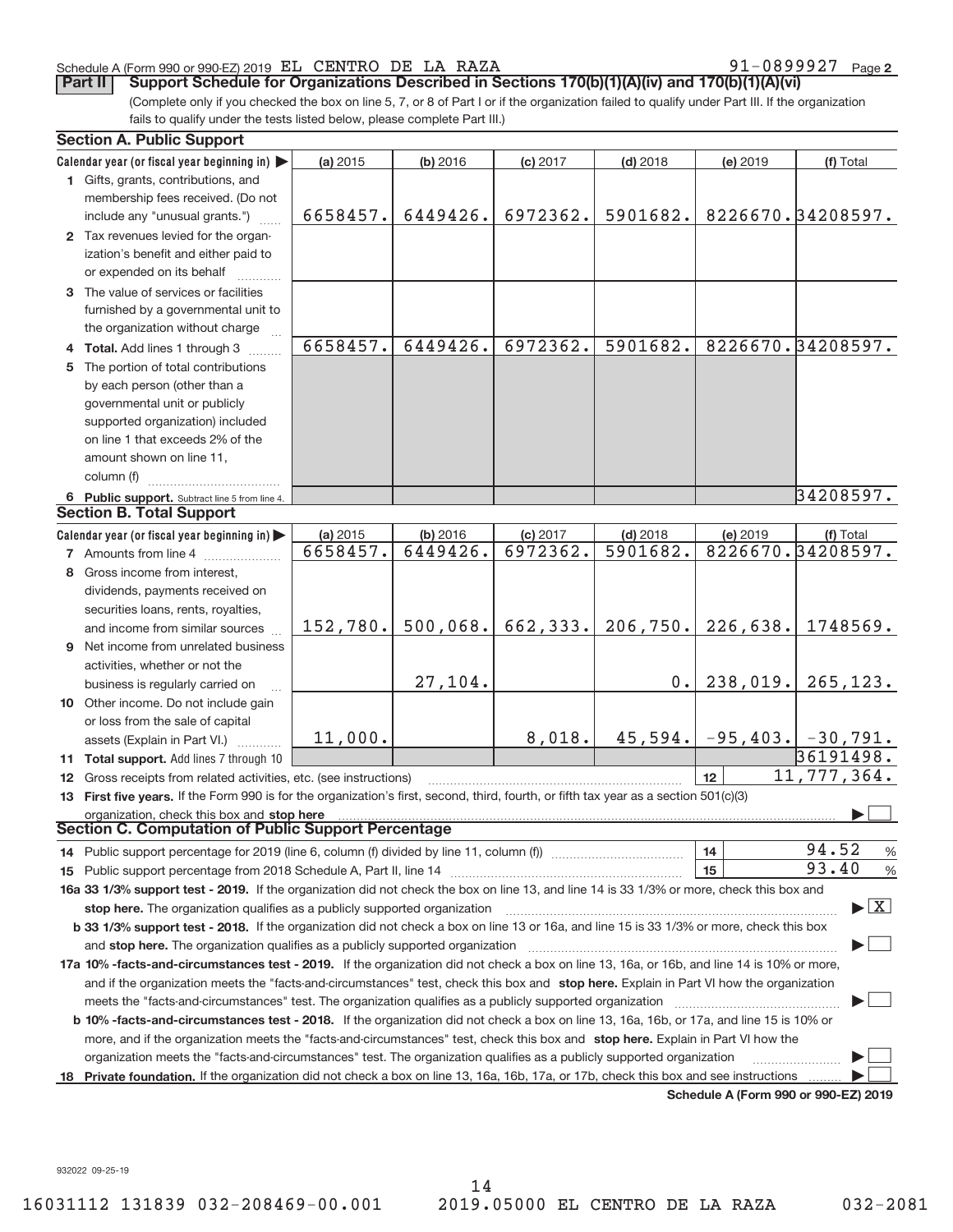| Schedule A (Form 990 or 990-EZ) 2019 $\,$ EL $\,$ CENTRO $\,$ DE $\,$ LA $\,$ $\,$ |  |  | RAZA |  | $-0899927$ | Page 3 |
|------------------------------------------------------------------------------------|--|--|------|--|------------|--------|
|                                                                                    |  |  |      |  |            |        |

(Complete only if you checked the box on line 10 of Part I or if the organization failed to qualify under Part II. If the organization fails to qualify under the tests listed below, please complete Part II.)

|    | <b>Section A. Public Support</b>                                                                                                                                                                                                          |          |          |            |            |          |                                      |
|----|-------------------------------------------------------------------------------------------------------------------------------------------------------------------------------------------------------------------------------------------|----------|----------|------------|------------|----------|--------------------------------------|
|    | Calendar year (or fiscal year beginning in) $\blacktriangleright$                                                                                                                                                                         | (a) 2015 | (b) 2016 | $(c)$ 2017 | $(d)$ 2018 | (e) 2019 | (f) Total                            |
|    | 1 Gifts, grants, contributions, and                                                                                                                                                                                                       |          |          |            |            |          |                                      |
|    | membership fees received. (Do not                                                                                                                                                                                                         |          |          |            |            |          |                                      |
|    | include any "unusual grants.")                                                                                                                                                                                                            |          |          |            |            |          |                                      |
|    | 2 Gross receipts from admissions,<br>merchandise sold or services per-<br>formed, or facilities furnished in<br>any activity that is related to the<br>organization's tax-exempt purpose                                                  |          |          |            |            |          |                                      |
| 3. | Gross receipts from activities that                                                                                                                                                                                                       |          |          |            |            |          |                                      |
|    | are not an unrelated trade or bus-                                                                                                                                                                                                        |          |          |            |            |          |                                      |
|    | iness under section 513<br>.                                                                                                                                                                                                              |          |          |            |            |          |                                      |
|    | 4 Tax revenues levied for the organ-                                                                                                                                                                                                      |          |          |            |            |          |                                      |
|    | ization's benefit and either paid to<br>or expended on its behalf                                                                                                                                                                         |          |          |            |            |          |                                      |
| 5. | The value of services or facilities                                                                                                                                                                                                       |          |          |            |            |          |                                      |
|    | furnished by a governmental unit to                                                                                                                                                                                                       |          |          |            |            |          |                                      |
|    | the organization without charge                                                                                                                                                                                                           |          |          |            |            |          |                                      |
|    | <b>6 Total.</b> Add lines 1 through 5                                                                                                                                                                                                     |          |          |            |            |          |                                      |
|    | 7a Amounts included on lines 1, 2, and                                                                                                                                                                                                    |          |          |            |            |          |                                      |
|    | 3 received from disqualified persons                                                                                                                                                                                                      |          |          |            |            |          |                                      |
|    | <b>b</b> Amounts included on lines 2 and 3 received<br>from other than disqualified persons that<br>exceed the greater of \$5,000 or 1% of the<br>amount on line 13 for the year                                                          |          |          |            |            |          |                                      |
|    | c Add lines 7a and 7b                                                                                                                                                                                                                     |          |          |            |            |          |                                      |
|    | 8 Public support. (Subtract line 7c from line 6.)                                                                                                                                                                                         |          |          |            |            |          |                                      |
|    | <b>Section B. Total Support</b>                                                                                                                                                                                                           |          |          |            |            |          |                                      |
|    | Calendar year (or fiscal year beginning in)                                                                                                                                                                                               | (a) 2015 | (b) 2016 | $(c)$ 2017 | $(d)$ 2018 | (e) 2019 | (f) Total                            |
|    | 9 Amounts from line 6                                                                                                                                                                                                                     |          |          |            |            |          |                                      |
|    | <b>10a</b> Gross income from interest,<br>dividends, payments received on<br>securities loans, rents, royalties,<br>and income from similar sources                                                                                       |          |          |            |            |          |                                      |
|    | <b>b</b> Unrelated business taxable income                                                                                                                                                                                                |          |          |            |            |          |                                      |
|    | (less section 511 taxes) from businesses                                                                                                                                                                                                  |          |          |            |            |          |                                      |
|    | acquired after June 30, 1975                                                                                                                                                                                                              |          |          |            |            |          |                                      |
|    | c Add lines 10a and 10b                                                                                                                                                                                                                   |          |          |            |            |          |                                      |
|    | <b>11</b> Net income from unrelated business<br>activities not included in line 10b,<br>whether or not the business is<br>regularly carried on                                                                                            |          |          |            |            |          |                                      |
|    | <b>12</b> Other income. Do not include gain<br>or loss from the sale of capital<br>assets (Explain in Part VI.)                                                                                                                           |          |          |            |            |          |                                      |
|    | <b>13</b> Total support. (Add lines 9, 10c, 11, and 12.)                                                                                                                                                                                  |          |          |            |            |          |                                      |
|    | 14 First five years. If the Form 990 is for the organization's first, second, third, fourth, or fifth tax year as a section 501(c)(3) organization,                                                                                       |          |          |            |            |          |                                      |
|    | check this box and stop here <i>manufacture in the content of the state of the state in the state state</i> and stop here <i>manufacture in the state of the state state in the state state in the state state in the state state in </i> |          |          |            |            |          |                                      |
|    | <b>Section C. Computation of Public Support Percentage</b>                                                                                                                                                                                |          |          |            |            |          |                                      |
|    |                                                                                                                                                                                                                                           |          |          |            |            | 15       | %                                    |
| 16 | Public support percentage from 2018 Schedule A, Part III, line 15                                                                                                                                                                         |          |          |            |            | 16       | %                                    |
|    | <b>Section D. Computation of Investment Income Percentage</b>                                                                                                                                                                             |          |          |            |            |          |                                      |
|    |                                                                                                                                                                                                                                           |          |          |            |            | 17       | %                                    |
|    | 18 Investment income percentage from 2018 Schedule A, Part III, line 17                                                                                                                                                                   |          |          |            |            | 18       | %                                    |
|    | 19a 33 1/3% support tests - 2019. If the organization did not check the box on line 14, and line 15 is more than 33 1/3%, and line 17 is not                                                                                              |          |          |            |            |          |                                      |
|    |                                                                                                                                                                                                                                           |          |          |            |            |          |                                      |
|    | more than 33 1/3%, check this box and stop here. The organization qualifies as a publicly supported organization                                                                                                                          |          |          |            |            |          |                                      |
|    | b 33 1/3% support tests - 2018. If the organization did not check a box on line 14 or line 19a, and line 16 is more than 33 1/3%, and                                                                                                     |          |          |            |            |          |                                      |
|    | line 18 is not more than 33 1/3%, check this box and stop here. The organization qualifies as a publicly supported organization                                                                                                           |          |          |            |            |          |                                      |
| 20 | Private foundation. If the organization did not check a box on line 14, 19a, or 19b, check this box and see instructions                                                                                                                  |          |          |            |            |          |                                      |
|    | 932023 09-25-19                                                                                                                                                                                                                           |          | 15       |            |            |          | Schedule A (Form 990 or 990-EZ) 2019 |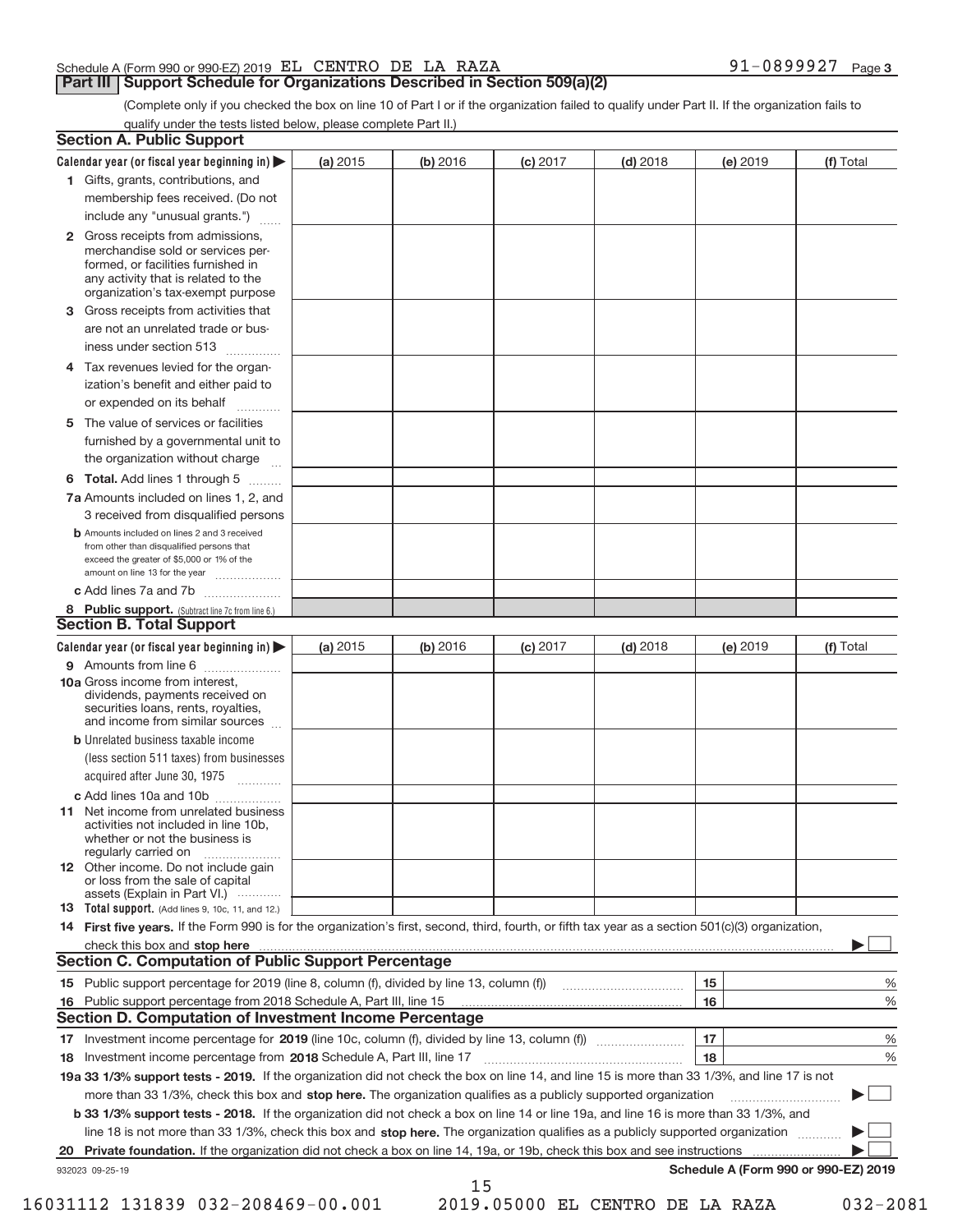**1**

**2**

**3a**

**3b**

**3c**

**4a**

**4b**

**4c**

**5a**

**5b 5c**

**6**

**7**

**8**

**9a**

**9b**

**9c**

**10a**

**10b**

**Schedule A (Form 990 or 990‐EZ) 2019**

Yes | No

#### **Part IV Supporting Organizations**

(Complete only if you checked a box in line 12 on Part I. If you checked 12a of Part I, complete Sections A and B. If you checked 12b of Part I, complete Sections A and C. If you checked 12c of Part I, complete Sections A, D, and E. If you checked 12d of Part I, complete Sections A and D, and complete Part V.)

#### **Section A. All Supporting Organizations**

- **1** Are all of the organization's supported organizations listed by name in the organization's governing documents? If "No," describe in Part VI how the supported organizations are designated. If designated by *class or purpose, describe the designation. If historic and continuing relationship, explain.*
- **2** Did the organization have any supported organization that does not have an IRS determination of status under section 509(a)(1) or (2)? If "Yes," explain in Part VI how the organization determined that the supported *organization was described in section 509(a)(1) or (2).*
- **3a** Did the organization have a supported organization described in section 501(c)(4), (5), or (6)? If "Yes," answer *(b) and (c) below.*
- **b** Did the organization confirm that each supported organization qualified under section 501(c)(4), (5), or (6) and satisfied the public support tests under section 509(a)(2)? If "Yes," describe in Part VI when and how the *organization made the determination.*
- **c** Did the organization ensure that all support to such organizations was used exclusively for section 170(c)(2)(B) purposes? If "Yes," explain in Part VI what controls the organization put in place to ensure such use.
- **4 a** *If* Was any supported organization not organized in the United States ("foreign supported organization")? *"Yes," and if you checked 12a or 12b in Part I, answer (b) and (c) below.*
- **b** Did the organization have ultimate control and discretion in deciding whether to make grants to the foreign supported organization? If "Yes," describe in Part VI how the organization had such control and discretion *despite being controlled or supervised by or in connection with its supported organizations.*
- **c** Did the organization support any foreign supported organization that does not have an IRS determination under sections 501(c)(3) and 509(a)(1) or (2)? If "Yes," explain in Part VI what controls the organization used *to ensure that all support to the foreign supported organization was used exclusively for section 170(c)(2)(B) purposes.*
- **5a** Did the organization add, substitute, or remove any supported organizations during the tax year? If "Yes," answer (b) and (c) below (if applicable). Also, provide detail in **Part VI,** including (i) the names and EIN *numbers of the supported organizations added, substituted, or removed; (ii) the reasons for each such action; (iii) the authority under the organization's organizing document authorizing such action; and (iv) how the action was accomplished (such as by amendment to the organizing document).*
- **b** Type I or Type II only. Was any added or substituted supported organization part of a class already designated in the organization's organizing document?
- **c Substitutions only.**  Was the substitution the result of an event beyond the organization's control?
- **6** Did the organization provide support (whether in the form of grants or the provision of services or facilities) to **Part VI.** *If "Yes," provide detail in* support or benefit one or more of the filing organization's supported organizations? anyone other than (i) its supported organizations, (ii) individuals that are part of the charitable class benefited by one or more of its supported organizations, or (iii) other supporting organizations that also
- **7** Did the organization provide a grant, loan, compensation, or other similar payment to a substantial contributor regard to a substantial contributor? If "Yes," complete Part I of Schedule L (Form 990 or 990-EZ). (as defined in section 4958(c)(3)(C)), a family member of a substantial contributor, or a 35% controlled entity with
- **8** Did the organization make a loan to a disqualified person (as defined in section 4958) not described in line 7? *If "Yes," complete Part I of Schedule L (Form 990 or 990-EZ).*
- **9 a** Was the organization controlled directly or indirectly at any time during the tax year by one or more in section 509(a)(1) or (2))? If "Yes," provide detail in Part VI. disqualified persons as defined in section 4946 (other than foundation managers and organizations described
- **b** the supporting organization had an interest? If "Yes," provide detail in Part VI. Did one or more disqualified persons (as defined in line 9a) hold a controlling interest in any entity in which
- **c** Did a disqualified person (as defined in line 9a) have an ownership interest in, or derive any personal benefit from, assets in which the supporting organization also had an interest? If "Yes," provide detail in Part VI.
- **10 a** Was the organization subject to the excess business holdings rules of section 4943 because of section supporting organizations)? If "Yes," answer 10b below. 4943(f) (regarding certain Type II supporting organizations, and all Type III non-functionally integrated
	- **b** Did the organization have any excess business holdings in the tax year? (Use Schedule C, Form 4720, to *determine whether the organization had excess business holdings.)*

932024 09‐25‐19

16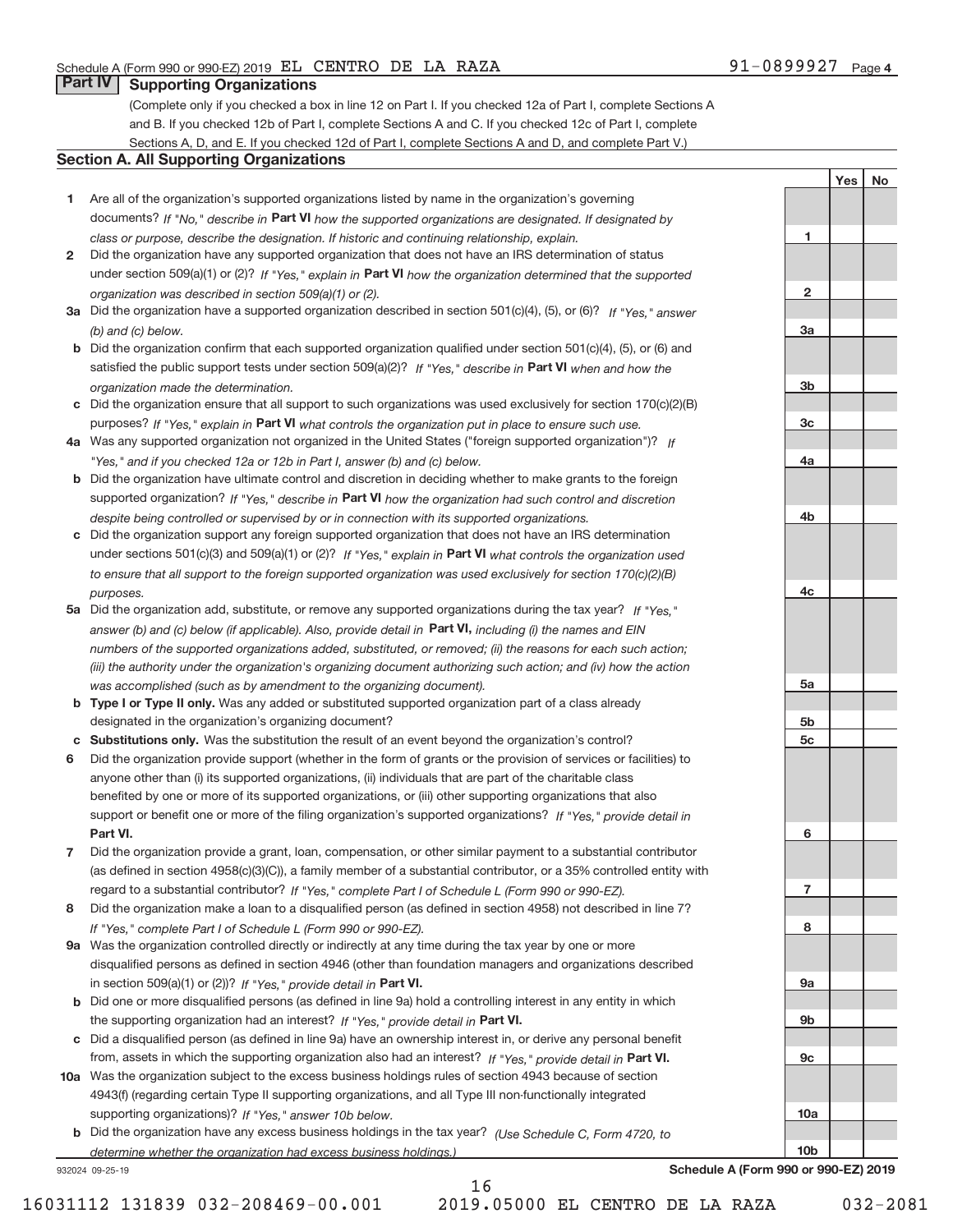|    | Part IV<br><b>Supporting Organizations (continued)</b>                                                                                                                       |                 |     |    |
|----|------------------------------------------------------------------------------------------------------------------------------------------------------------------------------|-----------------|-----|----|
|    |                                                                                                                                                                              |                 | Yes | No |
| 11 | Has the organization accepted a gift or contribution from any of the following persons?                                                                                      |                 |     |    |
|    | a A person who directly or indirectly controls, either alone or together with persons described in (b) and (c)                                                               |                 |     |    |
|    | below, the governing body of a supported organization?                                                                                                                       | 11a             |     |    |
|    | <b>b</b> A family member of a person described in (a) above?                                                                                                                 | 11 <sub>b</sub> |     |    |
|    |                                                                                                                                                                              |                 |     |    |
|    | c A 35% controlled entity of a person described in (a) or (b) above? If "Yes" to a, b, or c, provide detail in Part VI.<br><b>Section B. Type I Supporting Organizations</b> | 11c             |     |    |
|    |                                                                                                                                                                              |                 |     |    |
|    |                                                                                                                                                                              |                 | Yes | No |
| 1  | Did the directors, trustees, or membership of one or more supported organizations have the power to                                                                          |                 |     |    |
|    | regularly appoint or elect at least a majority of the organization's directors or trustees at all times during the                                                           |                 |     |    |
|    | tax year? If "No," describe in Part VI how the supported organization(s) effectively operated, supervised, or                                                                |                 |     |    |
|    | controlled the organization's activities. If the organization had more than one supported organization,                                                                      |                 |     |    |
|    | describe how the powers to appoint and/or remove directors or trustees were allocated among the supported                                                                    |                 |     |    |
|    | organizations and what conditions or restrictions, if any, applied to such powers during the tax year.                                                                       | 1               |     |    |
| 2  | Did the organization operate for the benefit of any supported organization other than the supported                                                                          |                 |     |    |
|    | organization(s) that operated, supervised, or controlled the supporting organization? If "Yes," explain in                                                                   |                 |     |    |
|    | Part VI how providing such benefit carried out the purposes of the supported organization(s) that operated,                                                                  |                 |     |    |
|    | supervised, or controlled the supporting organization.                                                                                                                       | $\mathbf{2}$    |     |    |
|    | <b>Section C. Type II Supporting Organizations</b>                                                                                                                           |                 |     |    |
|    |                                                                                                                                                                              |                 | Yes | No |
| 1. | Were a majority of the organization's directors or trustees during the tax year also a majority of the directors                                                             |                 |     |    |
|    | or trustees of each of the organization's supported organization(s)? If "No," describe in Part VI how control                                                                |                 |     |    |
|    | or management of the supporting organization was vested in the same persons that controlled or managed                                                                       |                 |     |    |
|    |                                                                                                                                                                              | 1               |     |    |
|    | the supported organization(s).<br><b>Section D. All Type III Supporting Organizations</b>                                                                                    |                 |     |    |
|    |                                                                                                                                                                              |                 |     |    |
|    |                                                                                                                                                                              |                 | Yes | No |
| 1  | Did the organization provide to each of its supported organizations, by the last day of the fifth month of the                                                               |                 |     |    |
|    | organization's tax year, (i) a written notice describing the type and amount of support provided during the prior tax                                                        |                 |     |    |
|    | year, (ii) a copy of the Form 990 that was most recently filed as of the date of notification, and (iii) copies of the                                                       |                 |     |    |
|    | organization's governing documents in effect on the date of notification, to the extent not previously provided?                                                             | 1               |     |    |
| 2  | Were any of the organization's officers, directors, or trustees either (i) appointed or elected by the supported                                                             |                 |     |    |
|    | organization(s) or (ii) serving on the governing body of a supported organization? If "No," explain in Part VI how                                                           |                 |     |    |
|    | the organization maintained a close and continuous working relationship with the supported organization(s).                                                                  | $\overline{2}$  |     |    |
| 3  | By reason of the relationship described in (2), did the organization's supported organizations have a                                                                        |                 |     |    |
|    | significant voice in the organization's investment policies and in directing the use of the organization's                                                                   |                 |     |    |
|    | income or assets at all times during the tax year? If "Yes," describe in Part VI the role the organization's                                                                 |                 |     |    |
|    | supported organizations played in this regard.                                                                                                                               | з               |     |    |
|    | Section E. Type III Functionally Integrated Supporting Organizations                                                                                                         |                 |     |    |
| 1. | Check the box next to the method that the organization used to satisfy the Integral Part Test during the year (see instructions).                                            |                 |     |    |
| a  | The organization satisfied the Activities Test. Complete line 2 below.                                                                                                       |                 |     |    |
| b  | The organization is the parent of each of its supported organizations. Complete line 3 below.                                                                                |                 |     |    |
| C  | The organization supported a governmental entity. Describe in Part VI how you supported a government entity (see instructions).                                              |                 |     |    |
| 2  | Activities Test. Answer (a) and (b) below.                                                                                                                                   |                 | Yes | No |
| а  | Did substantially all of the organization's activities during the tax year directly further the exempt purposes of                                                           |                 |     |    |
|    | the supported organization(s) to which the organization was responsive? If "Yes," then in Part VI identify                                                                   |                 |     |    |
|    | those supported organizations and explain how these activities directly furthered their exempt purposes,                                                                     |                 |     |    |
|    |                                                                                                                                                                              |                 |     |    |
|    | how the organization was responsive to those supported organizations, and how the organization determined                                                                    |                 |     |    |
|    | that these activities constituted substantially all of its activities.                                                                                                       | 2a              |     |    |
| b  | Did the activities described in (a) constitute activities that, but for the organization's involvement, one or more                                                          |                 |     |    |
|    | of the organization's supported organization(s) would have been engaged in? If "Yes," explain in Part VI the                                                                 |                 |     |    |
|    | reasons for the organization's position that its supported organization(s) would have engaged in these                                                                       |                 |     |    |
|    | activities but for the organization's involvement.                                                                                                                           | 2b              |     |    |
| з  | Parent of Supported Organizations. Answer (a) and (b) below.                                                                                                                 |                 |     |    |
| а  | Did the organization have the power to regularly appoint or elect a majority of the officers, directors, or                                                                  |                 |     |    |
|    | trustees of each of the supported organizations? Provide details in Part VI.                                                                                                 | Зa              |     |    |
|    | <b>b</b> Did the organization exercise a substantial degree of direction over the policies, programs, and activities of each                                                 |                 |     |    |
|    | of its supported organizations? If "Yes." describe in Part VI the role played by the organization in this regard.                                                            | 3b              |     |    |
|    | Schedule A (Form 990 or 990-EZ) 2019<br>932025 09-25-19                                                                                                                      |                 |     |    |

<sup>17</sup>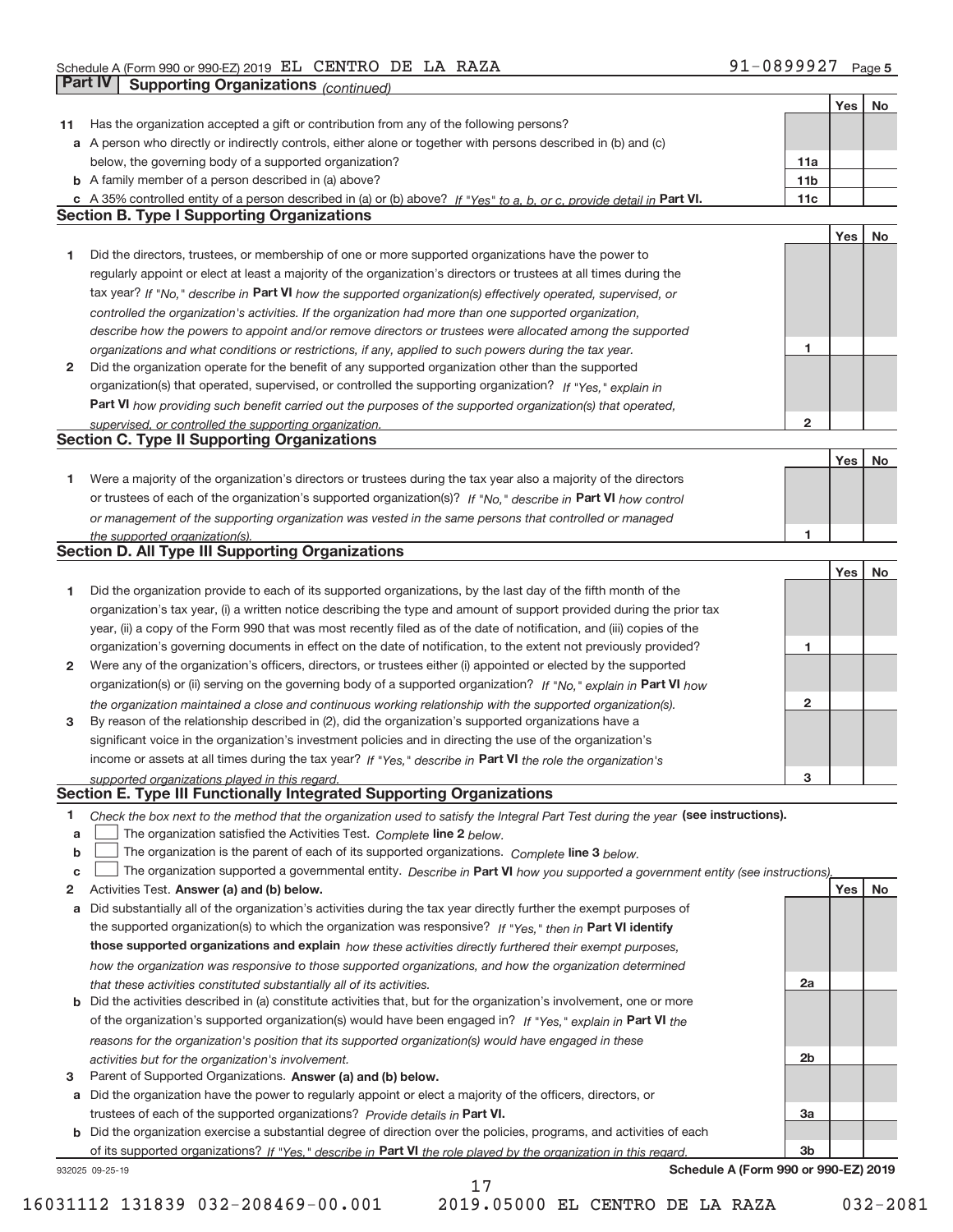#### Schedule A (Form 990 or 990‐EZ) 2019 Page EL CENTRO DE LA RAZA 91‐0899927 **Part V** Type III Non-Functionally Integrated 509(a)(3) Supporting Organizations

1 **1** Check here if the organization satisfied the Integral Part Test as a qualifying trust on Nov. 20, 1970 (explain in Part VI). See instructions. All other Type III non‐functionally integrated supporting organizations must complete Sections A through E.

|              | <b>Section A - Adjusted Net Income</b>                                       |                | (A) Prior Year | (B) Current Year<br>(optional) |
|--------------|------------------------------------------------------------------------------|----------------|----------------|--------------------------------|
| 1            | Net short-term capital gain                                                  | 1              |                |                                |
| $\mathbf{2}$ | Recoveries of prior-year distributions                                       | $\mathbf{2}$   |                |                                |
| 3            | Other gross income (see instructions)                                        | 3              |                |                                |
| 4            | Add lines 1 through 3.                                                       | 4              |                |                                |
| 5            | Depreciation and depletion                                                   | 5              |                |                                |
| 6            | Portion of operating expenses paid or incurred for production or             |                |                |                                |
|              | collection of gross income or for management, conservation, or               |                |                |                                |
|              | maintenance of property held for production of income (see instructions)     | 6              |                |                                |
| 7            | Other expenses (see instructions)                                            | $\overline{7}$ |                |                                |
| 8            | Adjusted Net Income (subtract lines 5, 6, and 7 from line 4)                 | 8              |                |                                |
|              | <b>Section B - Minimum Asset Amount</b>                                      |                | (A) Prior Year | (B) Current Year<br>(optional) |
| 1            | Aggregate fair market value of all non-exempt-use assets (see                |                |                |                                |
|              | instructions for short tax year or assets held for part of year):            |                |                |                                |
|              | a Average monthly value of securities                                        | 1a             |                |                                |
|              | <b>b</b> Average monthly cash balances                                       | 1 <sub>b</sub> |                |                                |
|              | c Fair market value of other non-exempt-use assets                           | 1 <sub>c</sub> |                |                                |
|              | <b>d</b> Total (add lines 1a, 1b, and 1c)                                    | 1 <sub>d</sub> |                |                                |
|              | <b>e</b> Discount claimed for blockage or other                              |                |                |                                |
|              | factors (explain in detail in Part VI):                                      |                |                |                                |
| 2            | Acquisition indebtedness applicable to non-exempt-use assets                 | $\mathbf{2}$   |                |                                |
| з            | Subtract line 2 from line 1d.                                                | 3              |                |                                |
| 4            | Cash deemed held for exempt use. Enter 1-1/2% of line 3 (for greater amount, |                |                |                                |
|              | see instructions).                                                           | 4              |                |                                |
| 5            | Net value of non-exempt-use assets (subtract line 4 from line 3)             | 5              |                |                                |
| 6            | Multiply line 5 by .035.                                                     | 6              |                |                                |
| 7            | Recoveries of prior-year distributions                                       | $\overline{7}$ |                |                                |
| 8            | <b>Minimum Asset Amount</b> (add line 7 to line 6)                           | 8              |                |                                |
|              | <b>Section C - Distributable Amount</b>                                      |                |                | <b>Current Year</b>            |
| 1            | Adjusted net income for prior year (from Section A, line 8, Column A)        | 1              |                |                                |
| $\mathbf{2}$ | Enter 85% of line 1.                                                         | $\overline{2}$ |                |                                |
| 3            | Minimum asset amount for prior year (from Section B, line 8, Column A)       | 3              |                |                                |
| 4            | Enter greater of line 2 or line 3.                                           | 4              |                |                                |
| 5            | Income tax imposed in prior year                                             | 5              |                |                                |
| 6            | <b>Distributable Amount.</b> Subtract line 5 from line 4, unless subject to  |                |                |                                |
|              | emergency temporary reduction (see instructions).                            | 6              |                |                                |
|              | $\sim$ $\sim$ $\sim$ $\sim$                                                  |                |                |                                |

**7** Check here if the current year is the organization's first as a non-functionally integrated Type III supporting organization (see instructions).

**Schedule A (Form 990 or 990‐EZ) 2019**

932026 09‐25‐19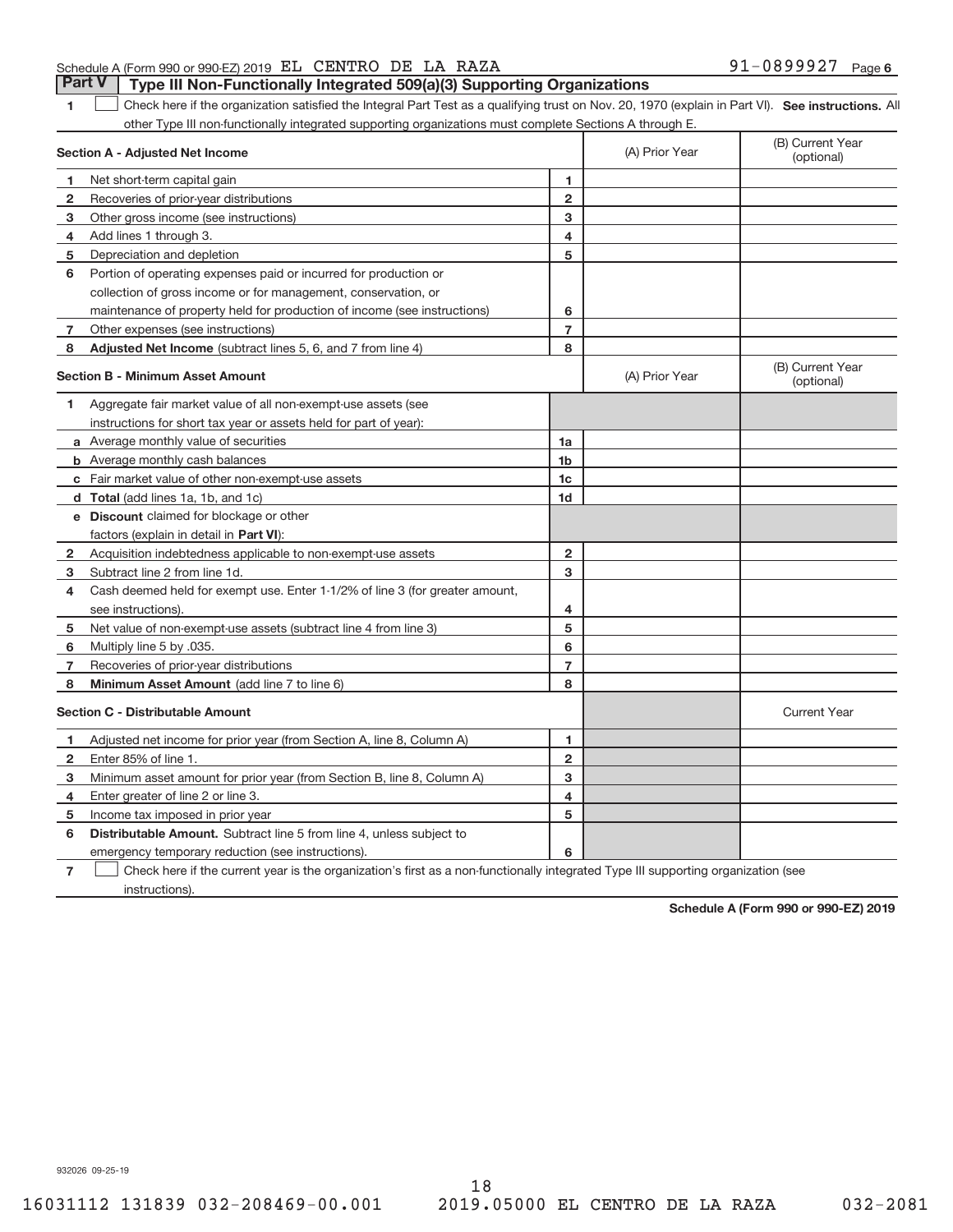|              | <b>Part V</b><br>Type III Non-Functionally Integrated 509(a)(3) Supporting Organizations<br>(continued) |                                    |                                                      |                                                         |  |  |  |  |  |  |
|--------------|---------------------------------------------------------------------------------------------------------|------------------------------------|------------------------------------------------------|---------------------------------------------------------|--|--|--|--|--|--|
|              | <b>Section D - Distributions</b>                                                                        |                                    |                                                      | <b>Current Year</b>                                     |  |  |  |  |  |  |
| 1            | Amounts paid to supported organizations to accomplish exempt purposes                                   |                                    |                                                      |                                                         |  |  |  |  |  |  |
| 2            | Amounts paid to perform activity that directly furthers exempt purposes of supported                    |                                    |                                                      |                                                         |  |  |  |  |  |  |
|              | organizations, in excess of income from activity                                                        |                                    |                                                      |                                                         |  |  |  |  |  |  |
| 3            | Administrative expenses paid to accomplish exempt purposes of supported organizations                   |                                    |                                                      |                                                         |  |  |  |  |  |  |
| 4            | Amounts paid to acquire exempt-use assets                                                               |                                    |                                                      |                                                         |  |  |  |  |  |  |
| 5            | Qualified set-aside amounts (prior IRS approval required)                                               |                                    |                                                      |                                                         |  |  |  |  |  |  |
| 6            | Other distributions (describe in Part VI). See instructions.                                            |                                    |                                                      |                                                         |  |  |  |  |  |  |
| 7            | Total annual distributions. Add lines 1 through 6.                                                      |                                    |                                                      |                                                         |  |  |  |  |  |  |
| 8            | Distributions to attentive supported organizations to which the organization is responsive              |                                    |                                                      |                                                         |  |  |  |  |  |  |
|              | (provide details in Part VI). See instructions.                                                         |                                    |                                                      |                                                         |  |  |  |  |  |  |
| 9            | Distributable amount for 2019 from Section C, line 6                                                    |                                    |                                                      |                                                         |  |  |  |  |  |  |
| 10           | Line 8 amount divided by line 9 amount                                                                  |                                    |                                                      |                                                         |  |  |  |  |  |  |
|              | <b>Section E - Distribution Allocations</b> (see instructions)                                          | (i)<br><b>Excess Distributions</b> | (ii)<br><b>Underdistributions</b><br><b>Pre-2019</b> | (iii)<br><b>Distributable</b><br><b>Amount for 2019</b> |  |  |  |  |  |  |
| 1.           | Distributable amount for 2019 from Section C, line 6                                                    |                                    |                                                      |                                                         |  |  |  |  |  |  |
| $\mathbf{2}$ | Underdistributions, if any, for years prior to 2019 (reason-                                            |                                    |                                                      |                                                         |  |  |  |  |  |  |
|              | able cause required-explain in Part VI). See instructions.                                              |                                    |                                                      |                                                         |  |  |  |  |  |  |
| 3            | Excess distributions carryover, if any, to 2019                                                         |                                    |                                                      |                                                         |  |  |  |  |  |  |
|              | <b>a</b> From 2014                                                                                      |                                    |                                                      |                                                         |  |  |  |  |  |  |
|              | <b>b</b> From 2015                                                                                      |                                    |                                                      |                                                         |  |  |  |  |  |  |
|              | $c$ From 2016                                                                                           |                                    |                                                      |                                                         |  |  |  |  |  |  |
|              | d From 2017                                                                                             |                                    |                                                      |                                                         |  |  |  |  |  |  |
|              | e From 2018                                                                                             |                                    |                                                      |                                                         |  |  |  |  |  |  |
|              | f Total of lines 3a through e                                                                           |                                    |                                                      |                                                         |  |  |  |  |  |  |
|              | g Applied to underdistributions of prior years                                                          |                                    |                                                      |                                                         |  |  |  |  |  |  |
|              | <b>h</b> Applied to 2019 distributable amount                                                           |                                    |                                                      |                                                         |  |  |  |  |  |  |
| j.           | Carryover from 2014 not applied (see instructions)                                                      |                                    |                                                      |                                                         |  |  |  |  |  |  |
|              | Remainder. Subtract lines 3g, 3h, and 3i from 3f.                                                       |                                    |                                                      |                                                         |  |  |  |  |  |  |
| 4            | Distributions for 2019 from Section D,                                                                  |                                    |                                                      |                                                         |  |  |  |  |  |  |
|              | line $7:$                                                                                               |                                    |                                                      |                                                         |  |  |  |  |  |  |
|              | a Applied to underdistributions of prior years                                                          |                                    |                                                      |                                                         |  |  |  |  |  |  |
|              | <b>b</b> Applied to 2019 distributable amount                                                           |                                    |                                                      |                                                         |  |  |  |  |  |  |
|              | <b>c</b> Remainder. Subtract lines 4a and 4b from 4.                                                    |                                    |                                                      |                                                         |  |  |  |  |  |  |
| 5            | Remaining underdistributions for years prior to 2019, if                                                |                                    |                                                      |                                                         |  |  |  |  |  |  |
|              | any. Subtract lines 3g and 4a from line 2. For result greater                                           |                                    |                                                      |                                                         |  |  |  |  |  |  |
|              | than zero, explain in Part VI. See instructions.                                                        |                                    |                                                      |                                                         |  |  |  |  |  |  |
| 6            | Remaining underdistributions for 2019. Subtract lines 3h                                                |                                    |                                                      |                                                         |  |  |  |  |  |  |
|              | and 4b from line 1. For result greater than zero, explain in                                            |                                    |                                                      |                                                         |  |  |  |  |  |  |
|              | Part VI. See instructions.                                                                              |                                    |                                                      |                                                         |  |  |  |  |  |  |
| $\mathbf{7}$ | Excess distributions carryover to 2020. Add lines 3j<br>and 4c.                                         |                                    |                                                      |                                                         |  |  |  |  |  |  |
| 8            | Breakdown of line 7:                                                                                    |                                    |                                                      |                                                         |  |  |  |  |  |  |
|              | a Excess from 2015                                                                                      |                                    |                                                      |                                                         |  |  |  |  |  |  |
|              | <b>b</b> Excess from 2016                                                                               |                                    |                                                      |                                                         |  |  |  |  |  |  |
|              | c Excess from 2017                                                                                      |                                    |                                                      |                                                         |  |  |  |  |  |  |
|              | d Excess from 2018                                                                                      |                                    |                                                      |                                                         |  |  |  |  |  |  |
|              | e Excess from 2019                                                                                      |                                    |                                                      |                                                         |  |  |  |  |  |  |
|              |                                                                                                         |                                    |                                                      |                                                         |  |  |  |  |  |  |

**Schedule A (Form 990 or 990‐EZ) 2019**

932027 09‐25‐19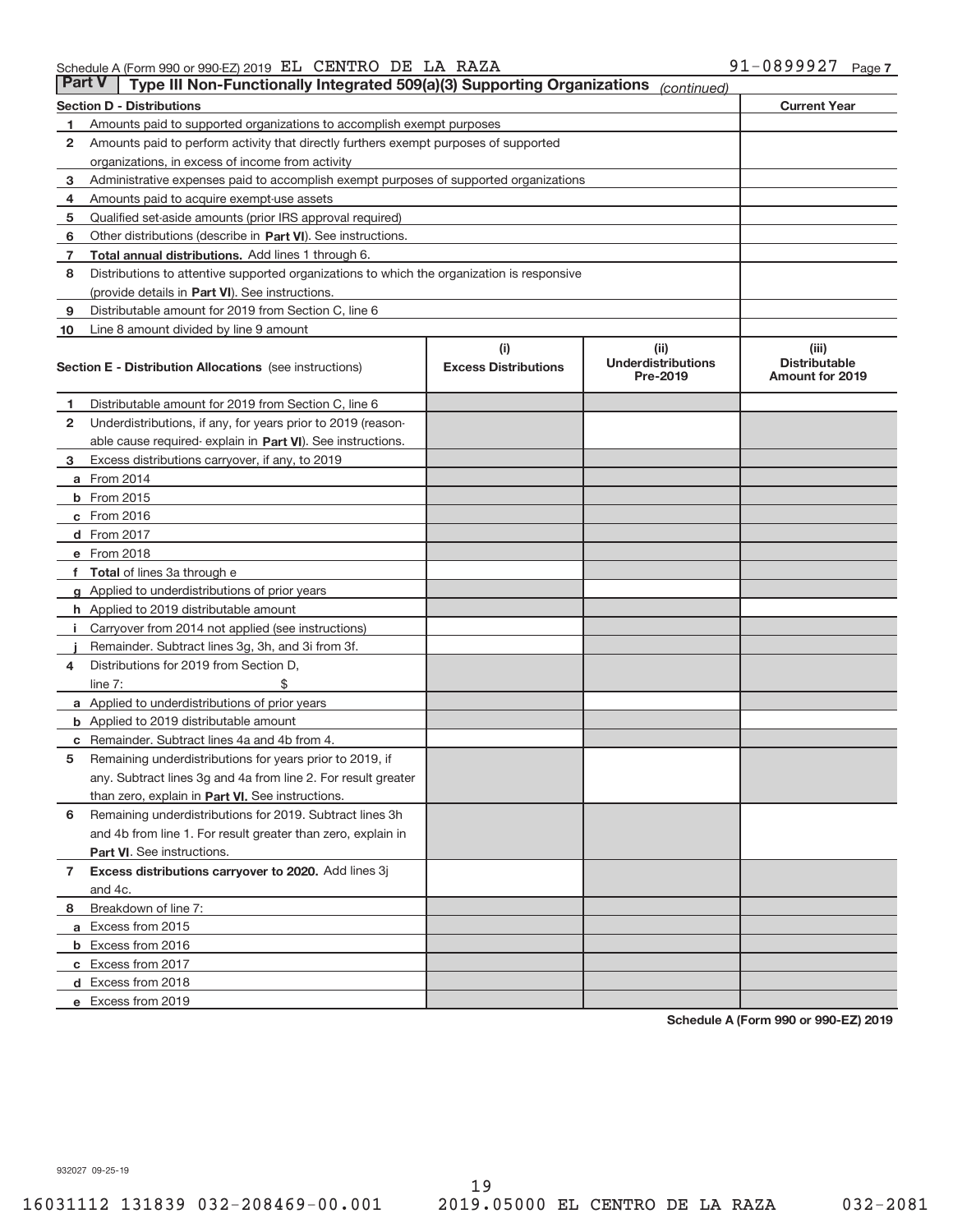|                 | (See instructions.) | line 1; Part IV, Section D, lines 2 and 3; Part IV, Section E, lines 1c, 2a, 2b, 3a, and 3b; Part V, line 1; Part V, Section B, line 1e; Part V,<br>Section D, lines 5, 6, and 8; and Part V, Section E, lines 2, 5, and 6. Also complete this part for any additional information. |  |  |  |                                      |
|-----------------|---------------------|-------------------------------------------------------------------------------------------------------------------------------------------------------------------------------------------------------------------------------------------------------------------------------------|--|--|--|--------------------------------------|
|                 |                     |                                                                                                                                                                                                                                                                                     |  |  |  |                                      |
|                 |                     |                                                                                                                                                                                                                                                                                     |  |  |  |                                      |
|                 |                     |                                                                                                                                                                                                                                                                                     |  |  |  |                                      |
|                 |                     |                                                                                                                                                                                                                                                                                     |  |  |  |                                      |
|                 |                     |                                                                                                                                                                                                                                                                                     |  |  |  |                                      |
|                 |                     |                                                                                                                                                                                                                                                                                     |  |  |  |                                      |
|                 |                     |                                                                                                                                                                                                                                                                                     |  |  |  |                                      |
|                 |                     |                                                                                                                                                                                                                                                                                     |  |  |  |                                      |
|                 |                     |                                                                                                                                                                                                                                                                                     |  |  |  |                                      |
|                 |                     |                                                                                                                                                                                                                                                                                     |  |  |  |                                      |
|                 |                     |                                                                                                                                                                                                                                                                                     |  |  |  |                                      |
|                 |                     |                                                                                                                                                                                                                                                                                     |  |  |  |                                      |
|                 |                     |                                                                                                                                                                                                                                                                                     |  |  |  |                                      |
|                 |                     |                                                                                                                                                                                                                                                                                     |  |  |  |                                      |
|                 |                     |                                                                                                                                                                                                                                                                                     |  |  |  |                                      |
|                 |                     |                                                                                                                                                                                                                                                                                     |  |  |  |                                      |
|                 |                     |                                                                                                                                                                                                                                                                                     |  |  |  |                                      |
|                 |                     |                                                                                                                                                                                                                                                                                     |  |  |  |                                      |
|                 |                     |                                                                                                                                                                                                                                                                                     |  |  |  |                                      |
|                 |                     |                                                                                                                                                                                                                                                                                     |  |  |  |                                      |
|                 |                     |                                                                                                                                                                                                                                                                                     |  |  |  |                                      |
|                 |                     |                                                                                                                                                                                                                                                                                     |  |  |  |                                      |
|                 |                     |                                                                                                                                                                                                                                                                                     |  |  |  |                                      |
|                 |                     |                                                                                                                                                                                                                                                                                     |  |  |  |                                      |
|                 |                     |                                                                                                                                                                                                                                                                                     |  |  |  |                                      |
|                 |                     |                                                                                                                                                                                                                                                                                     |  |  |  |                                      |
|                 |                     |                                                                                                                                                                                                                                                                                     |  |  |  |                                      |
|                 |                     |                                                                                                                                                                                                                                                                                     |  |  |  |                                      |
|                 |                     |                                                                                                                                                                                                                                                                                     |  |  |  |                                      |
|                 |                     |                                                                                                                                                                                                                                                                                     |  |  |  |                                      |
|                 |                     |                                                                                                                                                                                                                                                                                     |  |  |  |                                      |
|                 |                     |                                                                                                                                                                                                                                                                                     |  |  |  |                                      |
|                 |                     |                                                                                                                                                                                                                                                                                     |  |  |  |                                      |
|                 |                     |                                                                                                                                                                                                                                                                                     |  |  |  |                                      |
|                 |                     |                                                                                                                                                                                                                                                                                     |  |  |  |                                      |
|                 |                     |                                                                                                                                                                                                                                                                                     |  |  |  |                                      |
|                 |                     |                                                                                                                                                                                                                                                                                     |  |  |  |                                      |
|                 |                     |                                                                                                                                                                                                                                                                                     |  |  |  |                                      |
|                 |                     |                                                                                                                                                                                                                                                                                     |  |  |  |                                      |
|                 |                     |                                                                                                                                                                                                                                                                                     |  |  |  |                                      |
|                 |                     |                                                                                                                                                                                                                                                                                     |  |  |  |                                      |
|                 |                     |                                                                                                                                                                                                                                                                                     |  |  |  |                                      |
| 932028 09-25-19 |                     |                                                                                                                                                                                                                                                                                     |  |  |  | Schedule A (Form 990 or 990-EZ) 2019 |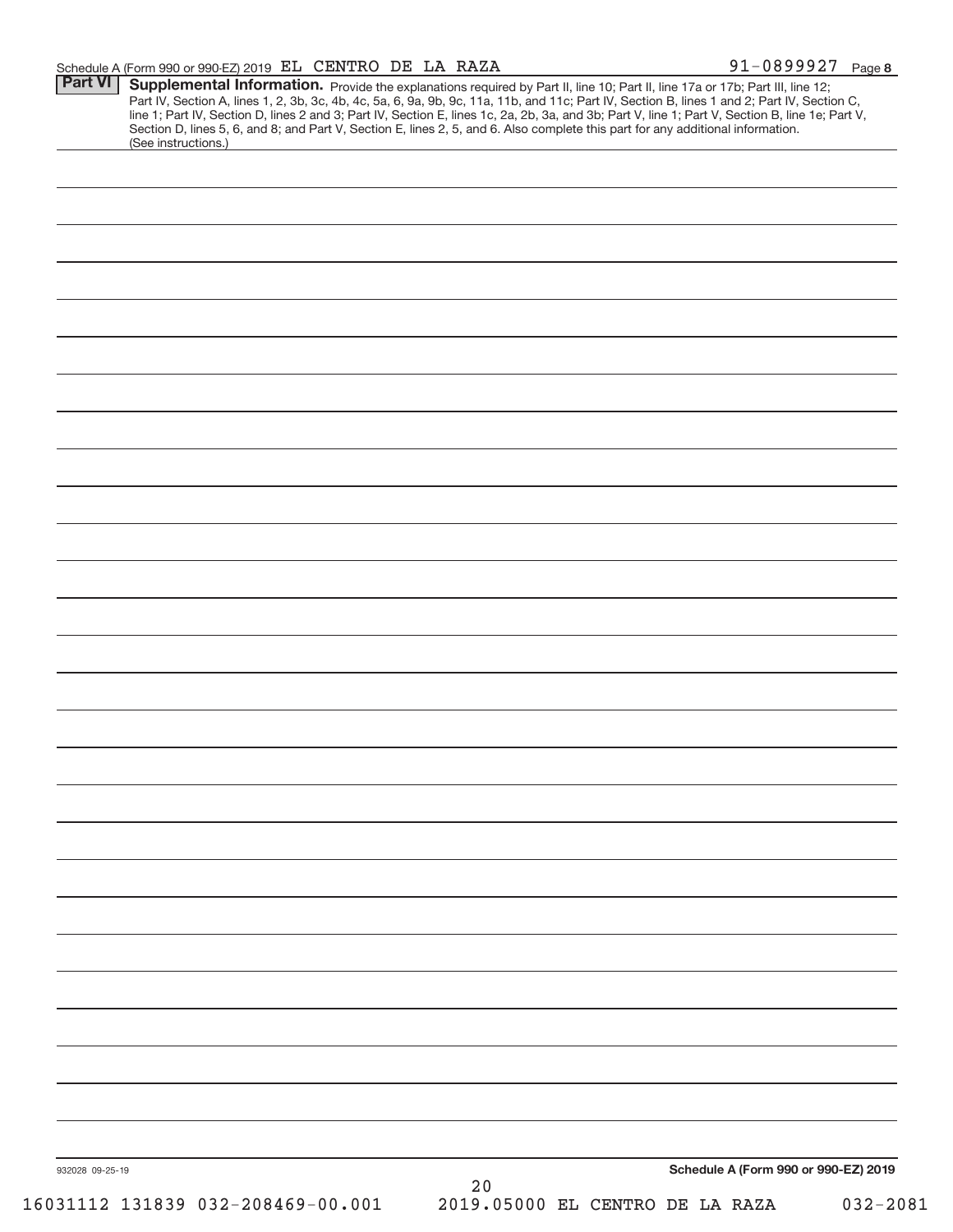Department of the Treasury Internal Revenue Service **(Form 990, 990‐EZ,**

Name of the organization

**Organization type** (check one):

# **Schedule B Schedule of Contributors**

**or 990‐PF) | Attach to Form 990, Form 990‐EZ, or Form 990‐PF. | Go to www.irs.gov/Form990 for the latest information.** OMB No. 1545-0047

# **2019**

**Employer identification number**

91-0899927

|  | EL CENTRO DE LA RAZA |  |  |  |  |
|--|----------------------|--|--|--|--|
|--|----------------------|--|--|--|--|

| Filers of:         | Section:                                                                    |
|--------------------|-----------------------------------------------------------------------------|
| Form 990 or 990-FZ | $X$ 501(c)( 3) (enter number) organization                                  |
|                    | $4947(a)(1)$ nonexempt charitable trust not treated as a private foundation |
|                    | 527 political organization                                                  |
| Form 990-PF        | 501(c)(3) exempt private foundation                                         |
|                    | 4947(a)(1) nonexempt charitable trust treated as a private foundation       |
|                    | 501(c)(3) taxable private foundation                                        |

Check if your organization is covered by the General Rule or a Special Rule. **Note:**  Only a section 501(c)(7), (8), or (10) organization can check boxes for both the General Rule and a Special Rule. See instructions.

#### **General Rule**

 $\begin{array}{c} \hline \end{array}$ 

For an organization filing Form 990, 990‐EZ, or 990‐PF that received, during the year, contributions totaling \$5,000 or more (in money or property) from any one contributor. Complete Parts I and II. See instructions for determining a contributor's total contributions.

#### **Special Rules**

any one contributor, during the year, total contributions of the greater of  $\,$  (1) \$5,000; or (2) 2% of the amount on (i) Form 990, Part VIII, line 1h;  $\boxed{\text{X}}$  For an organization described in section 501(c)(3) filing Form 990 or 990-EZ that met the 33 1/3% support test of the regulations under sections 509(a)(1) and 170(b)(1)(A)(vi), that checked Schedule A (Form 990 or 990‐EZ), Part II, line 13, 16a, or 16b, and that received from or (ii) Form 990‐EZ, line 1. Complete Parts I and II.

year, total contributions of more than \$1,000 *exclusively* for religious, charitable, scientific, literary, or educational purposes, or for the For an organization described in section 501(c)(7), (8), or (10) filing Form 990 or 990‐EZ that received from any one contributor, during the prevention of cruelty to children or animals. Complete Parts I, II, and III.  $\begin{array}{c} \hline \end{array}$ 

purpose. Don't complete any of the parts unless the General Rule applies to this organization because it received nonexclusively year, contributions <sub>exclusively</sub> for religious, charitable, etc., purposes, but no such contributions totaled more than \$1,000. If this box is checked, enter here the total contributions that were received during the year for an *exclusively* religious, charitable, etc., For an organization described in section 501(c)(7), (8), or (10) filing Form 990 or 990‐EZ that received from any one contributor, during the religious, charitable, etc., contributions totaling \$5,000 or more during the year  $\Box$ — $\Box$   $\Box$  $\begin{array}{c} \hline \end{array}$ 

**Caution:**  An organization that isn't covered by the General Rule and/or the Special Rules doesn't file Schedule B (Form 990, 990‐EZ, or 990‐PF),  **must** but it answer "No" on Part IV, line 2, of its Form 990; or check the box on line H of its Form 990‐EZ or on its Form 990‐PF, Part I, line 2, to certify that it doesn't meet the filing requirements of Schedule B (Form 990, 990‐EZ, or 990‐PF).

**For Paperwork Reduction Act Notice, see the instructions for Form 990, 990-EZ, or 990-PF. Schedule B (Form 990, 990-EZ, or 990-PF) (2019)** LHA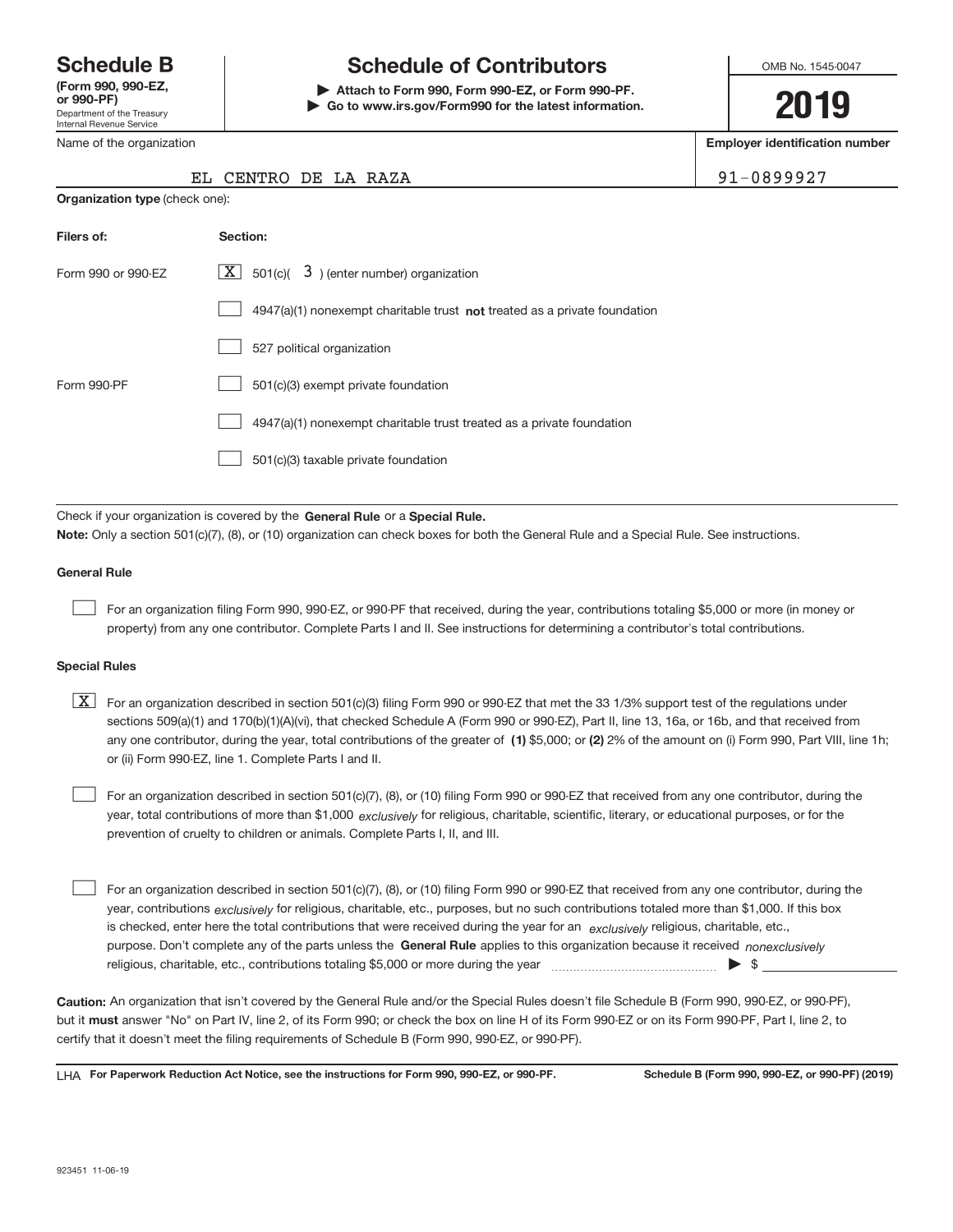#### Schedule B (Form 990, 990-EZ, or 990-PF) (2019)

**(b) Name, address, and ZIP + 4**

**Part I** Contributors (see instructions). Use duplicate copies of Part I if additional space is needed.

Name of organization

**(a) No.**

#### EL CENTRO DE LA RAZA | 91–0899927

| 1              | CITY OF SEATTLE                                       |                                   | х.<br>Person                                          |
|----------------|-------------------------------------------------------|-----------------------------------|-------------------------------------------------------|
|                | 700 5TH AVENUE, STUITE 5800                           | 1,641,574.<br>$\frac{1}{2}$       | Payroll<br>Noncash                                    |
|                | SEATTLE, WA 98124                                     |                                   | (Complete Part II for<br>noncash contributions.)      |
| (a)<br>No.     | (b)<br>Name, address, and ZIP + 4                     | (c)<br><b>Total contributions</b> | (d)<br>Type of contribution                           |
| $\overline{a}$ | STATE OF WASHINGTON                                   |                                   | x<br>Person                                           |
|                | 128 10TH AVENUE SW, PO BOX 425                        | 2,322,185.<br>$\mathbb{S}$        | Payroll<br>Noncash                                    |
|                | OLYMPIA, WA 98504                                     |                                   | (Complete Part II for<br>noncash contributions.)      |
| (a)            | (b)                                                   | (c)                               | (d)                                                   |
| No.            | Name, address, and ZIP + 4                            | <b>Total contributions</b>        | Type of contribution                                  |
| 3              | FOOD LIFELINE<br>1702 NE 150TH STREET                 |                                   | Person<br>Payroll<br>$\overline{\text{X}}$<br>Noncash |
|                | SHORELINE, WA 98155                                   | 371,001.<br>$\mathfrak{S}$        | (Complete Part II for<br>noncash contributions.)      |
| (a)<br>No.     | (b)<br>Name, address, and ZIP + 4                     | (c)<br><b>Total contributions</b> | (d)<br>Type of contribution                           |
| 4              | KING COUNTY HOUSING & COMMUNITY<br><b>DEVELOPMENT</b> |                                   | x.<br>Person                                          |
|                | 401 FIFTH AVENUE, SUITE 510                           | 986,118.<br>$\mathfrak{S}$        | Payroll<br>Noncash                                    |
|                | SEATTLE, WA 98104                                     |                                   | (Complete Part II for<br>noncash contributions.)      |
| (a)<br>No.     | (b)<br>Name, address, and ZIP + 4                     | (c)<br><b>Total contributions</b> | (d)<br><b>Type of contribution</b>                    |
| 5              | US DEPARTMENT OF HEALTH AND HUMAN<br><b>SERVICES</b>  |                                   | $\boxed{\text{X}}$<br>Person                          |
|                | INDEPENDENCE AVENUE, S.W<br>200                       | 552,928.<br>\$                    | Payroll<br>Noncash                                    |
|                | WASHINGTON, DC 20201                                  |                                   | (Complete Part II for<br>noncash contributions.)      |
| (a)<br>No.     | (b)<br>Name, address, and ZIP + 4                     | (c)<br><b>Total contributions</b> | (d)<br>Type of contribution                           |
| 6              | UNITED WAY                                            |                                   | х<br>Person                                           |
|                | 2ND AVE<br>720                                        | 452,723.<br>\$                    | Payroll<br>Noncash                                    |
|                | SEATTLE, WA 98104                                     |                                   | (Complete Part II for<br>noncash contributions.)      |

**Employer identification number**

**(d) Type of contribution**

**(c) Total contributions**

923452 11‐06‐19 **Schedule B (Form 990, 990-EZ, or 990-PF) (2019)**

16031112 131839 032‐208469‐00.001 2019.05000 EL CENTRO DE LA RAZA 032‐2081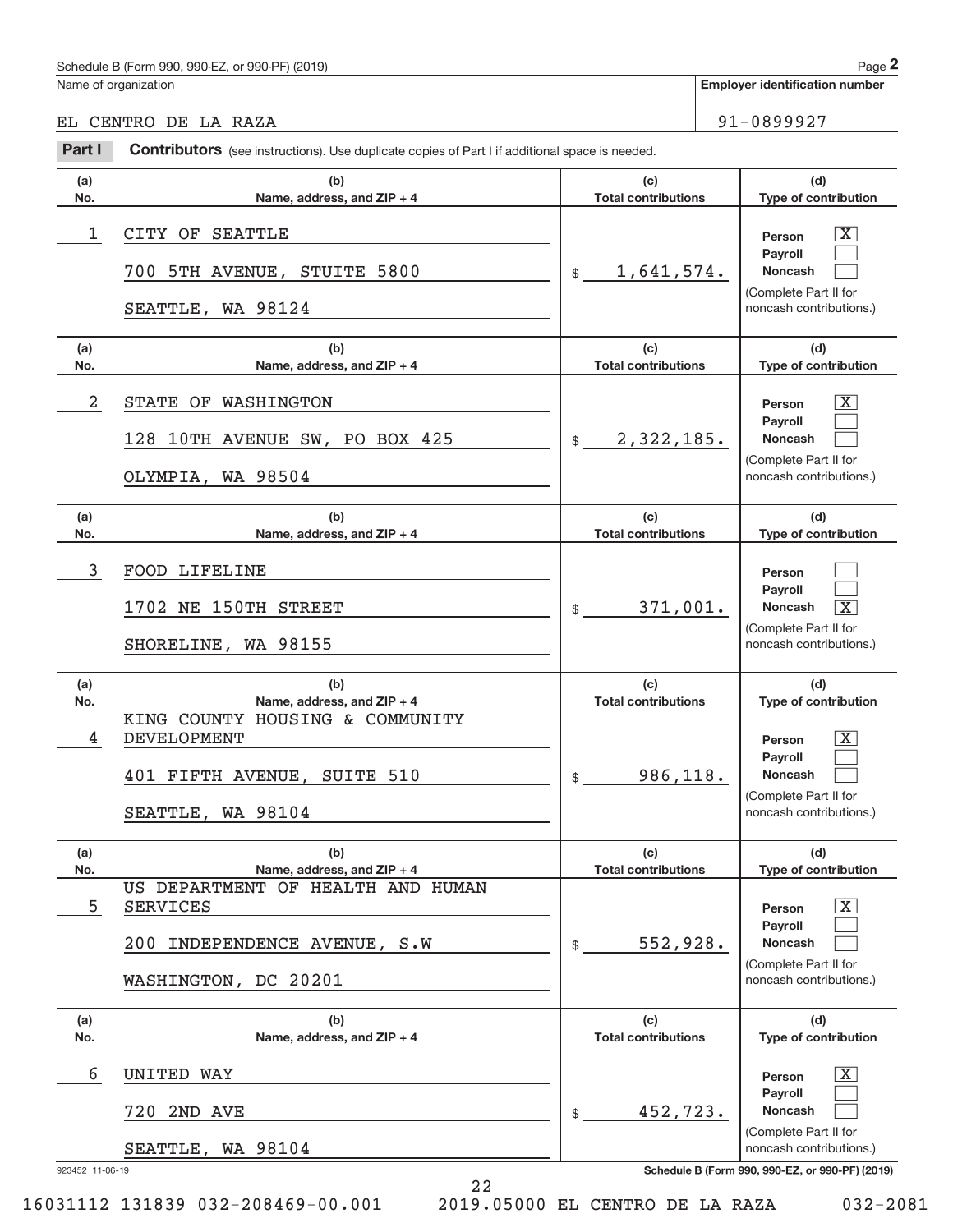**3**

**Employer identification number**

#### EL CENTRO DE LA RAZA 91–0899927

Part II Noncash Property (see instructions). Use duplicate copies of Part II if additional space is needed.

| (a)<br>No.<br>from<br>Part I | (b)<br>Description of noncash property given | (c)<br>FMV (or estimate)<br>(See instructions.) | (d)<br>Date received                            |
|------------------------------|----------------------------------------------|-------------------------------------------------|-------------------------------------------------|
|                              | FOOD                                         |                                                 |                                                 |
| 3                            |                                              |                                                 |                                                 |
|                              |                                              |                                                 |                                                 |
|                              |                                              | 371,001.<br>$$\circ$$                           |                                                 |
|                              |                                              |                                                 |                                                 |
| (a)                          |                                              |                                                 |                                                 |
| No.                          | (b)                                          | (c)                                             | (d)                                             |
| from                         | Description of noncash property given        | FMV (or estimate)                               | Date received                                   |
| Part I                       |                                              | (See instructions.)                             |                                                 |
|                              |                                              |                                                 |                                                 |
|                              |                                              |                                                 |                                                 |
|                              |                                              |                                                 |                                                 |
|                              |                                              | \$                                              |                                                 |
|                              |                                              |                                                 |                                                 |
| (a)                          |                                              |                                                 |                                                 |
| No.                          | (b)                                          | (c)                                             | (d)                                             |
| from                         | Description of noncash property given        | FMV (or estimate)                               | Date received                                   |
| Part I                       |                                              | (See instructions.)                             |                                                 |
|                              |                                              |                                                 |                                                 |
|                              |                                              |                                                 |                                                 |
|                              |                                              |                                                 |                                                 |
|                              |                                              | \$                                              |                                                 |
|                              |                                              |                                                 |                                                 |
| (a)                          |                                              |                                                 |                                                 |
| No.                          | (b)                                          | (c)                                             | (d)                                             |
| from                         | Description of noncash property given        | FMV (or estimate)                               | Date received                                   |
| Part I                       |                                              | (See instructions.)                             |                                                 |
|                              |                                              |                                                 |                                                 |
|                              |                                              |                                                 |                                                 |
|                              |                                              |                                                 |                                                 |
|                              |                                              | \$                                              |                                                 |
|                              |                                              |                                                 |                                                 |
| (a)                          |                                              |                                                 |                                                 |
| No.                          | (b)                                          | (c)                                             | (d)                                             |
| from                         | Description of noncash property given        | FMV (or estimate)<br>(See instructions.)        | Date received                                   |
| Part I                       |                                              |                                                 |                                                 |
|                              |                                              |                                                 |                                                 |
|                              |                                              |                                                 |                                                 |
|                              |                                              |                                                 |                                                 |
|                              |                                              | \$                                              |                                                 |
|                              |                                              |                                                 |                                                 |
| (a)                          |                                              |                                                 |                                                 |
| No.                          | (b)                                          | (c)<br>FMV (or estimate)                        | (d)                                             |
| from                         | Description of noncash property given        | (See instructions.)                             | Date received                                   |
| Part I                       |                                              |                                                 |                                                 |
|                              |                                              |                                                 |                                                 |
|                              |                                              |                                                 |                                                 |
|                              |                                              |                                                 |                                                 |
|                              |                                              | \$                                              |                                                 |
| 923453 11-06-19              |                                              |                                                 | Schedule B (Form 990, 990-EZ, or 990-PF) (2019) |

16031112 131839 032‐208469‐00.001 2019.05000 EL CENTRO DE LA RAZA 032‐2081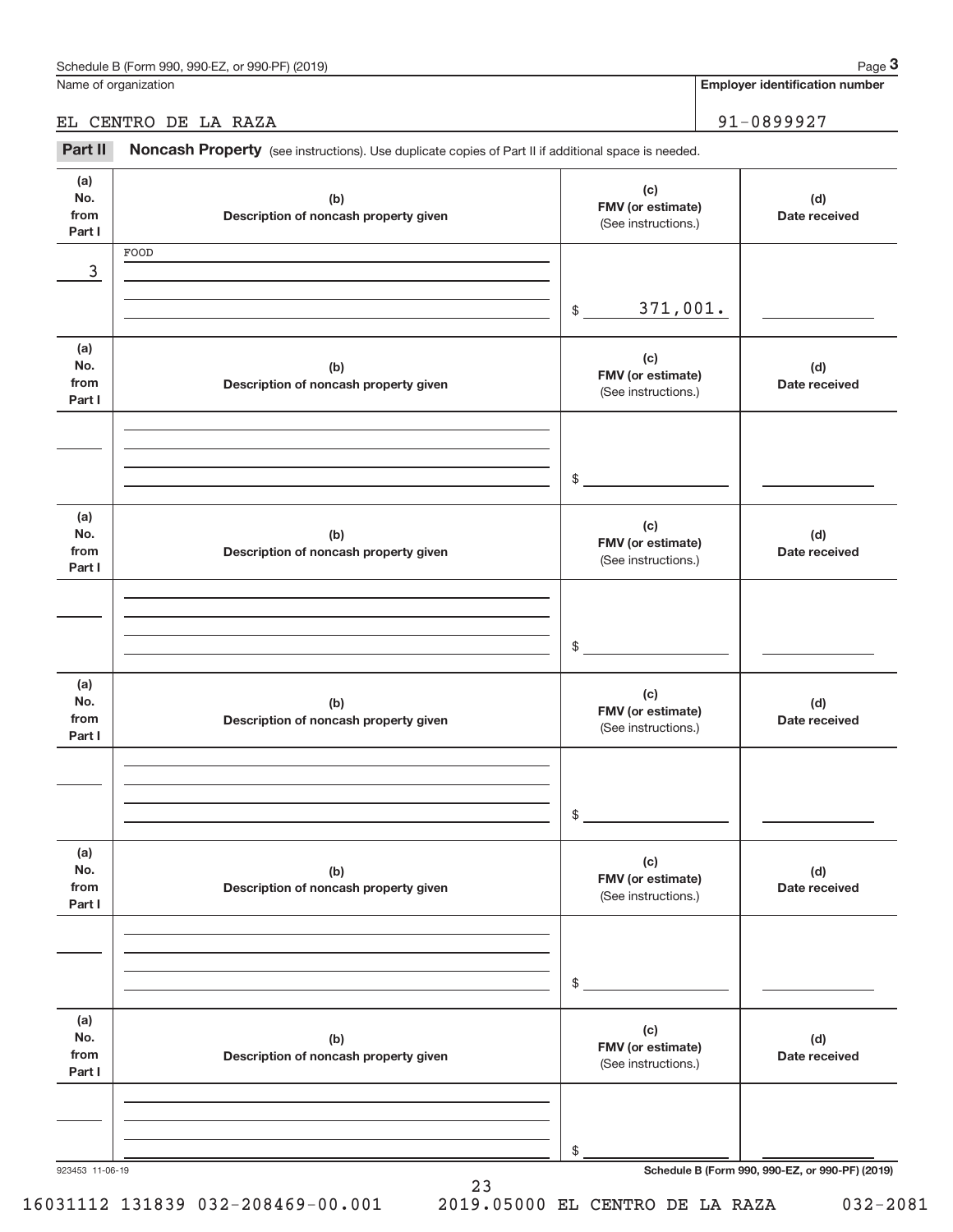|                           | Name of organization                                                                                                                                                          |                      | <b>Employer identification number</b>                                                                                                                                                                                                                                                                                                               |
|---------------------------|-------------------------------------------------------------------------------------------------------------------------------------------------------------------------------|----------------------|-----------------------------------------------------------------------------------------------------------------------------------------------------------------------------------------------------------------------------------------------------------------------------------------------------------------------------------------------------|
|                           | EL CENTRO DE LA RAZA                                                                                                                                                          |                      | 91-0899927                                                                                                                                                                                                                                                                                                                                          |
| <b>Part III</b>           | from any one contributor. Complete columns (a) through (e) and the following line entry. For organizations<br>Use duplicate copies of Part III if additional space is needed. |                      | Exclusively religious, charitable, etc., contributions to organizations described in section 501(c)(7), (8), or (10) that total more than \$1,000 for the year<br>completing Part III, enter the total of exclusively religious, charitable, etc., contributions of \$1,000 or less for the year. (Enter this info. once.) $\blacktriangleright$ \$ |
| (a) No.<br>from<br>Part I | (b) Purpose of gift                                                                                                                                                           | (c) Use of gift      | (d) Description of how gift is held                                                                                                                                                                                                                                                                                                                 |
|                           |                                                                                                                                                                               |                      |                                                                                                                                                                                                                                                                                                                                                     |
|                           |                                                                                                                                                                               | (e) Transfer of gift |                                                                                                                                                                                                                                                                                                                                                     |
|                           | Transferee's name, address, and ZIP + 4                                                                                                                                       |                      | Relationship of transferor to transferee                                                                                                                                                                                                                                                                                                            |
|                           |                                                                                                                                                                               |                      |                                                                                                                                                                                                                                                                                                                                                     |
| (a) No.<br>from<br>Part I | (b) Purpose of gift                                                                                                                                                           | (c) Use of gift      | (d) Description of how gift is held                                                                                                                                                                                                                                                                                                                 |
|                           |                                                                                                                                                                               |                      |                                                                                                                                                                                                                                                                                                                                                     |
|                           |                                                                                                                                                                               | (e) Transfer of gift |                                                                                                                                                                                                                                                                                                                                                     |
|                           | Transferee's name, address, and ZIP + 4                                                                                                                                       |                      | Relationship of transferor to transferee                                                                                                                                                                                                                                                                                                            |
|                           |                                                                                                                                                                               |                      |                                                                                                                                                                                                                                                                                                                                                     |
| (a) No.<br>from<br>Part I | (b) Purpose of gift                                                                                                                                                           | (c) Use of gift      | (d) Description of how gift is held                                                                                                                                                                                                                                                                                                                 |
|                           |                                                                                                                                                                               |                      |                                                                                                                                                                                                                                                                                                                                                     |
|                           |                                                                                                                                                                               | (e) Transfer of gift |                                                                                                                                                                                                                                                                                                                                                     |
|                           | Transferee's name, address, and ZIP + 4                                                                                                                                       |                      | Relationship of transferor to transferee                                                                                                                                                                                                                                                                                                            |
|                           |                                                                                                                                                                               |                      |                                                                                                                                                                                                                                                                                                                                                     |
| (a) No.<br>from<br>Part I | (b) Purpose of gift                                                                                                                                                           | (c) Use of gift      | (d) Description of how gift is held                                                                                                                                                                                                                                                                                                                 |
|                           |                                                                                                                                                                               |                      |                                                                                                                                                                                                                                                                                                                                                     |
|                           |                                                                                                                                                                               | (e) Transfer of gift |                                                                                                                                                                                                                                                                                                                                                     |
|                           | Transferee's name, address, and ZIP + 4                                                                                                                                       |                      | Relationship of transferor to transferee                                                                                                                                                                                                                                                                                                            |
|                           |                                                                                                                                                                               |                      |                                                                                                                                                                                                                                                                                                                                                     |
| 923454 11-06-19           |                                                                                                                                                                               |                      | Schedule B (Form 990, 990-EZ, or 990-PF) (2019)                                                                                                                                                                                                                                                                                                     |

16031112 131839 032‐208469‐00.001 2019.05000 EL CENTRO DE LA RAZA 032‐2081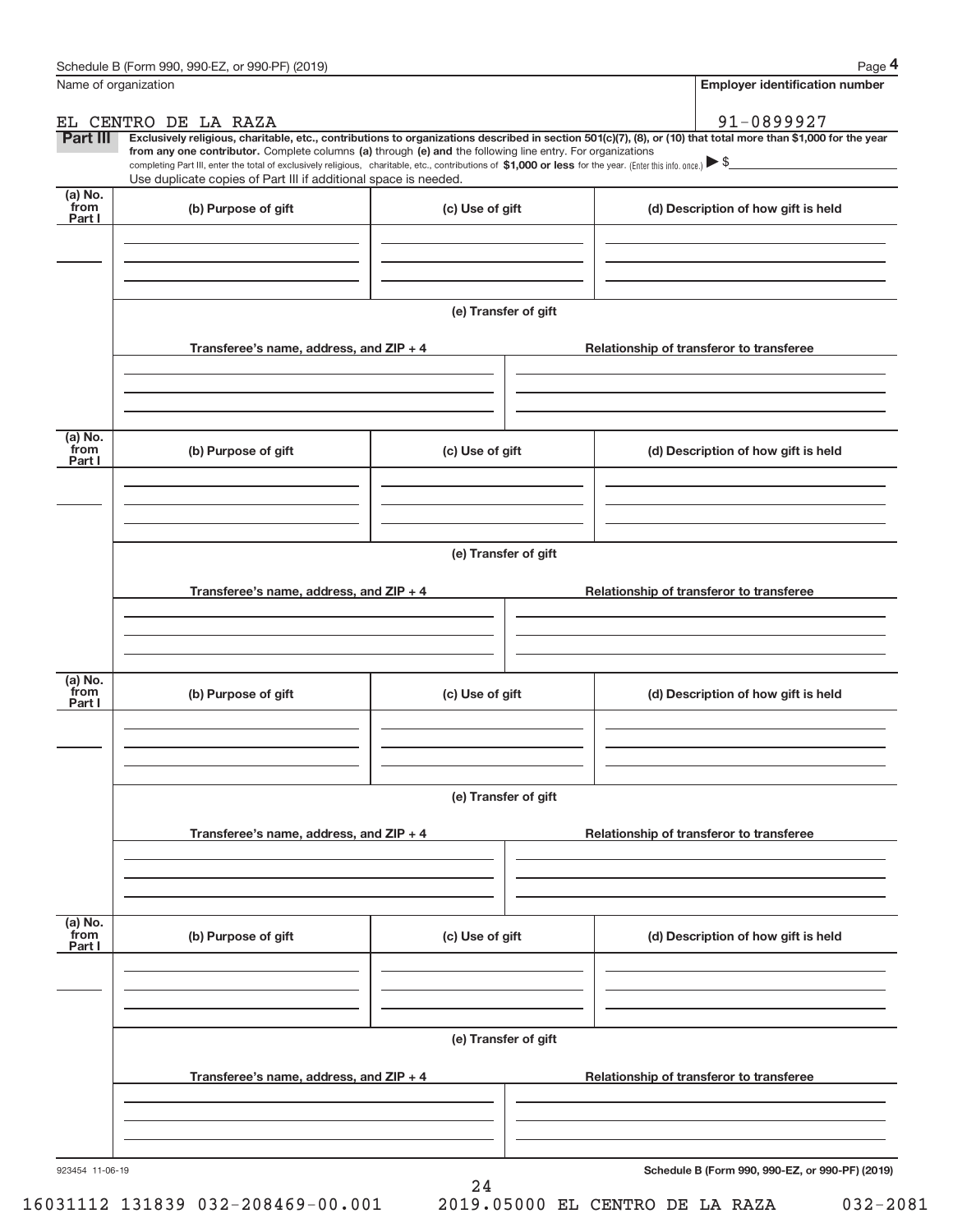| <b>SCHEDULE C</b>                                                                                                                                                                                                           |                                                                               | <b>Political Campaign and Lobbying Activities</b>                                                                                                                                                                                                                                                   |           |                            |                          | OMB No. 1545-0047                                |  |  |  |
|-----------------------------------------------------------------------------------------------------------------------------------------------------------------------------------------------------------------------------|-------------------------------------------------------------------------------|-----------------------------------------------------------------------------------------------------------------------------------------------------------------------------------------------------------------------------------------------------------------------------------------------------|-----------|----------------------------|--------------------------|--------------------------------------------------|--|--|--|
| (Form 990 or 990-EZ)                                                                                                                                                                                                        | For Organizations Exempt From Income Tax Under section 501(c) and section 527 | IJ                                                                                                                                                                                                                                                                                                  |           |                            |                          |                                                  |  |  |  |
|                                                                                                                                                                                                                             |                                                                               | <b>Open to Public</b>                                                                                                                                                                                                                                                                               |           |                            |                          |                                                  |  |  |  |
| ▶ Complete if the organization is described below. ▶ Attach to Form 990 or Form 990-EZ.<br>Department of the Treasury<br>Go to www.irs.gov/Form990 for instructions and the latest information.<br>Internal Revenue Service |                                                                               |                                                                                                                                                                                                                                                                                                     |           |                            |                          |                                                  |  |  |  |
|                                                                                                                                                                                                                             |                                                                               | If the organization answered "Yes," on Form 990, Part IV, line 3, or Form 990-EZ, Part V, line 46 (Political Campaign Activities), then                                                                                                                                                             |           |                            |                          |                                                  |  |  |  |
|                                                                                                                                                                                                                             |                                                                               | • Section 501(c)(3) organizations: Complete Parts I-A and B. Do not complete Part I-C.                                                                                                                                                                                                              |           |                            |                          |                                                  |  |  |  |
|                                                                                                                                                                                                                             |                                                                               | • Section 501(c) (other than section 501(c)(3)) organizations: Complete Parts I-A and C below. Do not complete Part I-B.                                                                                                                                                                            |           |                            |                          |                                                  |  |  |  |
| • Section 527 organizations: Complete Part I-A only.                                                                                                                                                                        |                                                                               |                                                                                                                                                                                                                                                                                                     |           |                            |                          |                                                  |  |  |  |
|                                                                                                                                                                                                                             |                                                                               | If the organization answered "Yes," on Form 990, Part IV, line 4, or Form 990-EZ, Part VI, line 47 (Lobbying Activities), then                                                                                                                                                                      |           |                            |                          |                                                  |  |  |  |
|                                                                                                                                                                                                                             |                                                                               | • Section 501(c)(3) organizations that have filed Form 5768 (election under section 501(h)): Complete Part II-A. Do not complete Part II-B.                                                                                                                                                         |           |                            |                          |                                                  |  |  |  |
|                                                                                                                                                                                                                             |                                                                               | • Section 501(c)(3) organizations that have NOT filed Form 5768 (election under section 501(h)): Complete Part II-B. Do not complete Part II-A.<br>If the organization answered "Yes," on Form 990, Part IV, line 5 (Proxy Tax) (see separate instructions) or Form 990-EZ, Part V, line 35c (Proxy |           |                            |                          |                                                  |  |  |  |
| Tax) (see separate instructions), then                                                                                                                                                                                      |                                                                               |                                                                                                                                                                                                                                                                                                     |           |                            |                          |                                                  |  |  |  |
|                                                                                                                                                                                                                             |                                                                               | • Section 501(c)(4), (5), or (6) organizations: Complete Part III.                                                                                                                                                                                                                                  |           |                            |                          |                                                  |  |  |  |
| Name of organization                                                                                                                                                                                                        |                                                                               |                                                                                                                                                                                                                                                                                                     |           |                            |                          | <b>Employer identification number</b>            |  |  |  |
|                                                                                                                                                                                                                             |                                                                               | EL CENTRO DE LA RAZA                                                                                                                                                                                                                                                                                |           |                            |                          | 91-0899927                                       |  |  |  |
| Part I-A                                                                                                                                                                                                                    |                                                                               | Complete if the organization is exempt under section 501(c) or is a section 527 organization.                                                                                                                                                                                                       |           |                            |                          |                                                  |  |  |  |
|                                                                                                                                                                                                                             |                                                                               |                                                                                                                                                                                                                                                                                                     |           |                            |                          |                                                  |  |  |  |
|                                                                                                                                                                                                                             |                                                                               | 1 Provide a description of the organization's direct and indirect political campaign activities in Part IV.                                                                                                                                                                                         |           |                            |                          |                                                  |  |  |  |
| Political campaign activity expenditures<br>2                                                                                                                                                                               |                                                                               |                                                                                                                                                                                                                                                                                                     |           |                            |                          | 0.<br>$\blacktriangleright$ \$                   |  |  |  |
| Volunteer hours for political campaign activities<br>3.                                                                                                                                                                     |                                                                               |                                                                                                                                                                                                                                                                                                     |           |                            |                          | $\overline{0}$ .                                 |  |  |  |
|                                                                                                                                                                                                                             |                                                                               |                                                                                                                                                                                                                                                                                                     |           |                            |                          |                                                  |  |  |  |
| Part I-B                                                                                                                                                                                                                    |                                                                               | Complete if the organization is exempt under section 501(c)(3).                                                                                                                                                                                                                                     |           |                            |                          |                                                  |  |  |  |
|                                                                                                                                                                                                                             |                                                                               | 1 Enter the amount of any excise tax incurred by the organization under section 4955                                                                                                                                                                                                                |           |                            | $\blacktriangleright$ \$ | 0.                                               |  |  |  |
| $\mathbf{2}$                                                                                                                                                                                                                |                                                                               | Enter the amount of any excise tax incurred by organization managers under section 4955 [11, 11, 11, 11, 11, 11, 11, 12, 13] [12]                                                                                                                                                                   |           |                            |                          | $\overline{0}$ .                                 |  |  |  |
| 3.                                                                                                                                                                                                                          |                                                                               |                                                                                                                                                                                                                                                                                                     |           |                            |                          | Yes<br><b>No</b>                                 |  |  |  |
|                                                                                                                                                                                                                             |                                                                               |                                                                                                                                                                                                                                                                                                     |           |                            |                          | Yes<br>No                                        |  |  |  |
| <b>b</b> If "Yes," describe in Part IV.<br>Part I-C                                                                                                                                                                         |                                                                               | Complete if the organization is exempt under section 501(c), except section 501(c)(3).                                                                                                                                                                                                              |           |                            |                          |                                                  |  |  |  |
|                                                                                                                                                                                                                             |                                                                               |                                                                                                                                                                                                                                                                                                     |           |                            |                          |                                                  |  |  |  |
|                                                                                                                                                                                                                             |                                                                               | 1 Enter the amount directly expended by the filing organization for section 527 exempt function activities                                                                                                                                                                                          |           |                            | $\blacktriangleright$ \$ |                                                  |  |  |  |
|                                                                                                                                                                                                                             |                                                                               | 2 Enter the amount of the filing organization's funds contributed to other organizations for section 527                                                                                                                                                                                            |           |                            |                          |                                                  |  |  |  |
| exempt function activities                                                                                                                                                                                                  |                                                                               | 3 Total exempt function expenditures. Add lines 1 and 2. Enter here and on Form 1120-POL,                                                                                                                                                                                                           |           |                            | $\blacktriangleright$ \$ |                                                  |  |  |  |
|                                                                                                                                                                                                                             |                                                                               |                                                                                                                                                                                                                                                                                                     |           |                            | $\triangleright$ \$      |                                                  |  |  |  |
|                                                                                                                                                                                                                             |                                                                               | Did the filing organization file Form 1120-POL for this year?                                                                                                                                                                                                                                       |           |                            |                          | Yes<br><b>No</b>                                 |  |  |  |
| 5.                                                                                                                                                                                                                          |                                                                               | Enter the names, addresses and employer identification number (EIN) of all section 527 political organizations to which the filing organization                                                                                                                                                     |           |                            |                          |                                                  |  |  |  |
|                                                                                                                                                                                                                             |                                                                               | made payments. For each organization listed, enter the amount paid from the filing organization's funds. Also enter the amount of political                                                                                                                                                         |           |                            |                          |                                                  |  |  |  |
|                                                                                                                                                                                                                             |                                                                               | contributions received that were promptly and directly delivered to a separate political organization, such as a separate segregated fund or a                                                                                                                                                      |           |                            |                          |                                                  |  |  |  |
|                                                                                                                                                                                                                             |                                                                               | political action committee (PAC). If additional space is needed, provide information in Part IV.                                                                                                                                                                                                    |           |                            |                          |                                                  |  |  |  |
| (a) Name                                                                                                                                                                                                                    |                                                                               | (b) Address                                                                                                                                                                                                                                                                                         | $(c)$ EIN | (d) Amount paid from       |                          | (e) Amount of political                          |  |  |  |
|                                                                                                                                                                                                                             |                                                                               |                                                                                                                                                                                                                                                                                                     |           | filing organization's      |                          | contributions received and                       |  |  |  |
|                                                                                                                                                                                                                             |                                                                               |                                                                                                                                                                                                                                                                                                     |           | funds. If none, enter -0-. |                          | promptly and directly<br>delivered to a separate |  |  |  |
|                                                                                                                                                                                                                             |                                                                               |                                                                                                                                                                                                                                                                                                     |           |                            |                          | political organization.                          |  |  |  |
|                                                                                                                                                                                                                             |                                                                               |                                                                                                                                                                                                                                                                                                     |           |                            |                          | If none, enter -0-.                              |  |  |  |
|                                                                                                                                                                                                                             |                                                                               |                                                                                                                                                                                                                                                                                                     |           |                            |                          |                                                  |  |  |  |
|                                                                                                                                                                                                                             |                                                                               |                                                                                                                                                                                                                                                                                                     |           |                            |                          |                                                  |  |  |  |
|                                                                                                                                                                                                                             |                                                                               |                                                                                                                                                                                                                                                                                                     |           |                            |                          |                                                  |  |  |  |
|                                                                                                                                                                                                                             |                                                                               |                                                                                                                                                                                                                                                                                                     |           |                            |                          |                                                  |  |  |  |
|                                                                                                                                                                                                                             |                                                                               |                                                                                                                                                                                                                                                                                                     |           |                            |                          |                                                  |  |  |  |
|                                                                                                                                                                                                                             |                                                                               |                                                                                                                                                                                                                                                                                                     |           |                            |                          |                                                  |  |  |  |
|                                                                                                                                                                                                                             |                                                                               |                                                                                                                                                                                                                                                                                                     |           |                            |                          |                                                  |  |  |  |
|                                                                                                                                                                                                                             |                                                                               |                                                                                                                                                                                                                                                                                                     |           |                            |                          |                                                  |  |  |  |
|                                                                                                                                                                                                                             |                                                                               |                                                                                                                                                                                                                                                                                                     |           |                            |                          |                                                  |  |  |  |
|                                                                                                                                                                                                                             |                                                                               |                                                                                                                                                                                                                                                                                                     |           |                            |                          |                                                  |  |  |  |
|                                                                                                                                                                                                                             |                                                                               |                                                                                                                                                                                                                                                                                                     |           |                            |                          |                                                  |  |  |  |
|                                                                                                                                                                                                                             |                                                                               |                                                                                                                                                                                                                                                                                                     |           |                            |                          |                                                  |  |  |  |

**For Paperwork Reduction Act Notice, see the Instructions for Form 990 or 990‐EZ. Schedule C (Form 990 or 990‐EZ) 2019** LHA

932041 11‐26‐19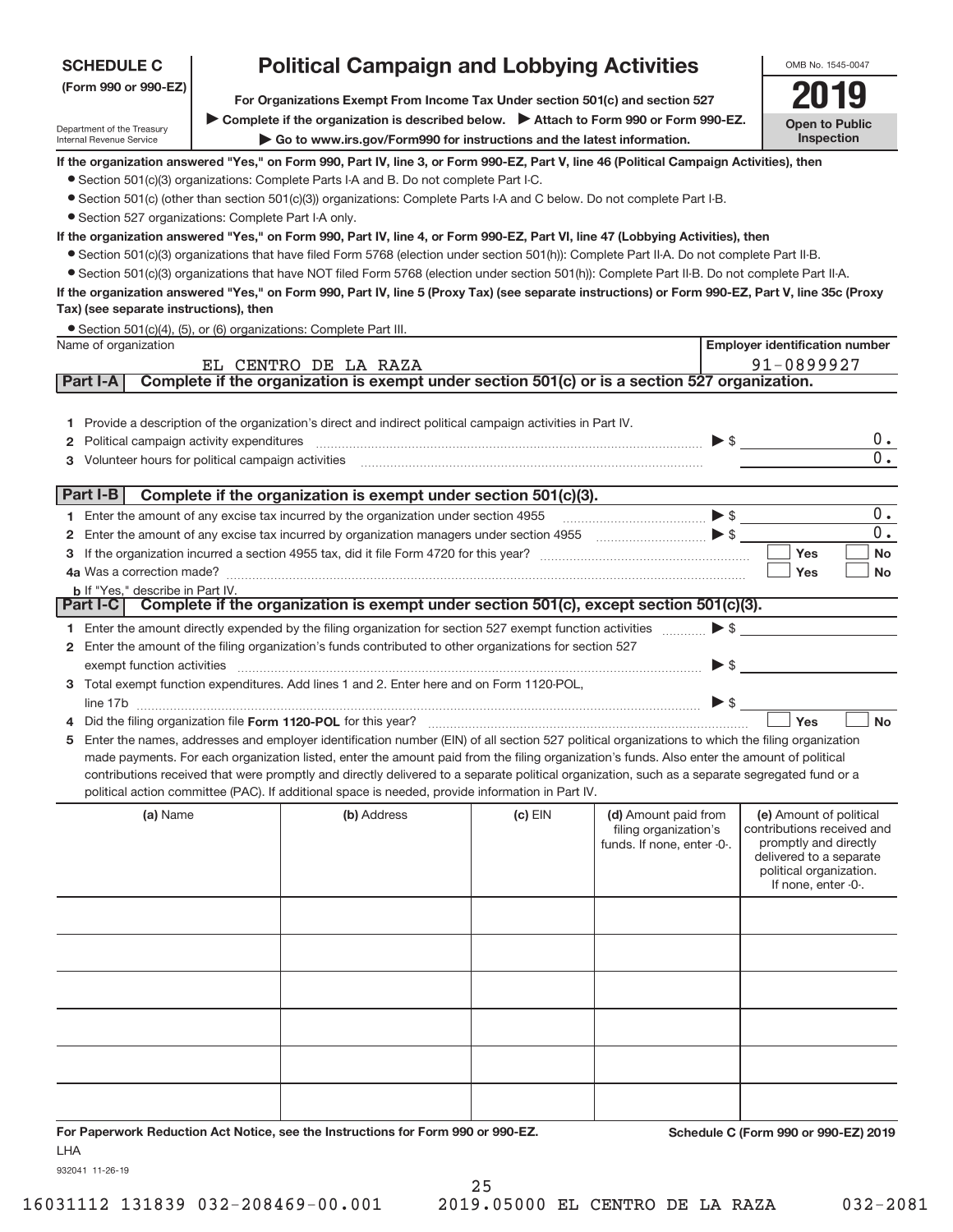| Schedule C (Form 990 or 990-EZ) 2019 EL CENTRO DE LA RAZA<br>Complete if the organization is exempt under section 501(c)(3) and filed Form 5768 (election under<br>Part II-A<br>section 501(h)). |                                                       |                                        |                                                                                  |            |                                        | 91-0899927 Page 2              |  |  |  |
|--------------------------------------------------------------------------------------------------------------------------------------------------------------------------------------------------|-------------------------------------------------------|----------------------------------------|----------------------------------------------------------------------------------|------------|----------------------------------------|--------------------------------|--|--|--|
| A Check $\blacktriangleright$<br>if the filing organization belongs to an affiliated group (and list in Part IV each affiliated group member's name, address, EIN,                               |                                                       |                                        |                                                                                  |            |                                        |                                |  |  |  |
|                                                                                                                                                                                                  | expenses, and share of excess lobbying expenditures). |                                        |                                                                                  |            |                                        |                                |  |  |  |
| <b>B</b> Check <b>D</b>                                                                                                                                                                          |                                                       |                                        | if the filing organization checked box A and "limited control" provisions apply. |            |                                        |                                |  |  |  |
|                                                                                                                                                                                                  |                                                       | <b>Limits on Lobbying Expenditures</b> | (The term "expenditures" means amounts paid or incurred.)                        |            | (a) Filing<br>organization's<br>totals | (b) Affiliated group<br>totals |  |  |  |
| 1a Total lobbying expenditures to influence public opinion (grassroots lobbying)                                                                                                                 |                                                       |                                        |                                                                                  |            |                                        |                                |  |  |  |
| <b>b</b> Total lobbying expenditures to influence a legislative body (direct lobbying)                                                                                                           |                                                       |                                        |                                                                                  |            |                                        |                                |  |  |  |
|                                                                                                                                                                                                  |                                                       |                                        |                                                                                  |            |                                        |                                |  |  |  |
| d Other exempt purpose expenditures                                                                                                                                                              |                                                       |                                        |                                                                                  |            |                                        |                                |  |  |  |
| e Total exempt purpose expenditures (add lines 1c and 1d)                                                                                                                                        |                                                       |                                        |                                                                                  |            |                                        |                                |  |  |  |
| f Lobbying nontaxable amount. Enter the amount from the following table in both columns.                                                                                                         |                                                       |                                        |                                                                                  |            |                                        |                                |  |  |  |
| If the amount on line 1e, column (a) or (b) is:                                                                                                                                                  |                                                       |                                        | The lobbying nontaxable amount is:                                               |            |                                        |                                |  |  |  |
| Not over \$500,000                                                                                                                                                                               |                                                       |                                        | 20% of the amount on line 1e.                                                    |            |                                        |                                |  |  |  |
| Over \$500,000 but not over \$1,000,000                                                                                                                                                          |                                                       |                                        | \$100,000 plus 15% of the excess over \$500,000.                                 |            |                                        |                                |  |  |  |
| Over \$1,000,000 but not over \$1,500,000                                                                                                                                                        |                                                       |                                        | \$175,000 plus 10% of the excess over \$1,000,000.                               |            |                                        |                                |  |  |  |
| Over \$1,500,000 but not over \$17,000,000                                                                                                                                                       |                                                       |                                        | \$225,000 plus 5% of the excess over \$1,500,000.                                |            |                                        |                                |  |  |  |
| Over \$17,000,000                                                                                                                                                                                |                                                       | \$1,000,000.                           |                                                                                  |            |                                        |                                |  |  |  |
|                                                                                                                                                                                                  |                                                       |                                        |                                                                                  |            |                                        |                                |  |  |  |
| g Grassroots nontaxable amount (enter 25% of line 1f)<br>h Subtract line 1g from line 1a. If zero or less, enter -0-<br>i Subtract line 1f from line 1c. If zero or less, enter -0-              |                                                       |                                        |                                                                                  |            |                                        |                                |  |  |  |
| j If there is an amount other than zero on either line 1h or line 1i, did the organization file Form 4720<br>reporting section 4911 tax for this year?                                           |                                                       |                                        |                                                                                  |            |                                        | Yes<br>No                      |  |  |  |
|                                                                                                                                                                                                  |                                                       |                                        | 4-Year Averaging Period Under Section 501(h)                                     |            |                                        |                                |  |  |  |
| (Some organizations that made a section 501(h) election do not have to complete all of the five columns below.                                                                                   |                                                       |                                        | See the separate instructions for lines 2a through 2f.)                          |            |                                        |                                |  |  |  |
|                                                                                                                                                                                                  |                                                       |                                        | Lobbying Expenditures During 4-Year Averaging Period                             |            |                                        |                                |  |  |  |
| Calendar year<br>(or fiscal year beginning in)                                                                                                                                                   |                                                       | (a) 2016                               | (b) 2017                                                                         | $(c)$ 2018 | $(d)$ 2019                             | (e) Total                      |  |  |  |
| 2a Lobbying nontaxable amount                                                                                                                                                                    |                                                       |                                        |                                                                                  |            |                                        |                                |  |  |  |
| <b>b</b> Lobbying ceiling amount<br>(150% of line 2a, column(e))                                                                                                                                 |                                                       |                                        |                                                                                  |            |                                        |                                |  |  |  |
| c Total lobbying expenditures                                                                                                                                                                    |                                                       |                                        |                                                                                  |            |                                        |                                |  |  |  |
| d Grassroots nontaxable amount                                                                                                                                                                   |                                                       |                                        |                                                                                  |            |                                        |                                |  |  |  |
| e Grassroots ceiling amount<br>(150% of line 2d, column (e))                                                                                                                                     |                                                       |                                        |                                                                                  |            |                                        |                                |  |  |  |
| f Grassroots lobbying expenditures                                                                                                                                                               |                                                       |                                        |                                                                                  |            |                                        |                                |  |  |  |

**Schedule C (Form 990 or 990‐EZ) 2019**

932042 11‐26‐19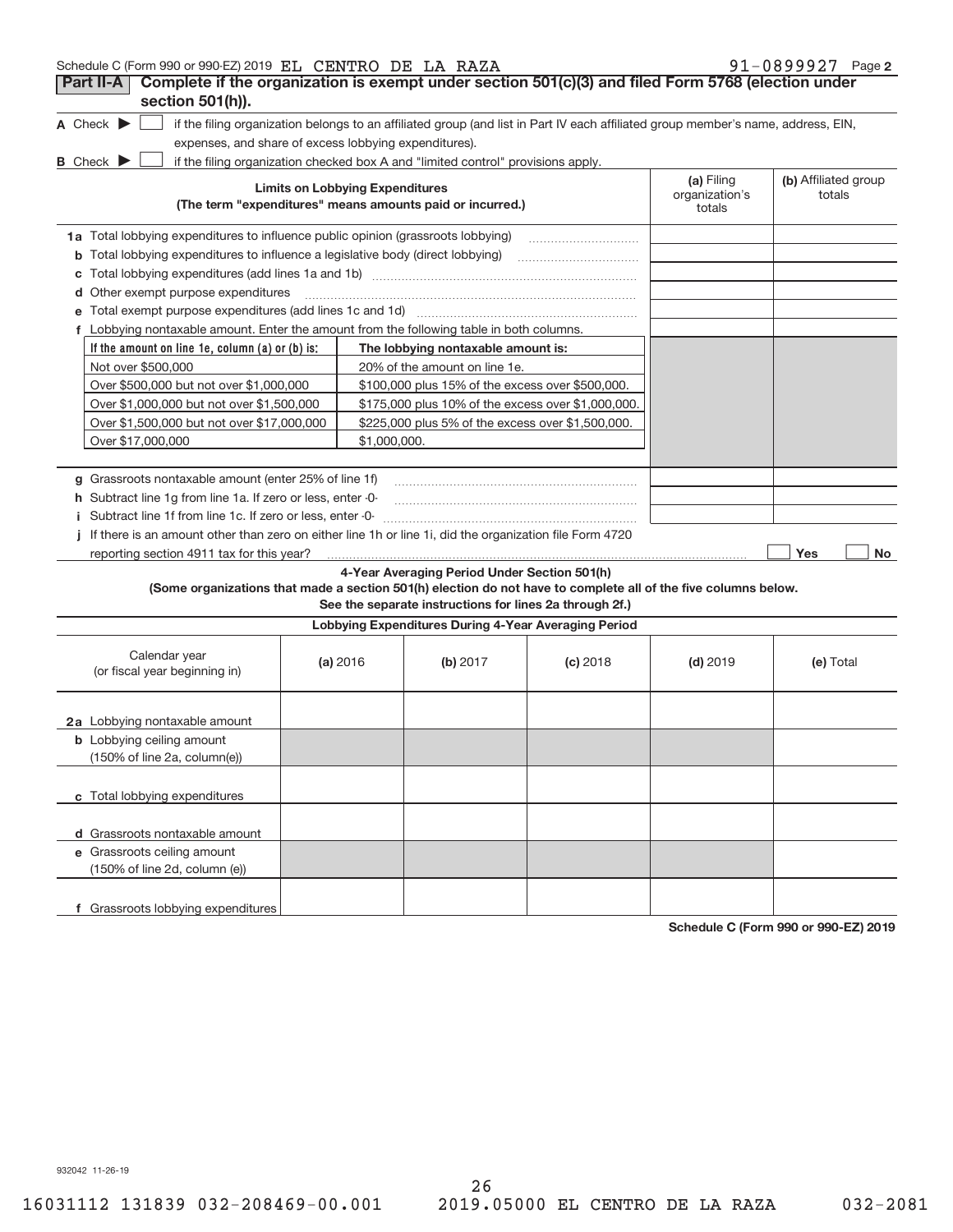#### Schedule C (Form 990 or 990‐EZ) 2019 Page EL CENTRO DE LA RAZA 91‐0899927

#### 91-0899927 Page 3

#### **Part II‐B Complete if the organization is exempt under section 501(c)(3) and has NOT filed Form 5768 (election under section 501(h)).**

| of the lobbying activity.<br><b>Yes</b><br>No<br>During the year, did the filing organization attempt to influence foreign, national, state, or<br>1.                                                                                            | Amount |        |  |  |  |
|--------------------------------------------------------------------------------------------------------------------------------------------------------------------------------------------------------------------------------------------------|--------|--------|--|--|--|
|                                                                                                                                                                                                                                                  |        |        |  |  |  |
| local legislation, including any attempt to influence public opinion on a legislative matter<br>or referendum, through the use of:                                                                                                               |        |        |  |  |  |
| х                                                                                                                                                                                                                                                |        |        |  |  |  |
| Χ<br>b Paid staff or management (include compensation in expenses reported on lines 1c through 1i)?                                                                                                                                              |        |        |  |  |  |
| х                                                                                                                                                                                                                                                |        |        |  |  |  |
| Χ                                                                                                                                                                                                                                                |        | 358.   |  |  |  |
| х<br>e Publications, or published or broadcast statements?                                                                                                                                                                                       |        |        |  |  |  |
| X<br>f Grants to other organizations for lobbying purposes?                                                                                                                                                                                      |        |        |  |  |  |
| X<br>g Direct contact with legislators, their staffs, government officials, or a legislative body?                                                                                                                                               |        |        |  |  |  |
| X<br>h Rallies, demonstrations, seminars, conventions, speeches, lectures, or any similar means?                                                                                                                                                 |        |        |  |  |  |
| Χ<br><i>i</i> Other activities?                                                                                                                                                                                                                  |        | 1,987. |  |  |  |
|                                                                                                                                                                                                                                                  |        | 2,345. |  |  |  |
| Х<br>2a Did the activities in line 1 cause the organization to be not described in section 501(c)(3)?                                                                                                                                            |        |        |  |  |  |
|                                                                                                                                                                                                                                                  |        |        |  |  |  |
| c If "Yes," enter the amount of any tax incurred by organization managers under section 4912                                                                                                                                                     |        |        |  |  |  |
| d If the filing organization incurred a section 4912 tax, did it file Form 4720 for this year?<br>Part III-A Complete if the organization is exempt under section 501(c)(4), section 501(c)(5), or section                                       |        |        |  |  |  |
| $501(c)(6)$ .                                                                                                                                                                                                                                    |        |        |  |  |  |
|                                                                                                                                                                                                                                                  | Yes    | No     |  |  |  |
| 1<br>1.                                                                                                                                                                                                                                          |        |        |  |  |  |
| $\mathbf{2}$<br>2                                                                                                                                                                                                                                |        |        |  |  |  |
| 3<br>Did the organization agree to carry over lobbying and political campaign activity expenditures from the prior year?<br>Part III-B Complete if the organization is exempt under section 501(c)(4), section 501(c)(5), or section             |        |        |  |  |  |
| 501(c)(6) and if either (a) BOTH Part III-A, lines 1 and 2, are answered "No" OR (b) Part III-A, line 3, is                                                                                                                                      |        |        |  |  |  |
| answered "Yes."                                                                                                                                                                                                                                  |        |        |  |  |  |
| Dues, assessments and similar amounts from members [11] matter content and streamly matter and similar amounts from members [11] matter and streamly matter and similar amounts from members [11] matter and streamly matter a<br>1<br>1         |        |        |  |  |  |
| Section 162(e) nondeductible lobbying and political expenditures (do not include amounts of political<br>2                                                                                                                                       |        |        |  |  |  |
| expenses for which the section 527(f) tax was paid).                                                                                                                                                                                             |        |        |  |  |  |
| 2a                                                                                                                                                                                                                                               |        |        |  |  |  |
| 2 <sub>b</sub><br>b Carryover from last year manufactured and continuum control of the control of the control of the control of the control of the control of the control of the control of the control of the control of the control of the con |        |        |  |  |  |
| 2 <sub>c</sub>                                                                                                                                                                                                                                   |        |        |  |  |  |
| Aggregate amount reported in section 6033(e)(1)(A) notices of nondeductible section 162(e) dues<br>3                                                                                                                                             |        |        |  |  |  |
| If notices were sent and the amount on line 2c exceeds the amount on line 3, what portion of the excess<br>4                                                                                                                                     |        |        |  |  |  |
| does the organization agree to carryover to the reasonable estimate of nondeductible lobbying and political                                                                                                                                      |        |        |  |  |  |
| expenditure next year?<br>4                                                                                                                                                                                                                      |        |        |  |  |  |
| 5 Taxable amount of lobbying and political expenditures (see instructions)<br>5                                                                                                                                                                  |        |        |  |  |  |
| <b>Part IV</b><br><b>Supplemental Information</b>                                                                                                                                                                                                |        |        |  |  |  |
| Provide the descriptions required for Part I-A, line 1; Part I-B, line 4; Part I-C, line 5; Part II-A (affiliated group list); Part II-A, lines 1 and 2 (see                                                                                     |        |        |  |  |  |
| instructions); and Part II-B, line 1. Also, complete this part for any additional information.                                                                                                                                                   |        |        |  |  |  |
| PART II-B, LINE 1, LOBBYING ACTIVITIES:                                                                                                                                                                                                          |        |        |  |  |  |
| EL CENTRO ALSO PARTICIPATES IN LOCAL, STATE, NATIONAL AND INTERNATIONAL                                                                                                                                                                          |        |        |  |  |  |
| COALITION BUILDING, AND ADVOCATE FOR IMMIGRANT/HUMAN/CIVIL RIGHTS AND                                                                                                                                                                            |        |        |  |  |  |
| SOCIAL JUSTICE. THROUGHOUT OUR HISTORY, WE HAVE WORKED IN SEVERAL                                                                                                                                                                                |        |        |  |  |  |
| ADVOCACY AREAS. WE HAVE RECENTLY BEGUN CREATING VOTER EDUCATION                                                                                                                                                                                  |        |        |  |  |  |
| CAMPAIGNS AS WELL AS SPREADING AWARENESS ABOUT THE IMPORTANCE OF BEING                                                                                                                                                                           |        |        |  |  |  |
| Schedule C (Form 990 or 990-EZ) 2019<br>932043 11-26-19<br>クワ                                                                                                                                                                                    |        |        |  |  |  |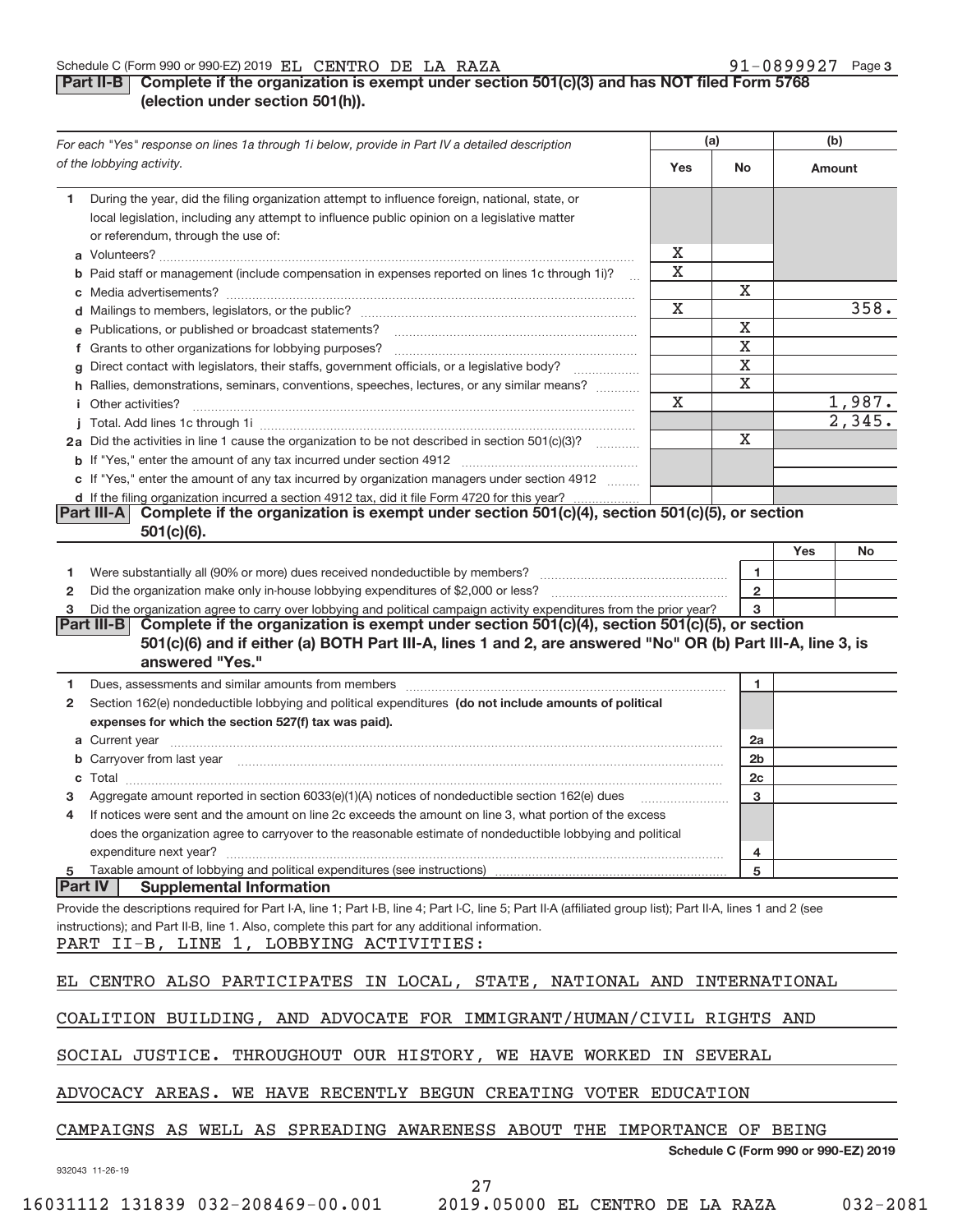COUNTED IN THE CENSUS. THE ORGANIZATION HAS ALSO BEEN ADVOCATING IN

AREAS OF LAW ENFORCEMENT AND EDUCATION, POLICE ACCOUNTABILITY, AND

CLOSING THE ACADEMIC ACHIEVEMENT GAP FACED BY LATINO YOUTH, AND

PROMOTING BETTER TRANSPORTATION OPTIONS FOR LOW‐INCOME PEOPLE AND

COMMUNITIES OF COLOR.

**Schedule C (Form 990 or 990‐EZ) 2019**

932044 11‐26‐19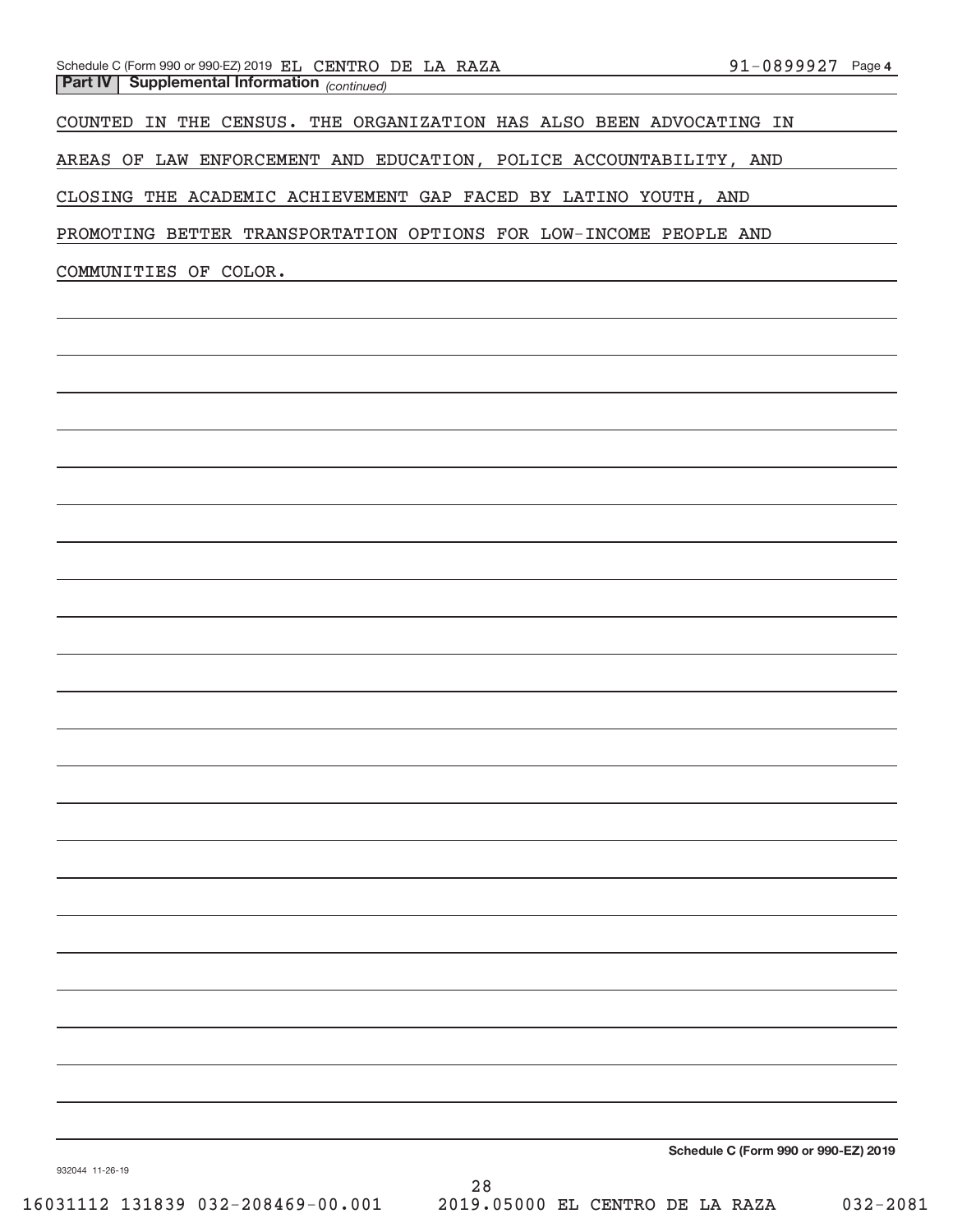|         | OMB No. 1545-0047                                                                                                                       |                                                                                                        |                                                                                                                                                |                     |                                 |  |  |  |
|---------|-----------------------------------------------------------------------------------------------------------------------------------------|--------------------------------------------------------------------------------------------------------|------------------------------------------------------------------------------------------------------------------------------------------------|---------------------|---------------------------------|--|--|--|
|         | <b>Supplemental Financial Statements</b><br><b>SCHEDULE D</b><br>Complete if the organization answered "Yes" on Form 990,<br>(Form 990) |                                                                                                        |                                                                                                                                                |                     |                                 |  |  |  |
|         |                                                                                                                                         | <b>Open to Public</b>                                                                                  |                                                                                                                                                |                     |                                 |  |  |  |
|         | Department of the Treasury<br>Internal Revenue Service                                                                                  | Attach to Form 990.<br>Go to www.irs.gov/Form990 for instructions and the latest information.          |                                                                                                                                                |                     |                                 |  |  |  |
|         | Name of the organization                                                                                                                | <b>Employer identification number</b>                                                                  |                                                                                                                                                |                     |                                 |  |  |  |
|         |                                                                                                                                         | EL CENTRO DE LA RAZA                                                                                   |                                                                                                                                                |                     | 91-0899927                      |  |  |  |
| Part I  |                                                                                                                                         |                                                                                                        | Organizations Maintaining Donor Advised Funds or Other Similar Funds or Accounts. Complete if the                                              |                     |                                 |  |  |  |
|         |                                                                                                                                         | organization answered "Yes" on Form 990, Part IV, line 6.                                              |                                                                                                                                                |                     |                                 |  |  |  |
|         |                                                                                                                                         |                                                                                                        | (a) Donor advised funds                                                                                                                        |                     | (b) Funds and other accounts    |  |  |  |
| 1       |                                                                                                                                         |                                                                                                        |                                                                                                                                                |                     |                                 |  |  |  |
| 2       |                                                                                                                                         | Aggregate value of contributions to (during year)                                                      |                                                                                                                                                |                     |                                 |  |  |  |
| 3       |                                                                                                                                         |                                                                                                        |                                                                                                                                                |                     |                                 |  |  |  |
| 4       |                                                                                                                                         |                                                                                                        |                                                                                                                                                |                     |                                 |  |  |  |
| 5       |                                                                                                                                         |                                                                                                        | Did the organization inform all donors and donor advisors in writing that the assets held in donor advised funds                               |                     |                                 |  |  |  |
|         |                                                                                                                                         |                                                                                                        |                                                                                                                                                |                     | Yes<br><b>No</b>                |  |  |  |
| 6       |                                                                                                                                         |                                                                                                        | Did the organization inform all grantees, donors, and donor advisors in writing that grant funds can be used only                              |                     |                                 |  |  |  |
|         |                                                                                                                                         |                                                                                                        | for charitable purposes and not for the benefit of the donor or donor advisor, or for any other purpose conferring                             |                     |                                 |  |  |  |
| Part II | impermissible private benefit?                                                                                                          |                                                                                                        |                                                                                                                                                |                     | Yes<br><b>No</b>                |  |  |  |
|         |                                                                                                                                         |                                                                                                        | Conservation Easements. Complete if the organization answered "Yes" on Form 990, Part IV, line 7.                                              |                     |                                 |  |  |  |
| 1       |                                                                                                                                         | Purpose(s) of conservation easements held by the organization (check all that apply).                  |                                                                                                                                                |                     |                                 |  |  |  |
|         |                                                                                                                                         | Preservation of land for public use (for example, recreation or education)                             | Preservation of a historically important land area                                                                                             |                     |                                 |  |  |  |
|         |                                                                                                                                         | Protection of natural habitat                                                                          | Preservation of a certified historic structure                                                                                                 |                     |                                 |  |  |  |
|         |                                                                                                                                         | Preservation of open space                                                                             |                                                                                                                                                |                     |                                 |  |  |  |
| 2       |                                                                                                                                         |                                                                                                        | Complete lines 2a through 2d if the organization held a qualified conservation contribution in the form of a conservation easement on the last |                     | Held at the End of the Tax Year |  |  |  |
|         | day of the tax year.                                                                                                                    |                                                                                                        |                                                                                                                                                | 2a                  |                                 |  |  |  |
| b       |                                                                                                                                         | Total acreage restricted by conservation easements                                                     |                                                                                                                                                | 2 <sub>b</sub>      |                                 |  |  |  |
|         |                                                                                                                                         |                                                                                                        |                                                                                                                                                | 2c                  |                                 |  |  |  |
|         |                                                                                                                                         |                                                                                                        | d Number of conservation easements included in (c) acquired after 7/25/06, and not on a historic structure                                     |                     |                                 |  |  |  |
|         |                                                                                                                                         |                                                                                                        |                                                                                                                                                | 2d                  |                                 |  |  |  |
| 3       |                                                                                                                                         |                                                                                                        | Number of conservation easements modified, transferred, released, extinguished, or terminated by the organization during the tax               |                     |                                 |  |  |  |
|         | year                                                                                                                                    |                                                                                                        |                                                                                                                                                |                     |                                 |  |  |  |
| 4       |                                                                                                                                         | Number of states where property subject to conservation easement is located                            |                                                                                                                                                |                     |                                 |  |  |  |
| 5       |                                                                                                                                         | Does the organization have a written policy regarding the periodic monitoring, inspection, handling of |                                                                                                                                                |                     |                                 |  |  |  |
|         |                                                                                                                                         | violations, and enforcement of the conservation easements it holds?                                    |                                                                                                                                                |                     | Yes<br><b>No</b>                |  |  |  |
| 6       |                                                                                                                                         |                                                                                                        | Staff and volunteer hours devoted to monitoring, inspecting, handling of violations, and enforcing conservation easements during the year      |                     |                                 |  |  |  |
|         |                                                                                                                                         |                                                                                                        |                                                                                                                                                |                     |                                 |  |  |  |
| 7       |                                                                                                                                         |                                                                                                        | Amount of expenses incurred in monitoring, inspecting, handling of violations, and enforcing conservation easements during the year            |                     |                                 |  |  |  |
|         | $\blacktriangleright$ \$                                                                                                                |                                                                                                        |                                                                                                                                                |                     |                                 |  |  |  |
| 8       |                                                                                                                                         |                                                                                                        | Does each conservation easement reported on line 2(d) above satisfy the requirements of section 170(h)(4)(B)(i)                                |                     |                                 |  |  |  |
|         |                                                                                                                                         |                                                                                                        |                                                                                                                                                |                     | Yes<br><b>No</b>                |  |  |  |
| 9       |                                                                                                                                         |                                                                                                        | In Part XIII, describe how the organization reports conservation easements in its revenue and expense statement and                            |                     |                                 |  |  |  |
|         |                                                                                                                                         |                                                                                                        | balance sheet, and include, if applicable, the text of the footnote to the organization's financial statements that describes the              |                     |                                 |  |  |  |
|         | Part III                                                                                                                                | organization's accounting for conservation easements.                                                  | Organizations Maintaining Collections of Art, Historical Treasures, or Other Similar Assets.                                                   |                     |                                 |  |  |  |
|         |                                                                                                                                         | Complete if the organization answered "Yes" on Form 990, Part IV, line 8.                              |                                                                                                                                                |                     |                                 |  |  |  |
|         |                                                                                                                                         |                                                                                                        | 1a If the organization elected, as permitted under FASB ASC 958, not to report in its revenue statement and balance sheet works                |                     |                                 |  |  |  |
|         |                                                                                                                                         |                                                                                                        | of art, historical treasures, or other similar assets held for public exhibition, education, or research in furtherance of public              |                     |                                 |  |  |  |
|         |                                                                                                                                         |                                                                                                        | service, provide in Part XIII the text of the footnote to its financial statements that describes these items.                                 |                     |                                 |  |  |  |
|         |                                                                                                                                         |                                                                                                        | b If the organization elected, as permitted under FASB ASC 958, to report in its revenue statement and balance sheet works of                  |                     |                                 |  |  |  |
|         |                                                                                                                                         |                                                                                                        | art, historical treasures, or other similar assets held for public exhibition, education, or research in furtherance of public service,        |                     |                                 |  |  |  |
|         |                                                                                                                                         | provide the following amounts relating to these items:                                                 |                                                                                                                                                |                     |                                 |  |  |  |
|         |                                                                                                                                         |                                                                                                        |                                                                                                                                                |                     | $\triangleright$ \$             |  |  |  |
|         |                                                                                                                                         | (ii) Assets included in Form 990, Part X                                                               |                                                                                                                                                |                     |                                 |  |  |  |
| 2       |                                                                                                                                         |                                                                                                        | If the organization received or held works of art, historical treasures, or other similar assets for financial gain, provide                   |                     |                                 |  |  |  |
|         |                                                                                                                                         | the following amounts required to be reported under FASB ASC 958 relating to these items:              |                                                                                                                                                |                     |                                 |  |  |  |
| а       |                                                                                                                                         |                                                                                                        | Revenue included on Form 990, Part VIII, line 1 [2000] [2000] [2000] [2000] [3000] [3000] [3000] [3000] [3000                                  |                     |                                 |  |  |  |
|         |                                                                                                                                         |                                                                                                        |                                                                                                                                                | $\triangleright$ \$ |                                 |  |  |  |
|         |                                                                                                                                         | LHA For Paperwork Reduction Act Notice, see the Instructions for Form 990.                             |                                                                                                                                                |                     | Schedule D (Form 990) 2019      |  |  |  |
|         | 932051 10-02-19                                                                                                                         |                                                                                                        |                                                                                                                                                |                     |                                 |  |  |  |

29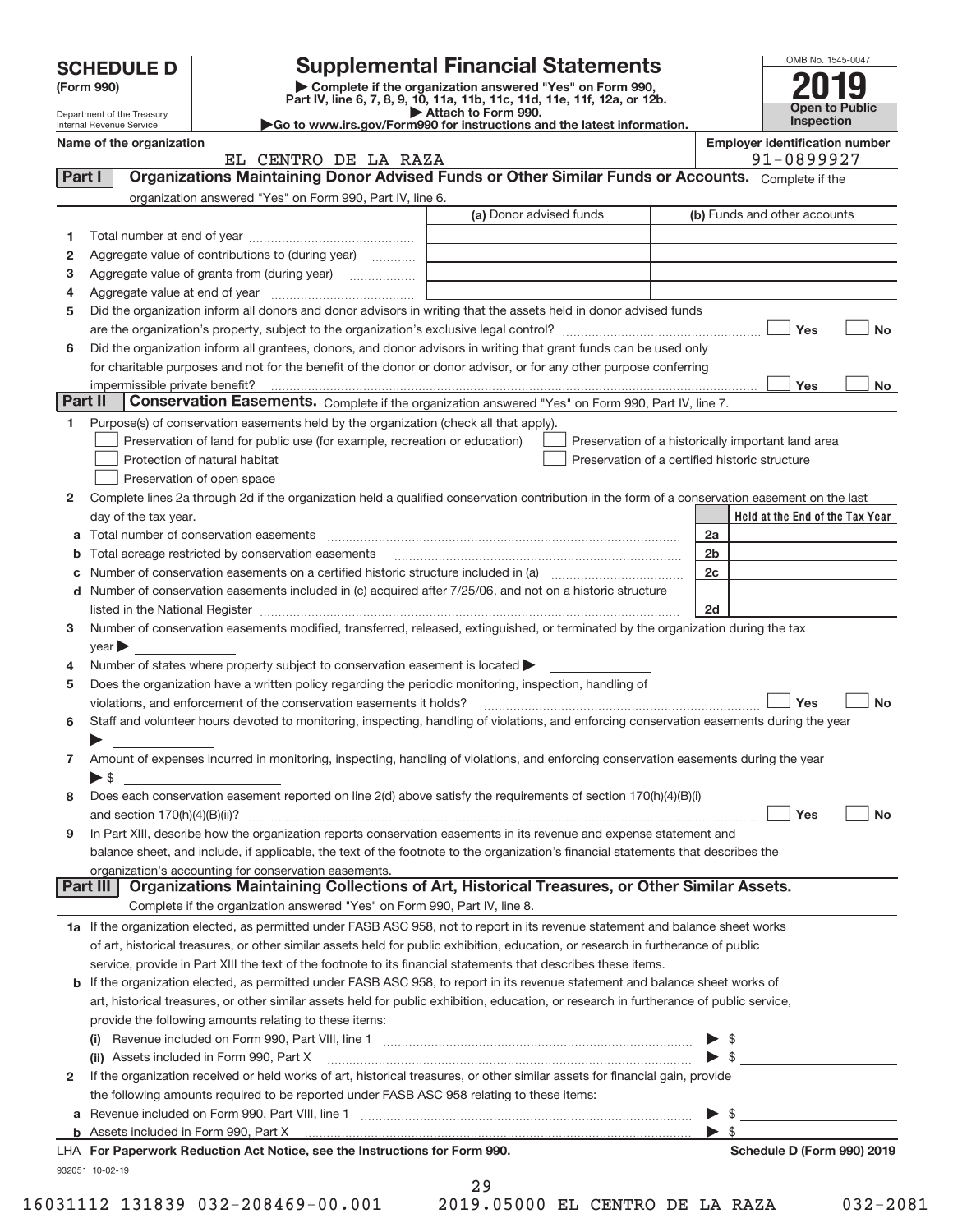|        | Schedule D (Form 990) 2019                                                                                                                                                                                                     | EL CENTRO DE LA RAZA                    |   |                |                                                                                                                                                                                                                                      |  |                                 |   | 91-0899927          |          | Page 2            |
|--------|--------------------------------------------------------------------------------------------------------------------------------------------------------------------------------------------------------------------------------|-----------------------------------------|---|----------------|--------------------------------------------------------------------------------------------------------------------------------------------------------------------------------------------------------------------------------------|--|---------------------------------|---|---------------------|----------|-------------------|
|        | Part III<br>Organizations Maintaining Collections of Art, Historical Treasures, or Other Similar Assets (continued)                                                                                                            |                                         |   |                |                                                                                                                                                                                                                                      |  |                                 |   |                     |          |                   |
| 3      | Using the organization's acquisition, accession, and other records, check any of the following that make significant use of its                                                                                                |                                         |   |                |                                                                                                                                                                                                                                      |  |                                 |   |                     |          |                   |
|        | collection items (check all that apply):                                                                                                                                                                                       |                                         |   |                |                                                                                                                                                                                                                                      |  |                                 |   |                     |          |                   |
| a      | $\boxed{\text{X}}$ Public exhibition                                                                                                                                                                                           |                                         |   |                | Loan or exchange program                                                                                                                                                                                                             |  |                                 |   |                     |          |                   |
| b      | $\boxed{\text{X}}$ Scholarly research                                                                                                                                                                                          | e                                       |   |                | Other <u>with the contract of the contract of the contract of the contract of the contract of the contract of the contract of the contract of the contract of the contract of the contract of the contract of the contract of th</u> |  |                                 |   |                     |          |                   |
| C      | Preservation for future generations                                                                                                                                                                                            |                                         |   |                |                                                                                                                                                                                                                                      |  |                                 |   |                     |          |                   |
| 4      | Provide a description of the organization's collections and explain how they further the organization's exempt purpose in Part XIII.                                                                                           |                                         |   |                |                                                                                                                                                                                                                                      |  |                                 |   |                     |          |                   |
| 5      | During the year, did the organization solicit or receive donations of art, historical treasures, or other similar assets                                                                                                       |                                         |   |                |                                                                                                                                                                                                                                      |  |                                 |   |                     |          |                   |
|        | to be sold to raise funds rather than to be maintained as part of the organization's collection?                                                                                                                               |                                         |   |                |                                                                                                                                                                                                                                      |  |                                 |   | Yes                 |          | $\overline{X}$ No |
|        | <b>Part IV</b><br>Escrow and Custodial Arrangements. Complete if the organization answered "Yes" on Form 990, Part IV, line 9, or                                                                                              |                                         |   |                |                                                                                                                                                                                                                                      |  |                                 |   |                     |          |                   |
|        | reported an amount on Form 990, Part X, line 21.                                                                                                                                                                               |                                         |   |                |                                                                                                                                                                                                                                      |  |                                 |   |                     |          |                   |
|        | 1a Is the organization an agent, trustee, custodian or other intermediary for contributions or other assets not included                                                                                                       |                                         |   |                |                                                                                                                                                                                                                                      |  |                                 |   |                     |          |                   |
|        | on Form 990, Part X? [11] matter contracts and contracts and contracts are contracted as a form 990, Part X?                                                                                                                   |                                         |   |                |                                                                                                                                                                                                                                      |  |                                 |   | Yes                 |          | <b>No</b>         |
|        | b If "Yes," explain the arrangement in Part XIII and complete the following table:                                                                                                                                             |                                         |   |                |                                                                                                                                                                                                                                      |  |                                 |   |                     |          |                   |
|        |                                                                                                                                                                                                                                |                                         |   |                |                                                                                                                                                                                                                                      |  |                                 |   | Amount              |          |                   |
| c      | Beginning balance <b>contract to the contract of the contract of the contract of the contract of the contract of t</b>                                                                                                         |                                         |   |                |                                                                                                                                                                                                                                      |  | 1c                              |   |                     |          |                   |
|        | Additions during the year manufactured and an annual contract of the year manufactured and a set of the year manufactured and a set of the year manufactured and a set of the year manufactured and set of the set of the set  |                                         |   |                |                                                                                                                                                                                                                                      |  | 1d                              |   |                     |          |                   |
|        | Distributions during the year manufactured and continuum and contact the beam of the contract of the year manufactured and contact the beam of the state of the state of the state of the state of the state of the state of t |                                         |   |                |                                                                                                                                                                                                                                      |  | 1e                              |   |                     |          |                   |
| Τ.     |                                                                                                                                                                                                                                |                                         |   |                |                                                                                                                                                                                                                                      |  | 1f                              |   |                     |          |                   |
|        | 2a Did the organization include an amount on Form 990, Part X, line 21, for escrow or custodial account liability?                                                                                                             |                                         |   |                |                                                                                                                                                                                                                                      |  |                                 | . | Yes                 |          | No                |
| Part V | <b>b</b> If "Yes," explain the arrangement in Part XIII. Check here if the explanation has been provided on Part XIII<br>Endowment Funds. Complete if the organization answered "Yes" on Form 990, Part IV, line 10.           |                                         |   |                |                                                                                                                                                                                                                                      |  |                                 |   |                     |          |                   |
|        |                                                                                                                                                                                                                                | (a) Current year                        |   | (b) Prior year | (c) Two years back                                                                                                                                                                                                                   |  | (d) Three years back            |   | (e) Four years back |          |                   |
|        |                                                                                                                                                                                                                                |                                         |   |                |                                                                                                                                                                                                                                      |  |                                 |   |                     |          |                   |
| 1a     | Beginning of year balance                                                                                                                                                                                                      |                                         |   |                |                                                                                                                                                                                                                                      |  |                                 |   |                     |          |                   |
|        |                                                                                                                                                                                                                                |                                         |   |                |                                                                                                                                                                                                                                      |  |                                 |   |                     |          |                   |
|        | Net investment earnings, gains, and losses                                                                                                                                                                                     |                                         |   |                |                                                                                                                                                                                                                                      |  |                                 |   |                     |          |                   |
|        |                                                                                                                                                                                                                                |                                         |   |                |                                                                                                                                                                                                                                      |  |                                 |   |                     |          |                   |
|        | e Other expenditures for facilities                                                                                                                                                                                            |                                         |   |                |                                                                                                                                                                                                                                      |  |                                 |   |                     |          |                   |
|        | and programs                                                                                                                                                                                                                   |                                         |   |                |                                                                                                                                                                                                                                      |  |                                 |   |                     |          |                   |
|        |                                                                                                                                                                                                                                |                                         |   |                |                                                                                                                                                                                                                                      |  |                                 |   |                     |          |                   |
| g<br>2 | Provide the estimated percentage of the current year end balance (line 1g, column (a)) held as:                                                                                                                                |                                         |   |                |                                                                                                                                                                                                                                      |  |                                 |   |                     |          |                   |
| а      | Board designated or quasi-endowment                                                                                                                                                                                            |                                         | ℅ |                |                                                                                                                                                                                                                                      |  |                                 |   |                     |          |                   |
|        | Permanent endowment > 1                                                                                                                                                                                                        | %                                       |   |                |                                                                                                                                                                                                                                      |  |                                 |   |                     |          |                   |
|        | Term endowment                                                                                                                                                                                                                 | $\%$                                    |   |                |                                                                                                                                                                                                                                      |  |                                 |   |                     |          |                   |
|        | The percentages on lines 2a, 2b, and 2c should equal 100%.                                                                                                                                                                     |                                         |   |                |                                                                                                                                                                                                                                      |  |                                 |   |                     |          |                   |
|        |                                                                                                                                                                                                                                |                                         |   |                |                                                                                                                                                                                                                                      |  |                                 |   |                     |          |                   |
|        | 3a Are there endowment funds not in the possession of the organization that are held and administered for the organization<br>Yes<br>No<br>by:                                                                                 |                                         |   |                |                                                                                                                                                                                                                                      |  |                                 |   |                     |          |                   |
|        | 3a(i)<br>(i)                                                                                                                                                                                                                   |                                         |   |                |                                                                                                                                                                                                                                      |  |                                 |   |                     |          |                   |
|        | 3a(ii)                                                                                                                                                                                                                         |                                         |   |                |                                                                                                                                                                                                                                      |  |                                 |   |                     |          |                   |
|        | 3b                                                                                                                                                                                                                             |                                         |   |                |                                                                                                                                                                                                                                      |  |                                 |   |                     |          |                   |
|        | Describe in Part XIII the intended uses of the organization's endowment funds.                                                                                                                                                 |                                         |   |                |                                                                                                                                                                                                                                      |  |                                 |   |                     |          |                   |
|        | Land, Buildings, and Equipment.<br>Part VI                                                                                                                                                                                     |                                         |   |                |                                                                                                                                                                                                                                      |  |                                 |   |                     |          |                   |
|        | Complete if the organization answered "Yes" on Form 990, Part IV, line 11a. See Form 990, Part X, line 10.                                                                                                                     |                                         |   |                |                                                                                                                                                                                                                                      |  |                                 |   |                     |          |                   |
|        | Description of property                                                                                                                                                                                                        | (a) Cost or other<br>basis (investment) |   |                | (b) Cost or other<br>basis (other)                                                                                                                                                                                                   |  | (c) Accumulated<br>depreciation |   | (d) Book value      |          |                   |
|        |                                                                                                                                                                                                                                |                                         |   |                | 717,079.                                                                                                                                                                                                                             |  |                                 |   |                     | 717,079. |                   |
| b      |                                                                                                                                                                                                                                |                                         |   |                | 15,822,772.                                                                                                                                                                                                                          |  | 4, 187, 592.                    |   | 11,635,180.         |          |                   |
|        |                                                                                                                                                                                                                                |                                         |   |                | 104,146.                                                                                                                                                                                                                             |  | 37,196.                         |   |                     | 66,950.  |                   |
|        |                                                                                                                                                                                                                                |                                         |   |                | 807,625.                                                                                                                                                                                                                             |  | 496,597.                        |   |                     | 311,028. |                   |
|        |                                                                                                                                                                                                                                |                                         |   |                | 750.                                                                                                                                                                                                                                 |  |                                 |   |                     |          | 750.              |
|        |                                                                                                                                                                                                                                |                                         |   |                |                                                                                                                                                                                                                                      |  |                                 |   | 12,730,987.         |          |                   |
|        |                                                                                                                                                                                                                                |                                         |   |                |                                                                                                                                                                                                                                      |  |                                 |   |                     |          |                   |

**Schedule D (Form 990) 2019**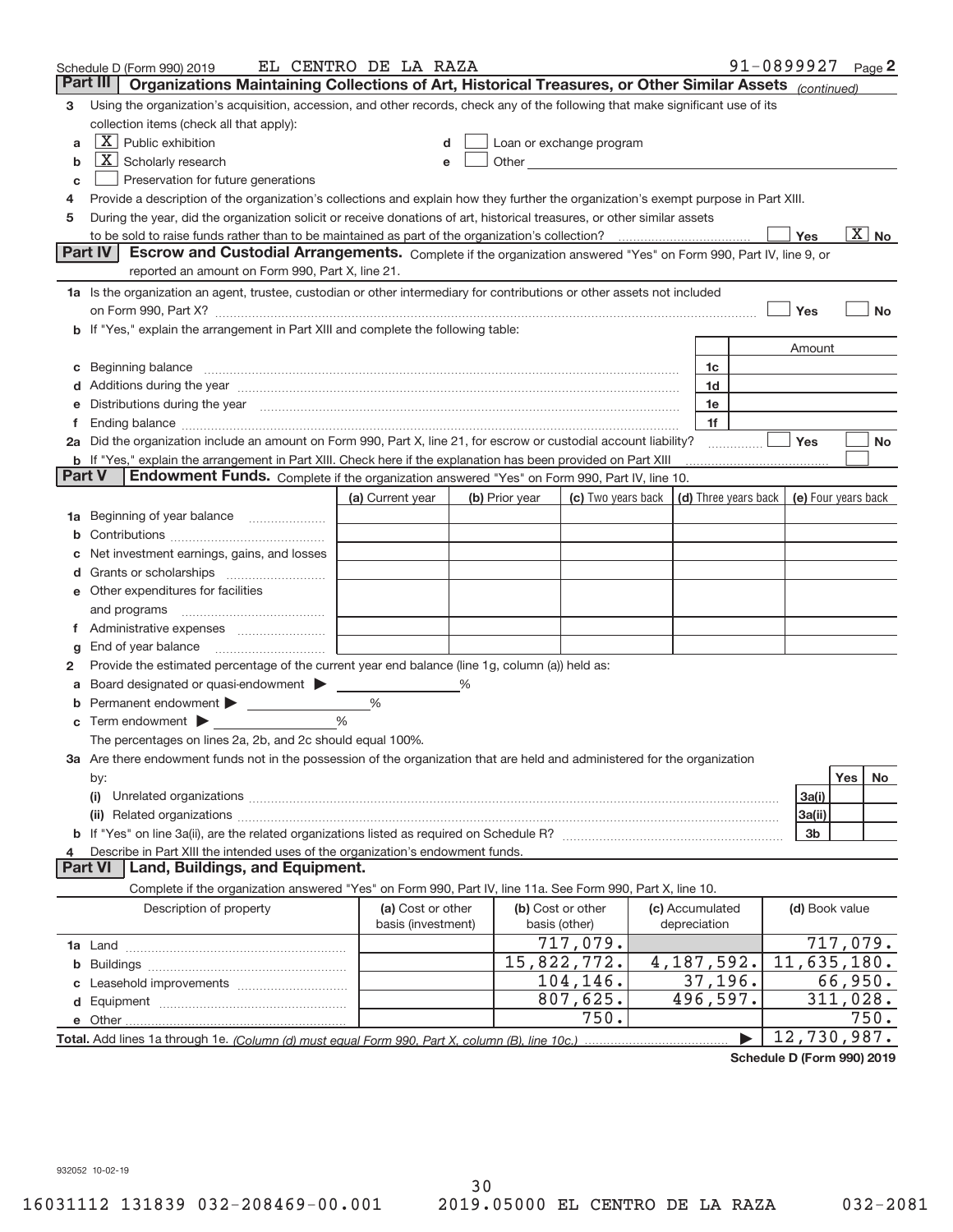### **Part VII** Investments - Other Securities.

Complete if the organization answered "Yes" on Form 990, Part IV, line 11b. See Form 990, Part X, line 12.

| (a) Description of security or category (including name of security)                   | (b) Book value | (c) Method of valuation: Cost or end-of-year market value |
|----------------------------------------------------------------------------------------|----------------|-----------------------------------------------------------|
| (1) Financial derivatives                                                              |                |                                                           |
| (2) Closely held equity interests                                                      |                |                                                           |
| $(3)$ Other                                                                            |                |                                                           |
| (A)                                                                                    |                |                                                           |
| (B)                                                                                    |                |                                                           |
| (C)                                                                                    |                |                                                           |
| (D)                                                                                    |                |                                                           |
| (E)                                                                                    |                |                                                           |
| (F)                                                                                    |                |                                                           |
| (G)                                                                                    |                |                                                           |
| (H)                                                                                    |                |                                                           |
| Total. (Col. (b) must equal Form 990, Part X, col. (B) line 12.) $\blacktriangleright$ |                |                                                           |

#### **Part VIII Investments ‐ Program Related.**

Complete if the organization answered "Yes" on Form 990, Part IV, line 11c. See Form 990, Part X, line 13.

| (a) Description of investment                                       | (b) Book value | (c) Method of valuation: Cost or end-of-year market value |
|---------------------------------------------------------------------|----------------|-----------------------------------------------------------|
| (1)                                                                 |                |                                                           |
| (2)                                                                 |                |                                                           |
| (3)                                                                 |                |                                                           |
| (4)                                                                 |                |                                                           |
| $\frac{1}{2}$                                                       |                |                                                           |
| (6)                                                                 |                |                                                           |
| (7)                                                                 |                |                                                           |
| (8)                                                                 |                |                                                           |
| (9)                                                                 |                |                                                           |
| Total. (Col. (b) must equal Form 990, Part X, col. (B) line $13.$ ) |                |                                                           |

#### **Part IX Other Assets.**

Complete if the organization answered "Yes" on Form 990, Part IV, line 11d. See Form 990, Part X, line 15.

|                                     | (a) Description                                                                                                   | (b) Book value |
|-------------------------------------|-------------------------------------------------------------------------------------------------------------------|----------------|
| <b>ARTWORK</b><br>(1)               |                                                                                                                   | 413,611.       |
| DUE FROM<br>(2)                     | AFFILIATED<br>ORGANIZATIONS                                                                                       | 94,715.        |
| UNEMPLOYMENT<br>(3)                 | TRUST FUND                                                                                                        | 157,038.       |
| <b>ACCRUED</b><br>(4)               | INTEREST RECEIVABLE - RELATED<br>PARTY                                                                            | 951,979.       |
| <b>RESERVES</b><br>(5)              |                                                                                                                   | 2,849,537.     |
| TENANT<br>(6)                       | SECURITY<br>DEPOSITS                                                                                              | 14,064.        |
| (7)                                 |                                                                                                                   |                |
| (8)                                 |                                                                                                                   |                |
| (9)                                 |                                                                                                                   |                |
|                                     | Total. (Column (b) must equal Form 990, Part X, col. (B) line 15.)                                                | 4,480,944.     |
| <b>Other Liabilities.</b><br>Part X |                                                                                                                   |                |
|                                     | Complete if the organization answered "Yes" on Form 990, Part IV, line 11e or 11f. See Form 990, Part X, line 25. |                |
|                                     |                                                                                                                   |                |
| 1.                                  | (a) Description of liability                                                                                      | (b) Book value |
| Federal income taxes<br>(1)         |                                                                                                                   |                |
| TENANT DEPOSITS<br>(2)              |                                                                                                                   | 20,537.        |
| <b>ACCRUED</b><br>(3)               | INTEREST PAYABLE                                                                                                  | 10,445.        |
| (4)                                 |                                                                                                                   |                |
| (5)                                 |                                                                                                                   |                |
| (6)                                 |                                                                                                                   |                |
| (7)                                 |                                                                                                                   |                |
| (8)                                 |                                                                                                                   |                |
| (9)                                 |                                                                                                                   | 30,982.        |

**2.** Liability for uncertain tax positions. In Part XIII, provide the text of the footnote to the organization's financial statements that reports the organization's liability for uncertain tax positions under FASB ASC 740. Check here if the text of the footnote has been provided in Part XIII  $\boxed{\text{X}}$ 

**Schedule D (Form 990) 2019**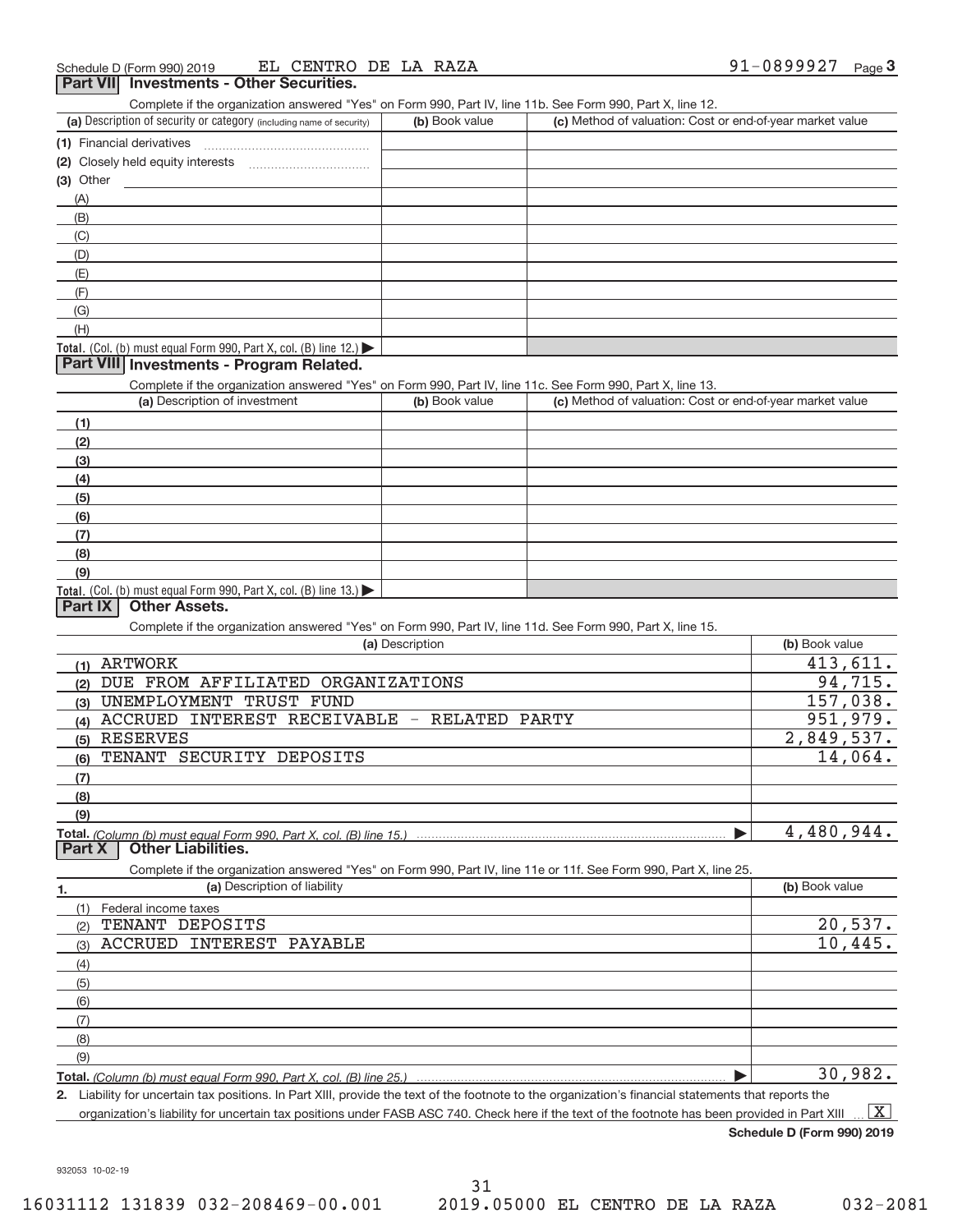|        | 91-0899927<br>EL CENTRO DE LA RAZA<br>Page 4<br>Schedule D (Form 990) 2019                                                                                                                                                                       |                |              |  |  |  |
|--------|--------------------------------------------------------------------------------------------------------------------------------------------------------------------------------------------------------------------------------------------------|----------------|--------------|--|--|--|
|        | Reconciliation of Revenue per Audited Financial Statements With Revenue per Return.<br><b>Part XI</b>                                                                                                                                            |                |              |  |  |  |
|        | Complete if the organization answered "Yes" on Form 990, Part IV, line 12a.                                                                                                                                                                      |                |              |  |  |  |
| 1      | Total revenue, gains, and other support per audited financial statements                                                                                                                                                                         |                | $\mathbf{1}$ |  |  |  |
| 2      | Amounts included on line 1 but not on Form 990, Part VIII, line 12:                                                                                                                                                                              |                |              |  |  |  |
|        | Net unrealized gains (losses) on investments                                                                                                                                                                                                     | 2a             |              |  |  |  |
| b      |                                                                                                                                                                                                                                                  | 2 <sub>b</sub> |              |  |  |  |
| c      |                                                                                                                                                                                                                                                  | 2c             |              |  |  |  |
| d      | Other (Describe in Part XIII.)                                                                                                                                                                                                                   | 2d             |              |  |  |  |
| е      | Add lines 2a through 2d <b>contained a contained a contained a contained a</b> contained a contained a contained a contained a contact a contact a contact a contact a contact a contact a contact a contact a contact a contact a               |                | <b>2e</b>    |  |  |  |
| з      |                                                                                                                                                                                                                                                  |                | 3            |  |  |  |
|        | Amounts included on Form 990, Part VIII, line 12, but not on line 1:                                                                                                                                                                             |                |              |  |  |  |
| a      | Investment expenses not included on Form 990, Part VIII, line 7b [100] [100] [100] [100] [100] [100] [100] [10<br>4a                                                                                                                             |                |              |  |  |  |
| b      | 4 <sub>b</sub><br>Other (Describe in Part XIII.)                                                                                                                                                                                                 |                |              |  |  |  |
| c.     | Add lines 4a and 4b<br>4с                                                                                                                                                                                                                        |                |              |  |  |  |
| 5<br>5 |                                                                                                                                                                                                                                                  |                |              |  |  |  |
|        | Part XII   Reconciliation of Expenses per Audited Financial Statements With Expenses per Return.                                                                                                                                                 |                |              |  |  |  |
|        | Complete if the organization answered "Yes" on Form 990, Part IV, line 12a.                                                                                                                                                                      |                |              |  |  |  |
| 1      |                                                                                                                                                                                                                                                  |                | $\mathbf{1}$ |  |  |  |
| 2      | Amounts included on line 1 but not on Form 990, Part IX, line 25:                                                                                                                                                                                |                |              |  |  |  |
| a      |                                                                                                                                                                                                                                                  | 2a             |              |  |  |  |
| b      | 2 <sub>b</sub>                                                                                                                                                                                                                                   |                |              |  |  |  |
|        | Other losses <b>with a contract of the contract of the contract of the contract of the contract of the contract of the contract of the contract of the contract of the contract of the contract of the contract of the contract </b><br>2c       |                |              |  |  |  |
|        | 2d                                                                                                                                                                                                                                               |                |              |  |  |  |
| e      | Add lines 2a through 2d <b>contained a contained a contained a contained a</b> contained a contact the set of the set of the set of the set of the set of the set of the set of the set of the set of the set of the set of the set<br><b>2e</b> |                |              |  |  |  |
| 3      | Subtract line 2e from line 1                                                                                                                                                                                                                     |                | 3            |  |  |  |
| 4      | Amounts included on Form 990, Part IX, line 25, but not on line 1:                                                                                                                                                                               |                |              |  |  |  |
| a      |                                                                                                                                                                                                                                                  | 4a             |              |  |  |  |
| b      |                                                                                                                                                                                                                                                  | 4b             |              |  |  |  |
|        | Add lines 4a and 4b                                                                                                                                                                                                                              |                | 4с           |  |  |  |
| 5      |                                                                                                                                                                                                                                                  |                | 5            |  |  |  |
|        | Part XIII Supplemental Information.                                                                                                                                                                                                              |                |              |  |  |  |

Provide the descriptions required for Part II, lines 3, 5, and 9; Part III, lines 1a and 4; Part IV, lines 1b and 2b; Part V, line 4; Part X, line 2; Part XI, lines 2d and 4b; and Part XII, lines 2d and 4b. Also complete this part to provide any additional information.

#### PART III, LINE 4:

| THE SCOPE OF EL CENTRO DE LA RAZA'S ART COLLECTION INCLUDES PAINTINGS,     |  |  |  |  |
|----------------------------------------------------------------------------|--|--|--|--|
| DRAWINGS AND POSTERS THAT HIGHLIGHT CIVIL RIGHTS AND SOCIAL JUSTICE        |  |  |  |  |
| THEMES. EL CENTRO DE LA RAZA ALSO MAINTAINS AN ARCHIVE OF IT'S OWN         |  |  |  |  |
| HISTORIC DOCUMENTS AND MATERIALS. AS A VOICE AND HUB OF THE LATINO         |  |  |  |  |
| COMMUINITY, OUR 45-YEAR HISTORY IS A COMMUNITY HISTORY. IT IS A HISTORY OF |  |  |  |  |
| THE LATINO COMMUNITY AND PEOPLE OF COLOR THAT IS OFTEN UNDERREPRESENTED IN |  |  |  |  |
| MAINSTREAM HISTORICAL ACOUNTS. WE HAVE ACTIVELY BEEN WORKING TO DOCUMENT   |  |  |  |  |
| AND SHARE OUR HISTORY AS A WAY TO EDUCATE AND GIVE PRIDE TO OUR            |  |  |  |  |
| COMMUNTIY.                                                                 |  |  |  |  |
|                                                                            |  |  |  |  |
|                                                                            |  |  |  |  |

32

PART X, LINE 2: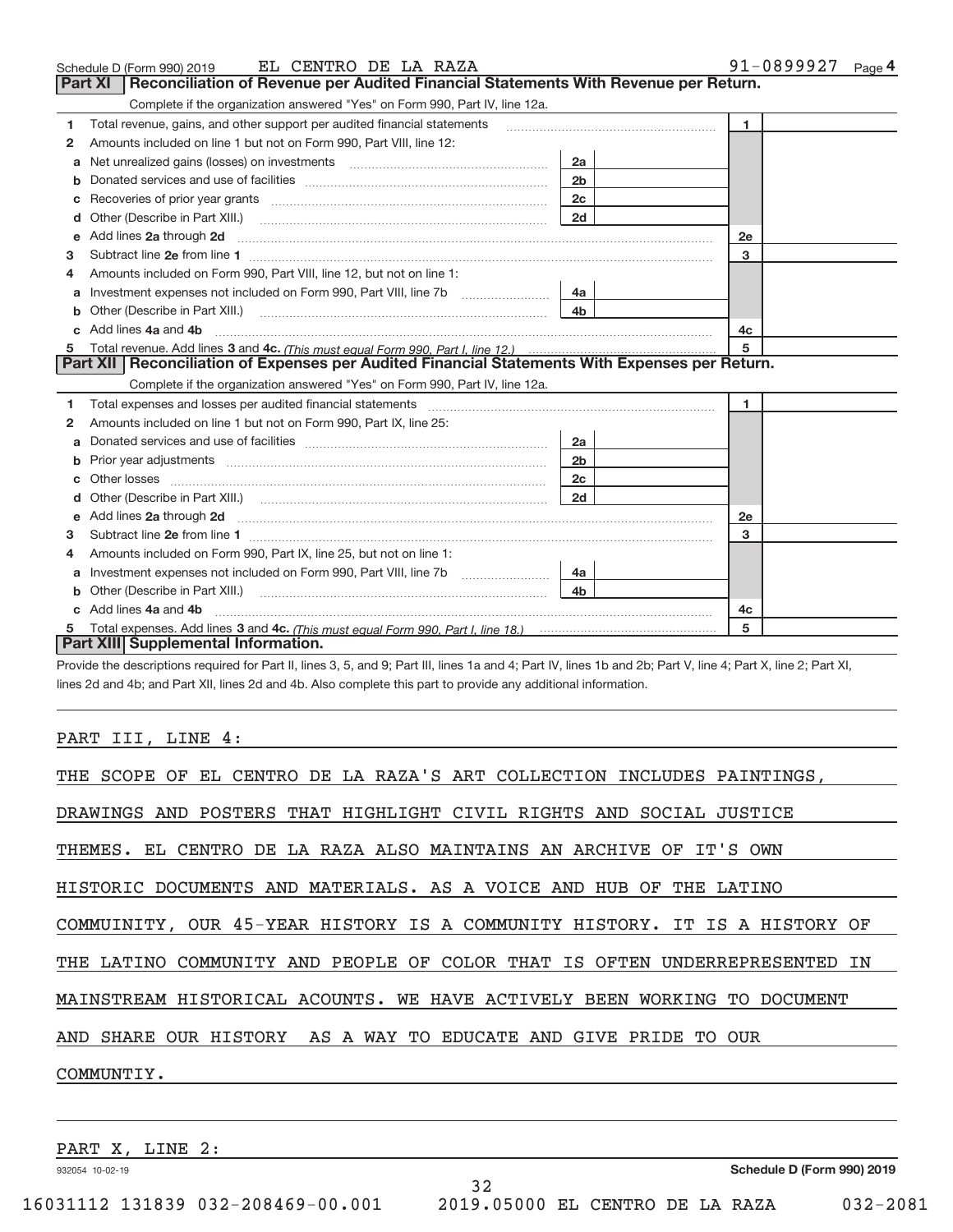EL CENTRO DE LA RAZA IS A WASHINGTON NONPROFIT CORPORATION, EXEMPT FROM FEDERAL INCOME TAX UNDER SECTION  $501(C)(3)$  OF THE INTERNAL REVENUE CODE. IT QUALIFIES FOR THE CHARITABLE CONTRIBUTION DEDUCTION AND HAS BEEN CLASSIFIED AS AN ORGANIZATION THAT IS NOT A PRIVATE FOUNDATION UNDER SECTION 509(A) OF THE INTERNAL REVENUE CODE. THE ORGANIZATION'S INCOME TAX FILINGS ARE SUBJECT TO EXAMINATION BY VARIOUS TAXING AUTHORITIES.

THE ORGANIZATION FOLLOWS THE PROVISIONS OF UNCERTAIN TAX POSITIONS AS ADDRESSED IN FASB ACCOUNTING STANDARDS CODIFICATION SUBTOPIC 740‐10, INCOME TAXES. THE ORGANIZATION BELIEVES THAT IT HAS APPROPRIATE SUPPORT FOR ANY TAX POSITIONS TAKEN, AND AS SUCH, DOES NOT HAVE ANY UNCERTAIN TAX POSITIONS THAT ARE MATERIAL TO THE FINANCIAL STATEMENTS.

**Schedule D (Form 990) 2019**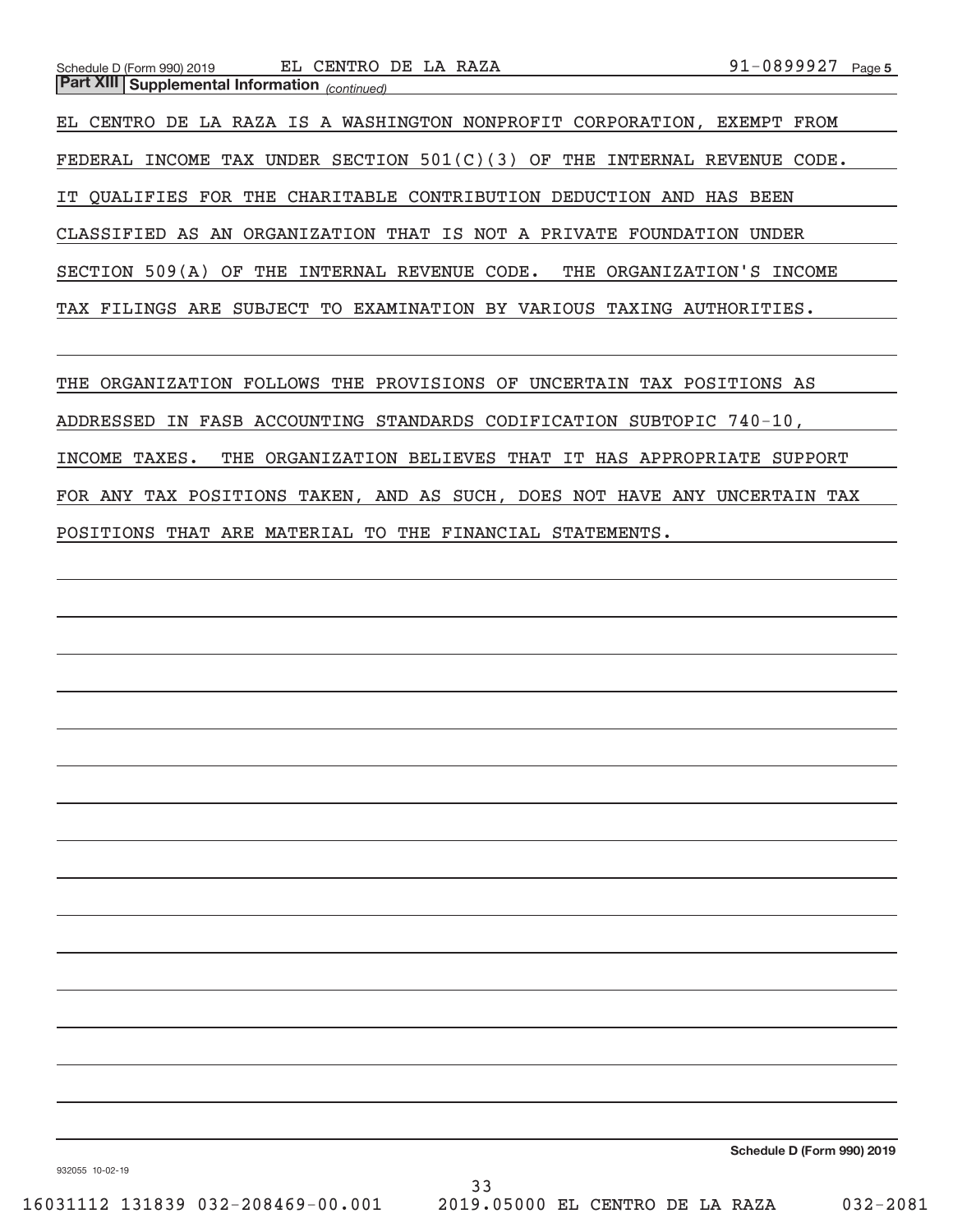| <b>SCHEDULE G</b>                                                                         |                                                                                                                                                                             | <b>Supplemental Information Regarding Fundraising or Gaming Activities</b>                                                                         |                                         |    |                                       |  |                                                      | OMB No. 1545-0047                       |
|-------------------------------------------------------------------------------------------|-----------------------------------------------------------------------------------------------------------------------------------------------------------------------------|----------------------------------------------------------------------------------------------------------------------------------------------------|-----------------------------------------|----|---------------------------------------|--|------------------------------------------------------|-----------------------------------------|
| (Form 990 or 990-EZ)                                                                      | Complete if the organization answered "Yes" on Form 990, Part IV, line 17, 18, or 19, or if the<br>2019<br>organization entered more than \$15,000 on Form 990-EZ, line 6a. |                                                                                                                                                    |                                         |    |                                       |  |                                                      |                                         |
| Attach to Form 990 or Form 990-EZ.<br><b>Open to Public</b><br>Department of the Treasury |                                                                                                                                                                             |                                                                                                                                                    |                                         |    |                                       |  |                                                      |                                         |
| Internal Revenue Service                                                                  | Inspection<br>Go to www.irs.gov/Form990 for instructions and the latest information.<br><b>Employer identification number</b><br>Name of the organization                   |                                                                                                                                                    |                                         |    |                                       |  |                                                      |                                         |
|                                                                                           |                                                                                                                                                                             | EL CENTRO DE LA RAZA                                                                                                                               |                                         |    |                                       |  | 91-0899927                                           |                                         |
| Part I                                                                                    |                                                                                                                                                                             | Fundraising Activities. Complete if the organization answered "Yes" on Form 990, Part IV, line 17. Form 990-EZ filers are not                      |                                         |    |                                       |  |                                                      |                                         |
|                                                                                           | required to complete this part.                                                                                                                                             |                                                                                                                                                    |                                         |    |                                       |  |                                                      |                                         |
| Mail solicitations<br>a                                                                   |                                                                                                                                                                             | 1 Indicate whether the organization raised funds through any of the following activities. Check all that apply.<br>e                               |                                         |    | Solicitation of non-government grants |  |                                                      |                                         |
| b                                                                                         | Internet and email solicitations                                                                                                                                            | f                                                                                                                                                  |                                         |    | Solicitation of government grants     |  |                                                      |                                         |
| Phone solicitations<br>c                                                                  |                                                                                                                                                                             | Special fundraising events<br>g                                                                                                                    |                                         |    |                                       |  |                                                      |                                         |
| In-person solicitations<br>d                                                              |                                                                                                                                                                             | 2 a Did the organization have a written or oral agreement with any individual (including officers, directors, trustees, or                         |                                         |    |                                       |  |                                                      |                                         |
|                                                                                           |                                                                                                                                                                             | key employees listed in Form 990, Part VII) or entity in connection with professional fundraising services?                                        |                                         |    |                                       |  |                                                      | Yes<br>No                               |
| compensated at least \$5,000 by the organization.                                         |                                                                                                                                                                             | <b>b</b> If "Yes," list the 10 highest paid individuals or entities (fundraisers) pursuant to agreements under which the fundraiser is to be       |                                         |    |                                       |  |                                                      |                                         |
|                                                                                           |                                                                                                                                                                             |                                                                                                                                                    |                                         |    |                                       |  |                                                      |                                         |
| (i) Name and address of individual                                                        |                                                                                                                                                                             | (ii) Activity                                                                                                                                      | (iii) Did<br>fundraiser<br>have custody |    | (iv) Gross receipts                   |  | (v) Amount paid<br>to (or retained by)<br>fundraiser | (vi) Amount paid<br>to (or retained by) |
| or entity (fundraiser)                                                                    |                                                                                                                                                                             |                                                                                                                                                    | or control of<br>contributions?         |    | from activity                         |  | listed in col. (i)                                   | organization                            |
|                                                                                           |                                                                                                                                                                             |                                                                                                                                                    | Yes                                     | No |                                       |  |                                                      |                                         |
|                                                                                           |                                                                                                                                                                             |                                                                                                                                                    |                                         |    |                                       |  |                                                      |                                         |
|                                                                                           |                                                                                                                                                                             |                                                                                                                                                    |                                         |    |                                       |  |                                                      |                                         |
|                                                                                           |                                                                                                                                                                             |                                                                                                                                                    |                                         |    |                                       |  |                                                      |                                         |
|                                                                                           |                                                                                                                                                                             |                                                                                                                                                    |                                         |    |                                       |  |                                                      |                                         |
|                                                                                           |                                                                                                                                                                             |                                                                                                                                                    |                                         |    |                                       |  |                                                      |                                         |
|                                                                                           |                                                                                                                                                                             |                                                                                                                                                    |                                         |    |                                       |  |                                                      |                                         |
|                                                                                           |                                                                                                                                                                             |                                                                                                                                                    |                                         |    |                                       |  |                                                      |                                         |
|                                                                                           |                                                                                                                                                                             |                                                                                                                                                    |                                         |    |                                       |  |                                                      |                                         |
|                                                                                           |                                                                                                                                                                             |                                                                                                                                                    |                                         |    |                                       |  |                                                      |                                         |
|                                                                                           |                                                                                                                                                                             |                                                                                                                                                    |                                         |    |                                       |  |                                                      |                                         |
|                                                                                           |                                                                                                                                                                             |                                                                                                                                                    |                                         |    |                                       |  |                                                      |                                         |
|                                                                                           |                                                                                                                                                                             |                                                                                                                                                    |                                         |    |                                       |  |                                                      |                                         |
|                                                                                           |                                                                                                                                                                             |                                                                                                                                                    |                                         |    |                                       |  |                                                      |                                         |
|                                                                                           |                                                                                                                                                                             |                                                                                                                                                    |                                         |    |                                       |  |                                                      |                                         |
| Total                                                                                     |                                                                                                                                                                             |                                                                                                                                                    |                                         |    |                                       |  |                                                      |                                         |
| or licensing.                                                                             |                                                                                                                                                                             | 3 List all states in which the organization is registered or licensed to solicit contributions or has been notified it is exempt from registration |                                         |    |                                       |  |                                                      |                                         |
|                                                                                           |                                                                                                                                                                             |                                                                                                                                                    |                                         |    |                                       |  |                                                      |                                         |
|                                                                                           |                                                                                                                                                                             |                                                                                                                                                    |                                         |    |                                       |  |                                                      |                                         |
|                                                                                           |                                                                                                                                                                             |                                                                                                                                                    |                                         |    |                                       |  |                                                      |                                         |
|                                                                                           |                                                                                                                                                                             |                                                                                                                                                    |                                         |    |                                       |  |                                                      |                                         |
|                                                                                           |                                                                                                                                                                             |                                                                                                                                                    |                                         |    |                                       |  |                                                      |                                         |
|                                                                                           |                                                                                                                                                                             |                                                                                                                                                    |                                         |    |                                       |  |                                                      |                                         |
|                                                                                           |                                                                                                                                                                             |                                                                                                                                                    |                                         |    |                                       |  |                                                      |                                         |
|                                                                                           |                                                                                                                                                                             |                                                                                                                                                    |                                         |    |                                       |  |                                                      |                                         |
|                                                                                           |                                                                                                                                                                             | LHA For Paperwork Reduction Act Notice, see the Instructions for Form 990 or 990-EZ.                                                               |                                         |    |                                       |  |                                                      | Schedule G (Form 990 or 990-EZ) 2019    |
| 932081 09-11-19                                                                           |                                                                                                                                                                             |                                                                                                                                                    |                                         |    |                                       |  |                                                      |                                         |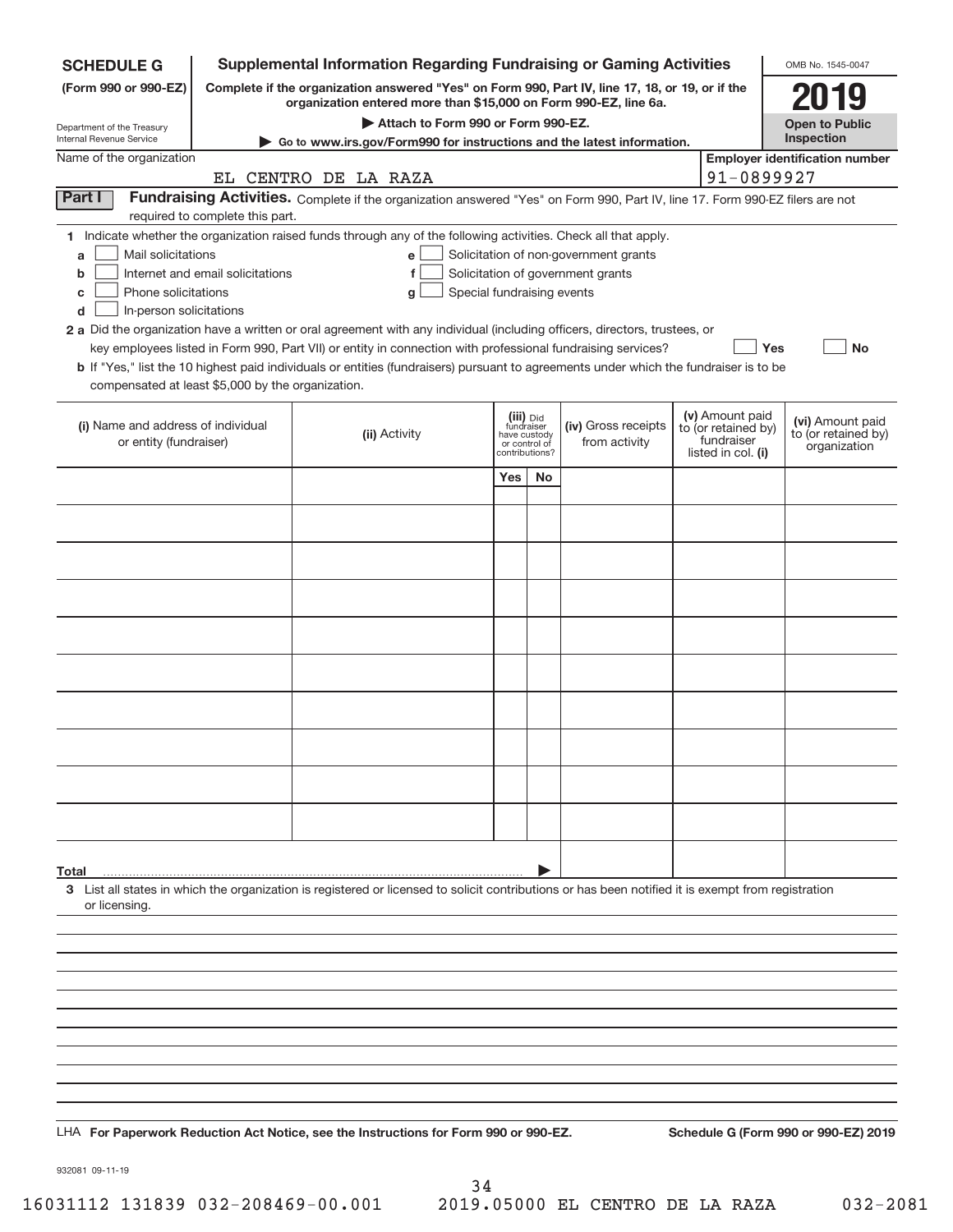#### Schedule G (Form 990 or 990‐EZ) 2019 Page EL CENTRO DE LA RAZA 91‐0899927

91-0899927 Page 2

Part II | Fundraising Events. Complete if the organization answered "Yes" on Form 990, Part IV, line 18, or reported more than \$15,000 of fundraising event contributions and gross income on Form 990‐EZ, lines 1 and 6b. List events with gross receipts greater than \$5,000.

|                 |          | of fundraising event contributions and gross income on Form 990-EZ, lines 1 and 6b. List events with gross receipts greater than \$5,000. |                                           |                                                  |                                 |                                                       |
|-----------------|----------|-------------------------------------------------------------------------------------------------------------------------------------------|-------------------------------------------|--------------------------------------------------|---------------------------------|-------------------------------------------------------|
|                 |          |                                                                                                                                           | (a) Event #1<br><b>AUCTION</b><br>BANQUET | (b) Event #2                                     | (c) Other events<br><b>NONE</b> | (d) Total events<br>(add col. (a) through<br>col. (c) |
|                 |          |                                                                                                                                           | (event type)                              | (event type)                                     | (total number)                  |                                                       |
| Revenue         |          |                                                                                                                                           | 442,856.                                  |                                                  |                                 | 442,856.                                              |
|                 |          |                                                                                                                                           | 360, 374.                                 |                                                  |                                 | <u>360,374.</u>                                       |
|                 | 3        | Gross income (line 1 minus line 2)                                                                                                        | 82,482.                                   |                                                  |                                 | 82,482.                                               |
|                 |          |                                                                                                                                           |                                           |                                                  |                                 |                                                       |
|                 | 5        |                                                                                                                                           | 99,819.                                   |                                                  |                                 | 99,819.                                               |
|                 | 6        |                                                                                                                                           | 78,582.                                   |                                                  |                                 | 78,582.                                               |
| Direct Expenses |          | 7 Food and beverages                                                                                                                      |                                           |                                                  |                                 |                                                       |
|                 |          |                                                                                                                                           |                                           |                                                  |                                 |                                                       |
|                 | 8<br>9   |                                                                                                                                           | $\frac{3,900}{80,188}$                    |                                                  |                                 | $\frac{3,900}{80,188}$                                |
|                 | 10       | Direct expense summary. Add lines 4 through 9 in column (d)                                                                               |                                           |                                                  | $\blacktriangleright$           | 262,489.                                              |
|                 |          | 11 Net income summary. Subtract line 10 from line 3, column (d)                                                                           |                                           |                                                  |                                 | $-180,007.$                                           |
|                 | Part III | Gaming. Complete if the organization answered "Yes" on Form 990, Part IV, line 19, or reported more than                                  |                                           |                                                  |                                 |                                                       |
|                 |          | \$15,000 on Form 990-EZ, line 6a.                                                                                                         |                                           |                                                  |                                 |                                                       |
| Revenue         |          |                                                                                                                                           | (a) Bingo                                 | (b) Pull tabs/instant<br>bingo/progressive bingo | (c) Other gaming                | (d) Total gaming (add<br>col. (a) through col. (c))   |
|                 | -1       |                                                                                                                                           |                                           |                                                  |                                 |                                                       |
|                 |          |                                                                                                                                           |                                           |                                                  |                                 |                                                       |
|                 |          |                                                                                                                                           |                                           |                                                  |                                 |                                                       |
| Expenses        |          |                                                                                                                                           |                                           |                                                  |                                 |                                                       |
| <b>Direct</b>   | 4        |                                                                                                                                           |                                           |                                                  |                                 |                                                       |
|                 |          |                                                                                                                                           |                                           |                                                  |                                 |                                                       |
|                 |          |                                                                                                                                           | Yes<br>%                                  | Yes<br>%                                         | Yes<br>%                        |                                                       |
|                 |          | 6 Volunteer labor                                                                                                                         | No                                        | No                                               | No                              |                                                       |
|                 |          |                                                                                                                                           |                                           |                                                  |                                 |                                                       |
|                 |          | 7 Direct expense summary. Add lines 2 through 5 in column (d)                                                                             |                                           |                                                  | ▶                               |                                                       |
|                 |          |                                                                                                                                           |                                           |                                                  |                                 |                                                       |
|                 |          |                                                                                                                                           |                                           |                                                  |                                 |                                                       |
|                 |          |                                                                                                                                           |                                           |                                                  |                                 | Yes<br><b>No</b>                                      |
|                 |          |                                                                                                                                           |                                           |                                                  |                                 |                                                       |
|                 |          |                                                                                                                                           |                                           |                                                  |                                 |                                                       |
|                 |          |                                                                                                                                           |                                           |                                                  |                                 |                                                       |
|                 |          |                                                                                                                                           |                                           |                                                  |                                 | Yes<br><b>No</b>                                      |

932082 09‐11‐19

**Schedule G (Form 990 or 990‐EZ) 2019**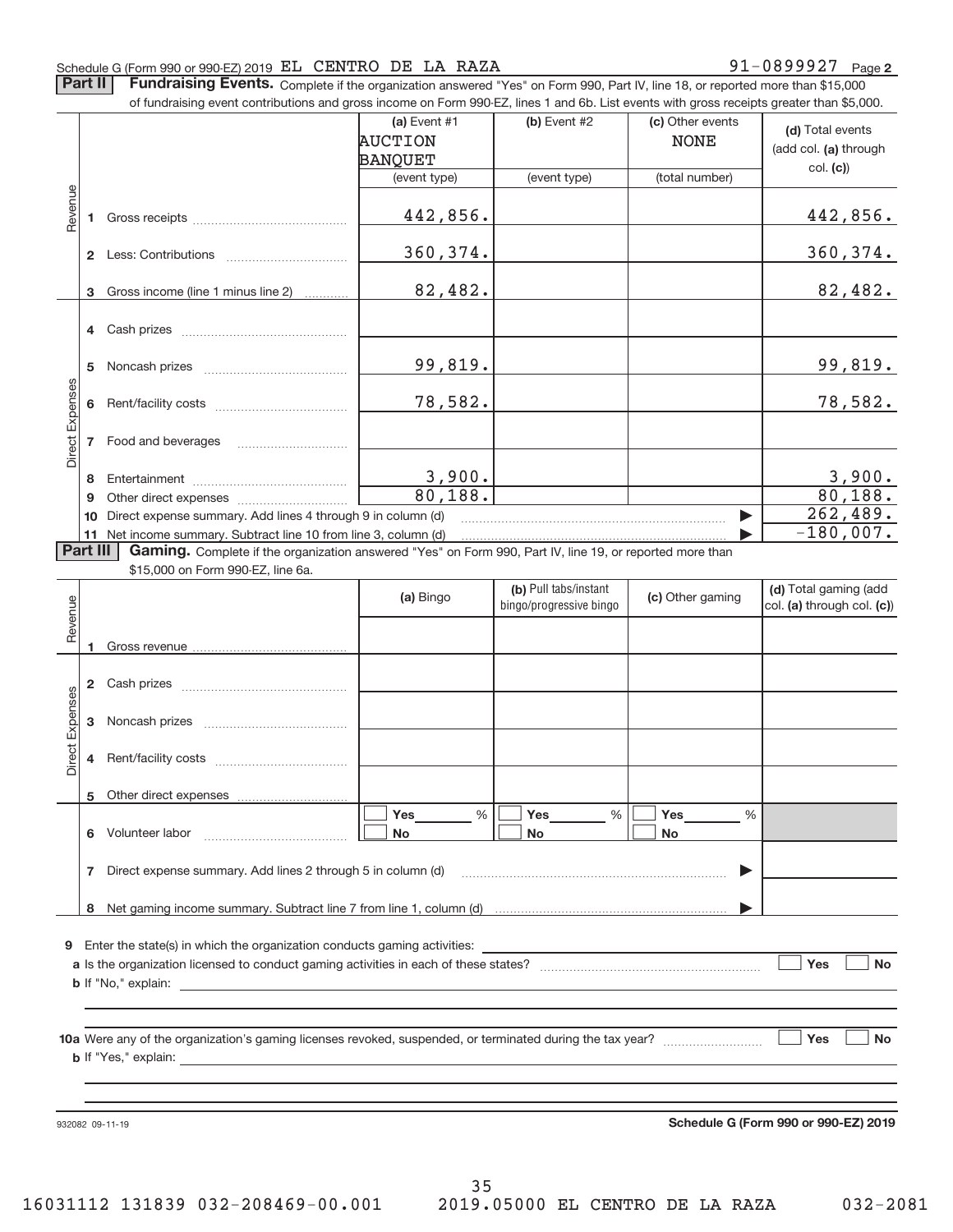| Schedule G (Form 990 or 990-EZ) 2019 EL CENTRO DE LA RAZA                                                                                                                                                                                 |                                                                                                                                        |                                      | 91-0899927      |     | Page 3       |
|-------------------------------------------------------------------------------------------------------------------------------------------------------------------------------------------------------------------------------------------|----------------------------------------------------------------------------------------------------------------------------------------|--------------------------------------|-----------------|-----|--------------|
|                                                                                                                                                                                                                                           |                                                                                                                                        |                                      |                 | Yes | <b>No</b>    |
| 12 Is the organization a grantor, beneficiary or trustee of a trust, or a member of a partnership or other entity formed                                                                                                                  |                                                                                                                                        |                                      |                 |     |              |
|                                                                                                                                                                                                                                           |                                                                                                                                        |                                      |                 | Yes | <b>No</b>    |
| 13 Indicate the percentage of gaming activity conducted in:                                                                                                                                                                               |                                                                                                                                        |                                      |                 |     |              |
|                                                                                                                                                                                                                                           |                                                                                                                                        |                                      | 1За             |     | %            |
| <b>b</b> An outside facility <i>www.communically.communically.communically.communically.communically.communically.communically.communically.communically.communically.communically.communically.communically.communically.communicall</i> |                                                                                                                                        |                                      | 13 <sub>b</sub> |     | %            |
| 14 Enter the name and address of the person who prepares the organization's gaming/special events books and records:                                                                                                                      |                                                                                                                                        |                                      |                 |     |              |
| Name $\blacktriangleright$ $\lrcorner$                                                                                                                                                                                                    |                                                                                                                                        |                                      |                 |     |              |
|                                                                                                                                                                                                                                           |                                                                                                                                        |                                      |                 |     |              |
|                                                                                                                                                                                                                                           |                                                                                                                                        |                                      |                 |     | <b>No</b>    |
|                                                                                                                                                                                                                                           |                                                                                                                                        |                                      |                 |     |              |
|                                                                                                                                                                                                                                           |                                                                                                                                        |                                      |                 |     |              |
|                                                                                                                                                                                                                                           |                                                                                                                                        |                                      |                 |     |              |
| c If "Yes," enter name and address of the third party:                                                                                                                                                                                    |                                                                                                                                        |                                      |                 |     |              |
| Name > 2008 - 2009 - 2009 - 2009 - 2009 - 2009 - 2009 - 2009 - 2009 - 2009 - 2009 - 2009 - 2009 - 2009 - 2009 - 2009 - 2009 - 2009 - 2009 - 2009 - 2009 - 2009 - 2009 - 2009 - 2009 - 2009 - 2009 - 2009 - 2009 - 2009 - 2009             |                                                                                                                                        |                                      |                 |     |              |
|                                                                                                                                                                                                                                           |                                                                                                                                        |                                      |                 |     |              |
| Gaming manager information:<br>16                                                                                                                                                                                                         |                                                                                                                                        |                                      |                 |     |              |
| Name $\blacktriangleright$ $\lrcorner$                                                                                                                                                                                                    |                                                                                                                                        |                                      |                 |     |              |
| Gaming manager compensation > \$                                                                                                                                                                                                          |                                                                                                                                        |                                      |                 |     |              |
|                                                                                                                                                                                                                                           |                                                                                                                                        |                                      |                 |     |              |
|                                                                                                                                                                                                                                           |                                                                                                                                        |                                      |                 |     |              |
|                                                                                                                                                                                                                                           |                                                                                                                                        |                                      |                 |     |              |
|                                                                                                                                                                                                                                           |                                                                                                                                        |                                      |                 |     |              |
| Director/officer<br>Employee                                                                                                                                                                                                              | Independent contractor                                                                                                                 |                                      |                 |     |              |
|                                                                                                                                                                                                                                           |                                                                                                                                        |                                      |                 |     |              |
| Mandatory distributions:<br>17                                                                                                                                                                                                            |                                                                                                                                        |                                      |                 |     |              |
| a Is the organization required under state law to make charitable distributions from the gaming proceeds to                                                                                                                               |                                                                                                                                        |                                      |                 |     |              |
|                                                                                                                                                                                                                                           |                                                                                                                                        |                                      |                 |     |              |
| <b>b</b> Enter the amount of distributions required under state law to be distributed to other exempt organizations or spent in the                                                                                                       |                                                                                                                                        |                                      |                 |     |              |
| organization's own exempt activities during the tax year $\triangleright$ \$                                                                                                                                                              |                                                                                                                                        |                                      |                 |     |              |
| <b>Part IV</b>                                                                                                                                                                                                                            | Supplemental Information. Provide the explanations required by Part I, line 2b, columns (iii) and (v); and Part III, lines 9, 9b, 10b, |                                      |                 |     |              |
|                                                                                                                                                                                                                                           | 15b, 15c, 16, and 17b, as applicable. Also provide any additional information. See instructions.                                       |                                      |                 |     |              |
|                                                                                                                                                                                                                                           |                                                                                                                                        |                                      |                 |     |              |
|                                                                                                                                                                                                                                           |                                                                                                                                        |                                      |                 |     |              |
|                                                                                                                                                                                                                                           |                                                                                                                                        |                                      |                 |     |              |
|                                                                                                                                                                                                                                           |                                                                                                                                        |                                      |                 |     |              |
|                                                                                                                                                                                                                                           |                                                                                                                                        |                                      |                 |     |              |
|                                                                                                                                                                                                                                           |                                                                                                                                        |                                      |                 |     |              |
|                                                                                                                                                                                                                                           |                                                                                                                                        |                                      |                 |     |              |
|                                                                                                                                                                                                                                           |                                                                                                                                        |                                      |                 |     |              |
|                                                                                                                                                                                                                                           |                                                                                                                                        |                                      |                 |     |              |
|                                                                                                                                                                                                                                           |                                                                                                                                        |                                      |                 |     |              |
|                                                                                                                                                                                                                                           |                                                                                                                                        |                                      |                 |     |              |
|                                                                                                                                                                                                                                           |                                                                                                                                        |                                      |                 |     |              |
|                                                                                                                                                                                                                                           |                                                                                                                                        |                                      |                 |     |              |
|                                                                                                                                                                                                                                           |                                                                                                                                        |                                      |                 |     |              |
|                                                                                                                                                                                                                                           |                                                                                                                                        |                                      |                 |     |              |
| 932083 09-11-19                                                                                                                                                                                                                           |                                                                                                                                        | Schedule G (Form 990 or 990-EZ) 2019 |                 |     |              |
|                                                                                                                                                                                                                                           | 36                                                                                                                                     |                                      |                 |     |              |
| 16031112 131839 032-208469-00.001                                                                                                                                                                                                         | 2019.05000 EL CENTRO DE LA RAZA                                                                                                        |                                      |                 |     | $032 - 2081$ |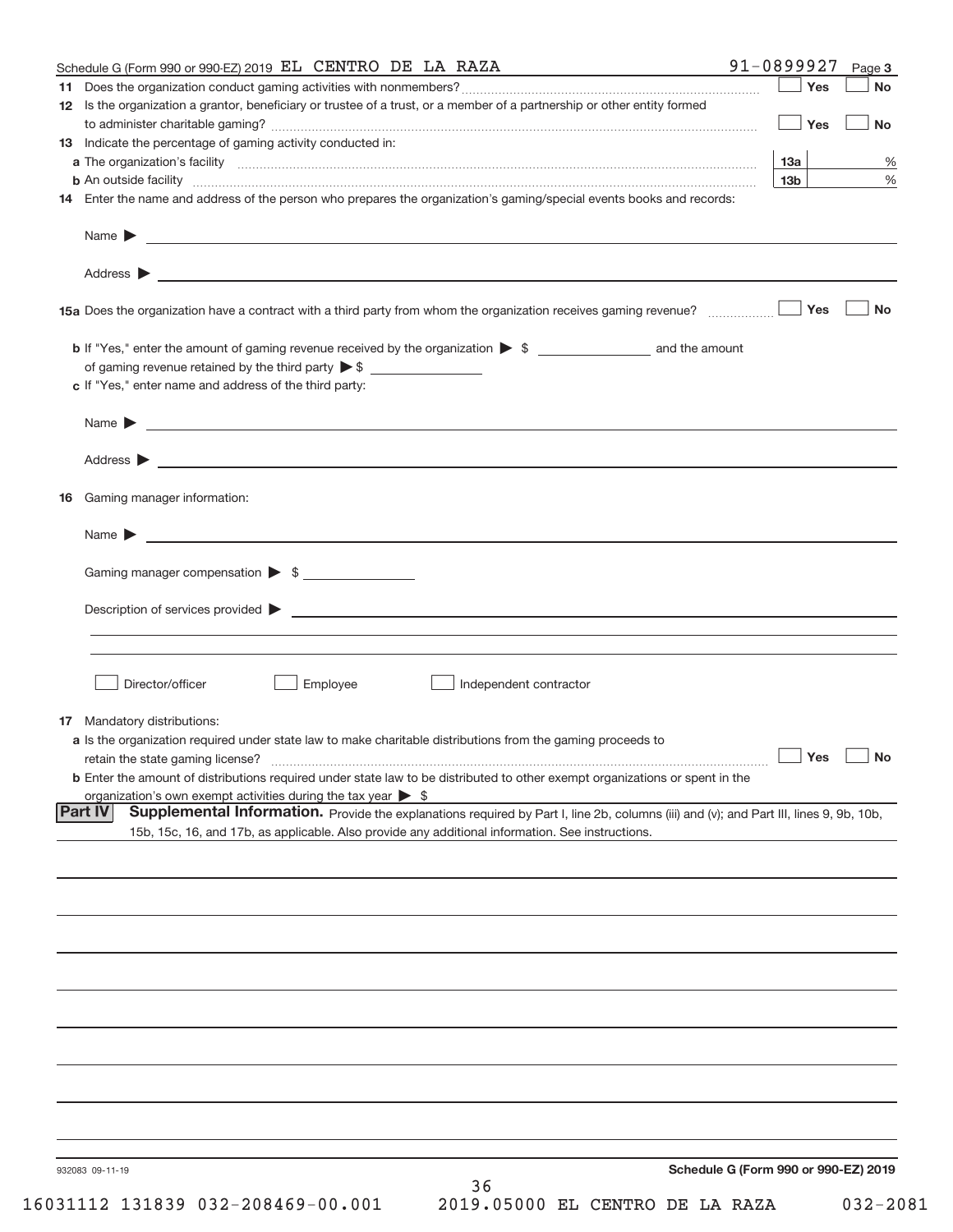| 932084 04-01-19 | $37\,$ |                                 |  |
|-----------------|--------|---------------------------------|--|
|                 |        | Schedule G (Form 990 or 990-EZ) |  |
|                 |        |                                 |  |
|                 |        |                                 |  |
|                 |        |                                 |  |
|                 |        |                                 |  |
|                 |        |                                 |  |
|                 |        |                                 |  |
|                 |        |                                 |  |
|                 |        |                                 |  |
|                 |        |                                 |  |
|                 |        |                                 |  |
|                 |        |                                 |  |
|                 |        |                                 |  |
|                 |        |                                 |  |
|                 |        |                                 |  |
|                 |        |                                 |  |
|                 |        |                                 |  |
|                 |        |                                 |  |
|                 |        |                                 |  |
|                 |        |                                 |  |
|                 |        |                                 |  |
|                 |        |                                 |  |
|                 |        |                                 |  |
|                 |        |                                 |  |
|                 |        |                                 |  |
|                 |        |                                 |  |
|                 |        |                                 |  |
|                 |        |                                 |  |
|                 |        |                                 |  |
|                 |        |                                 |  |
|                 |        |                                 |  |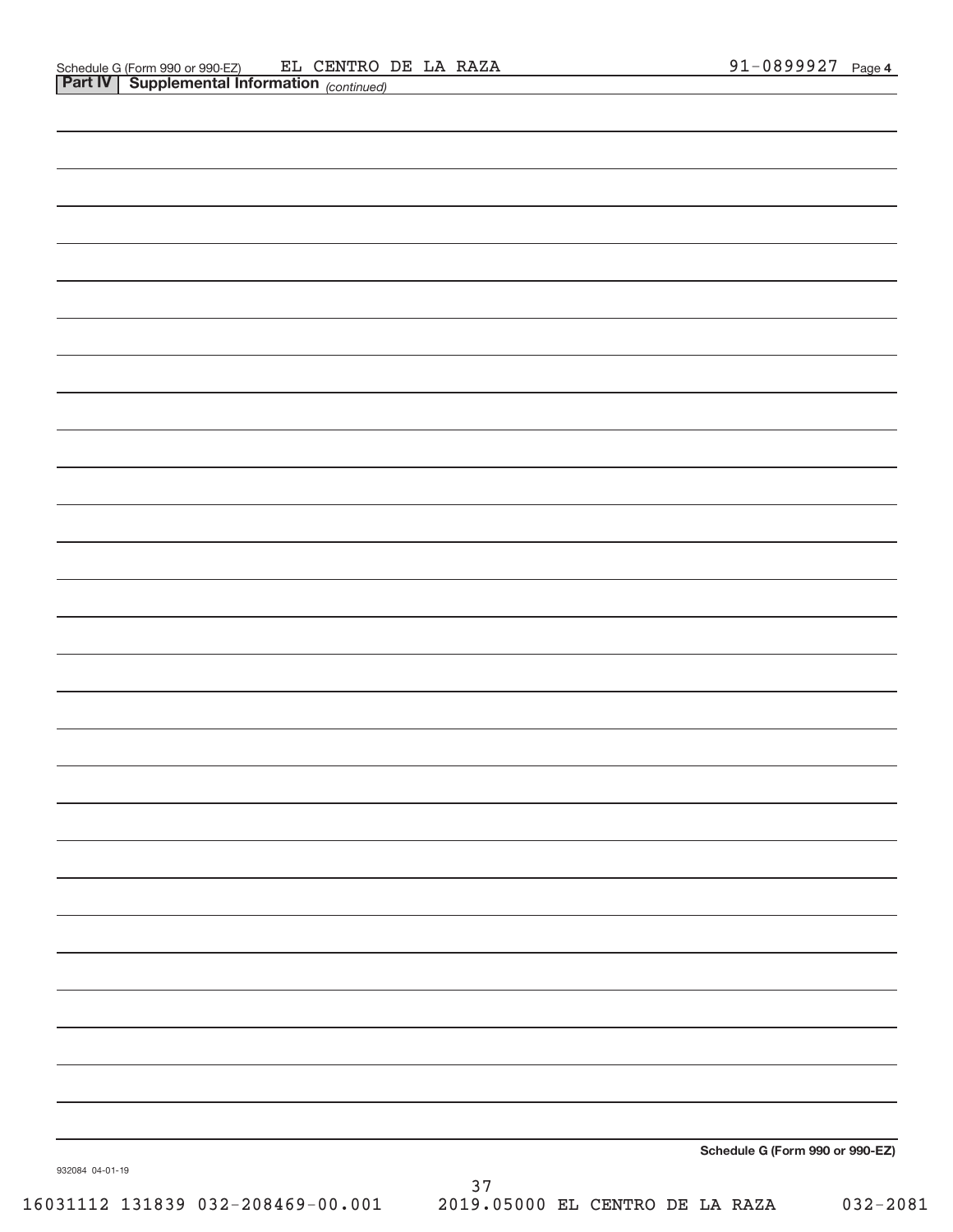| Department of the Treasury<br>SCHEDULE I<br>(Form 990) |                                                                                                                                                                                                                              |             | Complete if the organization answered "Yes" on Form 990, Part IV, line 21 or 22.<br>Grants and Other Assistance to Organizations,<br>Governments, and Individuals in the United States | Attach to Form 990.         |                                                       |                                                                |                                          | Open to Public<br>OMB No. 1545-0047<br><b>207</b>          |
|--------------------------------------------------------|------------------------------------------------------------------------------------------------------------------------------------------------------------------------------------------------------------------------------|-------------|----------------------------------------------------------------------------------------------------------------------------------------------------------------------------------------|-----------------------------|-------------------------------------------------------|----------------------------------------------------------------|------------------------------------------|------------------------------------------------------------|
| Name of the organization<br>Internal Revenue Service   | CENTRO DE LA<br>ロロ                                                                                                                                                                                                           | <b>RAZA</b> |                                                                                                                                                                                        |                             | Go to www.irs.gov/Form990 for the latest information. |                                                                |                                          | Employer identification number<br>91-0899927<br>Inspection |
| Part I                                                 | General Information on Grants and Assistance                                                                                                                                                                                 |             |                                                                                                                                                                                        |                             |                                                       |                                                                |                                          |                                                            |
| ÷                                                      | Does the organization maintain records to substantiate the amount of the grants or assistance, the grantees' eligibility for the grants or assistance, and the selection<br>criteria used to award the grants or assistance? |             |                                                                                                                                                                                        |                             |                                                       |                                                                |                                          | <u>ខ</u><br>$\overline{\mathbf{X}}$ Yes                    |
| $\mathbf{\Omega}$                                      | Describe in Part IV the organization's procedures for monitoring the use of grant funds in the United States.                                                                                                                |             |                                                                                                                                                                                        |                             |                                                       |                                                                |                                          |                                                            |
| Part II                                                | Grants and Other Assistance to Domestic Organizations and Domestic Governments. Complete if the organization answered "Yes" on Form 990, Part IV, line 21, for any                                                           |             |                                                                                                                                                                                        |                             |                                                       |                                                                |                                          |                                                            |
|                                                        | recipient that received more than \$5,000. Part II can be duplicated if additional space is needed                                                                                                                           |             |                                                                                                                                                                                        |                             |                                                       |                                                                |                                          |                                                            |
|                                                        | 1 (a) Name and address of organization<br>or government                                                                                                                                                                      | NIE (q)     | (c) IRC section<br>(if applicable)                                                                                                                                                     | (d) Amount of<br>cash grant | (e) Amount of<br>assistance<br>non-cash               | valuation (book,<br>FMV, appraisal,<br>other)<br>(f) Method of | noncash assistance<br>(g) Description of | (h) Purpose of grant<br>or assistance                      |
|                                                        |                                                                                                                                                                                                                              |             |                                                                                                                                                                                        |                             |                                                       |                                                                |                                          |                                                            |
|                                                        |                                                                                                                                                                                                                              |             |                                                                                                                                                                                        |                             |                                                       |                                                                |                                          |                                                            |
|                                                        |                                                                                                                                                                                                                              |             |                                                                                                                                                                                        |                             |                                                       |                                                                |                                          |                                                            |
|                                                        |                                                                                                                                                                                                                              |             |                                                                                                                                                                                        |                             |                                                       |                                                                |                                          |                                                            |
|                                                        |                                                                                                                                                                                                                              |             |                                                                                                                                                                                        |                             |                                                       |                                                                |                                          |                                                            |
|                                                        |                                                                                                                                                                                                                              |             |                                                                                                                                                                                        |                             |                                                       |                                                                |                                          |                                                            |
|                                                        |                                                                                                                                                                                                                              |             |                                                                                                                                                                                        |                             |                                                       |                                                                |                                          |                                                            |
| 2                                                      | Enter total number of section 501(c)(3) and government organizations listed in the line 1 table                                                                                                                              |             |                                                                                                                                                                                        |                             |                                                       |                                                                |                                          |                                                            |
| ო                                                      | Enter total number of other organizations listed in the line 1 table                                                                                                                                                         |             |                                                                                                                                                                                        |                             |                                                       |                                                                |                                          |                                                            |
| <b>AHT</b>                                             | For Paperwork Reduction Act Notice, see the Instructions for Form 990.                                                                                                                                                       |             |                                                                                                                                                                                        |                             |                                                       |                                                                |                                          | Schedule I (Form 990) (2019)                               |

LHA For Paperwork Reduction Act Notice, see the Instructions for Form 990.

932101 10-26-19 932101 10‐26‐19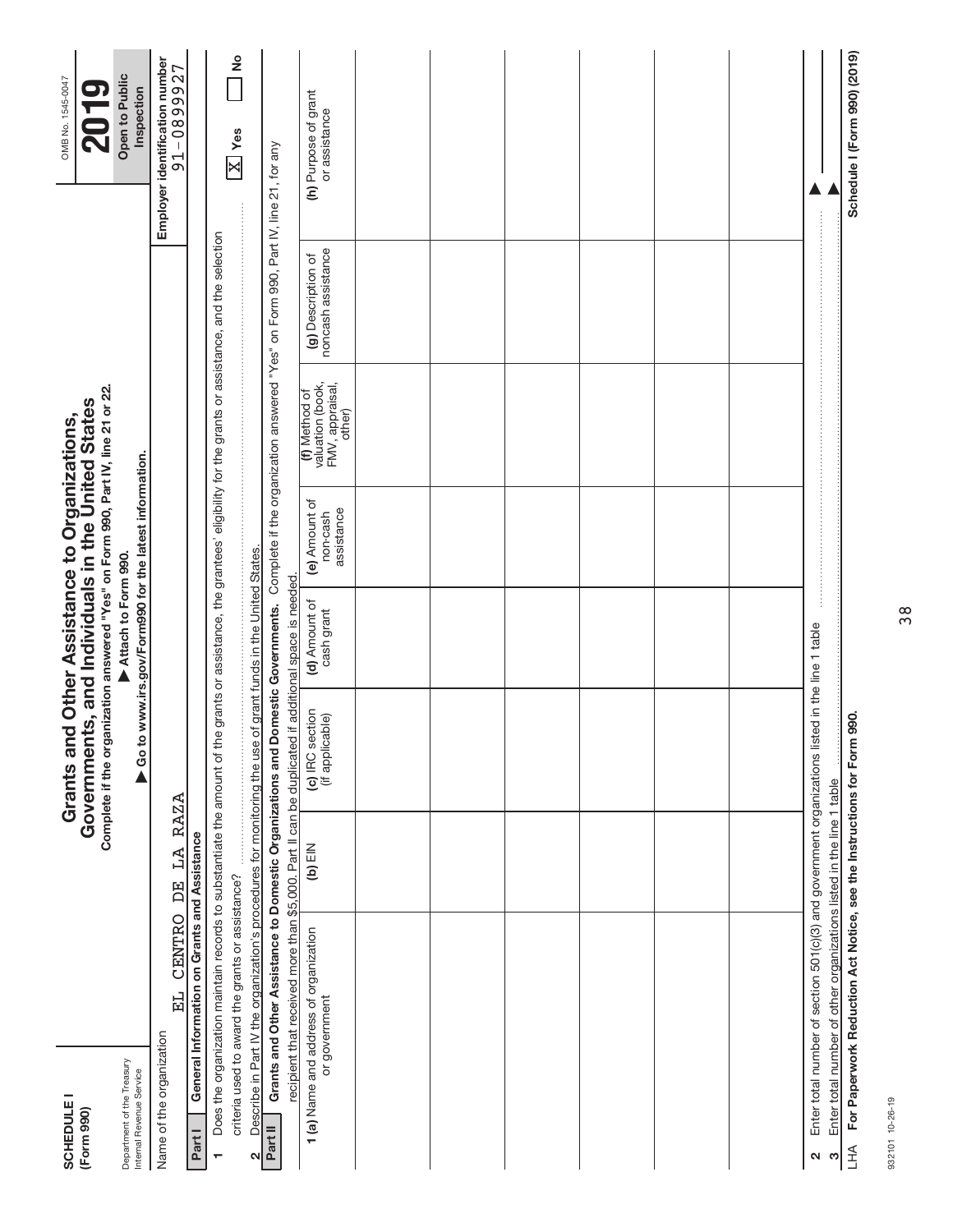| $\mathbb{L}\mathbb{A}$<br>CENTRO DE<br>법<br>Schedule I (Form 990) (2019)                                                                             | <b>RAZA</b>                 |                                 |                                                                            |                                                          | Page 2<br>91-0899927                  |
|------------------------------------------------------------------------------------------------------------------------------------------------------|-----------------------------|---------------------------------|----------------------------------------------------------------------------|----------------------------------------------------------|---------------------------------------|
| Grants and Other Assistance to Domestic Individuals.<br>Part III can be duplicated if additional space is needed.<br>Part III                        |                             |                                 | Complete if the organization answered "Yes" on Form 990, Part IV, line 22. |                                                          |                                       |
| (a) Type of grant or assistance                                                                                                                      | (b) Number of<br>recipients | (c) Amount of<br>cash grant     | (d) Amount of non-<br>cash assistance                                      | (e) Method of valuation<br>(book, FMV, appraisal, other) | (f) Description of noncash assistance |
| HUMAN & EMERGENCY SERVICES                                                                                                                           | 21324                       | 88,805.                         | 605,884.                                                                   | <b>ANA</b>                                               | FOOD                                  |
|                                                                                                                                                      |                             |                                 |                                                                            |                                                          |                                       |
|                                                                                                                                                      |                             |                                 |                                                                            |                                                          |                                       |
|                                                                                                                                                      |                             |                                 |                                                                            |                                                          |                                       |
|                                                                                                                                                      |                             |                                 |                                                                            |                                                          |                                       |
| Supplemental Information. Provide the information required in Part I, line 2; Part III, column (b); and any other additional information.<br>Part IV |                             |                                 |                                                                            |                                                          |                                       |
| $\ddot{\Omega}$<br>LINE<br>$\overline{H}$<br><b>PART</b>                                                                                             |                             |                                 |                                                                            |                                                          |                                       |
| MAINTAINED<br><b>RAZA</b><br>LA<br>呂<br>CENTRO<br>면                                                                                                  | STATISTICAL                 | <b>INFORMATION</b>              | <b>DOCUMENTING</b>                                                         | THE                                                      |                                       |
| F<br>O<br><b>SIZZE</b><br>AND HOUSEHOLD<br>INCOME LEVEL                                                                                              | <b>PEOPLE</b><br>ALL        |                                 | SERVED DURING 2013                                                         | <b>AS</b>                                                |                                       |
| <b>THROUGH</b><br>PASSED<br><b>LOANS</b><br>HUD<br>ВY<br>REQUIRED                                                                                    | <b>CITY</b><br>THE          | <b>SEATTLE</b><br>F)            |                                                                            |                                                          |                                       |
|                                                                                                                                                      |                             |                                 |                                                                            |                                                          |                                       |
| THE<br>CONTRACT WITH<br>Ą<br>HAS<br>CENTRO<br>법                                                                                                      | <b>HEALTH</b>               | <b>AUTHORITY</b><br><b>CARE</b> | THE<br>FO<br>O                                                             | FO<br><b>STATE</b>                                       |                                       |
| F)<br><b>ENROLLEES</b><br>SPONSOR<br>$\overline{P}$<br>WASHINGTON                                                                                    | <b>EHE</b>                  | AUTHORITY'S                     | BASIC HEALTH                                                               | PLAN WHOSE                                               |                                       |
| PERCENT<br>125<br><b>BELOW</b><br>Ξ<br>LEVEL<br><b>INCOME</b>                                                                                        | THE<br>FO                   | <b>TNCOME</b><br>FEDERAL        | <b>GUIDELINES</b>                                                          | NND WHO                                                  |                                       |
| <b>STATE</b><br>THE<br>FO<br>AREAS<br><b>CERTAIN</b><br>ΣZ<br>LIVE                                                                                   | 뵵                           | CENTRO HAS AGREED TO            |                                                                            | <b>SUBMIT THE</b>                                        |                                       |
| 932102 10-26-19                                                                                                                                      |                             |                                 |                                                                            |                                                          | Schedule I (Form 990) (2019)          |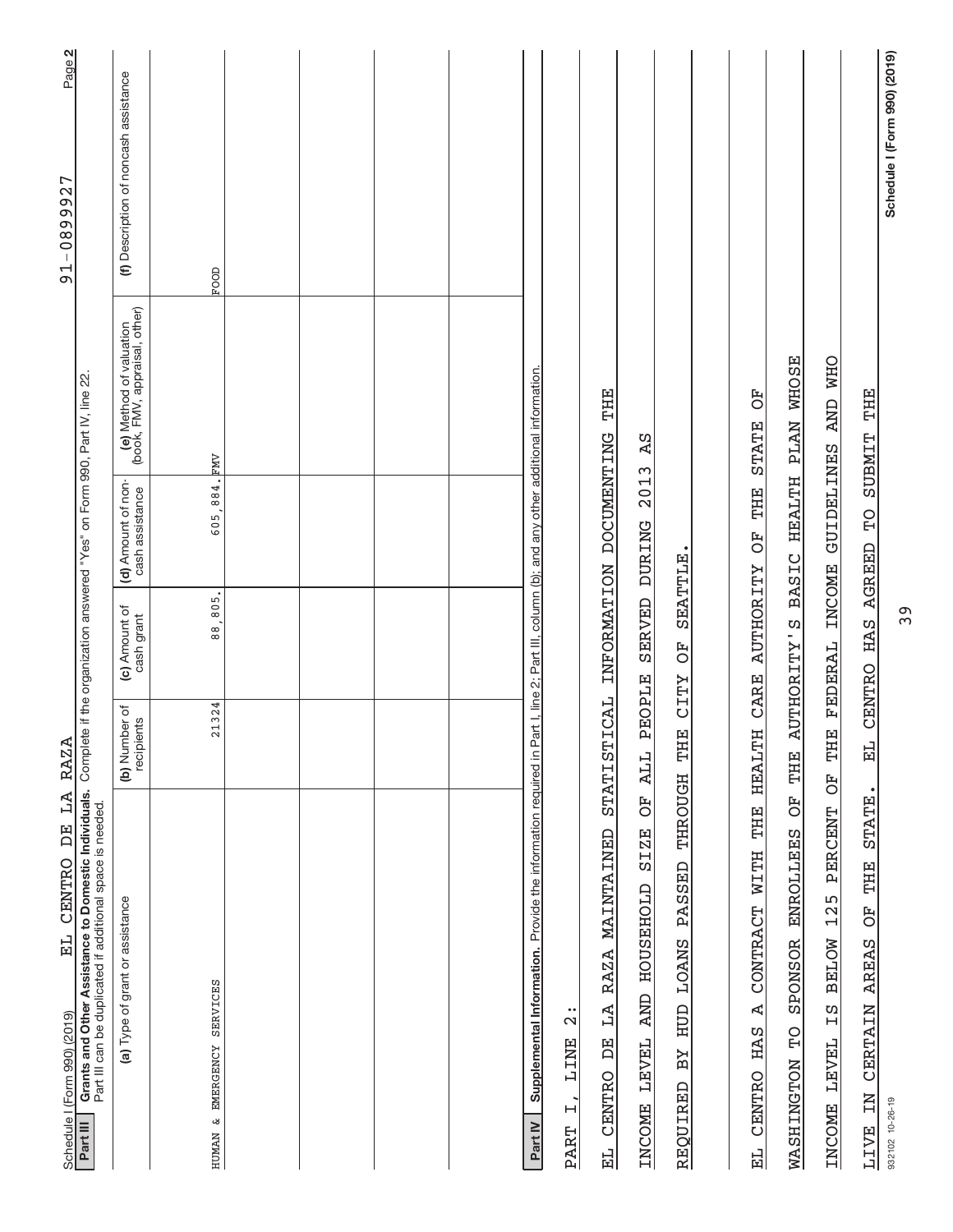#### ENTIRE PREMIUM AMOUNT FOR SPONSORED ENROLLEES AND THEIR DEPENDENTS ON A

MONTHLY BASIS.

**Schedule I (Form 990)**

932291 04‐01‐19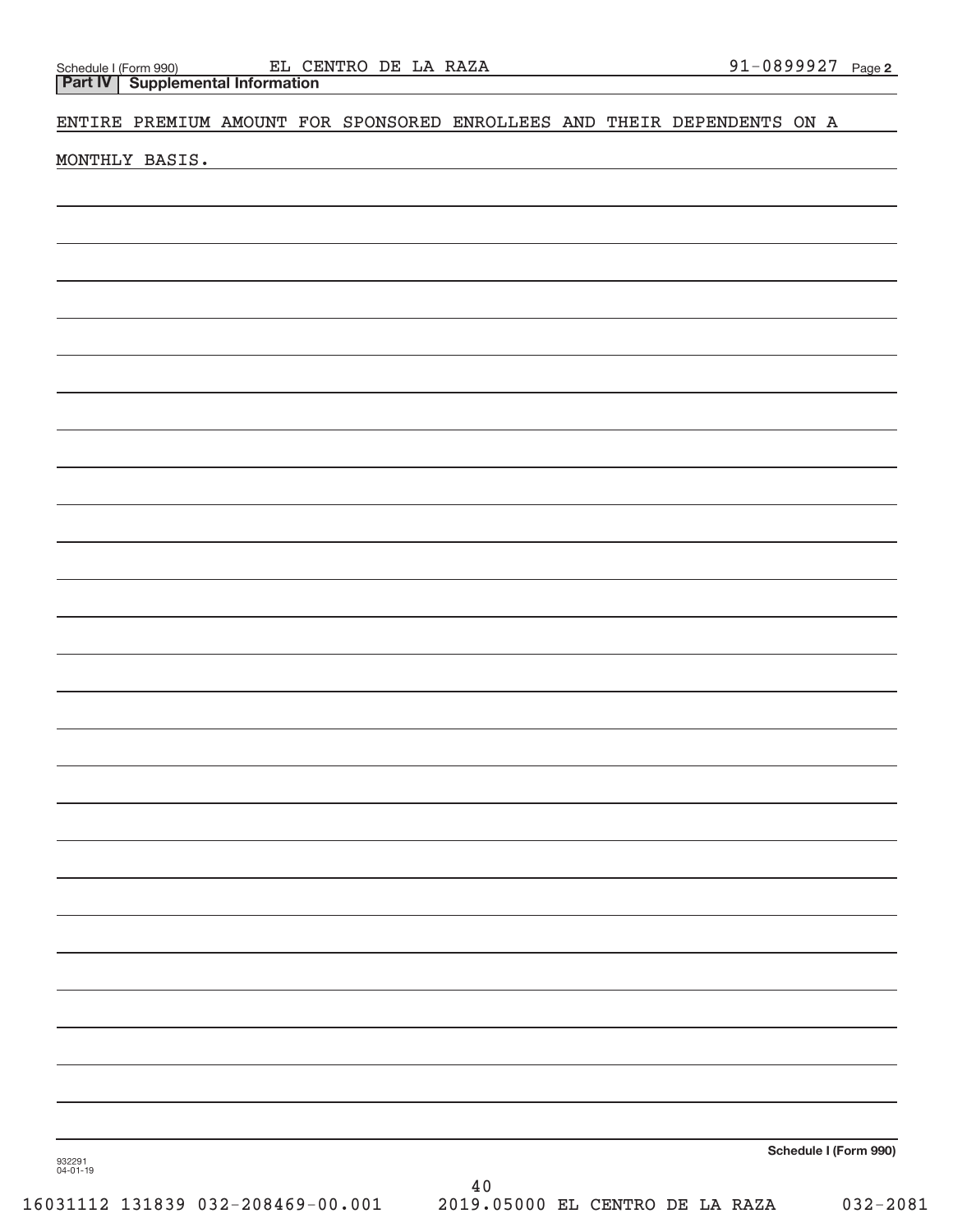#### **SCHEDULE M (Form 990)**

# **Noncash Contributions**

OMB No. 1545‐0047

| Department of the Treasury      |  |
|---------------------------------|--|
| <b>Internal Revenue Service</b> |  |

▶ Complete if the organizations answered "Yes" on Form 990, Part IV, lines 29 or 30.<br>▶ Complete if the organizations answered "Yes" on Form 990, Part IV, lines 29 or 30. **Attach to Form 990.** J

**Open to Public Inspection**

**Employer identification number**

91‐0899927

|  | Name of the organization |
|--|--------------------------|

 **Go to www.irs.gov/Form990 for instructions and the latest information.** J

|  | EL CENTRO DE LA RAZA |  |  |
|--|----------------------|--|--|

| Part I | <b>Types of Property</b>                                                                                                       |                               |                                      |                                                                                                      |                                                              |     |     |    |  |  |  |
|--------|--------------------------------------------------------------------------------------------------------------------------------|-------------------------------|--------------------------------------|------------------------------------------------------------------------------------------------------|--------------------------------------------------------------|-----|-----|----|--|--|--|
|        |                                                                                                                                | (a)<br>Check if<br>applicable | (b)<br>Number of<br>contributions or | (c)<br>Noncash contribution<br>amounts reported on<br>items contributed Form 990, Part VIII, line 1g | (d)<br>Method of determining<br>noncash contribution amounts |     |     |    |  |  |  |
| 1      |                                                                                                                                |                               |                                      |                                                                                                      |                                                              |     |     |    |  |  |  |
| 2      |                                                                                                                                |                               |                                      |                                                                                                      |                                                              |     |     |    |  |  |  |
| з      |                                                                                                                                |                               |                                      |                                                                                                      |                                                              |     |     |    |  |  |  |
| 4      |                                                                                                                                |                               |                                      |                                                                                                      |                                                              |     |     |    |  |  |  |
| 5      | Clothing and household goods                                                                                                   |                               |                                      |                                                                                                      |                                                              |     |     |    |  |  |  |
| 6      |                                                                                                                                |                               |                                      |                                                                                                      |                                                              |     |     |    |  |  |  |
| 7      |                                                                                                                                |                               |                                      |                                                                                                      |                                                              |     |     |    |  |  |  |
| 8      |                                                                                                                                |                               |                                      |                                                                                                      |                                                              |     |     |    |  |  |  |
| 9      | Securities - Publicly traded                                                                                                   |                               |                                      |                                                                                                      |                                                              |     |     |    |  |  |  |
| 10     | Securities - Closely held stock                                                                                                |                               |                                      |                                                                                                      |                                                              |     |     |    |  |  |  |
| 11     | Securities - Partnership, LLC, or                                                                                              |                               |                                      |                                                                                                      |                                                              |     |     |    |  |  |  |
|        | trust interests                                                                                                                |                               |                                      |                                                                                                      |                                                              |     |     |    |  |  |  |
| 12     |                                                                                                                                |                               |                                      |                                                                                                      |                                                              |     |     |    |  |  |  |
| 13     | Qualified conservation contribution -                                                                                          |                               |                                      |                                                                                                      |                                                              |     |     |    |  |  |  |
|        | Historic structures                                                                                                            |                               |                                      |                                                                                                      |                                                              |     |     |    |  |  |  |
| 14     | Qualified conservation contribution - Other                                                                                    |                               |                                      |                                                                                                      |                                                              |     |     |    |  |  |  |
| 15     | Real estate - Residential                                                                                                      |                               |                                      |                                                                                                      |                                                              |     |     |    |  |  |  |
| 16     |                                                                                                                                |                               |                                      |                                                                                                      |                                                              |     |     |    |  |  |  |
| 17     |                                                                                                                                |                               |                                      |                                                                                                      |                                                              |     |     |    |  |  |  |
| 18     |                                                                                                                                |                               |                                      |                                                                                                      |                                                              |     |     |    |  |  |  |
| 19     |                                                                                                                                | $\mathbf x$                   | 511,126                              |                                                                                                      | 605,884. FAIR MARKET VALUE                                   |     |     |    |  |  |  |
| 20     | Drugs and medical supplies                                                                                                     |                               |                                      |                                                                                                      |                                                              |     |     |    |  |  |  |
| 21     | Taxidermy                                                                                                                      |                               |                                      |                                                                                                      |                                                              |     |     |    |  |  |  |
| 22     |                                                                                                                                |                               |                                      |                                                                                                      |                                                              |     |     |    |  |  |  |
| 23     |                                                                                                                                |                               |                                      |                                                                                                      |                                                              |     |     |    |  |  |  |
| 24     |                                                                                                                                |                               |                                      |                                                                                                      |                                                              |     |     |    |  |  |  |
| 25     | (AUCTION ITEMS)<br>Other $\blacktriangleright$                                                                                 | $\mathbf X$                   | 454                                  |                                                                                                      | 84, 119. FAIR MARKET VALUE                                   |     |     |    |  |  |  |
| 26     | (PRSONLTY CONT)<br>Other $\blacktriangleright$                                                                                 | $\mathbf X$                   | 44                                   |                                                                                                      | 53,948. FAIR MARKET VALUE                                    |     |     |    |  |  |  |
| 27     | Other $\blacktriangleright$<br>$\overline{a}$                                                                                  |                               |                                      |                                                                                                      |                                                              |     |     |    |  |  |  |
| 28     | Other                                                                                                                          |                               |                                      |                                                                                                      |                                                              |     |     |    |  |  |  |
| 29     | Number of Forms 8283 received by the organization during the tax year for contributions                                        |                               |                                      |                                                                                                      |                                                              |     |     |    |  |  |  |
|        | for which the organization completed Form 8283, Part IV, Donee Acknowledgement                                                 |                               |                                      | 29                                                                                                   |                                                              |     | 0   |    |  |  |  |
|        |                                                                                                                                |                               |                                      |                                                                                                      |                                                              |     | Yes | No |  |  |  |
|        | 30a During the year, did the organization receive by contribution any property reported in Part I, lines 1 through 28, that it |                               |                                      |                                                                                                      |                                                              |     |     |    |  |  |  |
|        | must hold for at least three years from the date of the initial contribution, and which isn't required to be used for          |                               |                                      |                                                                                                      |                                                              |     |     |    |  |  |  |
|        | exempt purposes for the entire holding period?                                                                                 |                               |                                      |                                                                                                      |                                                              | 30a |     | x  |  |  |  |
|        | <b>b</b> If "Yes," describe the arrangement in Part II.                                                                        |                               |                                      |                                                                                                      |                                                              |     |     |    |  |  |  |
| 31     | Does the organization have a gift acceptance policy that requires the review of any nonstandard contributions?                 |                               |                                      |                                                                                                      |                                                              | 31  |     | х  |  |  |  |
|        | 32a Does the organization hire or use third parties or related organizations to solicit, process, or sell noncash              |                               |                                      |                                                                                                      |                                                              |     |     |    |  |  |  |
|        | contributions?                                                                                                                 |                               |                                      |                                                                                                      |                                                              | 32a |     | x. |  |  |  |
|        | <b>b</b> If "Yes," describe in Part II.                                                                                        |                               |                                      |                                                                                                      |                                                              |     |     |    |  |  |  |
| 33     | If the organization didn't report an amount in column (c) for a type of property for which column (a) is checked,              |                               |                                      |                                                                                                      |                                                              |     |     |    |  |  |  |
|        | describe in Part II.                                                                                                           |                               |                                      |                                                                                                      |                                                              |     |     |    |  |  |  |

932141 09‐27‐19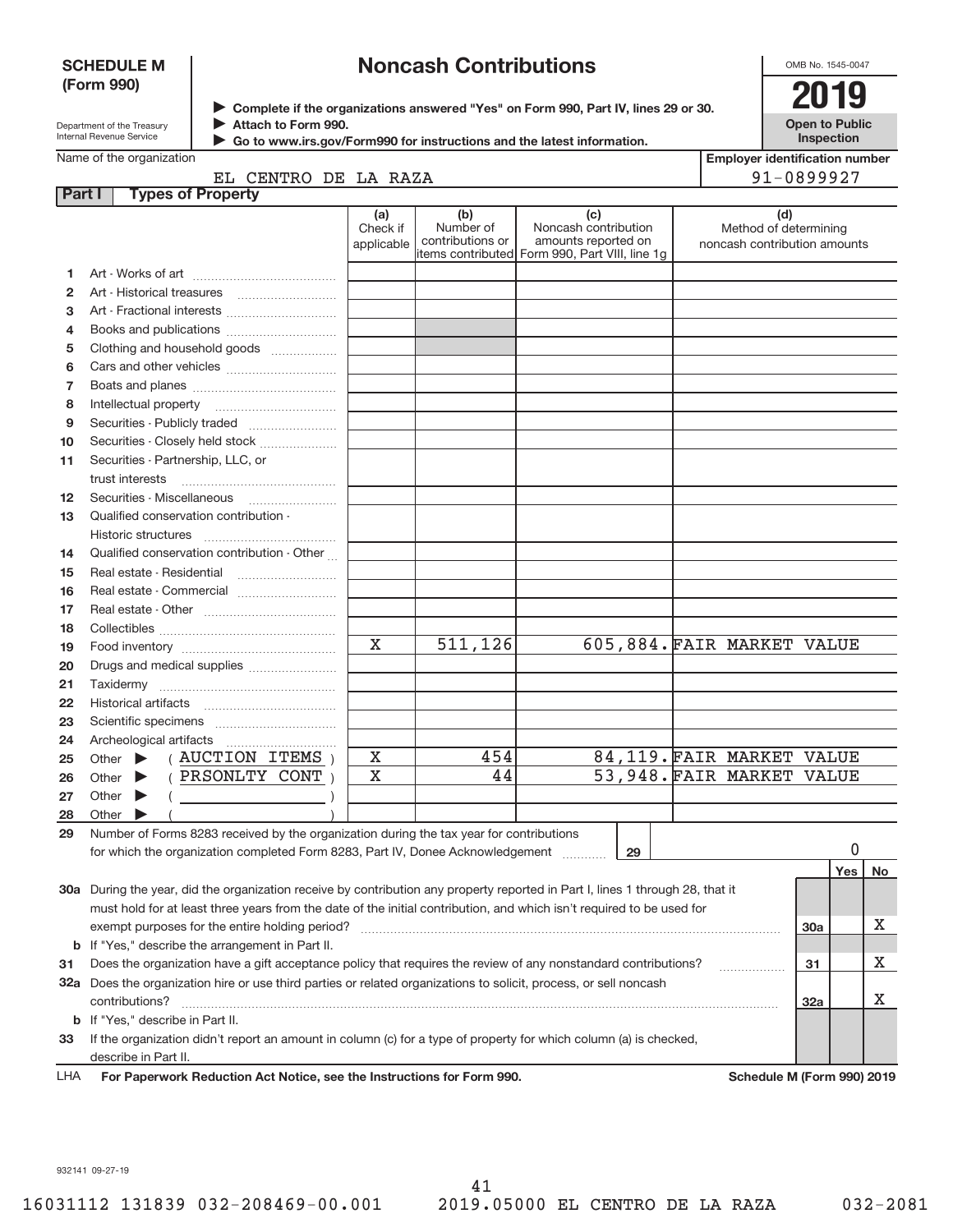| Schedule M (Form 990) 2019 |  | EL CENTRO DE LA |  |  | RAZA | $-0899927$<br>ດ 1 | Page |  |
|----------------------------|--|-----------------|--|--|------|-------------------|------|--|
|----------------------------|--|-----------------|--|--|------|-------------------|------|--|

Part II | Supplemental Information. Provide the information required by Part I, lines 30b, 32b, and 33, and whether the organization is reporting in Part I, column (b), the number of contributions, the number of items received, or a combination of both. Also complete this part for any additional information.

SCHEDULE M, PART I, COLUMN (B):

#### NUMBER OF CONTRIBUTIONS FOR FOOD INVENTORY MEANS THE POUNDS OF FOOD

CONTRIBUTED, AND NUMBER OF CONTIRBUTIONS FOR AUCTION ITEMS MEANS THE

NUMBER OF INDIVIDUIAL ITEMS CONTRIBUTED.

**Schedule M (Form 990) 2019**

**2**

932142 09‐27‐19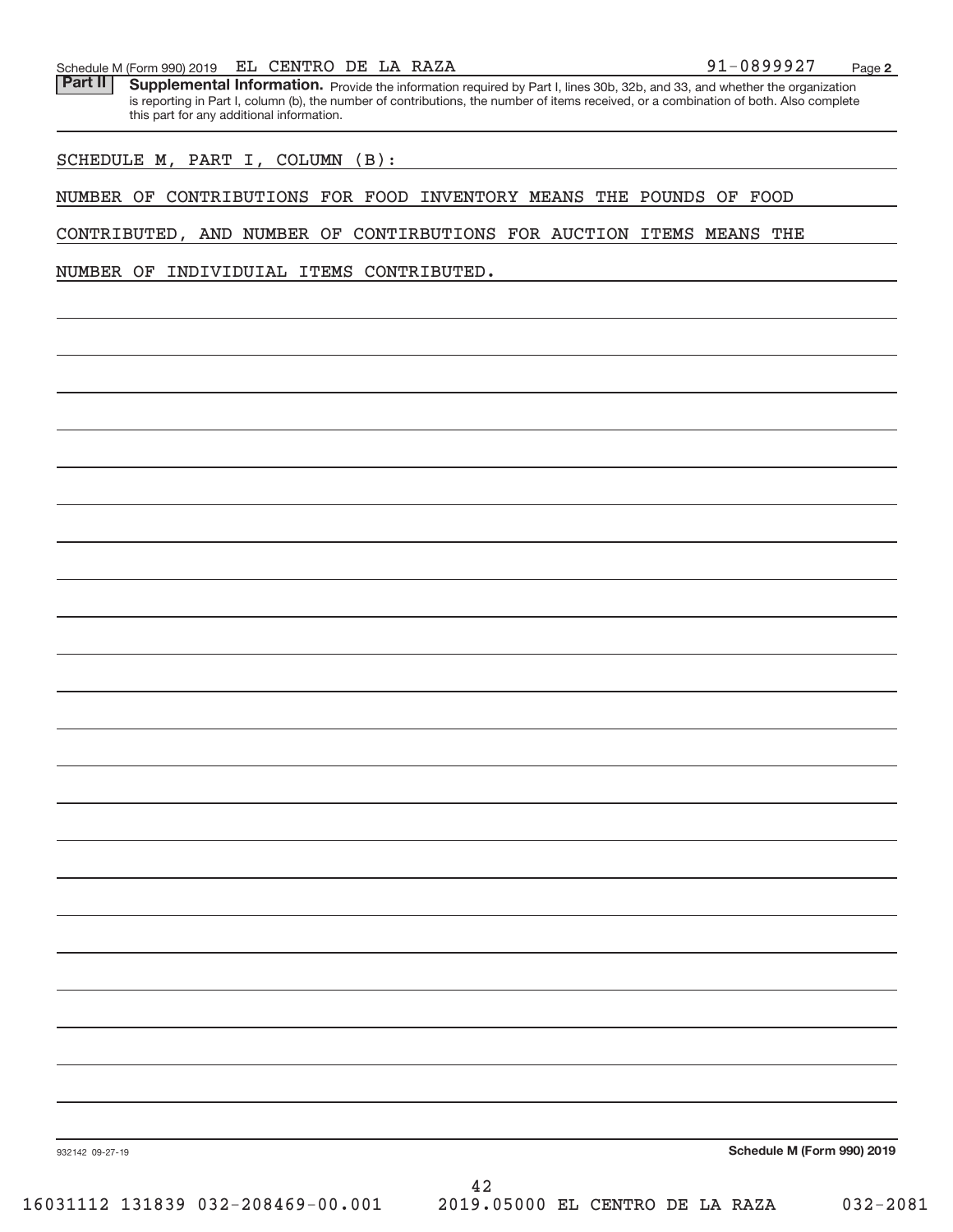**(Form 990 or 990‐EZ)**

Department of the Treasury Internal Revenue Service Name of the organization

**Complete to provide information for responses to specific questions on** SCHEDULE O **Supplemental Information to Form 990 or 990-EZ**  $\frac{6008 \text{ No. }1545-004}{2019}$ 

**Form 990 or 990‐EZ or to provide any additional information. | Attach to Form 990 or 990‐EZ. | Go to www.irs.gov/Form990 for the latest information.**



EL CENTRO DE LA RAZA 191–0899927

FORM 990, PART III, LINE 1, DESCRIPTION OF ORGANIZATION MISSION:

PEOPLES OF THE WORLD.

FORM 990, PART III, LINE 4A, PROGRAM SERVICE ACCOMPLISHMENTS:

‐EDUCATIONALLY AT‐RISK STUDENTS MAKE ACADEMIC PROGRESS.

‐AT‐RISK YOUTH DEVELOP COMPUTER AND TECHNOLOGY SKILLS.

‐AT‐RISK YOUTH ARE ENCOURAGED AND BETTER PREPARED TO PURSUE AND/OR

ENROLL IN POST‐SECONDARY EDUCATION.

‐PARENTS AND GUARDIANS PARTICIPATE IN CHILDREN'S LEARNING.

‐IDENTIFY, ALLEVIATE, AND MEET THE NEEDS OF AT‐RISK PREGNANT WOMEN.

FORM 990, PART III, LINE 4B, PROGRAM SERVICE ACCOMPLISHMENTS:

INSURANCE PLANS.

‐INCREASE ACCESS AND AWARENESS OF HUMAN SERVICES, HOUSING, AND HEALTH

RESOURCES FOR ALL VETERANS

‐INDIVIDUALS AND FAMILIES IN CRISIS RECEIVE IMMEDIATE INFORMATION,

REFERRAL AND SERVICES

FORM 990, PART III, LINE 4C, PROGRAM SERVICE ACCOMPLISHMENTS:

‐HOMEOWNERS ARE ABLE TO AVOID FORECLOSURE THROUGH DEFAULT COUNSELING.

‐FAMILIES AND INDIVIDUALS INCREASE KNOWLEDGE OF BANKING AND PERSONAL

MONEY MANAGEMENT.

‐PEOPLE ACQUIRE AND IMPROVE ENGLISH LANGUAGE AND LITERACY

SKILLS.

‐ENGAGE LATINO FAMILIES AND COMMUNITY MEMBERS IN JUVENILE JUSTICE

ADVOCACY AND POLICY ISSUES

932211 09‐06‐19 **For Paperwork Reduction Act Notice, see the Instructions for Form 990 or 990‐EZ. Schedule O (Form 990 or 990‐EZ) (2019)** LHA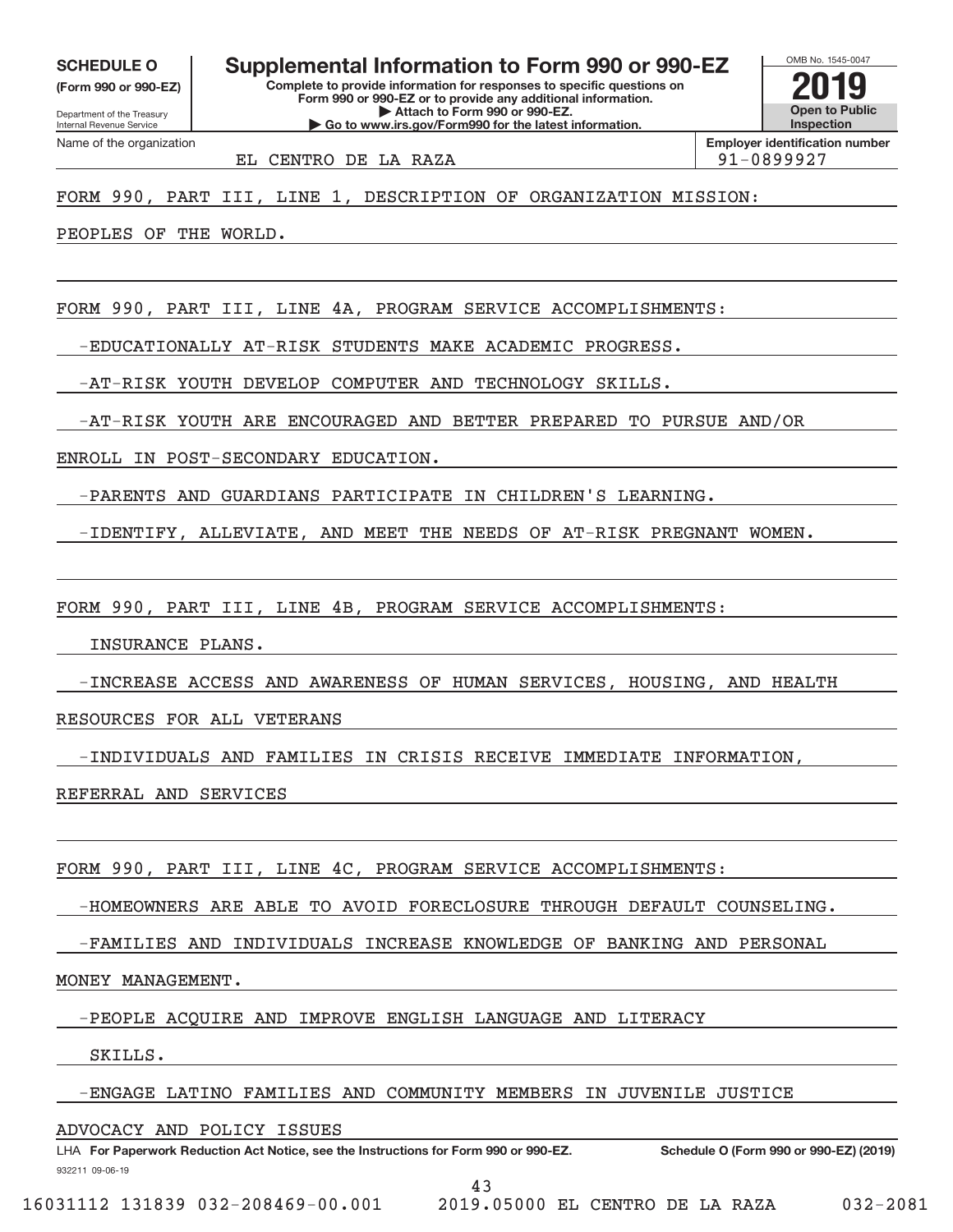|  | Schedule O (Form 990 or 990-EZ) (2019) | Page |
|--|----------------------------------------|------|
|--|----------------------------------------|------|

EL CENTRO DE LA RAZA 91‐0899927

FORM 990, PART III, LINE 4D, OTHER PROGRAM SERVICES: COMMUNITY BUILDING & ADVOCACY: EL CENTRO BELIEVES THAT ONLY THROUGH CIVIC INVOLVEMENT, GRASSROOTS ORGANIZING AND SOCIAL ACTIVISM WILL OUR COMMUNITY WILL BE ABLE TO EFFECTIVELY ADDRESS THE PROFOUND CONTRADICTIONS FACING OUR WORLD. WE UNITE COMMUNITIES OF ALL RACES, GENDERS, AGES AND CLASSES TO FIGHT FOR CIVIL AND HUMAN RIGHTS LOCALLY AND GLOBALLY. WE ENGAGE THE COMMUNITY THROUGH LISTENING SESSIONS, CAFE CON EL CENTRO, COMADRES WOMEN'S SUPPORT GROUP, BEACON HILL AIR & NOISE POLLUTION PROJECT, CULTURAL EVENTS (INCLUDING CINCO DE MAYO AND DIA DE LOS MUERTOS), SOCIAL MEDIA AND E‐NEWSLETTERS. VOLUNTEERISM IS THE LIFEBLOOD OF THE ORGANIZATION, AND OUR VOLUNTEER PROGRAM RECRUITS MORE THAN 800 VOLUNTEERS A YEAR TO ENSURE THAT OUR PROGRAM PARTICIPANTS ACHIEVE THEIR OUTCOMES. EL CENTRO ALSO PROVIDES HOUSING FOR LOW‐INCOME FAMILIES, FURTHER STRENGTHENING OUR COMMUNITY.

EL CENTRO ALSO PARTICIPATES IN LOCAL, STATE, NATIONAL AND INTERNATIONAL COALITION BUILDING, AND ADVOCATE FOR IMMIGRANT/HUMAN/CIVIL RIGHTS AND SOCIAL JUSTICE. THROUGHOUT OUR HISTORY, WE HAVE WORKED IN SEVERAL ADVOCACY AREAS. WE HAVE RECENTLY BEGUN CREATING VOTER EDUCATION CAMPAIGNS AS WELL AS SPREADING AWARENESS ABOUT THE IMPORTANCE OF BEING COUNTED IN THE CENSUS. THE ORGANIZATION HAS ALSO BEEN ADVOCATING IN AREAS OF LAW ENFORCEMENT AND EDUCATION, POLICE ACCOUNTABILITY, AND CLOSING THE ACADEMIC ACHIEVEMENT GAP FACED BY LATINO YOUTH, AND PROMOTING BETTER TRANSPORTATION OPTIONS FOR LOW‐INCOME PEOPLE AND COMMUNITIES OF COLOR. EXPENSES \$ 1,609,474. INCLUDING GRANTS OF \$ 0. REVENUE \$ 129,166.

44

932212 09‐06‐19

**Schedule O (Form 990 or 990‐EZ) (2019)**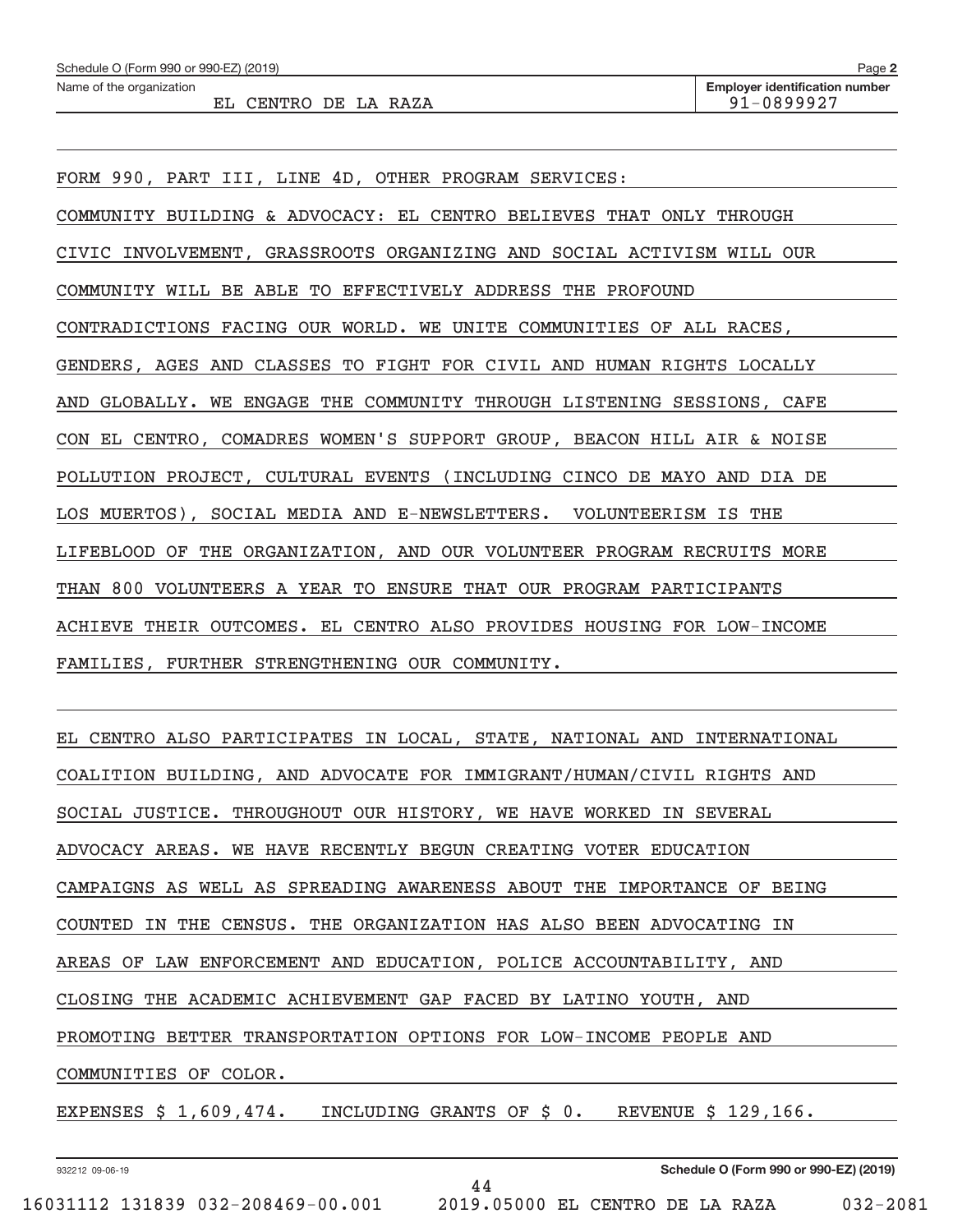| Schedule O (Form 990 or 990-EZ) (2019)                                      | Page 2                                              |
|-----------------------------------------------------------------------------|-----------------------------------------------------|
| Name of the organization<br>EL CENTRO DE LA RAZA                            | <b>Employer identification number</b><br>91-0899927 |
| FORM 990, PART VI, SECTION A, LINE 1:                                       |                                                     |
| IF AUTHORIZED BY THE BOARD, THE EXECUTIVE COMMITTEE WILL HAVE, AND MAY      |                                                     |
| EXERCISE SUCH, AUTHORITY OF THE BOARD OF DIRECTORS IN THE MANAGEMENT OF THE |                                                     |
| BUSINESS AND AFFAIRS OF THE CORPORATION AS AUTHORIZED BY THE BOARD OF       |                                                     |
| DIRECTORS: PROVIDED, THAT THE EXECUTIVE COMMITTEE WILL NOT HAVE THE         |                                                     |
| AUTHORITY OF THE BOARD OF DIRECTORS IN REFERENCE TO: AMENDING, ALTERING, OR |                                                     |
| REPEALING THE BYLAWS; ELECTING, APPOINTING OR REMOVING ANY MEMBER OF ANY    |                                                     |
| SUCH COMMITTEE OR ANY DIRECTOR OR OFFICER OF THE CORPORATION; AMENDING THE  |                                                     |
| ARTICLES OF INCORPORATION; ADOPTING A PLAN OF MERGER OR ADOPTING A PLAN OF  |                                                     |
| CONSOLIDATION WITH ANOTHER CORPORATION; AUTHORIZING THE SALE, LEASE, OR     |                                                     |
| EXCHANGE OF ALL OR SUBSTANTIALLY ALL OF THE PROPERTY AND ASSETS OF THE      |                                                     |
| CORPORATION, NOT IN THE ORDINARY COURSE OF BUSINESS; AUTHORING THE          |                                                     |
| VOLUNTARY DISSOLUTION OF THE CORPORATION OR REVOKING PROCEEDINGS THEREFORE; |                                                     |
| ADOPTING A PLAN FOR THE DISSOLUTION OF THE ASSETS OF THE CORPORATION; OR    |                                                     |
| AMENDING, ALTERING OR REPEALING ANY RESOLUTION OF THE BOARD OF DIRECTORS    |                                                     |
| WHICH BY ITS TERMS PROVIDES THAT IT WILL NOT BE AMENDED, ALTERED OR         |                                                     |
| REPEALED BY ANY COMMITTEE.                                                  |                                                     |
| THE DESIGNATION AND APPOINTMENT OF THE EXECUTIVE COMMITTEE AND THE          |                                                     |
| DELEGATION THERETO OF AUTHORITY WILL NOT OPERATE TO RELIEVE THE BOARD OF    |                                                     |

DIRECTORS, OR ANY INDIVIDUAL DIRECTOR OF ANY RESPONSIBILITY IMPOSED UPON IT BYLAW.

THE EXECUTIVE COMMITTEE WILL CONSIST OF NOT LESS THAN THREE (3) DIRECTORS.

| FORM 990, PART VI, SECTION A, LINE 7A:                                   |
|--------------------------------------------------------------------------|
| AT ANY TIME THERE IS A NEED TO ELECT DIRECTORS WHO WILL SERVE AS A       |
| REPRESENTATIVE OF THE POOR, THE BOARD WILL DESIGNATE ORGANIZATIONS OR    |
| GROUPS REPRESENTATIVE OF THE LOW-INCOME COMMUNITY SERVED BY THE          |
| CORPORATION, OR GROUPS MADE UP OF RECIPIENTS OF THE SERVICES PROVIDED BY |
| Schedule O (Form 990 or 990-EZ) (2019)<br>932212 09-06-19                |
| 45                                                                       |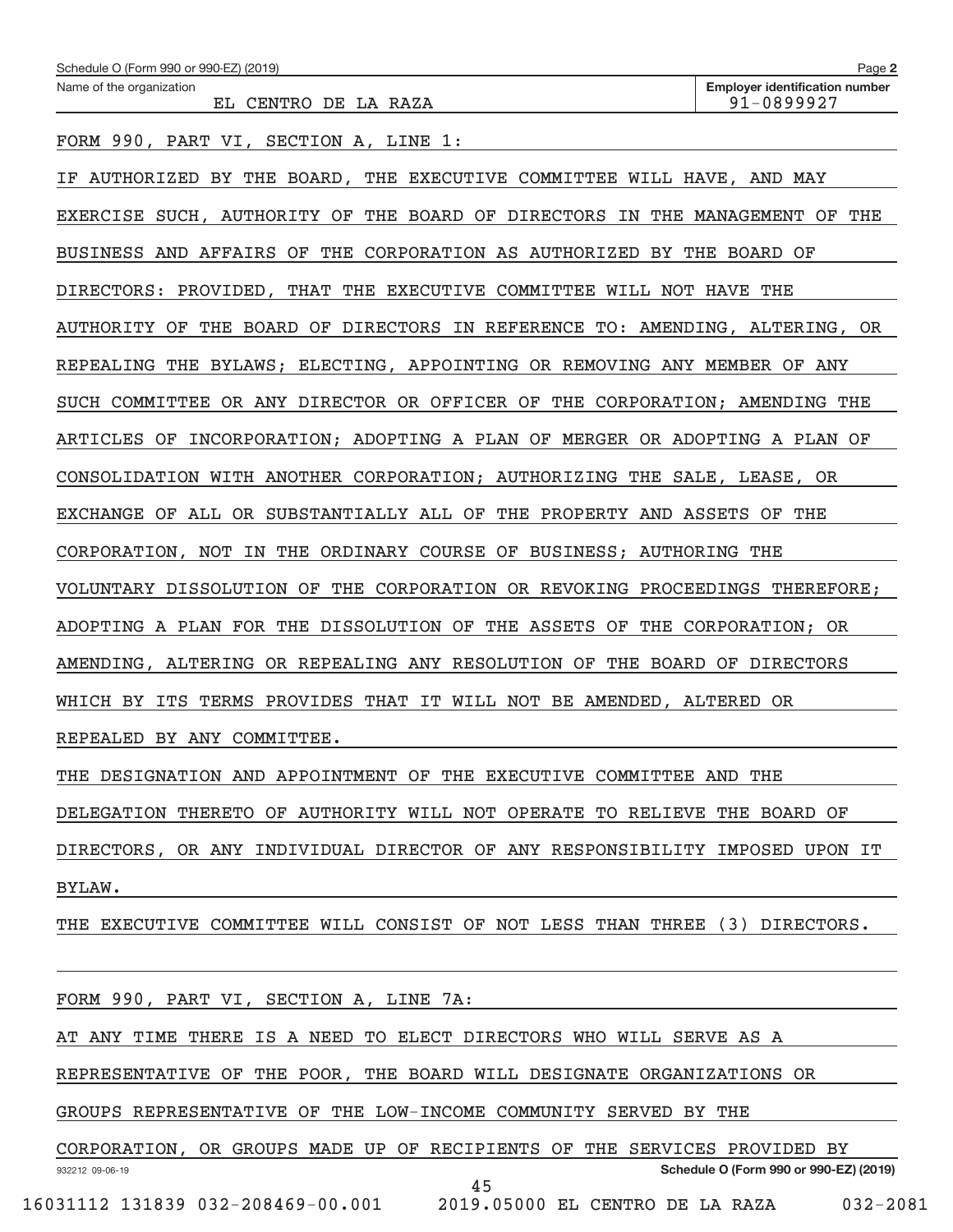| Schedule O (Form 990 or 990-EZ) (2019)                                     | Page 2                                              |
|----------------------------------------------------------------------------|-----------------------------------------------------|
| Name of the organization<br>EL CENTRO DE LA RAZA                           | <b>Employer identification number</b><br>91-0899927 |
| THE CORPORATION, THAT WILL BE ENTITLED TO ELECT DIRECTORS TO SERVE AS      |                                                     |
| REPRESENTATIVES OF THE POOR, AND THE PERSONS THUS ELECTED WILL BECOME      |                                                     |
| DIRECTORS UPON NOTICE TO THE BOARD OF SUCH ELECTION BY THE ORGANIZATION OR |                                                     |
| SO DESIGNATED.<br>GROUP                                                    |                                                     |

AT ANY TIME THERE IS THE NEED TO ELECT DIRECTORS WHO QUALIFY AS PUBLIC OFFICIALS OR THEIR DESIGNEES, THE BOARD WILL SOLICIT NOMINATIONS FROM SUCH PUBLIC OFFICIALS AS ARE WILLING AND AVAILABLE TO SERVE AS DIRECTORS OR TO APPOINT A DESIGNEE TO SERVE AS A DIRECTOR. NOMINEES WILL BECOME DIRECTORS WHEN APPROVED BY A MAJORITY OF THE DIRECTORS THEN IN OFFICE.

AT ANY TIME THERE IS A NEED TO ELECT DIRECTORS WHO WILL SERVE AS REPRESENTATIVES OF BUSINESS, INDUSTRY, LABOR, RELIGIOUS, WELFARE, EDUCATION, OR OTHER MAJOR GROUPS AND INTERESTS IN THE COMMUNITY, THE BOARD WILL SOLICIT NOMINATIONS FROM BUSINESSES, SOCIAL SERVICE AGENCIES, LABOR ORGANIZATIONS, RELIGIOUS ORGANIZATIONS, EDUCATIONAL INSTITUTIONS, OR OTHER COMMUNITY GROUPS. NOMINEES WILL BECOME DIRECTORS WHEN APPROVED BY A MAJORITY OF THE DIRECTORS THEN IN OFFICE.

TO QUALIFY FOR ELECTION AS A DIRECTOR, A PERSON MUST BE COMMITTED TO THE GOALS AND PRINCIPLES OF THE CORPORATION, AS DETERMINED BY A SCREENING COMMITTEE DESIGNATED BY THE BOARD AND MADE UP OF REPRESENTATIVES OF THE BOARD AND STAFF OF THE CORPORATION. NO EMPLOYEE OF THE CORPORATION MAY SERVE AS A DIRECTOR.

FORM 990, PART VI, SECTION B, LINE 11B:

THE BOARD OF DIRECTORS REVIEWS AND APPROVES THE 990 BEFORE IT IS FILED EACH

46

YEAR.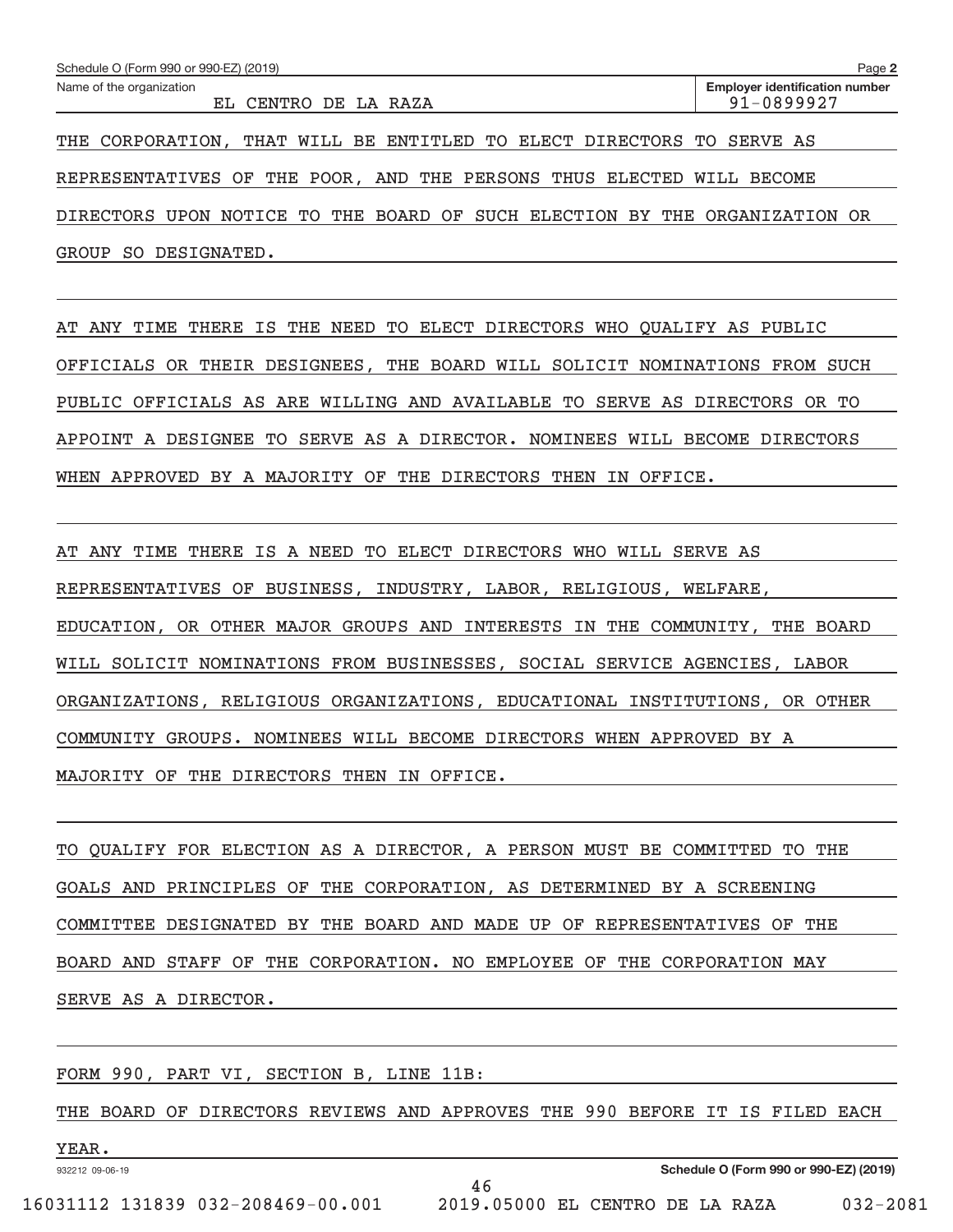EL CENTRO DE LA RAZA 91‐0899927

**Employer identification number**

FORM 990, PART VI, SECTION B, LINE 12C:

THE BOARD OF DIRECTORS AND INTERNAL LEADERSHIP TEAM REVIEWS AND SIGNS A

CONFLICT OF INTEREST POLICY ON AN ANNUAL BASIS.

FORM 990, PART VI, SECTION B, LINE 15:

HUMAN RESOURCES HAS DEVELOPED A FORMAL WAGE/SALARY PROGRAM AND SALARY IS

SET USING SALARY SURVEYS AND INTERNAL EQUITY.

FORM 990, PART VI, SECTION C, LINE 19:

OUR WEB PAGE, WWW.GUIDESTAR.ORG, AND UPON REQUEST.

FORM 990, PART XII, LINE 2C

THE PROCESS FOR OVERSIGHT AND SELECTION OF AN INDEPENDENT ACCOUNTANT

HAS NOT CHANGED FROM THE PRIOR YEAR.

932212 09‐06‐19

**Schedule O (Form 990 or 990‐EZ) (2019)** 47 16031112 131839 032‐208469‐00.001 2019.05000 EL CENTRO DE LA RAZA 032‐2081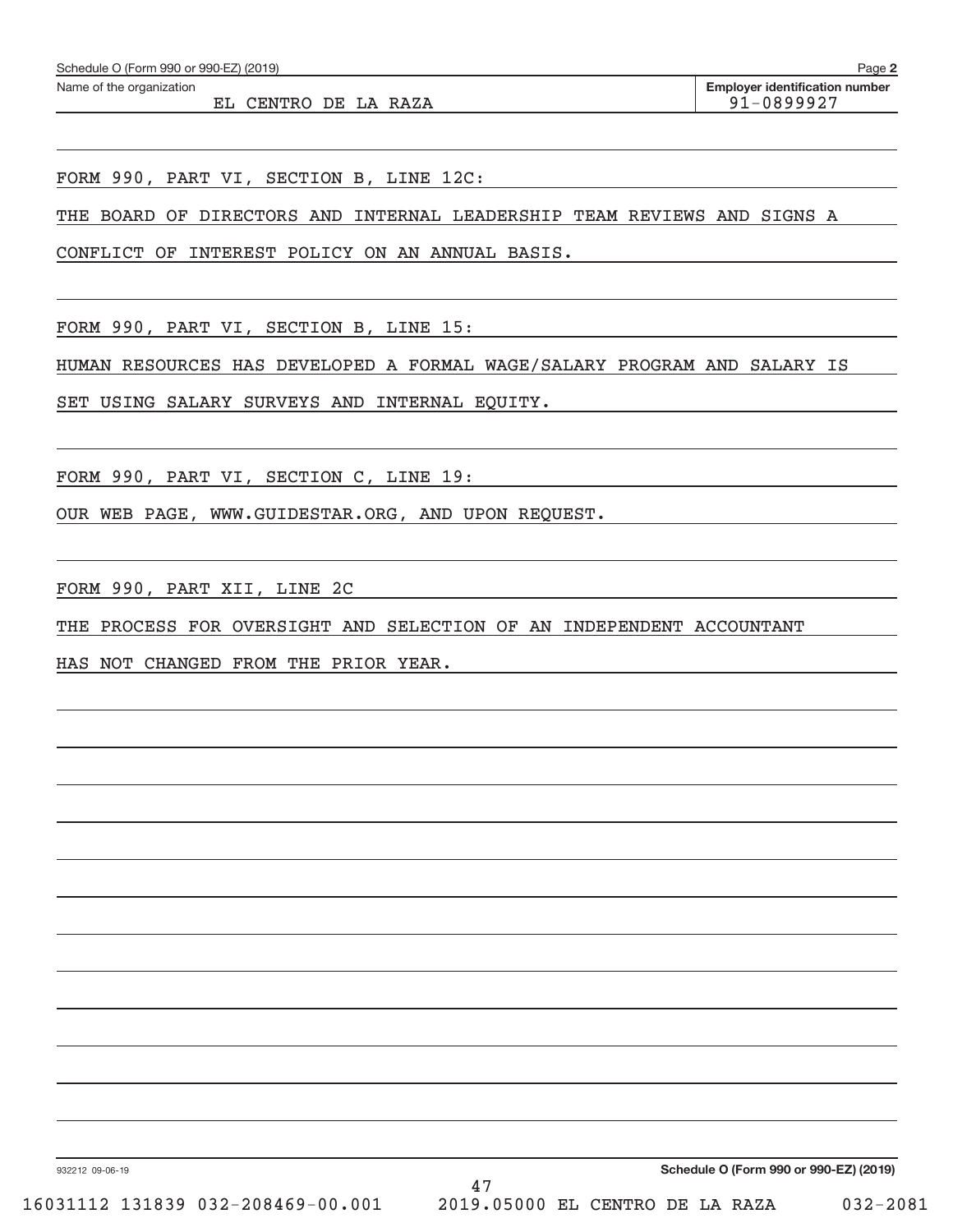| <b>SCHEDULER</b><br>(Form 990)                                                          |                                                                                                                    | ▶ Complete if the organization answered "Yes" on Form 990, Part IV, line 33, 34, 35b, 36, or 37.<br>Related Organizations and Unrelated Partnerships |                                                                        |                                                  |                                                                     |                                              | OMB No. 1545-0047<br><u> (၂</u><br><b>201</b>                                                       |   |
|-----------------------------------------------------------------------------------------|--------------------------------------------------------------------------------------------------------------------|------------------------------------------------------------------------------------------------------------------------------------------------------|------------------------------------------------------------------------|--------------------------------------------------|---------------------------------------------------------------------|----------------------------------------------|-----------------------------------------------------------------------------------------------------|---|
| Department of the Treasury<br>Internal Revenue Service                                  |                                                                                                                    | ▶ Go to www.irs.gov/Form990 for instructions and the latest information.                                                                             | Attach to Form 990.                                                    |                                                  |                                                                     |                                              | Open to Public<br>Inspection                                                                        |   |
| Name of the organization                                                                | 呂<br>CENTRO<br>녑                                                                                                   | <b>RAZA</b><br>LA                                                                                                                                    |                                                                        |                                                  |                                                                     | Employer identification number<br>91-0899927 |                                                                                                     |   |
| Part I                                                                                  | Identification of Disregarded Entities. Complete if the organization answered "Yes" on Form 990, Part IV, line 33. |                                                                                                                                                      |                                                                        |                                                  |                                                                     |                                              |                                                                                                     |   |
|                                                                                         | Name, address, and EIN (if applicable)<br>of disregarded entity<br>ම                                               | Primary activity<br>ê                                                                                                                                | Legal domicile (state or<br>foreign country)<br>$\widehat{\mathbf{c}}$ | Total income<br>$\widehat{\mathbf{c}}$           | End-of-year assets<br>$\mathbf{e}$                                  |                                              | Direct controlling<br>entity<br>$\widehat{\epsilon}$                                                |   |
| 16TH AVE SOUTH<br>98144<br>PRM MANAGER LLC<br>WA<br>SEATTLE,<br>2524                    | 91-0899927                                                                                                         | <b>HOUSING</b><br>LOW INCOME                                                                                                                         | <b>WASHINGTON</b>                                                      |                                                  | $-104.$                                                             | EL CENTRO DE<br>578.<br>499.                 | <b>RAZA</b><br>LA                                                                                   |   |
| ECDLR COMMUNITY DEVELOPMENT LLC<br>2524 16TH AVE SOUTH<br>98144<br>WA<br><b>SEATTLE</b> |                                                                                                                    | <b>DSING</b><br>LOW INCOME HO                                                                                                                        | WASHINGTON                                                             | 501                                              | .238.                                                               | 6,280,170. EL CENTRO DE LA RAZA              |                                                                                                     |   |
|                                                                                         |                                                                                                                    |                                                                                                                                                      |                                                                        |                                                  |                                                                     |                                              |                                                                                                     |   |
| Part II                                                                                 | Identification of Related Tax-Exempt Organizations.<br>organizations during the tax year.                          | Complete if the organization answered "Yes" on Form 990, Part IV, line 34, because it had one or more related tax-exempt                             |                                                                        |                                                  |                                                                     |                                              |                                                                                                     |   |
|                                                                                         | Name, address, and EIN<br>of related organization<br>$\widehat{a}$                                                 | Primary activity<br>$\widehat{a}$                                                                                                                    | Legal domicile (state or<br>foreign country)<br>$\widehat{\mathbf{c}}$ | Exempt Code<br>section<br>$\widehat{\mathbf{c}}$ | status (if section<br>Public charity<br>501(c)(3))<br>$\widehat{e}$ | Direct controlling<br>entity<br>$\epsilon$   | $\begin{pmatrix} \mathbf{g} \\ \mathbf{g} \\ \mathbf{c} \end{pmatrix}$ controlled<br>entity?<br>Yes | å |
| 98144<br>16TH AVENUE<br>$94 - 3124654$<br>WA<br>SEATTLE,<br>2524<br>ECR                 | <b>RULDS</b>                                                                                                       | SINGLE-FAMILY RESIDENCES<br>FOR LOW-INCOME TENANTS<br>OWNS AND MANAGES TWO                                                                           | MASHINGTON                                                             | 501(C)(3)                                        | Γ                                                                   | A1<br>EL CENTRO DE<br><b>RAZA</b>            |                                                                                                     | × |
| NORTH BEACON HILL HOUSING<br>WA<br><b>SEATTLE</b><br><b>ASSOCIATION</b><br>SOUTH,       | 2524 16TH AVENUE<br><b>INITIATIVE</b><br>98144<br>$91 - 1681667$                                                   | HOUSING UNITS<br>DEVELOPING, OPERATING AND<br>HILL AREA<br><b>BEACON</b><br><b>MAINTAINING</b><br>IN THE                                             | <b>WASHINGTON</b>                                                      | 501(C)(3)                                        | 12A                                                                 | A,<br>EL CENTRO DE<br><b>RAZA</b>            |                                                                                                     | X |
|                                                                                         |                                                                                                                    |                                                                                                                                                      |                                                                        |                                                  |                                                                     |                                              |                                                                                                     |   |
|                                                                                         |                                                                                                                    |                                                                                                                                                      |                                                                        |                                                  |                                                                     |                                              |                                                                                                     |   |
|                                                                                         | For Paperwork Reduction Act Notice, see the Instructions for Form 990.                                             |                                                                                                                                                      |                                                                        |                                                  |                                                                     |                                              | Schedule R (Form 990) 2019                                                                          |   |

932161 09‐10‐19 932161 09-10-19 LHA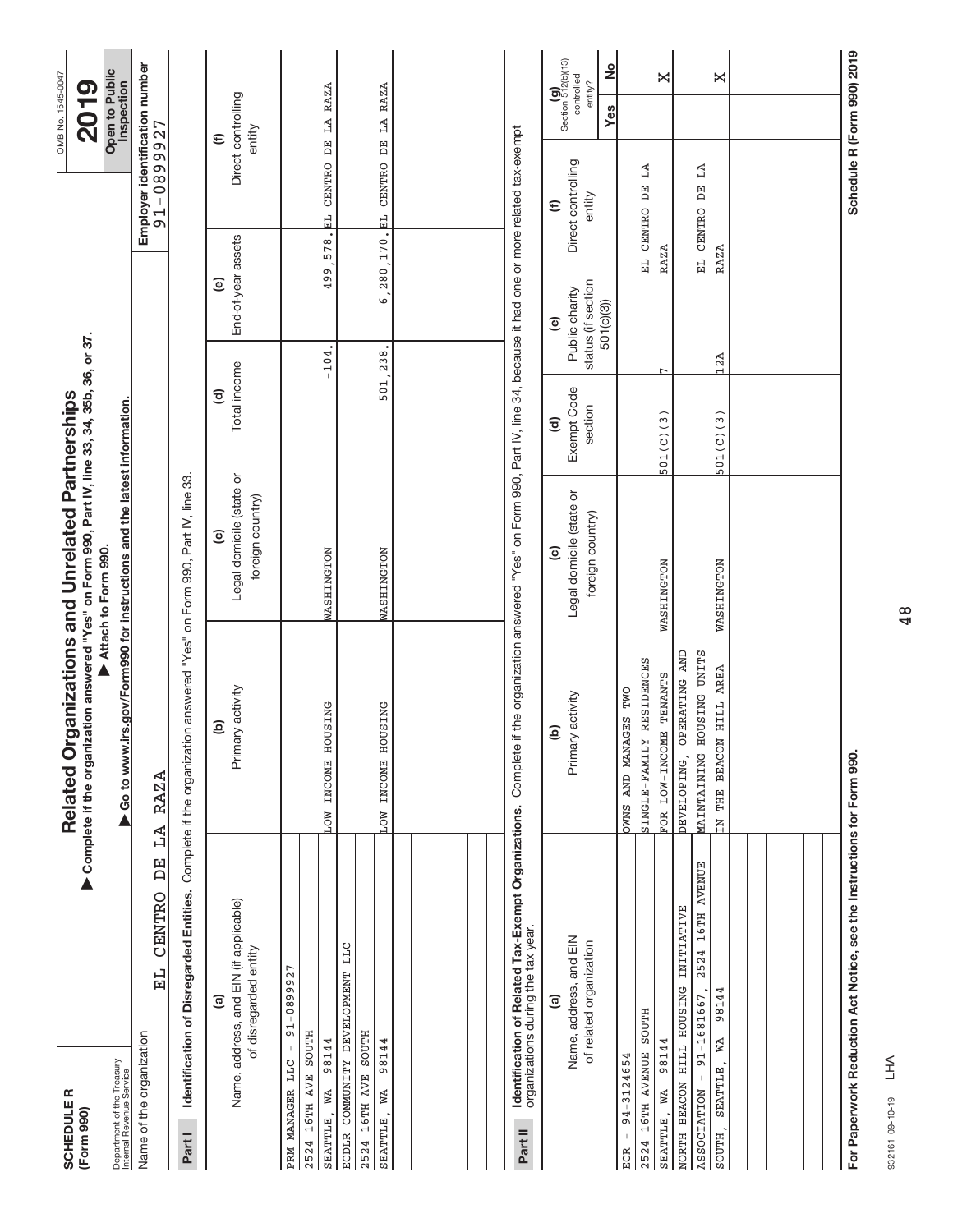| Page 2<br>Complete if the organization answered "Yes" on Form 990, Part IV, line 34, because it had one or more related<br>0899927<br>$\mathsf I$<br>$\overline{9}$ |                                                            | General or Percentage<br>ownership<br>$\widehat{\boldsymbol{\epsilon}}$<br>managing<br>$\oplus$<br>Code V-UBI<br>amount in box<br>20 of Schedule<br>K-1 (Form 1065)<br>$\widehat{=}$ | 01%<br>YesNo<br>ਸ਼<br>N/A                                                                                       |  | Complete if the organization answered "Yes" on Form 990, Part IV, line 34, because it had one or more related                                      | °<br>$\begin{array}{c} \textbf{(i)}\\ \text{Section}\\ 512\text{(b)(13)}\\ \text{controlved}\\ \text{entity?} \end{array}$<br>Yes<br>Percentage<br>Ξ<br>end-of-year<br>Share of<br>assets<br>ම |  |  |  |
|---------------------------------------------------------------------------------------------------------------------------------------------------------------------|------------------------------------------------------------|--------------------------------------------------------------------------------------------------------------------------------------------------------------------------------------|-----------------------------------------------------------------------------------------------------------------|--|----------------------------------------------------------------------------------------------------------------------------------------------------|------------------------------------------------------------------------------------------------------------------------------------------------------------------------------------------------|--|--|--|
|                                                                                                                                                                     |                                                            | Disproportionate<br>allocations?<br>Ξ<br>end-of-year<br>assets<br>Share of<br>ම                                                                                                      | $\frac{1}{2}$<br>⊠<br>Yes<br>578<br>499                                                                         |  |                                                                                                                                                    | Share of total<br>income<br>$\widehat{\epsilon}$                                                                                                                                               |  |  |  |
|                                                                                                                                                                     |                                                            | Share of total<br>income<br>$\mathbf \epsilon$                                                                                                                                       | $-104.$                                                                                                         |  |                                                                                                                                                    | Type of entity<br>(C corp, S corp,<br>or trust)<br>ම                                                                                                                                           |  |  |  |
|                                                                                                                                                                     |                                                            | Predominant income<br>(related, unrelated,<br>excluded from tax under<br>sections 512-514)<br>$\widehat{\mathbf{e}}$                                                                 | RENTAL                                                                                                          |  |                                                                                                                                                    | Direct controlling<br>entity<br>$\widehat{\mathbf{c}}$<br>Legal domicile<br>foreign<br>country)<br>(state or<br>$\widehat{c}$                                                                  |  |  |  |
| <u>ہ</u>                                                                                                                                                            |                                                            | Direct controlling<br>entity<br>$\widehat{\mathbf{c}}$                                                                                                                               |                                                                                                                 |  |                                                                                                                                                    | Primary activity<br>ê                                                                                                                                                                          |  |  |  |
| <b>RAZA</b><br>LA                                                                                                                                                   |                                                            | Legal<br>domicile<br>(state or<br>foreign<br>country)<br>$\widehat{\mathbf{c}}$<br>Primary activity<br>ê                                                                             | WA                                                                                                              |  |                                                                                                                                                    |                                                                                                                                                                                                |  |  |  |
| Identification of Related Organizations Taxable as a Partnershi<br>CENTRO DE<br>법<br>Schedule R (Form 990) 2019                                                     | organizations treated as a partnership during the tax year | Name, address, and EIN<br>of related organization<br>$\widehat{a}$                                                                                                                   | <b>LOW INCOME</b><br><b>BOUSING</b><br>2524 16TH AVE<br>LLC<br>98144<br>ROBERTO MAESTAS<br>WA<br><b>SEATTLE</b> |  | Identification of Related Organizations Taxable as a Corporation or Trust.<br>organizations treated as a corporation or trust during the tax year. | Name, address, and EIN<br>of related organization<br>$\widehat{\mathbf{e}}$                                                                                                                    |  |  |  |
| Part III                                                                                                                                                            |                                                            |                                                                                                                                                                                      | $46 - 4336811$ ,<br><b>PLAZA</b><br>SOUTH,                                                                      |  | Part IV                                                                                                                                            |                                                                                                                                                                                                |  |  |  |

49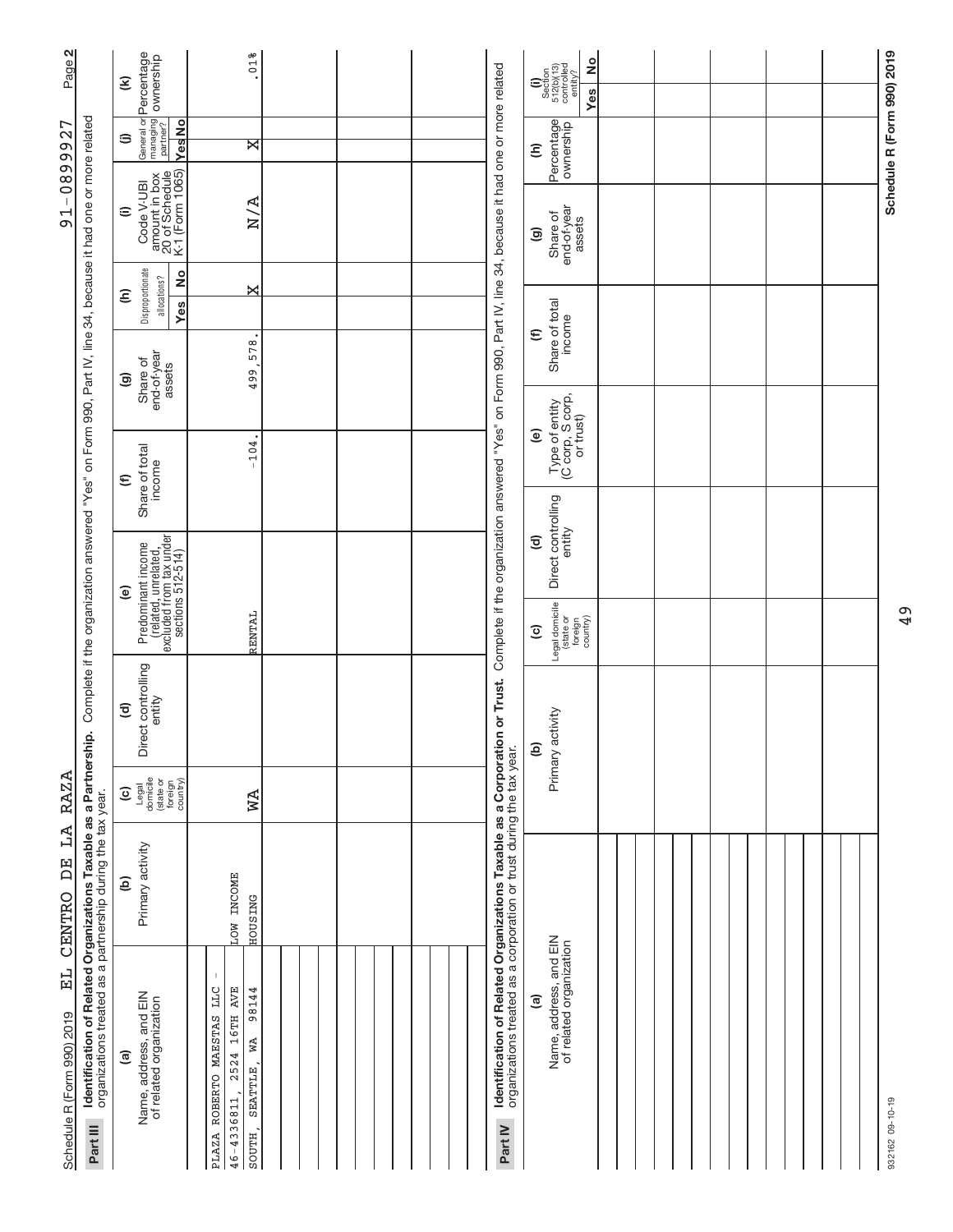Schedule R (Form 990) 2019 Page Schedule R (Form 990) 2019 EL CENTRO DE LA RAZA EL CENTRO DE LA RAZA

Page 3 91-0899927 91‐0899927

> Part V Transactions With Related Organizations. Complete if the organization answered "Yes" on Form 990, Part IV, line 34, 35b, or 36. Complete if the organization answered "Yes" on Form 990, Part IV, line 34, 35b, or 36. **Part V Transactions With Related Organizations.**

| Note: Complete line 1 if any entity is listed in Parts II, III, or IV of this schedule                                                                                       |                                  |                        |                                                                 |                            | Yes     | <u>ខ</u> |
|------------------------------------------------------------------------------------------------------------------------------------------------------------------------------|----------------------------------|------------------------|-----------------------------------------------------------------|----------------------------|---------|----------|
| During the tax year, did the organization engage in any of the following transactions with one or more related organizations listed in Parts II-IV?                          |                                  |                        |                                                                 |                            |         |          |
| Receipt of (i) interest, (ii) annuities, (iii) royalties, or (iv) rent from a controlled entity<br>a                                                                         |                                  |                        |                                                                 | 1a                         |         | X        |
| Gift, grant, or capital contribution to related organization(s)<br>$\Omega$                                                                                                  |                                  |                        |                                                                 | $\frac{1}{2}$              |         | X        |
| Gift, grant, or capital contribution from related organization(s)<br>ပ                                                                                                       |                                  |                        |                                                                 | $\frac{1}{2}$              |         | X        |
|                                                                                                                                                                              |                                  |                        |                                                                 |                            |         |          |
| Loans or loan guarantees to or for related organization(s)<br>ರ                                                                                                              |                                  |                        |                                                                 | $\overline{10}$            | ×∣×     |          |
| $\bullet$                                                                                                                                                                    |                                  |                        |                                                                 | $\frac{6}{1}$              |         |          |
|                                                                                                                                                                              |                                  |                        |                                                                 |                            |         |          |
| Dividends from related organization(s)                                                                                                                                       |                                  |                        |                                                                 | ÷                          |         |          |
| Sale of assets to related organization(s)                                                                                                                                    |                                  |                        |                                                                 | $\frac{1}{2}$              |         |          |
| Purchase of assets from related organization(s)                                                                                                                              |                                  |                        |                                                                 | ≑                          |         |          |
| Exchange of assets with related organization(s)                                                                                                                              |                                  |                        |                                                                 | Ŧ                          |         | x x x    |
| Lease of facilities, equipment, or other assets to related organization(s)                                                                                                   |                                  |                        |                                                                 | Ξ                          |         |          |
|                                                                                                                                                                              |                                  |                        |                                                                 |                            |         |          |
| Lease of facilities, equipment, or other assets from related organization(s)                                                                                                 |                                  |                        |                                                                 | ¥                          |         | X        |
| Performance of services or membership or fundraising solicitations for related organization(s)                                                                               |                                  |                        |                                                                 | $\equiv$                   | ×       |          |
| m Performance of services or membership or fundraising solicitations by related organization(s)                                                                              |                                  |                        |                                                                 | $\mathbf{m}$               |         | X        |
| Sharing of facilities, equipment, mailing lists, or other assets with related organization(s)                                                                                |                                  |                        |                                                                 | $\tilde{=}$                | $\Join$ |          |
| Sharing of paid employees with related organization(s)                                                                                                                       |                                  |                        |                                                                 | $\overline{\phantom{a}}$   | X       |          |
|                                                                                                                                                                              |                                  |                        |                                                                 |                            |         |          |
| Reimbursement paid to related organization(s) for expenses                                                                                                                   |                                  |                        |                                                                 | $\frac{\rho}{\sqrt{2}}$    |         | X        |
| Reimbursement paid by related organization(s) for expenses                                                                                                                   |                                  |                        |                                                                 | $\frac{1}{2}$              | ×       |          |
|                                                                                                                                                                              |                                  |                        |                                                                 |                            |         |          |
| Other transfer of cash or property to related organization(s)                                                                                                                |                                  |                        |                                                                 | ÷                          |         | X        |
| Other transfer of cash or property from related organization(s)                                                                                                              |                                  |                        |                                                                 | $\frac{5}{10}$             | ×       |          |
| If the answer to any of the above is "Yes," see the instructions for information on who must complete this line, including covered relationships and transaction thresholds. |                                  |                        |                                                                 |                            |         |          |
| Name of related organization<br>$\widehat{\mathbf{e}}$                                                                                                                       | (b)<br>Transaction<br>type (a-s) | (c)<br>Amount involved | Method of determining amount involved<br>$\widehat{\mathbf{c}}$ |                            |         |          |
|                                                                                                                                                                              |                                  |                        |                                                                 |                            |         |          |
|                                                                                                                                                                              |                                  |                        |                                                                 |                            |         |          |
|                                                                                                                                                                              |                                  |                        |                                                                 |                            |         |          |
|                                                                                                                                                                              |                                  |                        |                                                                 |                            |         |          |
|                                                                                                                                                                              |                                  |                        |                                                                 |                            |         |          |
|                                                                                                                                                                              |                                  |                        |                                                                 |                            |         |          |
|                                                                                                                                                                              |                                  |                        |                                                                 |                            |         |          |
| 932163 09-10-19                                                                                                                                                              |                                  |                        |                                                                 | Schedule R (Form 990) 2019 |         |          |
|                                                                                                                                                                              |                                  |                        |                                                                 |                            |         |          |

50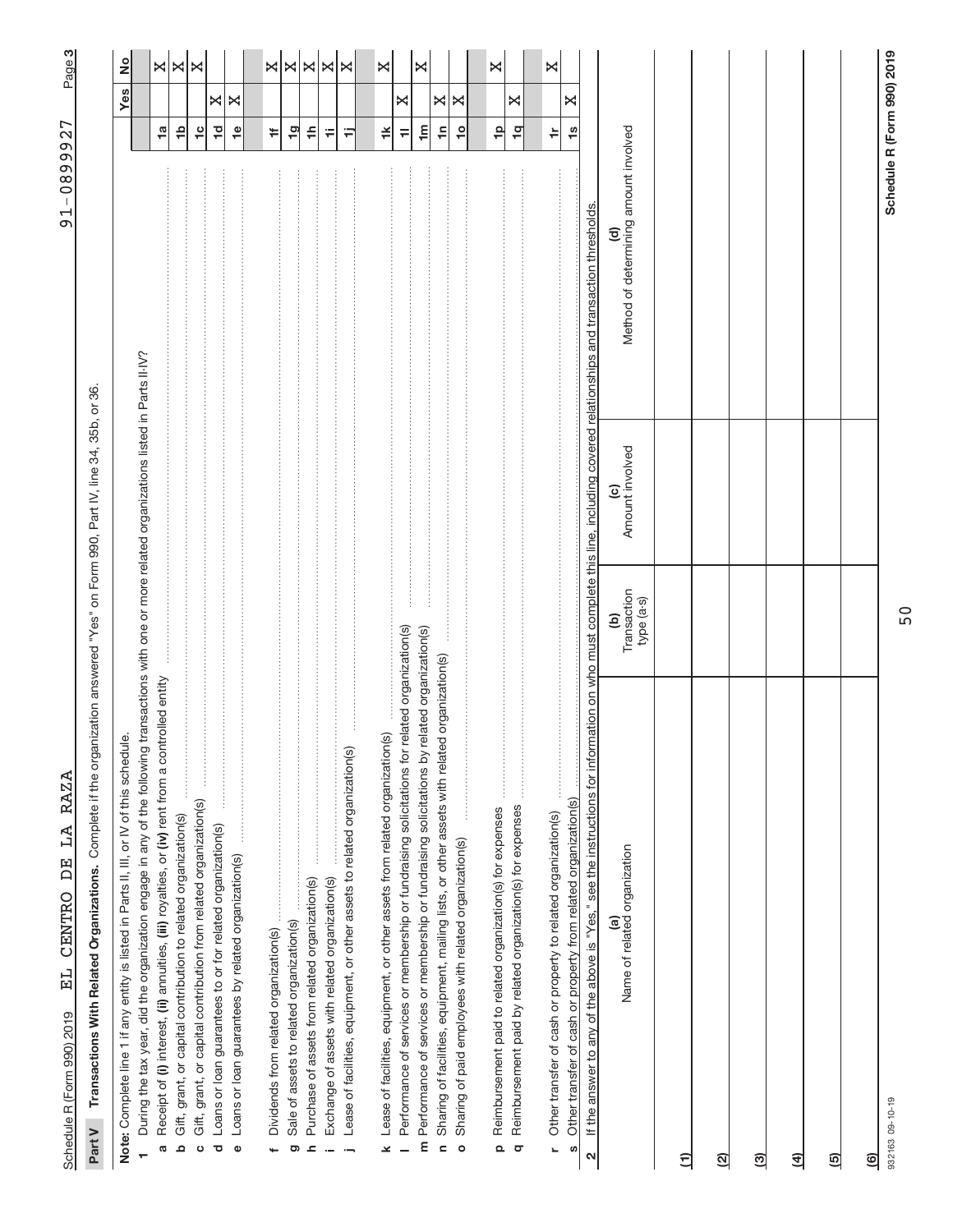| Page 4                        |                                                                       |                                                                                                                                                                                                                                                                                                                                 | $\mathbf{\widehat{\epsilon}}$ |                                                                                                                                                                                                                                                                                                                                                                                                                                                                                 |  |  |  |  |  |  |  |  |  |  |  |  |  |  |  |                            |
|-------------------------------|-----------------------------------------------------------------------|---------------------------------------------------------------------------------------------------------------------------------------------------------------------------------------------------------------------------------------------------------------------------------------------------------------------------------|-------------------------------|---------------------------------------------------------------------------------------------------------------------------------------------------------------------------------------------------------------------------------------------------------------------------------------------------------------------------------------------------------------------------------------------------------------------------------------------------------------------------------|--|--|--|--|--|--|--|--|--|--|--|--|--|--|--|----------------------------|
|                               |                                                                       |                                                                                                                                                                                                                                                                                                                                 | $\oplus$                      |                                                                                                                                                                                                                                                                                                                                                                                                                                                                                 |  |  |  |  |  |  |  |  |  |  |  |  |  |  |  |                            |
| $-0899927$<br>$\overline{91}$ |                                                                       |                                                                                                                                                                                                                                                                                                                                 | $\widehat{=}$                 | Code V-UBI   General or <mark>Percentage</mark><br>  amount in box 20 <sup>managing</sup>   ownership<br>  of Schedule K-1   <u>perher?</u>   ownership<br>  (Form 1065)   <b>Yes   No</b>                                                                                                                                                                                                                                                                                      |  |  |  |  |  |  |  |  |  |  |  |  |  |  |  | Schedule R (Form 990) 2019 |
|                               |                                                                       |                                                                                                                                                                                                                                                                                                                                 | $\widehat{\epsilon}$          | Dispropor-<br>tionate<br>allocations?<br><b>Yes</b> No                                                                                                                                                                                                                                                                                                                                                                                                                          |  |  |  |  |  |  |  |  |  |  |  |  |  |  |  |                            |
|                               |                                                                       |                                                                                                                                                                                                                                                                                                                                 | $\widehat{\mathbf{e}}$        | end-of-year<br>Share of<br>assets                                                                                                                                                                                                                                                                                                                                                                                                                                               |  |  |  |  |  |  |  |  |  |  |  |  |  |  |  |                            |
|                               |                                                                       |                                                                                                                                                                                                                                                                                                                                 | $\widehat{\epsilon}$          | Share of<br>income<br>total                                                                                                                                                                                                                                                                                                                                                                                                                                                     |  |  |  |  |  |  |  |  |  |  |  |  |  |  |  |                            |
|                               |                                                                       |                                                                                                                                                                                                                                                                                                                                 |                               | $\begin{bmatrix} \mathbf{c} \\ \mathbf{e} \\ \mathbf{e} \\ \mathbf{e} \\ \mathbf{e} \\ \mathbf{e} \\ \mathbf{e} \\ \mathbf{e} \\ \mathbf{e} \\ \mathbf{e} \\ \mathbf{e} \\ \mathbf{e} \\ \mathbf{e} \\ \mathbf{e} \\ \mathbf{e} \\ \mathbf{e} \\ \mathbf{e} \\ \mathbf{e} \\ \mathbf{e} \\ \mathbf{e} \\ \mathbf{e} \\ \mathbf{e} \\ \mathbf{e} \\ \mathbf{e} \\ \mathbf{e} \\ \mathbf{e} \\ \mathbf{e} \\ \mathbf{e} \\ \mathbf{e} \\ \mathbf{e} \\ \mathbf{$<br><b>Yes</b> No |  |  |  |  |  |  |  |  |  |  |  |  |  |  |  |                            |
|                               | the organization answered "Yes" on Form 990, Part IV, line 37         |                                                                                                                                                                                                                                                                                                                                 | $\widehat{\mathbf{c}}$        | Predominant income<br>(related, unrelated,<br>excluded from tax under<br>sections 512-514)<br>sections 512-514)                                                                                                                                                                                                                                                                                                                                                                 |  |  |  |  |  |  |  |  |  |  |  |  |  |  |  |                            |
|                               |                                                                       |                                                                                                                                                                                                                                                                                                                                 | $\overline{c}$                | (state or foreign<br>domicile<br>country)<br>Legal                                                                                                                                                                                                                                                                                                                                                                                                                              |  |  |  |  |  |  |  |  |  |  |  |  |  |  |  |                            |
| EL CENTRO DE LA RAZA          |                                                                       |                                                                                                                                                                                                                                                                                                                                 | ê                             | Primary activity                                                                                                                                                                                                                                                                                                                                                                                                                                                                |  |  |  |  |  |  |  |  |  |  |  |  |  |  |  |                            |
| Schedule R (Form 990) 2019    | Part VI Unrelated Organizations Taxable as a Partnership. Complete if | Provide the following information for each entity taxed as a partnership through though which the organization conducted more than five percent of its activities (measured by total assets or gross revenue)<br>that was not a related organization. See instructions regarding exclusion for certain investment partnerships. | $\widehat{a}$                 | Name, address, and EIN<br>of entity                                                                                                                                                                                                                                                                                                                                                                                                                                             |  |  |  |  |  |  |  |  |  |  |  |  |  |  |  |                            |

932164 09-10-19 932164 09‐10‐19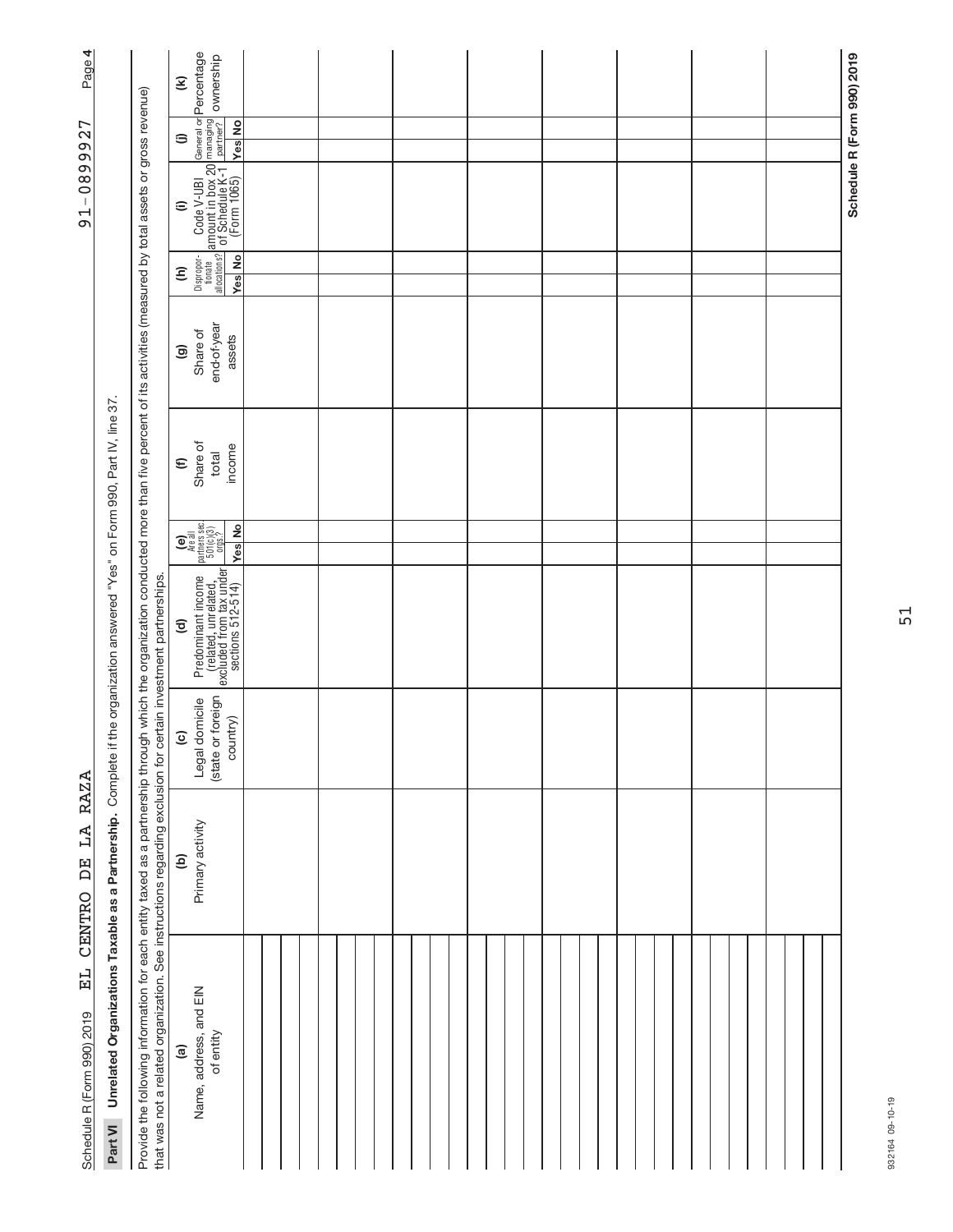# **Part VII Schedule R (Form 990) 2019** EL C

Provide additional information for responses to questions on Schedule R. See instructions.

932165 09‐10‐19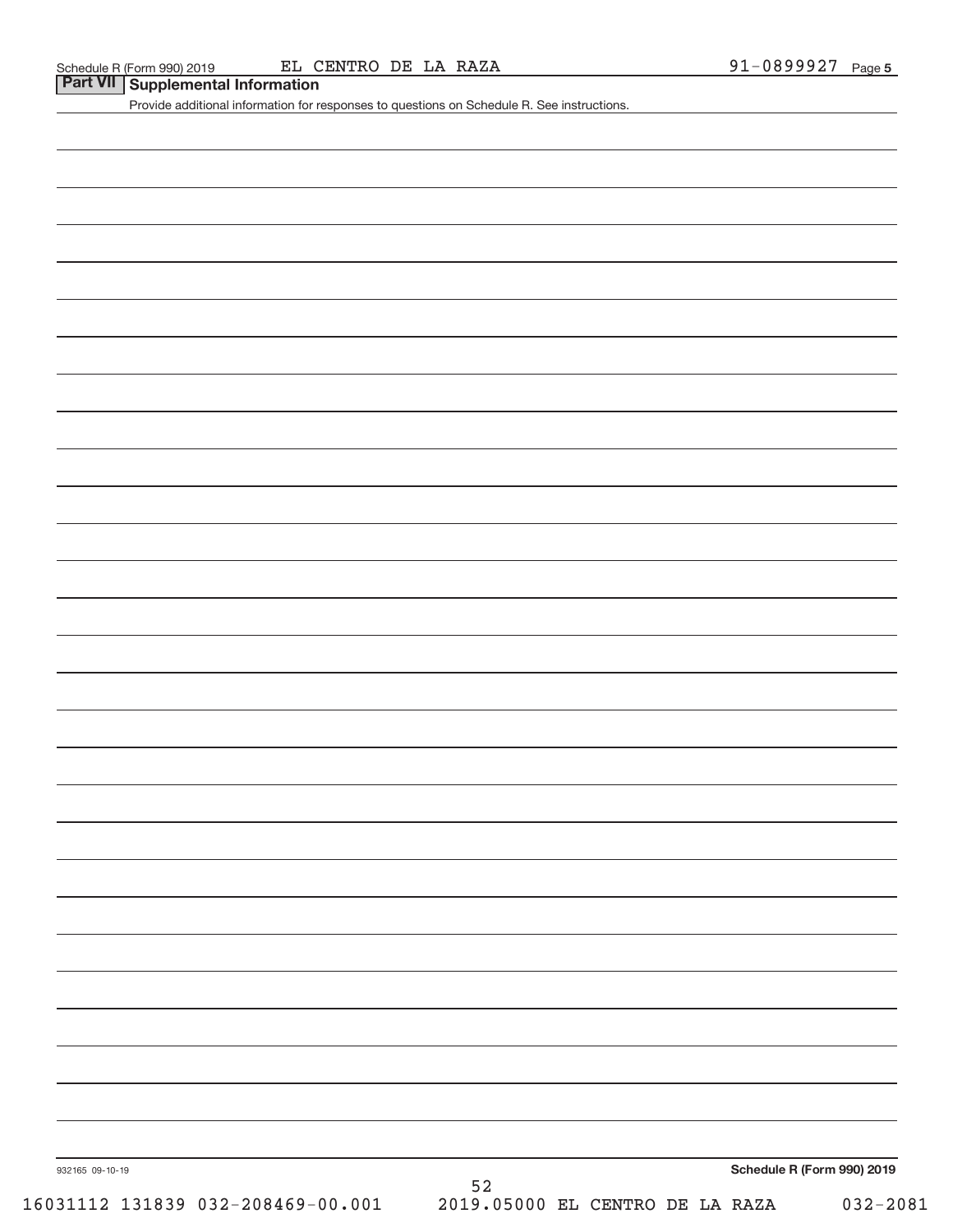|     |                                                                                                                                                                                                                               | EL CENTRO DE LA RAZA                                                                                                                                                                                                           |    | <b>Estimated Tax on Unrelated Business Taxable</b>                                                                                                                                                              |             | 91-0899927 |                | OMB No. 1545-0047 |
|-----|-------------------------------------------------------------------------------------------------------------------------------------------------------------------------------------------------------------------------------|--------------------------------------------------------------------------------------------------------------------------------------------------------------------------------------------------------------------------------|----|-----------------------------------------------------------------------------------------------------------------------------------------------------------------------------------------------------------------|-------------|------------|----------------|-------------------|
|     | Form 990-W                                                                                                                                                                                                                    |                                                                                                                                                                                                                                |    | <b>Income for Tax-Exempt Organizations</b>                                                                                                                                                                      |             |            |                |                   |
|     | (Worksheet)<br>Department of the Treasury<br>Internal Revenue Service                                                                                                                                                         |                                                                                                                                                                                                                                |    | (and on Investment Income for Private Foundations) FORM 990-T<br>Go to www.irs.gov/Form990W for instructions and the latest information.<br>Keep for your records. Do not send to the Internal Revenue Service. |             |            |                | 2020              |
| 1.  |                                                                                                                                                                                                                               | Unrelated business taxable income expected in the tax year manufactured in the tax year manufactured business taxable income expected in the tax year manufactured in the tax with the state of the state of the state of the  |    |                                                                                                                                                                                                                 |             |            | 1              |                   |
|     |                                                                                                                                                                                                                               |                                                                                                                                                                                                                                |    |                                                                                                                                                                                                                 |             |            | $\overline{2}$ |                   |
| 3   |                                                                                                                                                                                                                               | Alternative minimum tax for trusts. See instructions                                                                                                                                                                           |    |                                                                                                                                                                                                                 |             |            | 3              |                   |
|     |                                                                                                                                                                                                                               | Total. Add lines 2 and 3 [11] manufactures and 3 [11] manufactures are not all the set of the set of the set of the set of the set of the set of the set of the set of the set of the set of the set of the set of the set of  |    |                                                                                                                                                                                                                 |             |            | 4              |                   |
| 5   |                                                                                                                                                                                                                               | Estimated tax credits. See instructions entertainment and an according to the instruction of the set instructions of the set of the set of the set of the set of the set of the set of the set of the set of the set of the se |    |                                                                                                                                                                                                                 |             |            | 5              |                   |
| 6   |                                                                                                                                                                                                                               |                                                                                                                                                                                                                                |    |                                                                                                                                                                                                                 |             |            | 6              |                   |
| 7   |                                                                                                                                                                                                                               | Other taxes. See instructions entertainments are also allows and the taxes. See instructions and all the second second services and the set of the set of the second second service in the set of the set of the second second |    |                                                                                                                                                                                                                 |             |            | $\overline{7}$ |                   |
| 8   | Total. Add lines 6 and 7 [11] manufacture contract and a set of the set of the set of the set of the set of the set of the set of the set of the set of the set of the set of the set of the set of the set of the set of the |                                                                                                                                                                                                                                | 8  |                                                                                                                                                                                                                 |             |            |                |                   |
| 9   |                                                                                                                                                                                                                               | Credit for federal tax paid on fuels. See instructions [11] paints and the context of the set of the set of the set of the set of the set of the set of the set of the set of the set of the set of the set of the set of the  |    |                                                                                                                                                                                                                 |             |            | 9              |                   |
|     |                                                                                                                                                                                                                               | 10a Subtract line 9 from line 8. Note: If less than \$500, the organization is not required to make                                                                                                                            |    |                                                                                                                                                                                                                 | 10a         |            |                |                   |
|     | and enter the amount from line 10a on line 10c                                                                                                                                                                                | <b>b</b> Enter the tax shown on the 2019 return. See instructions. <b>Caution:</b> If<br>zero or the tax year was for less than 12 months, skip this line                                                                      |    |                                                                                                                                                                                                                 | $\vert$ 10b | 10,014.    |                |                   |
|     |                                                                                                                                                                                                                               | c 2020 Estimated Tax. Enter the smaller of line 10a or line 10b. If the organization is required to skip line 10b, enter the amount                                                                                            |    |                                                                                                                                                                                                                 |             |            | 10c            | $10,040$ .        |
|     |                                                                                                                                                                                                                               |                                                                                                                                                                                                                                |    | (a)                                                                                                                                                                                                             | (b)         | (c)        |                | (d)               |
| 11  |                                                                                                                                                                                                                               | Installment due dates. See instructions                                                                                                                                                                                        | 11 | 07/15/20                                                                                                                                                                                                        | 07/15/20    | 09/15/20   |                | 12/15/20          |
|     | 12 Required installments. Enter 25% of line 10c in<br>columns (a) through (d). But see instructions if<br>the organization uses the annualized income<br>installment method, the adjusted seasonal                            |                                                                                                                                                                                                                                |    |                                                                                                                                                                                                                 |             |            |                |                   |
|     | installment method, or is a "large organization."                                                                                                                                                                             | .                                                                                                                                                                                                                              | 12 | 2,510.                                                                                                                                                                                                          | 2,510.      | 2,510.     |                | 2,510.            |
| 13  |                                                                                                                                                                                                                               | 2019 Overpayment. See instructions                                                                                                                                                                                             | 13 |                                                                                                                                                                                                                 |             |            |                |                   |
| 14  | Payment due (Subtract line 13 from line 12)                                                                                                                                                                                   |                                                                                                                                                                                                                                | 14 | 2,510.                                                                                                                                                                                                          | 2,510.      | 2,510.     |                | 2,510.            |
| LHA |                                                                                                                                                                                                                               | For Paperwork Reduction Act Notice, see instructions.                                                                                                                                                                          |    |                                                                                                                                                                                                                 |             |            |                | Form 990-W (2020) |

923801 01‐20‐20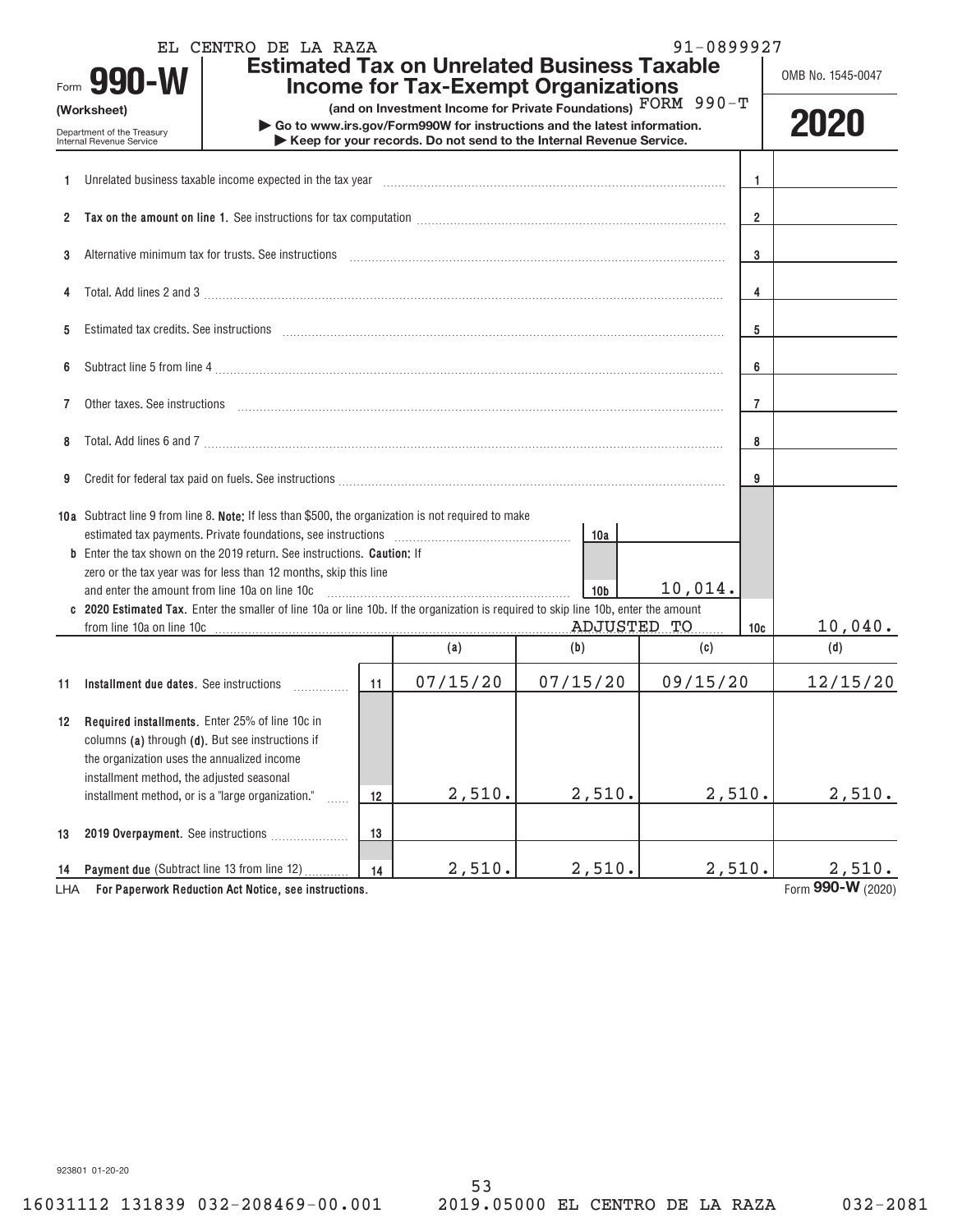| (and proxy tax under section 6033(e))<br>2019<br>For calendar year 2019 or other tax year beginning<br>, and ending<br>Go to www.irs.gov/Form990T for instructions and the latest information.<br>Department of the Treasury<br>Open to Public Inspection for<br>501(c)(3) Organizations Only<br>bo not enter SSN numbers on this form as it may be made public if your organization is a $501(c)(3)$ .<br>Internal Revenue Service<br>D Employer identification number<br>Check box if name changed and see instructions.)<br>Check box if<br>Name of organization $($<br>A<br>(Employees' trust, see<br>address changed<br>instructions.)<br>91-0899927<br>EL CENTRO DE LA RAZA<br><b>B</b> Exempt under section<br>Print<br>F Unrelated business activity code<br>$X$ 501(c)(3<br>0r<br>Number, street, and room or suite no. If a P.O. box, see instructions.<br>(See instructions.)<br>Type<br>2524 16TH AVENUE SOUTH<br> 220(e) <br>408(e)<br>408A<br> 530(a) <br>City or town, state or province, country, and ZIP or foreign postal code<br>SEATTLE, WA 98144-5104<br>452000<br>529(a)<br>$\frac{1}{2}$ Book value of all assets<br>at end of year<br>F Group exemption number (See instructions.)<br>$24,032,829.$ G Check organization type $\triangleright$ $\boxed{X}$ 501(c) corporation<br>$501(c)$ trust<br>Other trust<br>$401(a)$ trust<br>1<br>$H$ Enter the number of the organization's unrelated trades or businesses. $\blacktriangleright$<br>Describe the only (or first) unrelated<br>trade or business here > SEE STATEMENT 1<br>. If only one, complete Parts I-V. If more than one,<br>describe the first in the blank space at the end of the previous sentence, complete Parts I and II, complete a Schedule M for each additional trade or<br>business, then complete Parts III-V.<br>$\boxed{\text{X}}$ No<br>Yes<br>If "Yes," enter the name and identifying number of the parent corporation. $\blacktriangleright$<br>Telephone number $\triangleright$ (206) 329-9442<br>J The books are in care of SHARON HU<br><b>Unrelated Trade or Business Income</b><br>Part I<br>(A) Income<br>(B) Expenses<br>$(C)$ Net<br>1a Gross receipts or sales<br>c Balance <b>Division</b><br>Less returns and allowances<br>1c<br>b<br><u>and the state of the state of the state</u><br>$\overline{2}$<br>2<br>3<br>3<br>4a<br>4 <sub>b</sub><br>b<br>4c<br>C<br>5<br>Income (loss) from a partnership or an S corporation (attach statement)<br>5<br>49,634.<br>49,634.<br>6<br>Rent income (Schedule C)<br>6<br>182,540.<br>128,700.<br>53,840.<br>$\overline{7}$<br>Unrelated debt-financed income (Schedule E) [11] [2010] [2010] [2010] [2010] [2010] [2010] [2010] [2010] [2010<br>7<br>Interest, annuities, royalties, and rents from a controlled organization (Schedule F)<br>8<br>8<br>Investment income of a section $501(c)(7)$ , (9), or (17) organization (Schedule G)<br>9<br>9<br>10<br>10<br>11<br>11<br>12<br>Other income (See instructions: attach schedule)<br>12<br>$\overline{13}$<br>$\overline{232, 174.}$<br>128,700.<br>$\overline{103}$ , 474.<br><b>Deductions Not Taken Elsewhere</b> (See instructions for limitations on deductions.)<br><b>Part II</b><br>(Deductions must be directly connected with the unrelated business income.)<br>14<br>14<br>15<br>15<br>Salaries and wages information continuous contracts and wages in the salaries and wages incommutation of the salarities and wages in the salarities of the salarities and wages in the salarities of the salarities of the sal<br>16<br>16<br>17<br>17<br>Interest (attach schedule) (see instructions) www.communications.communications are interest (attach schedule)<br>18<br>18<br>Taxes and licenses <b>contract the contract of the contract of the contract of the contract of the contract of the contract of the contract of the contract of the contract of the contract of the contract of the contract of t</b><br>19<br>19<br>20<br>Less depreciation claimed on Schedule A and elsewhere on return [1] [214]<br>21 <sub>b</sub><br>21<br>22<br>22<br>Contributions to deferred compensation plans [11] manufactured contributions to deferred compensation plans [11] manufactured compensation plans [11] manufactured compensation plans [11] manufactured contributions to defer<br>23<br>23<br>Employee benefit programs in the continuum contract of the contract of the contract of the contract of the contract of the contract of the contract of the contract of the contract of the contract of the contract of the con<br>24<br>24<br>25<br>25<br>26<br>Excess readership costs (Schedule J) <b>Manual Constructs</b> 2014 (Schedule J)<br>26<br>27<br>Other deductions (attach schedule) www.communications.communications.communications.com<br>27<br>$0 \cdot$<br>Total deductions. Add lines 14 through 27 [11] Martin Martin Martin Martin Martin Martin Martin Martin Martin Martin Martin Martin Martin Martin Martin Martin Martin Martin Martin Martin Martin Martin Martin Martin Martin<br>28<br>28<br>103,474.<br>Unrelated business taxable income before net operating loss deduction. Subtract line 28 from line 13 [11] [12]<br>29<br>29<br>Deduction for net operating loss arising in tax years beginning on or after January 1, 2018<br>30<br>10,416.<br>30<br>93,058.<br>31<br>31<br>Form 990-T (2019)<br>923701 01-27-20 LHA For Paperwork Reduction Act Notice, see instructions. | Form 990-T | <b>Exempt Organization Business Income Tax Return</b> |  |  |  | OMB No. 1545-0047 |
|-----------------------------------------------------------------------------------------------------------------------------------------------------------------------------------------------------------------------------------------------------------------------------------------------------------------------------------------------------------------------------------------------------------------------------------------------------------------------------------------------------------------------------------------------------------------------------------------------------------------------------------------------------------------------------------------------------------------------------------------------------------------------------------------------------------------------------------------------------------------------------------------------------------------------------------------------------------------------------------------------------------------------------------------------------------------------------------------------------------------------------------------------------------------------------------------------------------------------------------------------------------------------------------------------------------------------------------------------------------------------------------------------------------------------------------------------------------------------------------------------------------------------------------------------------------------------------------------------------------------------------------------------------------------------------------------------------------------------------------------------------------------------------------------------------------------------------------------------------------------------------------------------------------------------------------------------------------------------------------------------------------------------------------------------------------------------------------------------------------------------------------------------------------------------------------------------------------------------------------------------------------------------------------------------------------------------------------------------------------------------------------------------------------------------------------------------------------------------------------------------------------------------------------------------------------------------------------------------------------------------------------------------------------------------------------------------------------------------------------------------------------------------------------------------------------------------------------------------------------------------------------------------------------------------------------------------------------------------------------------------------------------------------------------------------------------------------------------------------------------------------------------------------------------------------------------------------------------------------------------------------------------------------------------------------------------------------------------------------------------------------------------------------------------------------------------------------------------------------------------------------------------------------------------------------------------------------------------------------------------------------------------------------------------------------------------------------------------------------------------------------------------------------------------------------------------------------------------------------------------------------------------------------------------------------------------------------------------------------------------------------------------------------------------------------------------------------------------------------------------------------------------------------------------------------------------------------------------------------------------------------------------------------------------------------------------------------------------------------------------------------------------------------------------------------------------------------------------------------------------------------------------------------------------------------------------------------------------------------------------------------------------------------------------------------------------------------------------------------------------------------------------------------------------------------------------------------------------------------------------------------------------------------------------------------------------------------------------------------------------------------------------------------------------------------------------------------------------------------------------------------------------------------------------------------------------------------------------------------------------------------------------------------------------------------------------------------------------------------------------------------------------------------------------------------------------------------------|------------|-------------------------------------------------------|--|--|--|-------------------|
|                                                                                                                                                                                                                                                                                                                                                                                                                                                                                                                                                                                                                                                                                                                                                                                                                                                                                                                                                                                                                                                                                                                                                                                                                                                                                                                                                                                                                                                                                                                                                                                                                                                                                                                                                                                                                                                                                                                                                                                                                                                                                                                                                                                                                                                                                                                                                                                                                                                                                                                                                                                                                                                                                                                                                                                                                                                                                                                                                                                                                                                                                                                                                                                                                                                                                                                                                                                                                                                                                                                                                                                                                                                                                                                                                                                                                                                                                                                                                                                                                                                                                                                                                                                                                                                                                                                                                                                                                                                                                                                                                                                                                                                                                                                                                                                                                                                                                                                                                                                                                                                                                                                                                                                                                                                                                                                                                                                                                                                           |            |                                                       |  |  |  |                   |
|                                                                                                                                                                                                                                                                                                                                                                                                                                                                                                                                                                                                                                                                                                                                                                                                                                                                                                                                                                                                                                                                                                                                                                                                                                                                                                                                                                                                                                                                                                                                                                                                                                                                                                                                                                                                                                                                                                                                                                                                                                                                                                                                                                                                                                                                                                                                                                                                                                                                                                                                                                                                                                                                                                                                                                                                                                                                                                                                                                                                                                                                                                                                                                                                                                                                                                                                                                                                                                                                                                                                                                                                                                                                                                                                                                                                                                                                                                                                                                                                                                                                                                                                                                                                                                                                                                                                                                                                                                                                                                                                                                                                                                                                                                                                                                                                                                                                                                                                                                                                                                                                                                                                                                                                                                                                                                                                                                                                                                                           |            |                                                       |  |  |  |                   |
|                                                                                                                                                                                                                                                                                                                                                                                                                                                                                                                                                                                                                                                                                                                                                                                                                                                                                                                                                                                                                                                                                                                                                                                                                                                                                                                                                                                                                                                                                                                                                                                                                                                                                                                                                                                                                                                                                                                                                                                                                                                                                                                                                                                                                                                                                                                                                                                                                                                                                                                                                                                                                                                                                                                                                                                                                                                                                                                                                                                                                                                                                                                                                                                                                                                                                                                                                                                                                                                                                                                                                                                                                                                                                                                                                                                                                                                                                                                                                                                                                                                                                                                                                                                                                                                                                                                                                                                                                                                                                                                                                                                                                                                                                                                                                                                                                                                                                                                                                                                                                                                                                                                                                                                                                                                                                                                                                                                                                                                           |            |                                                       |  |  |  |                   |
|                                                                                                                                                                                                                                                                                                                                                                                                                                                                                                                                                                                                                                                                                                                                                                                                                                                                                                                                                                                                                                                                                                                                                                                                                                                                                                                                                                                                                                                                                                                                                                                                                                                                                                                                                                                                                                                                                                                                                                                                                                                                                                                                                                                                                                                                                                                                                                                                                                                                                                                                                                                                                                                                                                                                                                                                                                                                                                                                                                                                                                                                                                                                                                                                                                                                                                                                                                                                                                                                                                                                                                                                                                                                                                                                                                                                                                                                                                                                                                                                                                                                                                                                                                                                                                                                                                                                                                                                                                                                                                                                                                                                                                                                                                                                                                                                                                                                                                                                                                                                                                                                                                                                                                                                                                                                                                                                                                                                                                                           |            |                                                       |  |  |  |                   |
|                                                                                                                                                                                                                                                                                                                                                                                                                                                                                                                                                                                                                                                                                                                                                                                                                                                                                                                                                                                                                                                                                                                                                                                                                                                                                                                                                                                                                                                                                                                                                                                                                                                                                                                                                                                                                                                                                                                                                                                                                                                                                                                                                                                                                                                                                                                                                                                                                                                                                                                                                                                                                                                                                                                                                                                                                                                                                                                                                                                                                                                                                                                                                                                                                                                                                                                                                                                                                                                                                                                                                                                                                                                                                                                                                                                                                                                                                                                                                                                                                                                                                                                                                                                                                                                                                                                                                                                                                                                                                                                                                                                                                                                                                                                                                                                                                                                                                                                                                                                                                                                                                                                                                                                                                                                                                                                                                                                                                                                           |            |                                                       |  |  |  |                   |
|                                                                                                                                                                                                                                                                                                                                                                                                                                                                                                                                                                                                                                                                                                                                                                                                                                                                                                                                                                                                                                                                                                                                                                                                                                                                                                                                                                                                                                                                                                                                                                                                                                                                                                                                                                                                                                                                                                                                                                                                                                                                                                                                                                                                                                                                                                                                                                                                                                                                                                                                                                                                                                                                                                                                                                                                                                                                                                                                                                                                                                                                                                                                                                                                                                                                                                                                                                                                                                                                                                                                                                                                                                                                                                                                                                                                                                                                                                                                                                                                                                                                                                                                                                                                                                                                                                                                                                                                                                                                                                                                                                                                                                                                                                                                                                                                                                                                                                                                                                                                                                                                                                                                                                                                                                                                                                                                                                                                                                                           |            |                                                       |  |  |  |                   |
|                                                                                                                                                                                                                                                                                                                                                                                                                                                                                                                                                                                                                                                                                                                                                                                                                                                                                                                                                                                                                                                                                                                                                                                                                                                                                                                                                                                                                                                                                                                                                                                                                                                                                                                                                                                                                                                                                                                                                                                                                                                                                                                                                                                                                                                                                                                                                                                                                                                                                                                                                                                                                                                                                                                                                                                                                                                                                                                                                                                                                                                                                                                                                                                                                                                                                                                                                                                                                                                                                                                                                                                                                                                                                                                                                                                                                                                                                                                                                                                                                                                                                                                                                                                                                                                                                                                                                                                                                                                                                                                                                                                                                                                                                                                                                                                                                                                                                                                                                                                                                                                                                                                                                                                                                                                                                                                                                                                                                                                           |            |                                                       |  |  |  |                   |
|                                                                                                                                                                                                                                                                                                                                                                                                                                                                                                                                                                                                                                                                                                                                                                                                                                                                                                                                                                                                                                                                                                                                                                                                                                                                                                                                                                                                                                                                                                                                                                                                                                                                                                                                                                                                                                                                                                                                                                                                                                                                                                                                                                                                                                                                                                                                                                                                                                                                                                                                                                                                                                                                                                                                                                                                                                                                                                                                                                                                                                                                                                                                                                                                                                                                                                                                                                                                                                                                                                                                                                                                                                                                                                                                                                                                                                                                                                                                                                                                                                                                                                                                                                                                                                                                                                                                                                                                                                                                                                                                                                                                                                                                                                                                                                                                                                                                                                                                                                                                                                                                                                                                                                                                                                                                                                                                                                                                                                                           |            |                                                       |  |  |  |                   |
|                                                                                                                                                                                                                                                                                                                                                                                                                                                                                                                                                                                                                                                                                                                                                                                                                                                                                                                                                                                                                                                                                                                                                                                                                                                                                                                                                                                                                                                                                                                                                                                                                                                                                                                                                                                                                                                                                                                                                                                                                                                                                                                                                                                                                                                                                                                                                                                                                                                                                                                                                                                                                                                                                                                                                                                                                                                                                                                                                                                                                                                                                                                                                                                                                                                                                                                                                                                                                                                                                                                                                                                                                                                                                                                                                                                                                                                                                                                                                                                                                                                                                                                                                                                                                                                                                                                                                                                                                                                                                                                                                                                                                                                                                                                                                                                                                                                                                                                                                                                                                                                                                                                                                                                                                                                                                                                                                                                                                                                           |            |                                                       |  |  |  |                   |
|                                                                                                                                                                                                                                                                                                                                                                                                                                                                                                                                                                                                                                                                                                                                                                                                                                                                                                                                                                                                                                                                                                                                                                                                                                                                                                                                                                                                                                                                                                                                                                                                                                                                                                                                                                                                                                                                                                                                                                                                                                                                                                                                                                                                                                                                                                                                                                                                                                                                                                                                                                                                                                                                                                                                                                                                                                                                                                                                                                                                                                                                                                                                                                                                                                                                                                                                                                                                                                                                                                                                                                                                                                                                                                                                                                                                                                                                                                                                                                                                                                                                                                                                                                                                                                                                                                                                                                                                                                                                                                                                                                                                                                                                                                                                                                                                                                                                                                                                                                                                                                                                                                                                                                                                                                                                                                                                                                                                                                                           |            |                                                       |  |  |  |                   |
|                                                                                                                                                                                                                                                                                                                                                                                                                                                                                                                                                                                                                                                                                                                                                                                                                                                                                                                                                                                                                                                                                                                                                                                                                                                                                                                                                                                                                                                                                                                                                                                                                                                                                                                                                                                                                                                                                                                                                                                                                                                                                                                                                                                                                                                                                                                                                                                                                                                                                                                                                                                                                                                                                                                                                                                                                                                                                                                                                                                                                                                                                                                                                                                                                                                                                                                                                                                                                                                                                                                                                                                                                                                                                                                                                                                                                                                                                                                                                                                                                                                                                                                                                                                                                                                                                                                                                                                                                                                                                                                                                                                                                                                                                                                                                                                                                                                                                                                                                                                                                                                                                                                                                                                                                                                                                                                                                                                                                                                           |            |                                                       |  |  |  |                   |
|                                                                                                                                                                                                                                                                                                                                                                                                                                                                                                                                                                                                                                                                                                                                                                                                                                                                                                                                                                                                                                                                                                                                                                                                                                                                                                                                                                                                                                                                                                                                                                                                                                                                                                                                                                                                                                                                                                                                                                                                                                                                                                                                                                                                                                                                                                                                                                                                                                                                                                                                                                                                                                                                                                                                                                                                                                                                                                                                                                                                                                                                                                                                                                                                                                                                                                                                                                                                                                                                                                                                                                                                                                                                                                                                                                                                                                                                                                                                                                                                                                                                                                                                                                                                                                                                                                                                                                                                                                                                                                                                                                                                                                                                                                                                                                                                                                                                                                                                                                                                                                                                                                                                                                                                                                                                                                                                                                                                                                                           |            |                                                       |  |  |  |                   |
|                                                                                                                                                                                                                                                                                                                                                                                                                                                                                                                                                                                                                                                                                                                                                                                                                                                                                                                                                                                                                                                                                                                                                                                                                                                                                                                                                                                                                                                                                                                                                                                                                                                                                                                                                                                                                                                                                                                                                                                                                                                                                                                                                                                                                                                                                                                                                                                                                                                                                                                                                                                                                                                                                                                                                                                                                                                                                                                                                                                                                                                                                                                                                                                                                                                                                                                                                                                                                                                                                                                                                                                                                                                                                                                                                                                                                                                                                                                                                                                                                                                                                                                                                                                                                                                                                                                                                                                                                                                                                                                                                                                                                                                                                                                                                                                                                                                                                                                                                                                                                                                                                                                                                                                                                                                                                                                                                                                                                                                           |            |                                                       |  |  |  |                   |
|                                                                                                                                                                                                                                                                                                                                                                                                                                                                                                                                                                                                                                                                                                                                                                                                                                                                                                                                                                                                                                                                                                                                                                                                                                                                                                                                                                                                                                                                                                                                                                                                                                                                                                                                                                                                                                                                                                                                                                                                                                                                                                                                                                                                                                                                                                                                                                                                                                                                                                                                                                                                                                                                                                                                                                                                                                                                                                                                                                                                                                                                                                                                                                                                                                                                                                                                                                                                                                                                                                                                                                                                                                                                                                                                                                                                                                                                                                                                                                                                                                                                                                                                                                                                                                                                                                                                                                                                                                                                                                                                                                                                                                                                                                                                                                                                                                                                                                                                                                                                                                                                                                                                                                                                                                                                                                                                                                                                                                                           |            |                                                       |  |  |  |                   |
|                                                                                                                                                                                                                                                                                                                                                                                                                                                                                                                                                                                                                                                                                                                                                                                                                                                                                                                                                                                                                                                                                                                                                                                                                                                                                                                                                                                                                                                                                                                                                                                                                                                                                                                                                                                                                                                                                                                                                                                                                                                                                                                                                                                                                                                                                                                                                                                                                                                                                                                                                                                                                                                                                                                                                                                                                                                                                                                                                                                                                                                                                                                                                                                                                                                                                                                                                                                                                                                                                                                                                                                                                                                                                                                                                                                                                                                                                                                                                                                                                                                                                                                                                                                                                                                                                                                                                                                                                                                                                                                                                                                                                                                                                                                                                                                                                                                                                                                                                                                                                                                                                                                                                                                                                                                                                                                                                                                                                                                           |            |                                                       |  |  |  |                   |
|                                                                                                                                                                                                                                                                                                                                                                                                                                                                                                                                                                                                                                                                                                                                                                                                                                                                                                                                                                                                                                                                                                                                                                                                                                                                                                                                                                                                                                                                                                                                                                                                                                                                                                                                                                                                                                                                                                                                                                                                                                                                                                                                                                                                                                                                                                                                                                                                                                                                                                                                                                                                                                                                                                                                                                                                                                                                                                                                                                                                                                                                                                                                                                                                                                                                                                                                                                                                                                                                                                                                                                                                                                                                                                                                                                                                                                                                                                                                                                                                                                                                                                                                                                                                                                                                                                                                                                                                                                                                                                                                                                                                                                                                                                                                                                                                                                                                                                                                                                                                                                                                                                                                                                                                                                                                                                                                                                                                                                                           |            |                                                       |  |  |  |                   |
|                                                                                                                                                                                                                                                                                                                                                                                                                                                                                                                                                                                                                                                                                                                                                                                                                                                                                                                                                                                                                                                                                                                                                                                                                                                                                                                                                                                                                                                                                                                                                                                                                                                                                                                                                                                                                                                                                                                                                                                                                                                                                                                                                                                                                                                                                                                                                                                                                                                                                                                                                                                                                                                                                                                                                                                                                                                                                                                                                                                                                                                                                                                                                                                                                                                                                                                                                                                                                                                                                                                                                                                                                                                                                                                                                                                                                                                                                                                                                                                                                                                                                                                                                                                                                                                                                                                                                                                                                                                                                                                                                                                                                                                                                                                                                                                                                                                                                                                                                                                                                                                                                                                                                                                                                                                                                                                                                                                                                                                           |            |                                                       |  |  |  |                   |
|                                                                                                                                                                                                                                                                                                                                                                                                                                                                                                                                                                                                                                                                                                                                                                                                                                                                                                                                                                                                                                                                                                                                                                                                                                                                                                                                                                                                                                                                                                                                                                                                                                                                                                                                                                                                                                                                                                                                                                                                                                                                                                                                                                                                                                                                                                                                                                                                                                                                                                                                                                                                                                                                                                                                                                                                                                                                                                                                                                                                                                                                                                                                                                                                                                                                                                                                                                                                                                                                                                                                                                                                                                                                                                                                                                                                                                                                                                                                                                                                                                                                                                                                                                                                                                                                                                                                                                                                                                                                                                                                                                                                                                                                                                                                                                                                                                                                                                                                                                                                                                                                                                                                                                                                                                                                                                                                                                                                                                                           |            |                                                       |  |  |  |                   |
|                                                                                                                                                                                                                                                                                                                                                                                                                                                                                                                                                                                                                                                                                                                                                                                                                                                                                                                                                                                                                                                                                                                                                                                                                                                                                                                                                                                                                                                                                                                                                                                                                                                                                                                                                                                                                                                                                                                                                                                                                                                                                                                                                                                                                                                                                                                                                                                                                                                                                                                                                                                                                                                                                                                                                                                                                                                                                                                                                                                                                                                                                                                                                                                                                                                                                                                                                                                                                                                                                                                                                                                                                                                                                                                                                                                                                                                                                                                                                                                                                                                                                                                                                                                                                                                                                                                                                                                                                                                                                                                                                                                                                                                                                                                                                                                                                                                                                                                                                                                                                                                                                                                                                                                                                                                                                                                                                                                                                                                           |            |                                                       |  |  |  |                   |
|                                                                                                                                                                                                                                                                                                                                                                                                                                                                                                                                                                                                                                                                                                                                                                                                                                                                                                                                                                                                                                                                                                                                                                                                                                                                                                                                                                                                                                                                                                                                                                                                                                                                                                                                                                                                                                                                                                                                                                                                                                                                                                                                                                                                                                                                                                                                                                                                                                                                                                                                                                                                                                                                                                                                                                                                                                                                                                                                                                                                                                                                                                                                                                                                                                                                                                                                                                                                                                                                                                                                                                                                                                                                                                                                                                                                                                                                                                                                                                                                                                                                                                                                                                                                                                                                                                                                                                                                                                                                                                                                                                                                                                                                                                                                                                                                                                                                                                                                                                                                                                                                                                                                                                                                                                                                                                                                                                                                                                                           |            |                                                       |  |  |  |                   |
|                                                                                                                                                                                                                                                                                                                                                                                                                                                                                                                                                                                                                                                                                                                                                                                                                                                                                                                                                                                                                                                                                                                                                                                                                                                                                                                                                                                                                                                                                                                                                                                                                                                                                                                                                                                                                                                                                                                                                                                                                                                                                                                                                                                                                                                                                                                                                                                                                                                                                                                                                                                                                                                                                                                                                                                                                                                                                                                                                                                                                                                                                                                                                                                                                                                                                                                                                                                                                                                                                                                                                                                                                                                                                                                                                                                                                                                                                                                                                                                                                                                                                                                                                                                                                                                                                                                                                                                                                                                                                                                                                                                                                                                                                                                                                                                                                                                                                                                                                                                                                                                                                                                                                                                                                                                                                                                                                                                                                                                           |            |                                                       |  |  |  |                   |
|                                                                                                                                                                                                                                                                                                                                                                                                                                                                                                                                                                                                                                                                                                                                                                                                                                                                                                                                                                                                                                                                                                                                                                                                                                                                                                                                                                                                                                                                                                                                                                                                                                                                                                                                                                                                                                                                                                                                                                                                                                                                                                                                                                                                                                                                                                                                                                                                                                                                                                                                                                                                                                                                                                                                                                                                                                                                                                                                                                                                                                                                                                                                                                                                                                                                                                                                                                                                                                                                                                                                                                                                                                                                                                                                                                                                                                                                                                                                                                                                                                                                                                                                                                                                                                                                                                                                                                                                                                                                                                                                                                                                                                                                                                                                                                                                                                                                                                                                                                                                                                                                                                                                                                                                                                                                                                                                                                                                                                                           |            |                                                       |  |  |  |                   |
|                                                                                                                                                                                                                                                                                                                                                                                                                                                                                                                                                                                                                                                                                                                                                                                                                                                                                                                                                                                                                                                                                                                                                                                                                                                                                                                                                                                                                                                                                                                                                                                                                                                                                                                                                                                                                                                                                                                                                                                                                                                                                                                                                                                                                                                                                                                                                                                                                                                                                                                                                                                                                                                                                                                                                                                                                                                                                                                                                                                                                                                                                                                                                                                                                                                                                                                                                                                                                                                                                                                                                                                                                                                                                                                                                                                                                                                                                                                                                                                                                                                                                                                                                                                                                                                                                                                                                                                                                                                                                                                                                                                                                                                                                                                                                                                                                                                                                                                                                                                                                                                                                                                                                                                                                                                                                                                                                                                                                                                           |            |                                                       |  |  |  |                   |
|                                                                                                                                                                                                                                                                                                                                                                                                                                                                                                                                                                                                                                                                                                                                                                                                                                                                                                                                                                                                                                                                                                                                                                                                                                                                                                                                                                                                                                                                                                                                                                                                                                                                                                                                                                                                                                                                                                                                                                                                                                                                                                                                                                                                                                                                                                                                                                                                                                                                                                                                                                                                                                                                                                                                                                                                                                                                                                                                                                                                                                                                                                                                                                                                                                                                                                                                                                                                                                                                                                                                                                                                                                                                                                                                                                                                                                                                                                                                                                                                                                                                                                                                                                                                                                                                                                                                                                                                                                                                                                                                                                                                                                                                                                                                                                                                                                                                                                                                                                                                                                                                                                                                                                                                                                                                                                                                                                                                                                                           |            |                                                       |  |  |  |                   |
|                                                                                                                                                                                                                                                                                                                                                                                                                                                                                                                                                                                                                                                                                                                                                                                                                                                                                                                                                                                                                                                                                                                                                                                                                                                                                                                                                                                                                                                                                                                                                                                                                                                                                                                                                                                                                                                                                                                                                                                                                                                                                                                                                                                                                                                                                                                                                                                                                                                                                                                                                                                                                                                                                                                                                                                                                                                                                                                                                                                                                                                                                                                                                                                                                                                                                                                                                                                                                                                                                                                                                                                                                                                                                                                                                                                                                                                                                                                                                                                                                                                                                                                                                                                                                                                                                                                                                                                                                                                                                                                                                                                                                                                                                                                                                                                                                                                                                                                                                                                                                                                                                                                                                                                                                                                                                                                                                                                                                                                           |            |                                                       |  |  |  |                   |
|                                                                                                                                                                                                                                                                                                                                                                                                                                                                                                                                                                                                                                                                                                                                                                                                                                                                                                                                                                                                                                                                                                                                                                                                                                                                                                                                                                                                                                                                                                                                                                                                                                                                                                                                                                                                                                                                                                                                                                                                                                                                                                                                                                                                                                                                                                                                                                                                                                                                                                                                                                                                                                                                                                                                                                                                                                                                                                                                                                                                                                                                                                                                                                                                                                                                                                                                                                                                                                                                                                                                                                                                                                                                                                                                                                                                                                                                                                                                                                                                                                                                                                                                                                                                                                                                                                                                                                                                                                                                                                                                                                                                                                                                                                                                                                                                                                                                                                                                                                                                                                                                                                                                                                                                                                                                                                                                                                                                                                                           |            |                                                       |  |  |  |                   |
|                                                                                                                                                                                                                                                                                                                                                                                                                                                                                                                                                                                                                                                                                                                                                                                                                                                                                                                                                                                                                                                                                                                                                                                                                                                                                                                                                                                                                                                                                                                                                                                                                                                                                                                                                                                                                                                                                                                                                                                                                                                                                                                                                                                                                                                                                                                                                                                                                                                                                                                                                                                                                                                                                                                                                                                                                                                                                                                                                                                                                                                                                                                                                                                                                                                                                                                                                                                                                                                                                                                                                                                                                                                                                                                                                                                                                                                                                                                                                                                                                                                                                                                                                                                                                                                                                                                                                                                                                                                                                                                                                                                                                                                                                                                                                                                                                                                                                                                                                                                                                                                                                                                                                                                                                                                                                                                                                                                                                                                           |            |                                                       |  |  |  |                   |
|                                                                                                                                                                                                                                                                                                                                                                                                                                                                                                                                                                                                                                                                                                                                                                                                                                                                                                                                                                                                                                                                                                                                                                                                                                                                                                                                                                                                                                                                                                                                                                                                                                                                                                                                                                                                                                                                                                                                                                                                                                                                                                                                                                                                                                                                                                                                                                                                                                                                                                                                                                                                                                                                                                                                                                                                                                                                                                                                                                                                                                                                                                                                                                                                                                                                                                                                                                                                                                                                                                                                                                                                                                                                                                                                                                                                                                                                                                                                                                                                                                                                                                                                                                                                                                                                                                                                                                                                                                                                                                                                                                                                                                                                                                                                                                                                                                                                                                                                                                                                                                                                                                                                                                                                                                                                                                                                                                                                                                                           |            |                                                       |  |  |  |                   |
|                                                                                                                                                                                                                                                                                                                                                                                                                                                                                                                                                                                                                                                                                                                                                                                                                                                                                                                                                                                                                                                                                                                                                                                                                                                                                                                                                                                                                                                                                                                                                                                                                                                                                                                                                                                                                                                                                                                                                                                                                                                                                                                                                                                                                                                                                                                                                                                                                                                                                                                                                                                                                                                                                                                                                                                                                                                                                                                                                                                                                                                                                                                                                                                                                                                                                                                                                                                                                                                                                                                                                                                                                                                                                                                                                                                                                                                                                                                                                                                                                                                                                                                                                                                                                                                                                                                                                                                                                                                                                                                                                                                                                                                                                                                                                                                                                                                                                                                                                                                                                                                                                                                                                                                                                                                                                                                                                                                                                                                           |            |                                                       |  |  |  |                   |
|                                                                                                                                                                                                                                                                                                                                                                                                                                                                                                                                                                                                                                                                                                                                                                                                                                                                                                                                                                                                                                                                                                                                                                                                                                                                                                                                                                                                                                                                                                                                                                                                                                                                                                                                                                                                                                                                                                                                                                                                                                                                                                                                                                                                                                                                                                                                                                                                                                                                                                                                                                                                                                                                                                                                                                                                                                                                                                                                                                                                                                                                                                                                                                                                                                                                                                                                                                                                                                                                                                                                                                                                                                                                                                                                                                                                                                                                                                                                                                                                                                                                                                                                                                                                                                                                                                                                                                                                                                                                                                                                                                                                                                                                                                                                                                                                                                                                                                                                                                                                                                                                                                                                                                                                                                                                                                                                                                                                                                                           |            |                                                       |  |  |  |                   |
|                                                                                                                                                                                                                                                                                                                                                                                                                                                                                                                                                                                                                                                                                                                                                                                                                                                                                                                                                                                                                                                                                                                                                                                                                                                                                                                                                                                                                                                                                                                                                                                                                                                                                                                                                                                                                                                                                                                                                                                                                                                                                                                                                                                                                                                                                                                                                                                                                                                                                                                                                                                                                                                                                                                                                                                                                                                                                                                                                                                                                                                                                                                                                                                                                                                                                                                                                                                                                                                                                                                                                                                                                                                                                                                                                                                                                                                                                                                                                                                                                                                                                                                                                                                                                                                                                                                                                                                                                                                                                                                                                                                                                                                                                                                                                                                                                                                                                                                                                                                                                                                                                                                                                                                                                                                                                                                                                                                                                                                           |            |                                                       |  |  |  |                   |
|                                                                                                                                                                                                                                                                                                                                                                                                                                                                                                                                                                                                                                                                                                                                                                                                                                                                                                                                                                                                                                                                                                                                                                                                                                                                                                                                                                                                                                                                                                                                                                                                                                                                                                                                                                                                                                                                                                                                                                                                                                                                                                                                                                                                                                                                                                                                                                                                                                                                                                                                                                                                                                                                                                                                                                                                                                                                                                                                                                                                                                                                                                                                                                                                                                                                                                                                                                                                                                                                                                                                                                                                                                                                                                                                                                                                                                                                                                                                                                                                                                                                                                                                                                                                                                                                                                                                                                                                                                                                                                                                                                                                                                                                                                                                                                                                                                                                                                                                                                                                                                                                                                                                                                                                                                                                                                                                                                                                                                                           |            |                                                       |  |  |  |                   |
|                                                                                                                                                                                                                                                                                                                                                                                                                                                                                                                                                                                                                                                                                                                                                                                                                                                                                                                                                                                                                                                                                                                                                                                                                                                                                                                                                                                                                                                                                                                                                                                                                                                                                                                                                                                                                                                                                                                                                                                                                                                                                                                                                                                                                                                                                                                                                                                                                                                                                                                                                                                                                                                                                                                                                                                                                                                                                                                                                                                                                                                                                                                                                                                                                                                                                                                                                                                                                                                                                                                                                                                                                                                                                                                                                                                                                                                                                                                                                                                                                                                                                                                                                                                                                                                                                                                                                                                                                                                                                                                                                                                                                                                                                                                                                                                                                                                                                                                                                                                                                                                                                                                                                                                                                                                                                                                                                                                                                                                           |            |                                                       |  |  |  |                   |
|                                                                                                                                                                                                                                                                                                                                                                                                                                                                                                                                                                                                                                                                                                                                                                                                                                                                                                                                                                                                                                                                                                                                                                                                                                                                                                                                                                                                                                                                                                                                                                                                                                                                                                                                                                                                                                                                                                                                                                                                                                                                                                                                                                                                                                                                                                                                                                                                                                                                                                                                                                                                                                                                                                                                                                                                                                                                                                                                                                                                                                                                                                                                                                                                                                                                                                                                                                                                                                                                                                                                                                                                                                                                                                                                                                                                                                                                                                                                                                                                                                                                                                                                                                                                                                                                                                                                                                                                                                                                                                                                                                                                                                                                                                                                                                                                                                                                                                                                                                                                                                                                                                                                                                                                                                                                                                                                                                                                                                                           |            |                                                       |  |  |  |                   |
|                                                                                                                                                                                                                                                                                                                                                                                                                                                                                                                                                                                                                                                                                                                                                                                                                                                                                                                                                                                                                                                                                                                                                                                                                                                                                                                                                                                                                                                                                                                                                                                                                                                                                                                                                                                                                                                                                                                                                                                                                                                                                                                                                                                                                                                                                                                                                                                                                                                                                                                                                                                                                                                                                                                                                                                                                                                                                                                                                                                                                                                                                                                                                                                                                                                                                                                                                                                                                                                                                                                                                                                                                                                                                                                                                                                                                                                                                                                                                                                                                                                                                                                                                                                                                                                                                                                                                                                                                                                                                                                                                                                                                                                                                                                                                                                                                                                                                                                                                                                                                                                                                                                                                                                                                                                                                                                                                                                                                                                           |            |                                                       |  |  |  |                   |
|                                                                                                                                                                                                                                                                                                                                                                                                                                                                                                                                                                                                                                                                                                                                                                                                                                                                                                                                                                                                                                                                                                                                                                                                                                                                                                                                                                                                                                                                                                                                                                                                                                                                                                                                                                                                                                                                                                                                                                                                                                                                                                                                                                                                                                                                                                                                                                                                                                                                                                                                                                                                                                                                                                                                                                                                                                                                                                                                                                                                                                                                                                                                                                                                                                                                                                                                                                                                                                                                                                                                                                                                                                                                                                                                                                                                                                                                                                                                                                                                                                                                                                                                                                                                                                                                                                                                                                                                                                                                                                                                                                                                                                                                                                                                                                                                                                                                                                                                                                                                                                                                                                                                                                                                                                                                                                                                                                                                                                                           |            |                                                       |  |  |  |                   |
|                                                                                                                                                                                                                                                                                                                                                                                                                                                                                                                                                                                                                                                                                                                                                                                                                                                                                                                                                                                                                                                                                                                                                                                                                                                                                                                                                                                                                                                                                                                                                                                                                                                                                                                                                                                                                                                                                                                                                                                                                                                                                                                                                                                                                                                                                                                                                                                                                                                                                                                                                                                                                                                                                                                                                                                                                                                                                                                                                                                                                                                                                                                                                                                                                                                                                                                                                                                                                                                                                                                                                                                                                                                                                                                                                                                                                                                                                                                                                                                                                                                                                                                                                                                                                                                                                                                                                                                                                                                                                                                                                                                                                                                                                                                                                                                                                                                                                                                                                                                                                                                                                                                                                                                                                                                                                                                                                                                                                                                           |            |                                                       |  |  |  |                   |
|                                                                                                                                                                                                                                                                                                                                                                                                                                                                                                                                                                                                                                                                                                                                                                                                                                                                                                                                                                                                                                                                                                                                                                                                                                                                                                                                                                                                                                                                                                                                                                                                                                                                                                                                                                                                                                                                                                                                                                                                                                                                                                                                                                                                                                                                                                                                                                                                                                                                                                                                                                                                                                                                                                                                                                                                                                                                                                                                                                                                                                                                                                                                                                                                                                                                                                                                                                                                                                                                                                                                                                                                                                                                                                                                                                                                                                                                                                                                                                                                                                                                                                                                                                                                                                                                                                                                                                                                                                                                                                                                                                                                                                                                                                                                                                                                                                                                                                                                                                                                                                                                                                                                                                                                                                                                                                                                                                                                                                                           |            |                                                       |  |  |  |                   |
|                                                                                                                                                                                                                                                                                                                                                                                                                                                                                                                                                                                                                                                                                                                                                                                                                                                                                                                                                                                                                                                                                                                                                                                                                                                                                                                                                                                                                                                                                                                                                                                                                                                                                                                                                                                                                                                                                                                                                                                                                                                                                                                                                                                                                                                                                                                                                                                                                                                                                                                                                                                                                                                                                                                                                                                                                                                                                                                                                                                                                                                                                                                                                                                                                                                                                                                                                                                                                                                                                                                                                                                                                                                                                                                                                                                                                                                                                                                                                                                                                                                                                                                                                                                                                                                                                                                                                                                                                                                                                                                                                                                                                                                                                                                                                                                                                                                                                                                                                                                                                                                                                                                                                                                                                                                                                                                                                                                                                                                           |            |                                                       |  |  |  |                   |
|                                                                                                                                                                                                                                                                                                                                                                                                                                                                                                                                                                                                                                                                                                                                                                                                                                                                                                                                                                                                                                                                                                                                                                                                                                                                                                                                                                                                                                                                                                                                                                                                                                                                                                                                                                                                                                                                                                                                                                                                                                                                                                                                                                                                                                                                                                                                                                                                                                                                                                                                                                                                                                                                                                                                                                                                                                                                                                                                                                                                                                                                                                                                                                                                                                                                                                                                                                                                                                                                                                                                                                                                                                                                                                                                                                                                                                                                                                                                                                                                                                                                                                                                                                                                                                                                                                                                                                                                                                                                                                                                                                                                                                                                                                                                                                                                                                                                                                                                                                                                                                                                                                                                                                                                                                                                                                                                                                                                                                                           |            |                                                       |  |  |  |                   |
|                                                                                                                                                                                                                                                                                                                                                                                                                                                                                                                                                                                                                                                                                                                                                                                                                                                                                                                                                                                                                                                                                                                                                                                                                                                                                                                                                                                                                                                                                                                                                                                                                                                                                                                                                                                                                                                                                                                                                                                                                                                                                                                                                                                                                                                                                                                                                                                                                                                                                                                                                                                                                                                                                                                                                                                                                                                                                                                                                                                                                                                                                                                                                                                                                                                                                                                                                                                                                                                                                                                                                                                                                                                                                                                                                                                                                                                                                                                                                                                                                                                                                                                                                                                                                                                                                                                                                                                                                                                                                                                                                                                                                                                                                                                                                                                                                                                                                                                                                                                                                                                                                                                                                                                                                                                                                                                                                                                                                                                           |            |                                                       |  |  |  |                   |
|                                                                                                                                                                                                                                                                                                                                                                                                                                                                                                                                                                                                                                                                                                                                                                                                                                                                                                                                                                                                                                                                                                                                                                                                                                                                                                                                                                                                                                                                                                                                                                                                                                                                                                                                                                                                                                                                                                                                                                                                                                                                                                                                                                                                                                                                                                                                                                                                                                                                                                                                                                                                                                                                                                                                                                                                                                                                                                                                                                                                                                                                                                                                                                                                                                                                                                                                                                                                                                                                                                                                                                                                                                                                                                                                                                                                                                                                                                                                                                                                                                                                                                                                                                                                                                                                                                                                                                                                                                                                                                                                                                                                                                                                                                                                                                                                                                                                                                                                                                                                                                                                                                                                                                                                                                                                                                                                                                                                                                                           |            |                                                       |  |  |  |                   |
|                                                                                                                                                                                                                                                                                                                                                                                                                                                                                                                                                                                                                                                                                                                                                                                                                                                                                                                                                                                                                                                                                                                                                                                                                                                                                                                                                                                                                                                                                                                                                                                                                                                                                                                                                                                                                                                                                                                                                                                                                                                                                                                                                                                                                                                                                                                                                                                                                                                                                                                                                                                                                                                                                                                                                                                                                                                                                                                                                                                                                                                                                                                                                                                                                                                                                                                                                                                                                                                                                                                                                                                                                                                                                                                                                                                                                                                                                                                                                                                                                                                                                                                                                                                                                                                                                                                                                                                                                                                                                                                                                                                                                                                                                                                                                                                                                                                                                                                                                                                                                                                                                                                                                                                                                                                                                                                                                                                                                                                           |            |                                                       |  |  |  |                   |
|                                                                                                                                                                                                                                                                                                                                                                                                                                                                                                                                                                                                                                                                                                                                                                                                                                                                                                                                                                                                                                                                                                                                                                                                                                                                                                                                                                                                                                                                                                                                                                                                                                                                                                                                                                                                                                                                                                                                                                                                                                                                                                                                                                                                                                                                                                                                                                                                                                                                                                                                                                                                                                                                                                                                                                                                                                                                                                                                                                                                                                                                                                                                                                                                                                                                                                                                                                                                                                                                                                                                                                                                                                                                                                                                                                                                                                                                                                                                                                                                                                                                                                                                                                                                                                                                                                                                                                                                                                                                                                                                                                                                                                                                                                                                                                                                                                                                                                                                                                                                                                                                                                                                                                                                                                                                                                                                                                                                                                                           |            |                                                       |  |  |  |                   |
|                                                                                                                                                                                                                                                                                                                                                                                                                                                                                                                                                                                                                                                                                                                                                                                                                                                                                                                                                                                                                                                                                                                                                                                                                                                                                                                                                                                                                                                                                                                                                                                                                                                                                                                                                                                                                                                                                                                                                                                                                                                                                                                                                                                                                                                                                                                                                                                                                                                                                                                                                                                                                                                                                                                                                                                                                                                                                                                                                                                                                                                                                                                                                                                                                                                                                                                                                                                                                                                                                                                                                                                                                                                                                                                                                                                                                                                                                                                                                                                                                                                                                                                                                                                                                                                                                                                                                                                                                                                                                                                                                                                                                                                                                                                                                                                                                                                                                                                                                                                                                                                                                                                                                                                                                                                                                                                                                                                                                                                           |            |                                                       |  |  |  |                   |
|                                                                                                                                                                                                                                                                                                                                                                                                                                                                                                                                                                                                                                                                                                                                                                                                                                                                                                                                                                                                                                                                                                                                                                                                                                                                                                                                                                                                                                                                                                                                                                                                                                                                                                                                                                                                                                                                                                                                                                                                                                                                                                                                                                                                                                                                                                                                                                                                                                                                                                                                                                                                                                                                                                                                                                                                                                                                                                                                                                                                                                                                                                                                                                                                                                                                                                                                                                                                                                                                                                                                                                                                                                                                                                                                                                                                                                                                                                                                                                                                                                                                                                                                                                                                                                                                                                                                                                                                                                                                                                                                                                                                                                                                                                                                                                                                                                                                                                                                                                                                                                                                                                                                                                                                                                                                                                                                                                                                                                                           |            |                                                       |  |  |  |                   |
|                                                                                                                                                                                                                                                                                                                                                                                                                                                                                                                                                                                                                                                                                                                                                                                                                                                                                                                                                                                                                                                                                                                                                                                                                                                                                                                                                                                                                                                                                                                                                                                                                                                                                                                                                                                                                                                                                                                                                                                                                                                                                                                                                                                                                                                                                                                                                                                                                                                                                                                                                                                                                                                                                                                                                                                                                                                                                                                                                                                                                                                                                                                                                                                                                                                                                                                                                                                                                                                                                                                                                                                                                                                                                                                                                                                                                                                                                                                                                                                                                                                                                                                                                                                                                                                                                                                                                                                                                                                                                                                                                                                                                                                                                                                                                                                                                                                                                                                                                                                                                                                                                                                                                                                                                                                                                                                                                                                                                                                           |            |                                                       |  |  |  |                   |
|                                                                                                                                                                                                                                                                                                                                                                                                                                                                                                                                                                                                                                                                                                                                                                                                                                                                                                                                                                                                                                                                                                                                                                                                                                                                                                                                                                                                                                                                                                                                                                                                                                                                                                                                                                                                                                                                                                                                                                                                                                                                                                                                                                                                                                                                                                                                                                                                                                                                                                                                                                                                                                                                                                                                                                                                                                                                                                                                                                                                                                                                                                                                                                                                                                                                                                                                                                                                                                                                                                                                                                                                                                                                                                                                                                                                                                                                                                                                                                                                                                                                                                                                                                                                                                                                                                                                                                                                                                                                                                                                                                                                                                                                                                                                                                                                                                                                                                                                                                                                                                                                                                                                                                                                                                                                                                                                                                                                                                                           |            |                                                       |  |  |  |                   |
|                                                                                                                                                                                                                                                                                                                                                                                                                                                                                                                                                                                                                                                                                                                                                                                                                                                                                                                                                                                                                                                                                                                                                                                                                                                                                                                                                                                                                                                                                                                                                                                                                                                                                                                                                                                                                                                                                                                                                                                                                                                                                                                                                                                                                                                                                                                                                                                                                                                                                                                                                                                                                                                                                                                                                                                                                                                                                                                                                                                                                                                                                                                                                                                                                                                                                                                                                                                                                                                                                                                                                                                                                                                                                                                                                                                                                                                                                                                                                                                                                                                                                                                                                                                                                                                                                                                                                                                                                                                                                                                                                                                                                                                                                                                                                                                                                                                                                                                                                                                                                                                                                                                                                                                                                                                                                                                                                                                                                                                           |            |                                                       |  |  |  |                   |
|                                                                                                                                                                                                                                                                                                                                                                                                                                                                                                                                                                                                                                                                                                                                                                                                                                                                                                                                                                                                                                                                                                                                                                                                                                                                                                                                                                                                                                                                                                                                                                                                                                                                                                                                                                                                                                                                                                                                                                                                                                                                                                                                                                                                                                                                                                                                                                                                                                                                                                                                                                                                                                                                                                                                                                                                                                                                                                                                                                                                                                                                                                                                                                                                                                                                                                                                                                                                                                                                                                                                                                                                                                                                                                                                                                                                                                                                                                                                                                                                                                                                                                                                                                                                                                                                                                                                                                                                                                                                                                                                                                                                                                                                                                                                                                                                                                                                                                                                                                                                                                                                                                                                                                                                                                                                                                                                                                                                                                                           |            |                                                       |  |  |  |                   |
|                                                                                                                                                                                                                                                                                                                                                                                                                                                                                                                                                                                                                                                                                                                                                                                                                                                                                                                                                                                                                                                                                                                                                                                                                                                                                                                                                                                                                                                                                                                                                                                                                                                                                                                                                                                                                                                                                                                                                                                                                                                                                                                                                                                                                                                                                                                                                                                                                                                                                                                                                                                                                                                                                                                                                                                                                                                                                                                                                                                                                                                                                                                                                                                                                                                                                                                                                                                                                                                                                                                                                                                                                                                                                                                                                                                                                                                                                                                                                                                                                                                                                                                                                                                                                                                                                                                                                                                                                                                                                                                                                                                                                                                                                                                                                                                                                                                                                                                                                                                                                                                                                                                                                                                                                                                                                                                                                                                                                                                           |            |                                                       |  |  |  |                   |
|                                                                                                                                                                                                                                                                                                                                                                                                                                                                                                                                                                                                                                                                                                                                                                                                                                                                                                                                                                                                                                                                                                                                                                                                                                                                                                                                                                                                                                                                                                                                                                                                                                                                                                                                                                                                                                                                                                                                                                                                                                                                                                                                                                                                                                                                                                                                                                                                                                                                                                                                                                                                                                                                                                                                                                                                                                                                                                                                                                                                                                                                                                                                                                                                                                                                                                                                                                                                                                                                                                                                                                                                                                                                                                                                                                                                                                                                                                                                                                                                                                                                                                                                                                                                                                                                                                                                                                                                                                                                                                                                                                                                                                                                                                                                                                                                                                                                                                                                                                                                                                                                                                                                                                                                                                                                                                                                                                                                                                                           |            |                                                       |  |  |  |                   |

| 16031112 131839 032-208469-00.001 |
|-----------------------------------|
|-----------------------------------|

16032-2019.05000 EL CENTRO DE LA RAZA 032-2081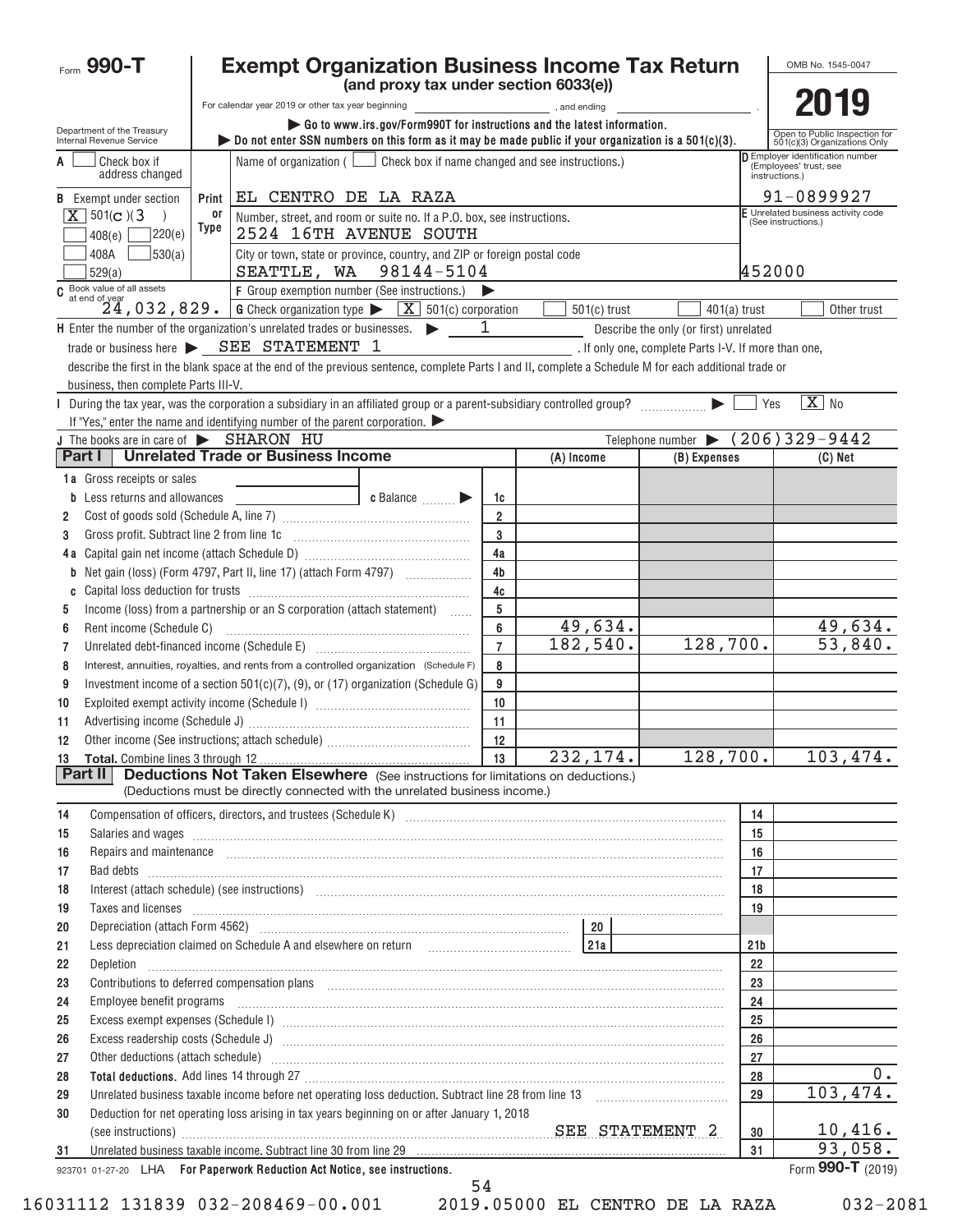#### Form 990‐T (2019) Page EL CENTRO DE LA RAZA

| Part III        |                 | <b>Total Unrelated Business Taxable Income</b>                                                                                                                                                                                                                                                                            |                                             |      |                       |                                       |                                      |
|-----------------|-----------------|---------------------------------------------------------------------------------------------------------------------------------------------------------------------------------------------------------------------------------------------------------------------------------------------------------------------------|---------------------------------------------|------|-----------------------|---------------------------------------|--------------------------------------|
| 32              |                 | Total of unrelated business taxable income computed from all unrelated trades or businesses (see instructions)                                                                                                                                                                                                            |                                             |      |                       | 32                                    | 93,058.                              |
| 33              |                 | Amounts paid for disallowed fringes encourance and contained and contained and an amounts paid for disallowed fringes                                                                                                                                                                                                     |                                             |      |                       | 33                                    |                                      |
| 34              |                 |                                                                                                                                                                                                                                                                                                                           |                                             |      |                       | 34                                    | $0 \cdot$                            |
| 35              |                 | Total unrelated business taxable income before pre-2018 NOLs and specific deduction. Subtract line 34 from the sum of lines 32 and 33                                                                                                                                                                                     |                                             |      |                       | 35                                    | 93,058.                              |
| 36              |                 | Deduction for net operating loss arising in tax years beginning before January 1, 2018 (see instructions) $\ldots$ STMT 3                                                                                                                                                                                                 |                                             |      |                       | 36                                    | 44,372.                              |
| 37              |                 | Total of unrelated business taxable income before specific deduction. Subtract line 36 from line 35 [11] [11] Total of uncontrolleration of the state of the state of the state of the state of the state of the state of the                                                                                             |                                             |      |                       | 37                                    | 48,686.                              |
| 38              |                 | Specific deduction (Generally \$1,000, but see line 38 instructions for exceptions)                                                                                                                                                                                                                                       |                                             |      |                       | 38                                    | 1,000.                               |
| 39              |                 | Unrelated business taxable income. Subtract line 38 from line 37. If line 38 is greater than line 37,                                                                                                                                                                                                                     |                                             |      |                       |                                       |                                      |
|                 |                 | enter the smaller of zero or line 37                                                                                                                                                                                                                                                                                      |                                             |      |                       | 39                                    | 47,686.                              |
|                 |                 | Part IV   Tax Computation                                                                                                                                                                                                                                                                                                 |                                             |      |                       |                                       |                                      |
| 40              |                 |                                                                                                                                                                                                                                                                                                                           |                                             |      | $\blacktriangleright$ | 40                                    | 10,014.                              |
| 41              |                 | Trusts Taxable at Trust Rates. See instructions for tax computation. Income tax on the amount on line 39 from:                                                                                                                                                                                                            |                                             |      |                       |                                       |                                      |
|                 |                 | Tax rate schedule or                                                                                                                                                                                                                                                                                                      |                                             |      | ▶                     | 41                                    |                                      |
| 42              |                 |                                                                                                                                                                                                                                                                                                                           |                                             |      |                       | 42                                    |                                      |
| 43              |                 | Alternative minimum tax (trusts only) manufactured and an according to the state of the state of the state of the state of the state of the state of the state of the state of the state of the state of the state of the stat                                                                                            |                                             |      |                       | 43                                    |                                      |
| 44              |                 | Tax on Noncompliant Facility Income. See instructions [11] All and the material contract the contract of the contract of the contract of the contract of the contract of the contract of the contract of the contract of the c                                                                                            |                                             |      |                       | 44                                    |                                      |
| 45              |                 |                                                                                                                                                                                                                                                                                                                           |                                             |      |                       | 45                                    | 10,014.                              |
| Part V          |                 | <b>Tax and Payments</b>                                                                                                                                                                                                                                                                                                   |                                             |      |                       |                                       |                                      |
|                 |                 | 46a Foreign tax credit (corporations attach Form 1118; trusts attach Form 1116)                                                                                                                                                                                                                                           |                                             | 46a  |                       |                                       |                                      |
| b               |                 | Other credits (see instructions)                                                                                                                                                                                                                                                                                          |                                             | 46b  |                       |                                       |                                      |
| C               |                 | General business credit. Attach Form 3800                                                                                                                                                                                                                                                                                 |                                             | 46с  |                       |                                       |                                      |
|                 |                 |                                                                                                                                                                                                                                                                                                                           |                                             |      |                       |                                       |                                      |
| d               |                 |                                                                                                                                                                                                                                                                                                                           |                                             |      |                       |                                       |                                      |
|                 |                 |                                                                                                                                                                                                                                                                                                                           |                                             |      |                       | 46e<br>47                             | 10,014.                              |
| 47              |                 | Subtract line 46e from line 45 <b>manual contract of the 45</b> manual contract of the 46e from line 45<br>Other taxes. Check if from: Form 4255 Form 8611 Form 8697 Form 8866 Other (attach schedule)                                                                                                                    |                                             |      |                       |                                       |                                      |
| 48              |                 |                                                                                                                                                                                                                                                                                                                           |                                             |      |                       | 48                                    |                                      |
| 49              |                 |                                                                                                                                                                                                                                                                                                                           |                                             |      |                       | 49                                    | <u>10,014.</u><br>0.                 |
| 50              |                 |                                                                                                                                                                                                                                                                                                                           |                                             |      |                       | 50                                    |                                      |
|                 |                 |                                                                                                                                                                                                                                                                                                                           |                                             | 51a  |                       |                                       |                                      |
|                 |                 |                                                                                                                                                                                                                                                                                                                           |                                             | 51b  |                       |                                       |                                      |
|                 |                 |                                                                                                                                                                                                                                                                                                                           |                                             | 51c  |                       |                                       |                                      |
|                 |                 | d Foreign organizations: Tax paid or withheld at source (see instructions) [1000111111111111111111111111111111                                                                                                                                                                                                            |                                             | 51d  |                       |                                       |                                      |
|                 |                 |                                                                                                                                                                                                                                                                                                                           |                                             | 51e  |                       |                                       |                                      |
|                 |                 |                                                                                                                                                                                                                                                                                                                           |                                             | 51f  |                       |                                       |                                      |
|                 |                 | <b>g</b> Other credits, adjustments, and payments: Form 2439                                                                                                                                                                                                                                                              | <u> Tanzania (</u>                          |      |                       |                                       |                                      |
|                 |                 | Form 4136                                                                                                                                                                                                                                                                                                                 | Total $\blacktriangleright$<br>$\Box$ Other | 51g  |                       |                                       |                                      |
| 52              |                 |                                                                                                                                                                                                                                                                                                                           |                                             |      |                       | 52                                    |                                      |
| ხკ              |                 | Estimated tax penalty (see instructions). Check if Form 2220 is attached $\begin{array}{ c c }\n\hline\n\end{array}$                                                                                                                                                                                                      |                                             |      |                       | 53                                    | 392.                                 |
| 54              |                 | Tax due. If line 52 is less than the total of lines 49, 50, and 53, enter amount owed                                                                                                                                                                                                                                     |                                             |      |                       | 54                                    | 10,406.                              |
| 55              |                 |                                                                                                                                                                                                                                                                                                                           |                                             |      |                       | 55                                    |                                      |
| 56              |                 | Enter the amount of line 55 you want: Credited to 2020 estimated tax                                                                                                                                                                                                                                                      |                                             |      | Refunded              | 56                                    |                                      |
| <b>Part VI</b>  |                 | Statements Regarding Certain Activities and Other Information (see instructions)                                                                                                                                                                                                                                          |                                             |      |                       |                                       |                                      |
| 57              |                 | At any time during the 2019 calendar year, did the organization have an interest in or a signature or other authority                                                                                                                                                                                                     |                                             |      |                       |                                       | Yes<br>No                            |
|                 |                 | over a financial account (bank, securities, or other) in a foreign country? If "Yes," the organization may have to file                                                                                                                                                                                                   |                                             |      |                       |                                       |                                      |
|                 |                 | FinCEN Form 114, Report of Foreign Bank and Financial Accounts. If "Yes," enter the name of the foreign country                                                                                                                                                                                                           |                                             |      |                       |                                       |                                      |
|                 | here            |                                                                                                                                                                                                                                                                                                                           |                                             |      |                       |                                       | х                                    |
| 58              |                 | During the tax year, did the organization receive a distribution from, or was it the grantor of, or transferor to, a foreign trust?                                                                                                                                                                                       |                                             |      |                       |                                       | $\overline{\text{x}}$                |
|                 |                 | If "Yes," see instructions for other forms the organization may have to file.                                                                                                                                                                                                                                             |                                             |      |                       |                                       |                                      |
| 59              |                 | Enter the amount of tax-exempt interest received or accrued during the tax year $\triangleright$ \$                                                                                                                                                                                                                       |                                             |      |                       |                                       |                                      |
| <b>Sign</b>     |                 | Under penalties of perjury, I declare that I have examined this return, including accompanying schedules and statements, and to the best of my knowledge and belief, it is true,<br>correct, and complete. Declaration of preparer (other than taxpayer) is based on all information of which preparer has any knowledge. |                                             |      |                       |                                       |                                      |
| <b>Here</b>     |                 |                                                                                                                                                                                                                                                                                                                           |                                             |      |                       |                                       | May the IRS discuss this return with |
|                 |                 |                                                                                                                                                                                                                                                                                                                           | <b>PRESIDENT</b><br>Title                   |      |                       |                                       | the preparer shown below (see        |
|                 |                 | Signature of officer                                                                                                                                                                                                                                                                                                      | Date                                        |      |                       | instructions)? $\mid \mathbf{X} \mid$ | Yes<br>No                            |
|                 |                 | Print/Type preparer's name                                                                                                                                                                                                                                                                                                | Preparer's signature                        | Date | Check                 | PTIN<br>if                            |                                      |
| Paid            |                 |                                                                                                                                                                                                                                                                                                                           |                                             |      | self-employed         |                                       |                                      |
|                 | Preparer        | ALLEN GILBERT, CPA                                                                                                                                                                                                                                                                                                        | ALLEN GILBERT, CPA 11/12/20                 |      |                       |                                       | P01380103                            |
|                 | <b>Use Only</b> | Firm's name CLIFTONLARSONALLEN LLP                                                                                                                                                                                                                                                                                        |                                             |      | Firm's $EIN$          |                                       | 41-0746749                           |
|                 |                 |                                                                                                                                                                                                                                                                                                                           | 10700 NORTHUP WAY, SUITE 200                |      |                       |                                       |                                      |
|                 |                 | BELLEVUE, WA 98004<br>Firm's address                                                                                                                                                                                                                                                                                      |                                             |      | Phone no.             |                                       | $425 - 250 - 6100$                   |
| 923711 01-27-20 |                 |                                                                                                                                                                                                                                                                                                                           |                                             |      |                       |                                       | Form 990-T (2019)                    |
|                 |                 |                                                                                                                                                                                                                                                                                                                           | 55                                          |      |                       |                                       |                                      |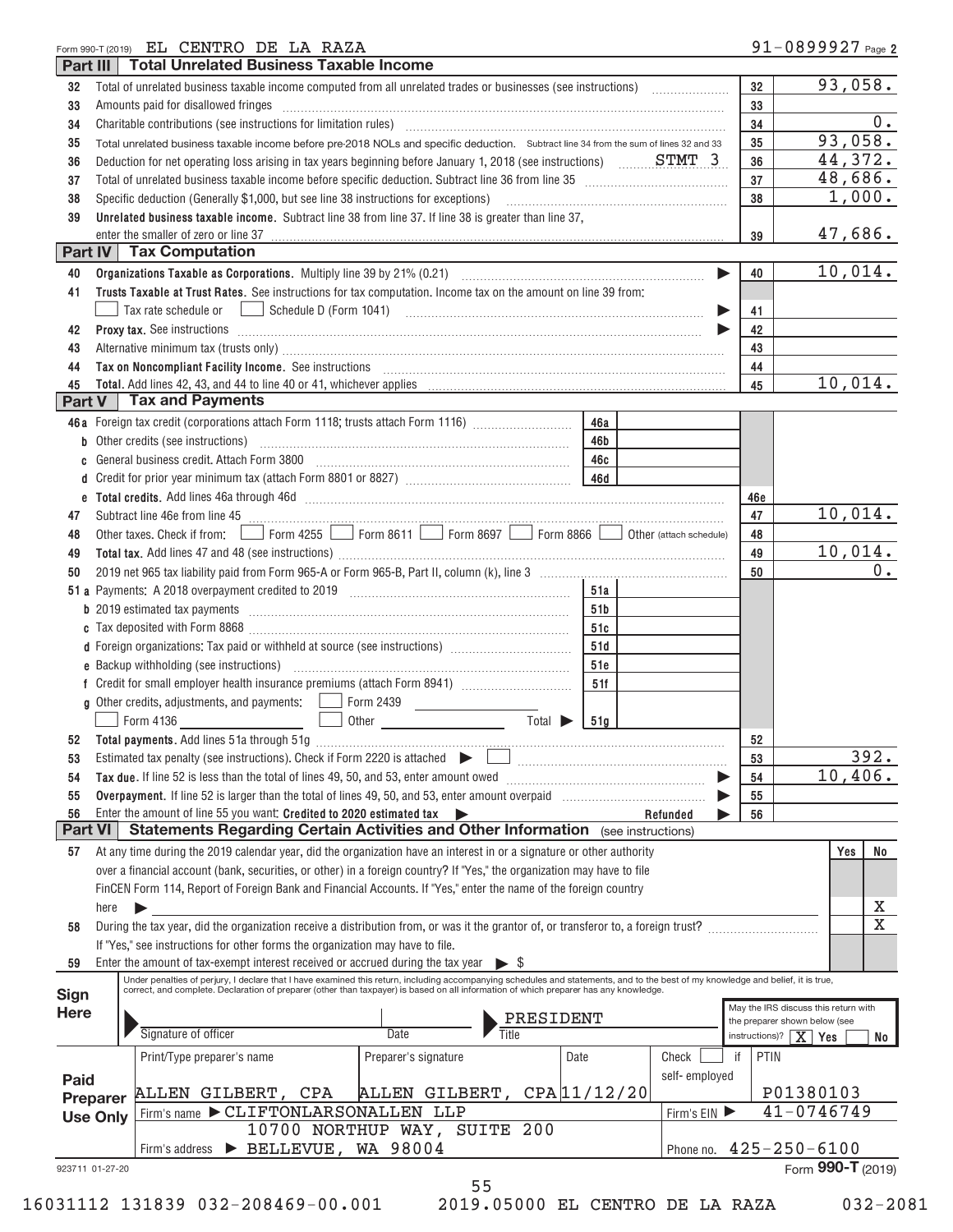Inventory at beginning of year Purchases

**1 2 3**

**Schedule A - Cost of Goods Sold.** Enter method of inventory valuation  $\triangleright$ 

**1 2 3**

| (attach schedule)<br>4a<br><b>b</b> Other costs (attach schedule)<br>4b<br>$5\phantom{.0}$<br>5 Total. Add lines 1 through 4b<br>(see instructions) |                                                                                               |                                                                                                                                                    |                                                                                 | $\overline{7}$                                                                 |
|-----------------------------------------------------------------------------------------------------------------------------------------------------|-----------------------------------------------------------------------------------------------|----------------------------------------------------------------------------------------------------------------------------------------------------|---------------------------------------------------------------------------------|--------------------------------------------------------------------------------|
| Schedule C - Rent Income (From Real Property and Personal Property Leased With Real Property)                                                       |                                                                                               | 8 Do the rules of section 263A (with respect to                                                                                                    |                                                                                 | Yes<br>No                                                                      |
|                                                                                                                                                     |                                                                                               | property produced or acquired for resale) apply to                                                                                                 |                                                                                 |                                                                                |
|                                                                                                                                                     |                                                                                               | the organization?                                                                                                                                  |                                                                                 |                                                                                |
|                                                                                                                                                     |                                                                                               |                                                                                                                                                    |                                                                                 |                                                                                |
|                                                                                                                                                     |                                                                                               |                                                                                                                                                    |                                                                                 |                                                                                |
| 1. Description of property                                                                                                                          |                                                                                               |                                                                                                                                                    |                                                                                 |                                                                                |
| ROOM RENTALS AND PARKING<br>CENTRO<br>$(1)$ $EL$                                                                                                    |                                                                                               |                                                                                                                                                    |                                                                                 |                                                                                |
| (2)                                                                                                                                                 |                                                                                               |                                                                                                                                                    |                                                                                 |                                                                                |
| (3)                                                                                                                                                 |                                                                                               |                                                                                                                                                    |                                                                                 |                                                                                |
| (4)                                                                                                                                                 |                                                                                               |                                                                                                                                                    |                                                                                 |                                                                                |
| 2.                                                                                                                                                  | Rent received or accrued                                                                      |                                                                                                                                                    |                                                                                 |                                                                                |
| (a) From personal property (if the percentage of<br>rent for personal property is more than<br>10% but not more than 50%)                           |                                                                                               | $(b)$ From real and personal property (if the percentage of rent for personal property exceeds 50% or if<br>the rent is based on profit or income) | 3(a) Deductions directly connected with the income in                           | columns 2(a) and 2(b) (attach schedule)                                        |
| (1)                                                                                                                                                 |                                                                                               | 49,634.                                                                                                                                            |                                                                                 |                                                                                |
| (2)                                                                                                                                                 |                                                                                               |                                                                                                                                                    |                                                                                 |                                                                                |
| (3)                                                                                                                                                 |                                                                                               |                                                                                                                                                    |                                                                                 |                                                                                |
| (4)                                                                                                                                                 |                                                                                               |                                                                                                                                                    |                                                                                 |                                                                                |
| Total                                                                                                                                               | $0$ .<br>Total                                                                                | 49,634.                                                                                                                                            |                                                                                 |                                                                                |
| (c) Total income. Add totals of columns 2(a) and 2(b). Enter                                                                                        |                                                                                               |                                                                                                                                                    | (b) Total deductions.                                                           |                                                                                |
| here and on page 1, Part I, line 6, column (A)                                                                                                      |                                                                                               | 49,634.                                                                                                                                            | Enter here and on page 1,<br>Part I, line 6, column (B)                         | $0$ .                                                                          |
| <b>Schedule E - Unrelated Debt-Financed Income</b>                                                                                                  |                                                                                               | (see instructions)                                                                                                                                 |                                                                                 |                                                                                |
|                                                                                                                                                     |                                                                                               | 2. Gross income from                                                                                                                               | 3. Deductions directly connected with or allocable<br>to debt-financed property |                                                                                |
| 1. Description of debt-financed property                                                                                                            |                                                                                               | or allocable to debt-<br>financed property                                                                                                         | (a) Straight line depreciation<br>(attach schedule)                             | (b) Other deductions<br>(attach schedule)                                      |
|                                                                                                                                                     |                                                                                               |                                                                                                                                                    |                                                                                 | <b>STATEMENT</b><br>6                                                          |
| (1) COMMERCIAL AND ROOM SPACE TO NON                                                                                                                |                                                                                               |                                                                                                                                                    |                                                                                 |                                                                                |
| (2) PROGRAM RELATED ENTITIES                                                                                                                        |                                                                                               | 638,700.                                                                                                                                           |                                                                                 | $\overline{450,315}$ .                                                         |
| (3)                                                                                                                                                 |                                                                                               |                                                                                                                                                    |                                                                                 |                                                                                |
| (4)                                                                                                                                                 |                                                                                               |                                                                                                                                                    |                                                                                 |                                                                                |
| 4. Amount of average acquisition<br>debt on or allocable to debt-financed<br>property (attach schedule)                                             | 5 Average adjusted basis<br>of or allocable to<br>debt-financed property<br>(attach schedule) | 6. Column 4 divided<br>by column 5                                                                                                                 | 7. Gross income<br>reportable (column<br>2 x column 6)                          | 8. Allocable deductions<br>(column 6 x total of columns<br>$3(a)$ and $3(b)$ ) |
| (1)                                                                                                                                                 |                                                                                               | $\frac{0}{0}$                                                                                                                                      |                                                                                 |                                                                                |
| 3,436,451.<br>(2)                                                                                                                                   | 12,023,901.                                                                                   | 28.58%                                                                                                                                             | 182,540.                                                                        | 128,700.                                                                       |
| (3)                                                                                                                                                 |                                                                                               | $\frac{0}{0}$                                                                                                                                      |                                                                                 |                                                                                |
| (4)                                                                                                                                                 |                                                                                               | 0/2                                                                                                                                                |                                                                                 |                                                                                |
| <b>STATEMENT</b>                                                                                                                                    | STATEMENT 5                                                                                   |                                                                                                                                                    | Enter here and on page 1,<br>Part I, line 7, column (A).                        | Enter here and on page 1,<br>Part I, line 7, column (B).                       |
|                                                                                                                                                     |                                                                                               |                                                                                                                                                    | 182,540.                                                                        | 128,700.                                                                       |
|                                                                                                                                                     |                                                                                               |                                                                                                                                                    |                                                                                 |                                                                                |
| <b>Totals</b><br>Total dividends-received deductions included in column 8                                                                           |                                                                                               |                                                                                                                                                    |                                                                                 |                                                                                |

**6** ~~~ Inventory at end of year ~~~~~~~~~~~~

N/A

**2 1 Cost of goods sold.** Subtract line 6

Cost of labor~~~~~~~~~~~ from line 5. Enter here and in Part I,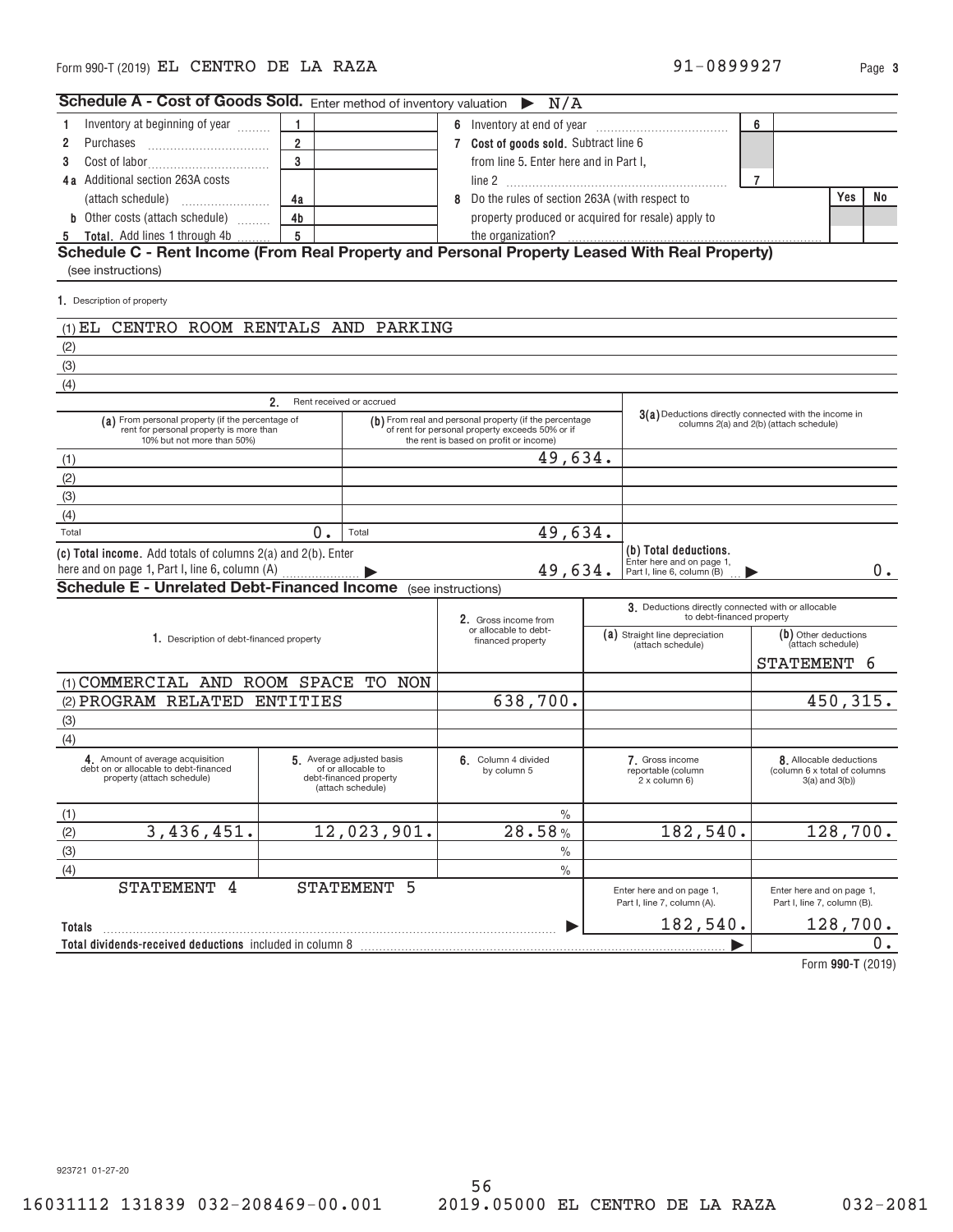|                         | Form 990-T (2019) EL CENTRO DE LA RAZA                                                             |                          |                                                      |                                                                      |                                |                                                                                                |                                                                      |                                                                            |                     | 91-0899927                                                                                |                         | Page 4                                                                                     |
|-------------------------|----------------------------------------------------------------------------------------------------|--------------------------|------------------------------------------------------|----------------------------------------------------------------------|--------------------------------|------------------------------------------------------------------------------------------------|----------------------------------------------------------------------|----------------------------------------------------------------------------|---------------------|-------------------------------------------------------------------------------------------|-------------------------|--------------------------------------------------------------------------------------------|
|                         | Schedule F - Interest, Annuities, Royalties, and Rents From Controlled Organizations               |                          |                                                      |                                                                      |                                |                                                                                                |                                                                      |                                                                            |                     |                                                                                           | (see instructions)      |                                                                                            |
|                         |                                                                                                    |                          |                                                      |                                                                      |                                | <b>Exempt Controlled Organizations</b>                                                         |                                                                      |                                                                            |                     |                                                                                           |                         |                                                                                            |
|                         | 1. Name of controlled organization                                                                 |                          | 2. Employer<br>identification<br>number              |                                                                      |                                | 3. Net unrelated income<br>(loss) (see instructions)                                           |                                                                      | 4. Total of specified<br>payments made                                     |                     | 5. Part of column 4 that is<br>included in the controlling<br>organization's gross income |                         | 6. Deductions directly<br>connected with income<br>in column 5                             |
| (1)                     |                                                                                                    |                          |                                                      |                                                                      |                                |                                                                                                |                                                                      |                                                                            |                     |                                                                                           |                         |                                                                                            |
| (2)                     |                                                                                                    |                          |                                                      |                                                                      |                                |                                                                                                |                                                                      |                                                                            |                     |                                                                                           |                         |                                                                                            |
| (3)                     |                                                                                                    |                          |                                                      |                                                                      |                                |                                                                                                |                                                                      |                                                                            |                     |                                                                                           |                         |                                                                                            |
| (4)                     |                                                                                                    |                          |                                                      |                                                                      |                                |                                                                                                |                                                                      |                                                                            |                     |                                                                                           |                         |                                                                                            |
|                         | Nonexempt Controlled Organizations                                                                 |                          |                                                      |                                                                      |                                |                                                                                                |                                                                      |                                                                            |                     |                                                                                           |                         |                                                                                            |
|                         | 7. Taxable Income                                                                                  |                          | 8. Net unrelated income (loss)<br>(see instructions) |                                                                      |                                | 9. Total of specified payments<br>made                                                         |                                                                      | 10. Part of column 9 that is included<br>in the controlling organization's | gross income        |                                                                                           |                         | 11. Deductions directly connected<br>with income in column 10                              |
| (1)                     |                                                                                                    |                          |                                                      |                                                                      |                                |                                                                                                |                                                                      |                                                                            |                     |                                                                                           |                         |                                                                                            |
| (2)                     |                                                                                                    |                          |                                                      |                                                                      |                                |                                                                                                |                                                                      |                                                                            |                     |                                                                                           |                         |                                                                                            |
| (3)                     |                                                                                                    |                          |                                                      |                                                                      |                                |                                                                                                |                                                                      |                                                                            |                     |                                                                                           |                         |                                                                                            |
| (4)                     |                                                                                                    |                          |                                                      |                                                                      |                                |                                                                                                |                                                                      |                                                                            |                     |                                                                                           |                         |                                                                                            |
|                         |                                                                                                    |                          |                                                      |                                                                      |                                |                                                                                                |                                                                      | Add columns 5 and 10.<br>Enter here and on page 1, Part I,                 | line 8, column (A). |                                                                                           |                         | Add columns 6 and 11.<br>Enter here and on page 1, Part I,<br>line 8, column (B).          |
| Totals                  |                                                                                                    |                          |                                                      |                                                                      |                                |                                                                                                |                                                                      |                                                                            |                     | 0.                                                                                        |                         | 0.                                                                                         |
|                         | Schedule G - Investment Income of a Section 501(c)(7), (9), or (17) Organization                   |                          |                                                      |                                                                      |                                |                                                                                                |                                                                      |                                                                            |                     |                                                                                           |                         |                                                                                            |
|                         | (see instructions)                                                                                 |                          |                                                      |                                                                      |                                |                                                                                                |                                                                      | 3. Deductions                                                              |                     | 4. Set-asides                                                                             |                         | 5. Total deductions                                                                        |
|                         |                                                                                                    | 1. Description of income |                                                      |                                                                      |                                | 2. Amount of income                                                                            |                                                                      | directly connected<br>(attach schedule)                                    |                     |                                                                                           | (attach schedule)       | and set-asides<br>(col. 3 plus col. 4)                                                     |
| (1)                     |                                                                                                    |                          |                                                      |                                                                      |                                |                                                                                                |                                                                      |                                                                            |                     |                                                                                           |                         |                                                                                            |
| (2)                     |                                                                                                    |                          |                                                      |                                                                      |                                |                                                                                                |                                                                      |                                                                            |                     |                                                                                           |                         |                                                                                            |
| (3)                     |                                                                                                    |                          |                                                      |                                                                      |                                |                                                                                                |                                                                      |                                                                            |                     |                                                                                           |                         |                                                                                            |
| (4)                     |                                                                                                    |                          |                                                      |                                                                      |                                |                                                                                                |                                                                      |                                                                            |                     |                                                                                           |                         |                                                                                            |
|                         |                                                                                                    |                          |                                                      |                                                                      |                                | Enter here and on page 1,<br>Part I, line 9, column (A).                                       |                                                                      |                                                                            |                     |                                                                                           |                         | Enter here and on page 1,<br>Part I, line 9, column (B).                                   |
| Totals                  |                                                                                                    |                          |                                                      |                                                                      |                                |                                                                                                | 0.                                                                   |                                                                            |                     |                                                                                           |                         | 0.                                                                                         |
|                         | Schedule I - Exploited Exempt Activity Income, Other Than Advertising Income<br>(see instructions) |                          |                                                      |                                                                      |                                |                                                                                                |                                                                      |                                                                            |                     |                                                                                           |                         |                                                                                            |
|                         | 1. Description of<br>exploited activity                                                            | unrelated business       | 2. Gross<br>income from                              | 3. Expenses<br>directly connected<br>with production<br>of unrelated |                                | 4. Net income (loss)<br>from unrelated trade or<br>business (column 2<br>minus column 3). If a |                                                                      | 5. Gross income<br>from activity that<br>is not unrelated                  |                     | attributable to                                                                           | 6. Expenses<br>column 5 | 7. Excess exempt<br>expenses (column<br>6 minus column 5,<br>but not more than             |
|                         |                                                                                                    | trade or business        |                                                      | business income                                                      |                                | gain, compute cols. 5<br>through 7.                                                            |                                                                      | business income                                                            |                     |                                                                                           |                         | column 4).                                                                                 |
| (1)                     |                                                                                                    |                          |                                                      |                                                                      |                                |                                                                                                |                                                                      |                                                                            |                     |                                                                                           |                         |                                                                                            |
| (2)<br>$\overline{(3)}$ |                                                                                                    |                          |                                                      |                                                                      |                                |                                                                                                |                                                                      |                                                                            |                     |                                                                                           |                         |                                                                                            |
| (4)                     |                                                                                                    |                          |                                                      |                                                                      |                                |                                                                                                |                                                                      |                                                                            |                     |                                                                                           |                         |                                                                                            |
|                         |                                                                                                    | line 10, col. (A).       | Enter here and on<br>page 1, Part I,                 | Enter here and on<br>page 1, Part I,<br>line 10, col. (B).           |                                |                                                                                                |                                                                      |                                                                            |                     |                                                                                           |                         | Enter here and<br>on page 1,<br>Part II. line 25.                                          |
| <b>Totals</b>           |                                                                                                    |                          | 0.                                                   |                                                                      | 0.                             |                                                                                                |                                                                      |                                                                            |                     |                                                                                           |                         | 0.                                                                                         |
|                         | <b>Schedule J - Advertising Income</b> (see instructions)                                          |                          |                                                      |                                                                      |                                |                                                                                                |                                                                      |                                                                            |                     |                                                                                           |                         |                                                                                            |
| Part I                  | Income From Periodicals Reported on a Consolidated Basis                                           |                          |                                                      |                                                                      |                                |                                                                                                |                                                                      |                                                                            |                     |                                                                                           |                         |                                                                                            |
|                         | 1. Name of periodical                                                                              |                          | 2. Gross<br>advertising<br>income                    |                                                                      | 3. Direct<br>advertising costs | col. 3). If a gain, compute                                                                    | 4. Advertising gain<br>or (loss) (col. 2 minus<br>cols. 5 through 7. | 5. Circulation<br>income                                                   |                     | 6. Readership<br>costs                                                                    |                         | 7. Excess readership<br>costs (column 6 minus<br>column 5, but not more<br>than column 4). |
| (1)                     |                                                                                                    |                          |                                                      |                                                                      |                                |                                                                                                |                                                                      |                                                                            |                     |                                                                                           |                         |                                                                                            |
| (2)                     |                                                                                                    |                          |                                                      |                                                                      |                                |                                                                                                |                                                                      |                                                                            |                     |                                                                                           |                         |                                                                                            |
| $\overline{(3)}$        |                                                                                                    |                          |                                                      |                                                                      |                                |                                                                                                |                                                                      |                                                                            |                     |                                                                                           |                         |                                                                                            |
| (4)                     |                                                                                                    |                          |                                                      |                                                                      |                                |                                                                                                |                                                                      |                                                                            |                     |                                                                                           |                         |                                                                                            |

Form (2019) **990‐T**

923731 01‐27‐20

**Totals** (carry to Part II, line (5))

 $\blacktriangleright$ 

0. 0. 0. 0. 0. 0.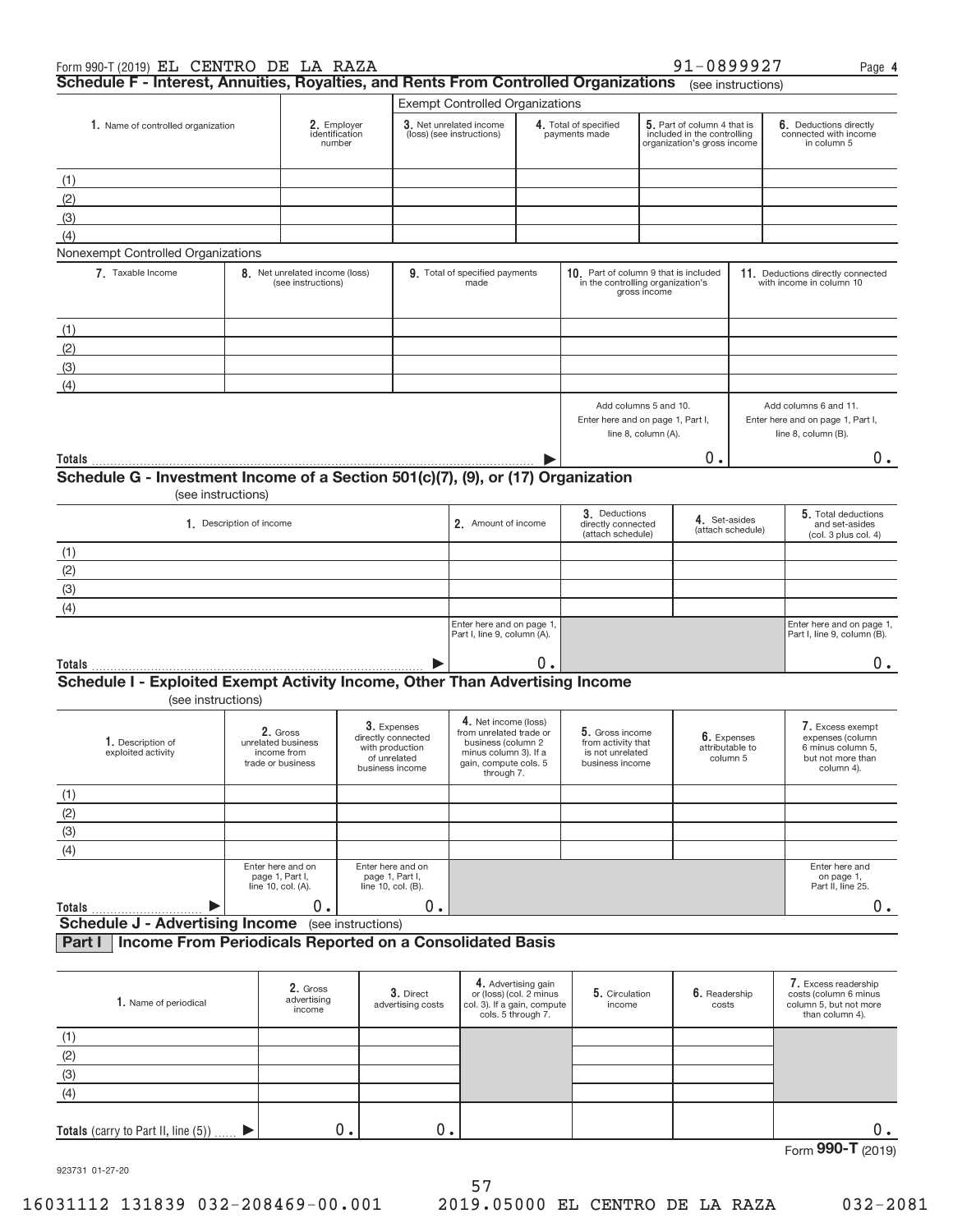#### Form 990‐T (2019)  $\mathbf{EL}$   $\mathbf{CENTRO}$   $\mathbf{DE}$   $\mathbf{LA}$   $\mathbf{RAZA}$   $\mathbf{QAD}$   $\mathbf{QCD}$   $\mathbf{QCD}$   $\mathbf{QCD}$   $\mathbf{QCD}$   $\mathbf{QCD}$   $\mathbf{QCD}$   $\mathbf{QCD}$   $\mathbf{QCD}$   $\mathbf{QCD}$

Part II | Income From Periodicals Reported on a Separate Basis (For each periodical listed in Part II, fill in

columns 2 through 7 on a line‐by‐line basis.)

| 1. Name of periodical                                                                                                    | 2. Gross<br>advertising<br>income |  | 3. Direct<br>advertising costs | 4. Advertising gain<br>or (loss) (col. 2 minus<br>col. 3). If a gain, compute<br>cols. 5 through 7. |                    | 5. Circulation<br>income                     |                | 6. Readership<br>costs | 7. Excess readership<br>costs (column 6 minus<br>column 5, but not more<br>than column 4). |
|--------------------------------------------------------------------------------------------------------------------------|-----------------------------------|--|--------------------------------|-----------------------------------------------------------------------------------------------------|--------------------|----------------------------------------------|----------------|------------------------|--------------------------------------------------------------------------------------------|
| (1)                                                                                                                      |                                   |  |                                |                                                                                                     |                    |                                              |                |                        |                                                                                            |
| (2)                                                                                                                      |                                   |  |                                |                                                                                                     |                    |                                              |                |                        |                                                                                            |
| (3)                                                                                                                      |                                   |  |                                |                                                                                                     |                    |                                              |                |                        |                                                                                            |
| (4)                                                                                                                      |                                   |  |                                |                                                                                                     |                    |                                              |                |                        |                                                                                            |
| <b>Totals from Part I</b>                                                                                                | $\Omega$                          |  | 0.                             |                                                                                                     |                    |                                              |                |                        | 0.                                                                                         |
| Enter here and on<br>Enter here and on<br>page 1, Part I,<br>page 1, Part I,<br>line 11, col. (A).<br>line 11, col. (B). |                                   |  |                                |                                                                                                     |                    |                                              |                |                        | Enter here and<br>on page 1,<br>Part II, line 26.                                          |
| Totals, Part II (lines $1-5$ )                                                                                           | 0.                                |  | 0.                             |                                                                                                     |                    |                                              |                |                        | 0.                                                                                         |
| Schedule K - Compensation of Officers, Directors, and Trustees                                                           |                                   |  |                                |                                                                                                     | (see instructions) |                                              |                |                        |                                                                                            |
| 1. Name                                                                                                                  |                                   |  |                                | 2. Title                                                                                            |                    | 3. Percent of<br>time devoted to<br>business |                |                        | 4. Compensation attributable<br>to unrelated business                                      |
| (1)                                                                                                                      |                                   |  |                                |                                                                                                     |                    |                                              | $\frac{9}{10}$ |                        |                                                                                            |
| (2)                                                                                                                      |                                   |  |                                |                                                                                                     |                    |                                              | $\frac{9}{0}$  |                        |                                                                                            |
| (3)                                                                                                                      |                                   |  |                                |                                                                                                     |                    |                                              | $\frac{0}{0}$  |                        |                                                                                            |
| (4)                                                                                                                      |                                   |  |                                |                                                                                                     |                    |                                              | $\frac{9}{10}$ |                        |                                                                                            |
| Total. Enter here and on page 1, Part II, line 14                                                                        |                                   |  |                                |                                                                                                     |                    |                                              |                |                        | $0$ .                                                                                      |

**990‐T**  Form (2019)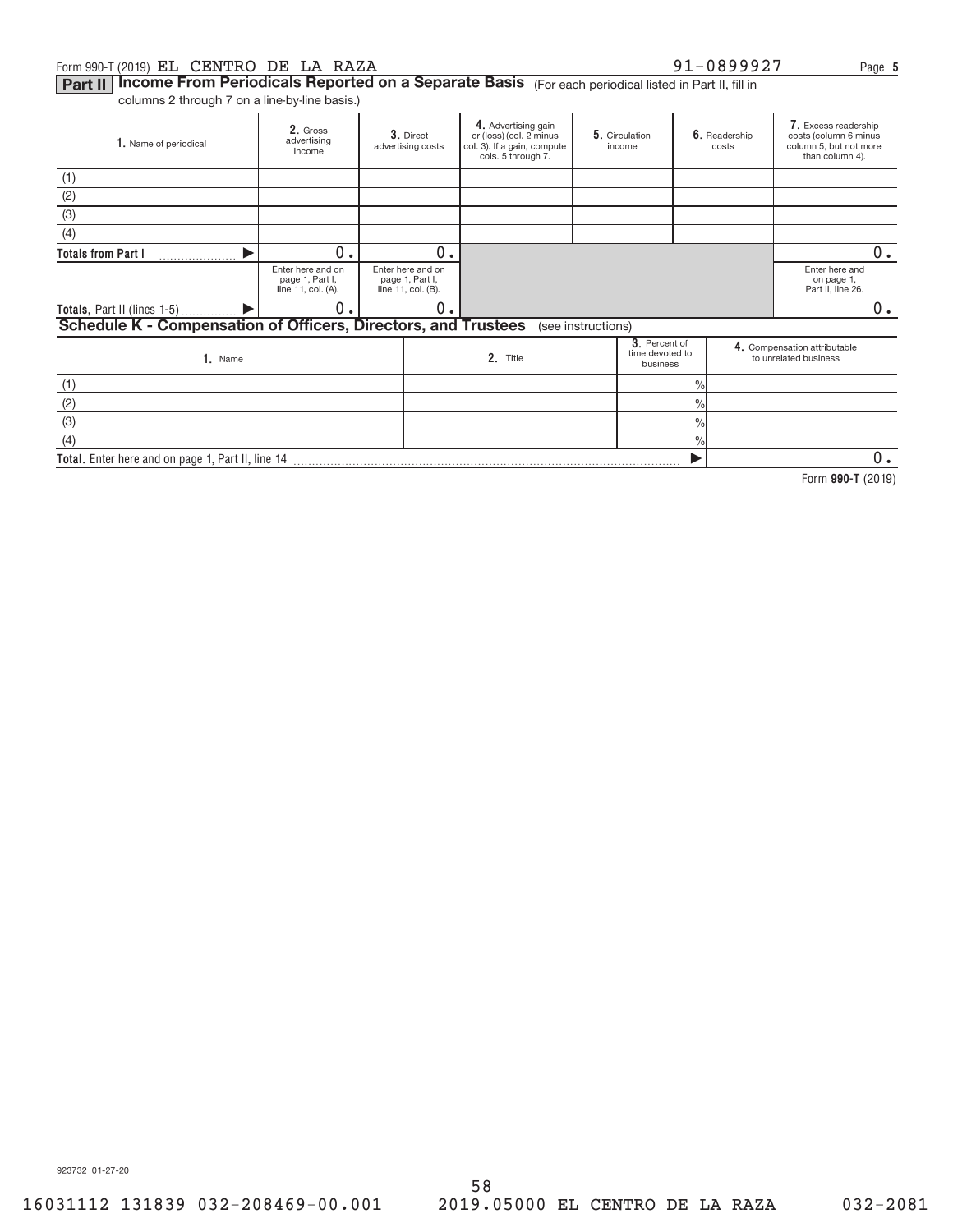FORM 990-T DESCRIPTION OF ORGANIZATION'S PRIMARY UNRELATED STATEMENT 1 BUSINESS ACTIVITY }}}}}}}}}}}}}}}}}}}}}}}}}}}}}}}}}}}}}}}}}}}}}}}}}}}}}}}}}}}}}}}}}}}}}}}}}}}}}}

DEBT FINANCED COMMERCIAL RENTAL, AND ROOM RENTAL

TO FORM 990-T, PAGE 1

| FORM $990-T$ |                                   | NET OPERATING LOSS DEDUCTION  |                   | STATEMENT <sub>2</sub> |
|--------------|-----------------------------------|-------------------------------|-------------------|------------------------|
| TAX YEAR     | LOSS SUSTAINED                    | LOSS<br>PREVIOUSLY<br>APPLIED | LOSS<br>REMAINING | AVAILABLE<br>THIS YEAR |
| 12/31/18     | 10,416.                           | 0.                            | 10,416.           | 10,416.                |
|              | NOL CARRYOVER AVAILABLE THIS YEAR |                               | 10,416.           | 10,416.                |

| FORM $990-T$ |                                   | NET OPERATING LOSS DEDUCTION  |                   | STATEMENT 3            |
|--------------|-----------------------------------|-------------------------------|-------------------|------------------------|
| TAX YEAR     | LOSS SUSTAINED                    | LOSS<br>PREVIOUSLY<br>APPLIED | LOSS<br>REMAINING | AVAILABLE<br>THIS YEAR |
| 12/31/17     | 44,372.                           | 0.                            | 44,372.           | 44,372.                |
|              | NOL CARRYOVER AVAILABLE THIS YEAR |                               | 44,372.           | 44,372.                |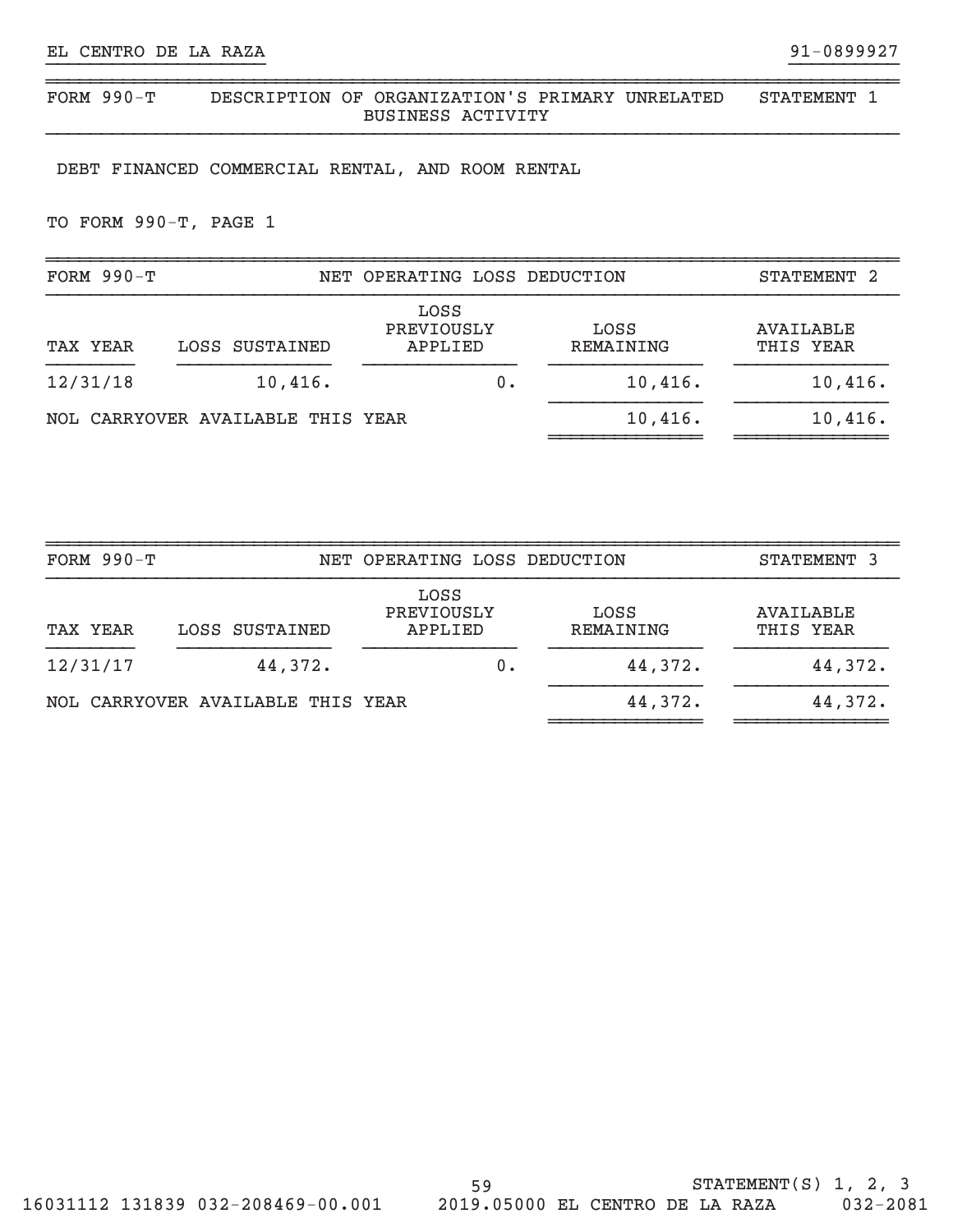| FORM $990-T$<br>SCHEDULE E - UNRELATED DEBT-FINANCED INCOME<br>AVERAGE ACQUISITION DEBT                                                                                                                                                                                                                                                          |                                | STATEMENT 4                                                                                                                                                          |
|--------------------------------------------------------------------------------------------------------------------------------------------------------------------------------------------------------------------------------------------------------------------------------------------------------------------------------------------------|--------------------------------|----------------------------------------------------------------------------------------------------------------------------------------------------------------------|
| DESCRIPTION OF DEBT-FINANCED PROPERTY<br>COMMERCIAL AND ROOM SPACE TO NON PROGRAM RELATED<br>ENTITI                                                                                                                                                                                                                                              | ACTIVITY<br><b>NUMBER</b><br>1 | AMOUNT OF<br><b>OUTSTANDING</b><br><b>DEBT</b>                                                                                                                       |
| BEGINNING FIRST MONTH<br>BEGINNING SECOND MONTH<br><b>BEGINNING</b><br>THIRD MONTH<br>BEGINNING FOURTH MONTH<br>BEGINNING FIFTH MONTH<br>BEGINNING SIXTH MONTH<br><b>BEGINNING</b><br>SEVENTH MONTH<br>BEGINNING EIGHTH MONTH<br>BEGINNING NINTH MONTH<br>BEGINNING TENTH MONTH<br><b>BEGINNING</b><br>ELEVENTH MONTH<br>BEGINNING TWELFTH MONTH |                                | 3,488,208.<br>3,478,835.<br>3,469,452.<br>3,460,057.<br>3,450,651.<br>3,441,233.<br>3,431,803.<br>3,422,363.<br>3,412,910.<br>3,403,446.<br>3,393,970.<br>3,384,482. |
| TOTAL OF ALL MONTHS<br>NUMBER OF MONTHS IN YEAR                                                                                                                                                                                                                                                                                                  |                                | 41, 237, 410.<br>12                                                                                                                                                  |
| AVERAGE AQUISITION DEBT                                                                                                                                                                                                                                                                                                                          |                                | 3,436,451.                                                                                                                                                           |

TOTALS TO FORM 990‐T, SCHEDULE E, COLUMN 4

| $FORM 990-T$ | SCHEDULE E - UNRELATED DEBT-FINANCED INCOME<br>AVERAGE ADJUSTED BASIS | STATEMENT 5 |
|--------------|-----------------------------------------------------------------------|-------------|
|              |                                                                       |             |

| DESCRIPTION OF DEBT-FINANCED PROPERTY |                                                                                                             | ACTIVITY<br><b>NUMBER</b> |                            |
|---------------------------------------|-------------------------------------------------------------------------------------------------------------|---------------------------|----------------------------|
|                                       | COMMERCIAL AND ROOM SPACE TO NON PROGRAM RELATED ENTITI                                                     |                           | <b>AMOUNT</b>              |
|                                       | AVERAGE ADJUSTED BASIS OF PROPERTY FIRST DAY OF YEAR<br>AVERAGE ADJUSTED BASIS OF PROPERTY LAST DAY OF YEAR |                           | 11,316,815.<br>12,730,987. |
|                                       | AVERAGE ADJUSTED BASIS OF PROPERTY FOR THE YEAR                                                             |                           | 12,023,901.                |
|                                       |                                                                                                             |                           |                            |

TOTAL TO FORM 990‐T, SCHEDULE E, COLUMN 5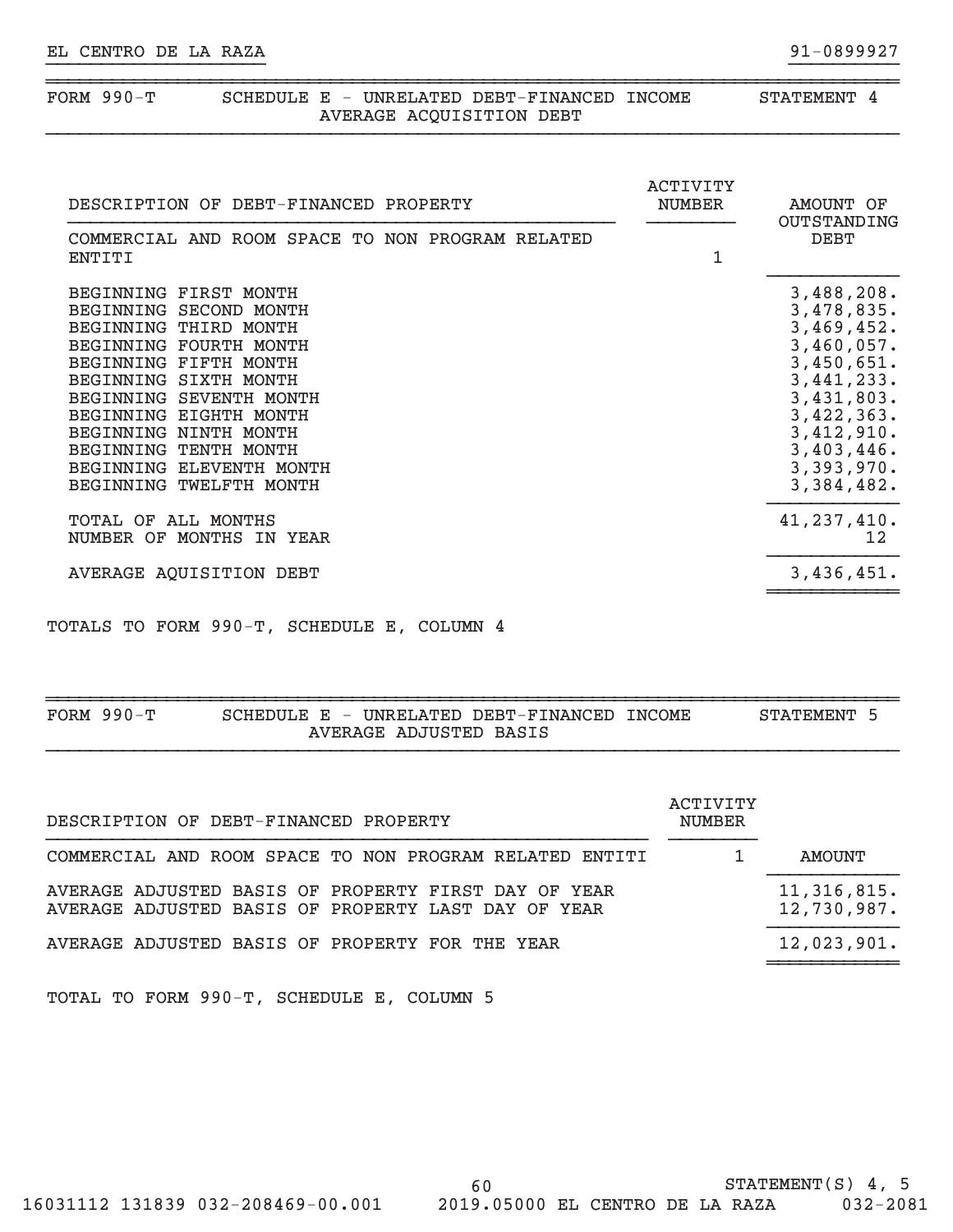| FORM 990-T |  | SCHEDULE E - OTHER DEDUCTIONS | <b>STATEMENT</b> |  |
|------------|--|-------------------------------|------------------|--|
|            |  |                               |                  |  |

~~~~~~~~~~~~~~~~~~~~~~~~~~~~~~~~~~~~~~~~~~~~~~~~~~~~~~~~~~~~~~~~~~~~~~~~~~~~~~

| DESCRIPTION                                  | <b>ACTIVITY</b><br><b>NUMBER</b> | <b>AMOUNT</b> | TOTAL     |
|----------------------------------------------|----------------------------------|---------------|-----------|
| <b>SALARIES</b>                              |                                  | 174,172.      |           |
| PAYROLL TAXES                                |                                  | 19,123.       |           |
| <b>BENEFITS</b>                              |                                  | 26, 260.      |           |
| PROFESSIONAL FEES AND TEMP HELP              |                                  | 54.           |           |
| <b>SUPPLIES</b>                              |                                  | 18,982.       |           |
| TELEPHONE AND POSTAGE                        |                                  | 1,553.        |           |
| <b>OCCUPANCY</b>                             |                                  | 61,753.       |           |
| EQUIPMENT RENTAL AND MAINTENANCE             |                                  | 4,623.        |           |
| TRAVEL AND MILEAGE REIMBURSEMENT             |                                  | 385.          |           |
| TRAINING AND DEVELOPMENT                     |                                  | 398.          |           |
| <b>TAXES AND INSURANCE</b>                   |                                  | 12,075.       |           |
| FEES AND LICENSES                            |                                  | 74.           |           |
| ADVERTISING                                  |                                  | 53.           |           |
| <b>OTHER</b>                                 |                                  | 20,510.       |           |
| <b>DEPRECIATION</b>                          |                                  | 287,065.      |           |
| LESS ALLOCATED FOR ELIMINATED SELF           |                                  |               |           |
| RENTAL                                       |                                  | $-302, 723.$  |           |
| <b>INTEREST</b>                              |                                  | 125,852.      |           |
| VEHICLE EXPENSE                              |                                  | 106.          |           |
| - SUBTOTAL -                                 | 1                                |               | 450, 315. |
| TOTAL OF FORM 990-T, SCHEDULE E, COLUMN 3(B) |                                  |               | 450, 315. |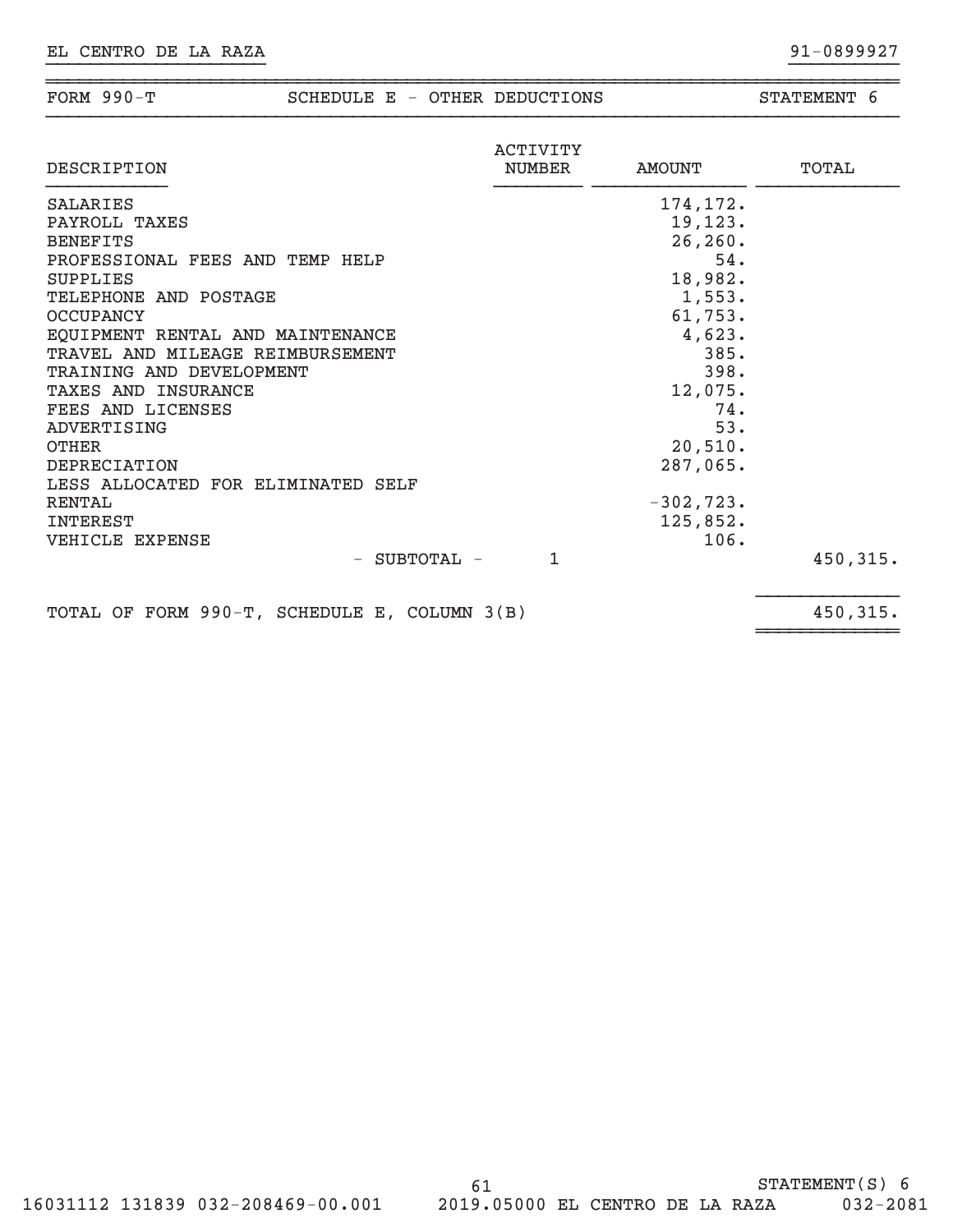| Form | ΟТ<br>и<br>м |
|------|--------------|
|------|--------------|

| Form                         |                                                                                                                 | <b>Underpayment of Estimated Tax by Corporations</b>                                                                                                                                                                                                                                                                                                                                                            |          |                                                                                                                    |  |          |                  |                                                     | OMB No. 1545-0123 |
|------------------------------|-----------------------------------------------------------------------------------------------------------------|-----------------------------------------------------------------------------------------------------------------------------------------------------------------------------------------------------------------------------------------------------------------------------------------------------------------------------------------------------------------------------------------------------------------|----------|--------------------------------------------------------------------------------------------------------------------|--|----------|------------------|-----------------------------------------------------|-------------------|
|                              | Department of the Treasury<br>Internal Revenue Service                                                          |                                                                                                                                                                                                                                                                                                                                                                                                                 |          | Attach to the corporation's tax return.<br>Go to www.irs.gov/Form2220 for instructions and the latest information. |  |          | FORM $990-T$     |                                                     | 2019              |
| Name<br>EL CENTRO DE LA RAZA |                                                                                                                 |                                                                                                                                                                                                                                                                                                                                                                                                                 |          |                                                                                                                    |  |          |                  | <b>Employer identification number</b><br>91-0899927 |                   |
|                              |                                                                                                                 | Note: Generally, the corporation is not required to file Form 2220 (see Part II below for exceptions) because the IRS will figure any penalty owed and<br>bill the corporation. However, the corporation may still use Form 2220 to figure the penalty. If so, enter the amount from page 2, line 38, on the<br>estimated tax penalty line of the corporation's income tax return, but do not attach Form 2220. |          |                                                                                                                    |  |          |                  |                                                     |                   |
|                              | Part I                                                                                                          | <b>Required Annual Payment</b>                                                                                                                                                                                                                                                                                                                                                                                  |          |                                                                                                                    |  |          |                  |                                                     |                   |
|                              |                                                                                                                 |                                                                                                                                                                                                                                                                                                                                                                                                                 |          |                                                                                                                    |  |          |                  | $\mathbf{1}$                                        | 10,014.           |
|                              |                                                                                                                 |                                                                                                                                                                                                                                                                                                                                                                                                                 |          |                                                                                                                    |  |          |                  |                                                     |                   |
|                              |                                                                                                                 |                                                                                                                                                                                                                                                                                                                                                                                                                 |          |                                                                                                                    |  | 2a       |                  |                                                     |                   |
|                              |                                                                                                                 | <b>b</b> Look-back interest included on line 1 under section 460(b)(2) for completed long-term                                                                                                                                                                                                                                                                                                                  |          |                                                                                                                    |  |          |                  |                                                     |                   |
|                              |                                                                                                                 | contracts or section 167(g) for depreciation under the income forecast method <i></i>                                                                                                                                                                                                                                                                                                                           |          |                                                                                                                    |  | 2b       |                  |                                                     |                   |
|                              |                                                                                                                 |                                                                                                                                                                                                                                                                                                                                                                                                                 |          |                                                                                                                    |  |          |                  |                                                     |                   |
|                              |                                                                                                                 |                                                                                                                                                                                                                                                                                                                                                                                                                 |          |                                                                                                                    |  | 2c       |                  |                                                     |                   |
|                              |                                                                                                                 | d Total. Add lines 2a through 2c [11] matter contracts and the contracts and the contracts are determined as a contract of the contracts and the contracts are determined as a contract of the contracts and the contracts are<br>3 Subtract line 2d from line 1. If the result is less than \$500, do not complete or file this form. The corporation                                                          |          |                                                                                                                    |  |          |                  | 2d                                                  |                   |
|                              | does not owe the penalty                                                                                        |                                                                                                                                                                                                                                                                                                                                                                                                                 |          |                                                                                                                    |  |          |                  | 3                                                   | 10,014.           |
| 4                            |                                                                                                                 | Enter the tax shown on the corporation's 2018 income tax return. See instructions. Caution: If the tax is zero                                                                                                                                                                                                                                                                                                  |          |                                                                                                                    |  |          |                  |                                                     |                   |
|                              |                                                                                                                 | or the tax year was for less than 12 months, skip this line and enter the amount from line 3 on line 5                                                                                                                                                                                                                                                                                                          |          |                                                                                                                    |  |          |                  | 4                                                   |                   |
|                              |                                                                                                                 |                                                                                                                                                                                                                                                                                                                                                                                                                 |          |                                                                                                                    |  |          |                  |                                                     |                   |
|                              |                                                                                                                 | 5 Required annual payment. Enter the smaller of line 3 or line 4. If the corporation is required to skip line 4,                                                                                                                                                                                                                                                                                                |          |                                                                                                                    |  |          |                  |                                                     |                   |
|                              | enter the amount from line 3                                                                                    |                                                                                                                                                                                                                                                                                                                                                                                                                 |          |                                                                                                                    |  |          |                  | 5                                                   | 10,014.           |
|                              | Part II                                                                                                         | Reasons for Filing - Check the boxes below that apply. If any boxes are checked, the corporation must file Form 2220                                                                                                                                                                                                                                                                                            |          |                                                                                                                    |  |          |                  |                                                     |                   |
|                              |                                                                                                                 | even if it does not owe a penalty. See instructions.                                                                                                                                                                                                                                                                                                                                                            |          |                                                                                                                    |  |          |                  |                                                     |                   |
|                              |                                                                                                                 | The corporation is using the adjusted seasonal installment method.                                                                                                                                                                                                                                                                                                                                              |          |                                                                                                                    |  |          |                  |                                                     |                   |
|                              | The corporation is using the annualized income installment method.                                              |                                                                                                                                                                                                                                                                                                                                                                                                                 |          |                                                                                                                    |  |          |                  |                                                     |                   |
|                              | The corporation is a "large corporation" figuring its first required installment based on the prior year's tax. |                                                                                                                                                                                                                                                                                                                                                                                                                 |          |                                                                                                                    |  |          |                  |                                                     |                   |
|                              | Part III   Figuring the Underpayment                                                                            |                                                                                                                                                                                                                                                                                                                                                                                                                 |          |                                                                                                                    |  |          |                  |                                                     |                   |
|                              |                                                                                                                 |                                                                                                                                                                                                                                                                                                                                                                                                                 |          | (a)                                                                                                                |  | (b)      | (c)              |                                                     | (d)               |
| 9                            |                                                                                                                 | Installment due dates. Enter in columns (a) through<br>(d) the 15th day of the 4th (Form 990-PF filers:<br>Use 5th month), 6th, 9th, and 12th months of the                                                                                                                                                                                                                                                     | 9        | 04/15/19                                                                                                           |  | 06/15/19 | 09/15/19         |                                                     | 12/15/19          |
|                              |                                                                                                                 | 10 Required installments. If the box on line 6 and/or line 7                                                                                                                                                                                                                                                                                                                                                    |          |                                                                                                                    |  |          |                  |                                                     |                   |
|                              |                                                                                                                 | above is checked, enter the amounts from Sch A, line 38. If                                                                                                                                                                                                                                                                                                                                                     |          |                                                                                                                    |  |          |                  |                                                     |                   |
|                              |                                                                                                                 | the box on line 8 (but not 6 or 7) is checked, see instructions                                                                                                                                                                                                                                                                                                                                                 |          |                                                                                                                    |  |          |                  |                                                     |                   |
|                              |                                                                                                                 | for the amounts to enter. If none of these boxes are checked,                                                                                                                                                                                                                                                                                                                                                   |          |                                                                                                                    |  |          |                  |                                                     |                   |
|                              |                                                                                                                 | enter 25% (0.25) of line 5 above in each column<br>.                                                                                                                                                                                                                                                                                                                                                            | 10       | 2,504.                                                                                                             |  | 2,503.   | 2,504.<br>2,503. |                                                     |                   |
| $11-1$                       |                                                                                                                 | Estimated tax paid or credited for each period. For                                                                                                                                                                                                                                                                                                                                                             |          |                                                                                                                    |  |          |                  |                                                     |                   |
|                              |                                                                                                                 | column (a) only, enter the amount from line 11 on line 15.                                                                                                                                                                                                                                                                                                                                                      |          |                                                                                                                    |  |          |                  |                                                     |                   |
|                              | See instructions                                                                                                |                                                                                                                                                                                                                                                                                                                                                                                                                 | 11       |                                                                                                                    |  |          |                  |                                                     |                   |
|                              |                                                                                                                 | Complete lines 12 through 18 of one column                                                                                                                                                                                                                                                                                                                                                                      |          |                                                                                                                    |  |          |                  |                                                     |                   |
|                              | before going to the next column.                                                                                |                                                                                                                                                                                                                                                                                                                                                                                                                 |          |                                                                                                                    |  |          |                  |                                                     |                   |
|                              |                                                                                                                 | 12 Enter amount, if any, from line 18 of the preceding column                                                                                                                                                                                                                                                                                                                                                   | 12<br>13 |                                                                                                                    |  |          |                  |                                                     |                   |
| 14                           |                                                                                                                 | Add amounts on lines 16 and 17 of the preceding column                                                                                                                                                                                                                                                                                                                                                          | 14       |                                                                                                                    |  | 2,504.   | 5,007.           |                                                     | 7,511.            |
| 15                           |                                                                                                                 | Subtract line 14 from line 13. If zero or less, enter -0-                                                                                                                                                                                                                                                                                                                                                       | 15       | 0.                                                                                                                 |  | 0.       |                  | 0.                                                  | 0.                |
| 16                           |                                                                                                                 | If the amount on line 15 is zero, subtract line 13 from line                                                                                                                                                                                                                                                                                                                                                    |          |                                                                                                                    |  |          |                  |                                                     |                   |
|                              |                                                                                                                 |                                                                                                                                                                                                                                                                                                                                                                                                                 | 16       |                                                                                                                    |  | 2,504.   | 5,007.           |                                                     |                   |
|                              |                                                                                                                 | 17 Underpayment. If line 15 is less than or equal to line 10,                                                                                                                                                                                                                                                                                                                                                   |          |                                                                                                                    |  |          |                  |                                                     |                   |
|                              |                                                                                                                 | subtract line 15 from line 10. Then go to line 12 of the next                                                                                                                                                                                                                                                                                                                                                   |          |                                                                                                                    |  |          |                  |                                                     |                   |
|                              | column. Otherwise, go to line 18                                                                                |                                                                                                                                                                                                                                                                                                                                                                                                                 | 17       | 2,504.                                                                                                             |  | 2,503.   | 2,504.           |                                                     | 2,503.            |
| 18                           |                                                                                                                 | Overpayment. If line 10 is less than line 15, subtract line 10                                                                                                                                                                                                                                                                                                                                                  |          |                                                                                                                    |  |          |                  |                                                     |                   |
|                              |                                                                                                                 | from line 15. Then go to line 12 of the next column                                                                                                                                                                                                                                                                                                                                                             | 18       |                                                                                                                    |  |          |                  |                                                     |                   |

Go to Part IV on page 2 to figure the penalty. Do not go to Part IV if there are no entries on line 17 - no penalty is owed.

**For Paperwork Reduction Act Notice, see separate instructions.** LHA

Form 2220 (2019)

912801 01‐14‐20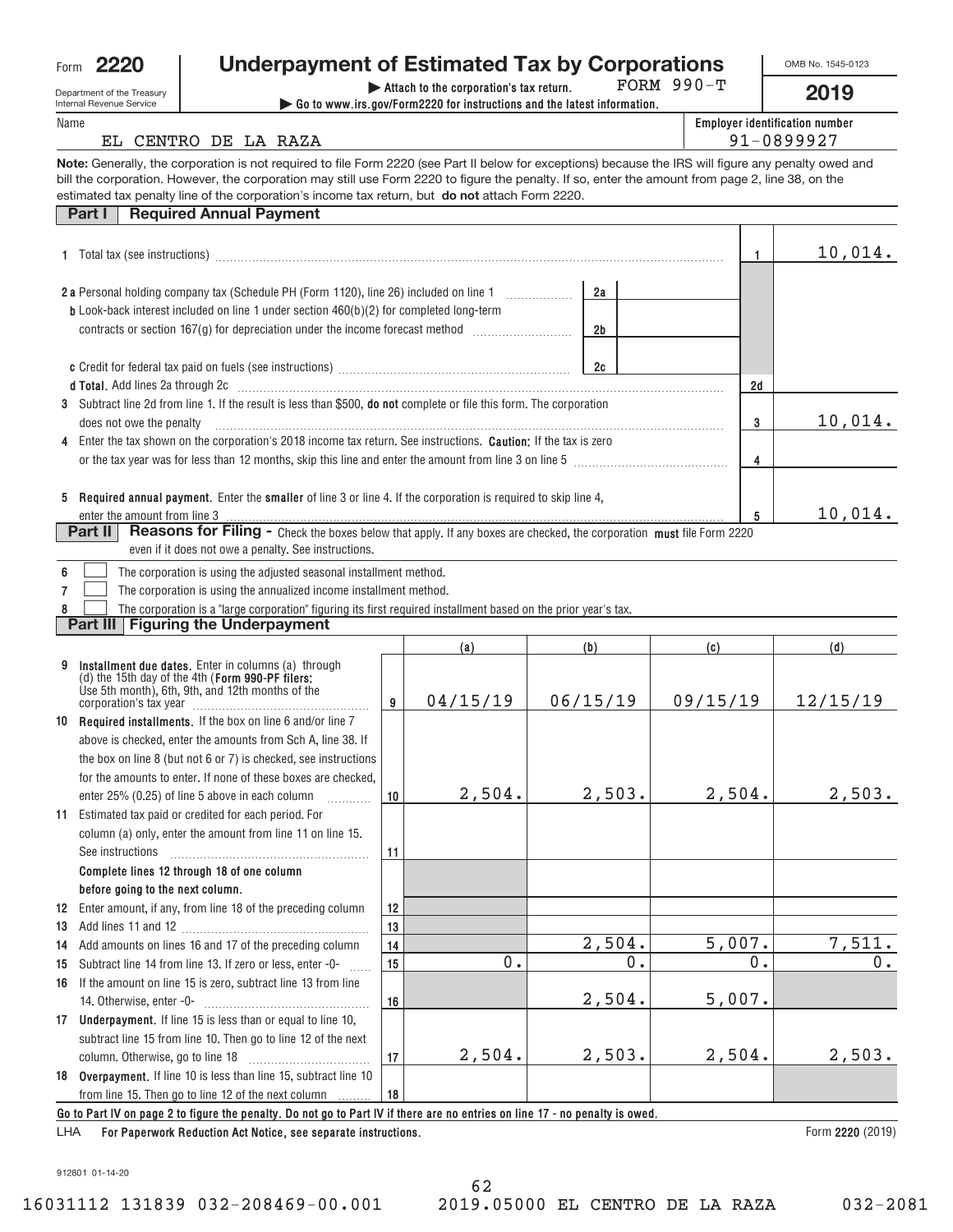#### **Part IV** Figuring the Penalty

|    |                                                                                                                                                                                                                                                                                                                                    |                 | (a)  | (b)             | (c)       | (d)                |  |  |  |
|----|------------------------------------------------------------------------------------------------------------------------------------------------------------------------------------------------------------------------------------------------------------------------------------------------------------------------------------|-----------------|------|-----------------|-----------|--------------------|--|--|--|
|    | 19 Enter the date of payment or the 15th day of the 4th month<br>after the close of the tax year, whichever is earlier.<br>(C corporations with tax years ending June 30<br>and S corporations: Use 3rd month instead of 4th month.<br>Form 990-PF and Form 990-T filers: Use 5th month<br>instead of 4th month.) See instructions | 19              |      |                 |           |                    |  |  |  |
|    | 20 Number of days from due date of installment on line 9 to the                                                                                                                                                                                                                                                                    |                 |      |                 |           |                    |  |  |  |
|    | date shown on line 19                                                                                                                                                                                                                                                                                                              | 20              |      |                 |           |                    |  |  |  |
|    | 21 Number of days on line 20 after 4/15/2019 and before 7/1/2019                                                                                                                                                                                                                                                                   | 21              |      |                 |           |                    |  |  |  |
|    | 22 Underpayment on line 17 x Number of days on line 21 x 6% (0.06)<br>365                                                                                                                                                                                                                                                          | 22              | \$   | \$              | \$        | \$                 |  |  |  |
|    | 23 Number of days on line 20 after 06/30/2019 and before 10/1/2019<br>$\cdots$                                                                                                                                                                                                                                                     | 23              |      |                 |           |                    |  |  |  |
|    | 24 Underpayment on line 17 x Number of days on line 23 x 5% (0.05)<br>$\sim$<br>365                                                                                                                                                                                                                                                | 24              | 8    | \$              | \$        | \$                 |  |  |  |
|    | 25 Number of days on line 20 after 9/30/2019 and before $1/1/2020$                                                                                                                                                                                                                                                                 | 25              |      |                 |           |                    |  |  |  |
|    | 26 Underpayment on line 17 x Number of days on line 25 x 5% (0.05)<br>$\sim$<br>365                                                                                                                                                                                                                                                | 26              | -\$  | \$              | \$        | \$                 |  |  |  |
| 27 | Number of days on line 20 after 12/31/2019 and before 4/1/2020<br>$\cdots$                                                                                                                                                                                                                                                         | 27              | SEE  | <b>ATTACHED</b> | WORKSHEET |                    |  |  |  |
|    | 28 Underpayment on line 17 x Number of days on line $27 \times 5\%$ (0.05)<br>366                                                                                                                                                                                                                                                  | 28 <sub>1</sub> | 8    | \$              | \$        | \$                 |  |  |  |
|    | 29 Number of days on line 20 after 3/31/2020 and before 7/1/2020                                                                                                                                                                                                                                                                   | 29              |      |                 |           |                    |  |  |  |
|    | 30 Underpayment on line 17 x Number of days on line 29 x $*$ %<br>366                                                                                                                                                                                                                                                              | 30 I            | - \$ | \$              | \$        | \$                 |  |  |  |
|    | 31 Number of days on line 20 after 6/30/2020 and before 10/1/2020<br>$\sim$                                                                                                                                                                                                                                                        | 31              |      |                 |           |                    |  |  |  |
|    | 32 Underpayment on line 17 x Number of days on line 31 x $*$ %<br>366                                                                                                                                                                                                                                                              | 32              | -\$  | \$              | \$        | \$                 |  |  |  |
|    | 33 Number of days on line 20 after 9/30/2020 and before 1/1/2021                                                                                                                                                                                                                                                                   | 33              |      |                 |           |                    |  |  |  |
|    | 34 Underpayment on line 17 x Number of days on line 33 x $*$ %<br>366                                                                                                                                                                                                                                                              | $34  $ \$       |      | \$              | \$        | \$                 |  |  |  |
|    | 35 Number of days on line 20 after 12/31/2020 and before 3/16/2021                                                                                                                                                                                                                                                                 | 35              |      |                 |           |                    |  |  |  |
|    | 36 Underpayment on line 17 x Number of days on line 35 x *%<br>.<br>365                                                                                                                                                                                                                                                            | 36              | -\$  | $\frac{1}{2}$   | \$        | \$                 |  |  |  |
|    | 37 Add lines 22, 24, 26, 28, 30, 32, 34, and 36                                                                                                                                                                                                                                                                                    | $37 \mid$ \$    |      | \$              | \$        | \$                 |  |  |  |
|    | 38 Penalty. Add columns (a) through (d) of line 37. Enter the total here and on Form 1120, line 34; or the comparable<br>line for other income tax returns                                                                                                                                                                         |                 |      |                 | 38        | 392.<br>$\sqrt{3}$ |  |  |  |
|    | * Use the penalty interest rate for each calendar quarter, which the IRS will determine during the first month in the preceding quarter.                                                                                                                                                                                           |                 |      |                 |           |                    |  |  |  |

information on the Internet, access the IRS website at **www.irs.gov.** You can also call 1‐800‐829‐4933 to get interest rate information. These rates are published quarterly in an IRS News Release and in a revenue ruling in the Internal Revenue Bulletin. To obtain this

**2220**  Form (2019)

912802 01‐14‐20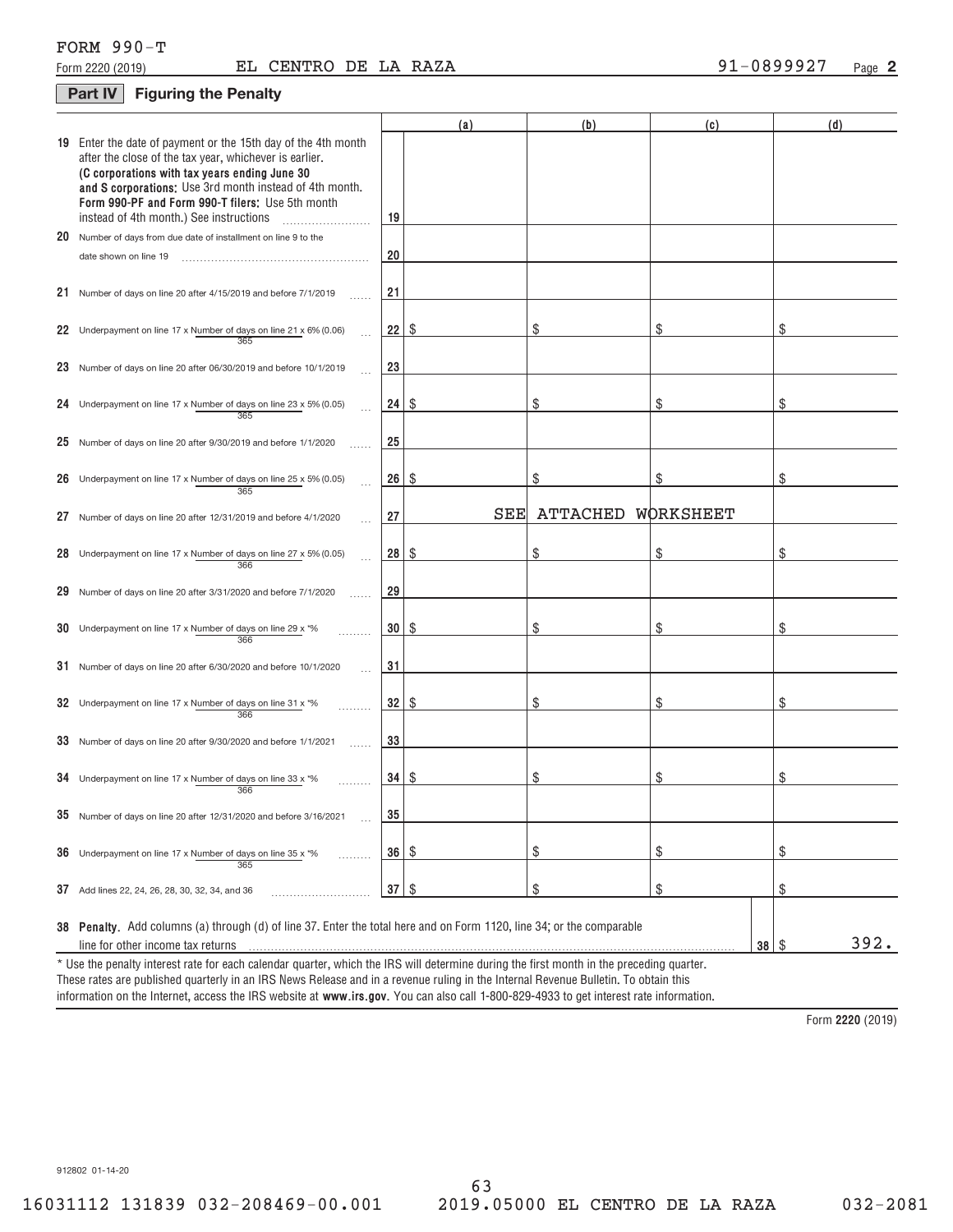#### **UNDERPAYMENT OF ESTIMATED TAX WORKSHEET** FORM 990‐T

| Name(s)                        | <b>Identifying Number</b> |                    |                    |              |         |
|--------------------------------|---------------------------|--------------------|--------------------|--------------|---------|
| EL CENTRO DE LA RAZA           | 91-0899927                |                    |                    |              |         |
| (A)                            | (B)                       | (C)<br>Adjusted    | (D)<br>Number Days | (E)<br>Daily | (F)     |
| $^\star$ Date                  | Amount                    | <b>Balance Due</b> | <b>Balance Due</b> | Penalty Rate | Penalty |
|                                |                           | $-0-$              |                    |              |         |
| 04/15/19                       | 2,504.                    | 2,504.             | 61                 | .000164384   | 25.     |
| 06/15/19                       | 2,503.                    | 5,007.             | $15$               | .000164384   | 12.     |
| 06/30/19                       | $\mathbf 0$ .             | 5,007.             | $7\,7$             | .000136986   | 53.     |
| 09/15/19                       | 2,504.                    | 7,511.             | 91                 | .000136986   | 94.     |
| 12/15/19                       | 2,503.                    | 10,014.            | $16$               | .000136986   | 22.     |
| 12/31/19                       | $0$ .                     | 10,014.            | 136                | .000136612   | 186.    |
|                                |                           |                    |                    |              |         |
|                                |                           |                    |                    |              |         |
|                                |                           |                    |                    |              |         |
|                                |                           |                    |                    |              |         |
|                                |                           |                    |                    |              |         |
|                                |                           |                    |                    |              |         |
|                                |                           |                    |                    |              |         |
|                                |                           |                    |                    |              |         |
|                                |                           |                    |                    |              |         |
|                                |                           |                    |                    |              |         |
|                                |                           |                    |                    |              |         |
|                                |                           |                    |                    |              |         |
|                                |                           |                    |                    |              |         |
|                                |                           |                    |                    |              |         |
|                                |                           |                    |                    |              |         |
| Penalty Due (Sum of Column F). |                           |                    |                    |              | 392.    |

\* Date of estimated tax payment, withholding credit date or installment due date.

912511 04‐01‐19